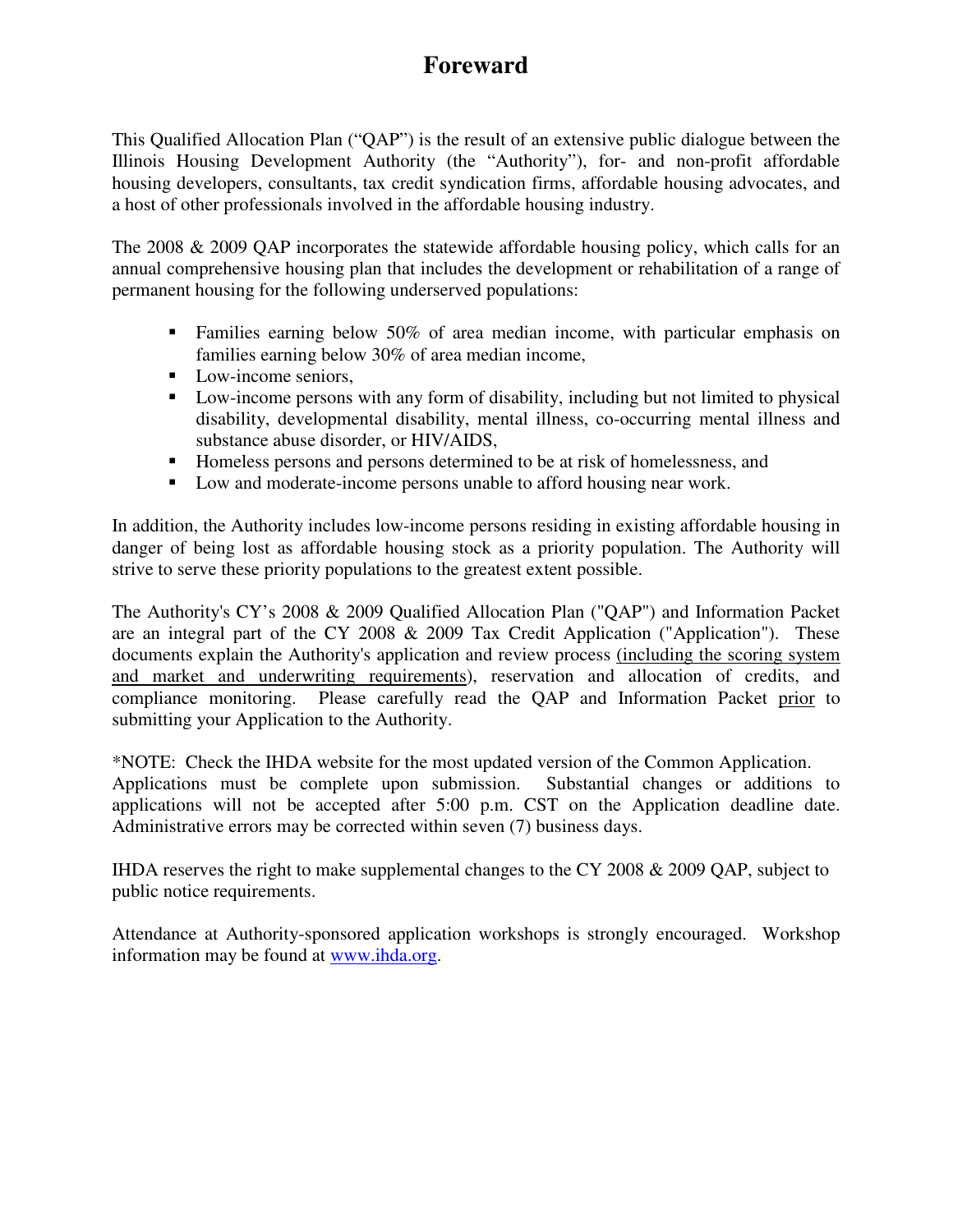#### **CY's 2008 & 2009**

#### **LOW INCOME HOUSING TAX CREDIT QUALIFIED ALLOCATION PLAN FOR THE STATE OF ILLINOIS (Subject to the Governor's Approval) TABLE OF CONTENTS**

| $\overline{I}$ . |           |    |                |                                                                |  |
|------------------|-----------|----|----------------|----------------------------------------------------------------|--|
| Π.               |           |    |                |                                                                |  |
|                  | A.        |    |                |                                                                |  |
|                  | <b>B.</b> |    |                |                                                                |  |
|                  | C.<br>1.  |    |                |                                                                |  |
|                  |           |    |                |                                                                |  |
|                  |           | 2. |                |                                                                |  |
|                  |           |    | a.             |                                                                |  |
|                  |           |    | $\mathbf{b}$ . | Independent Elderly & Supportive Living Facilities Set-Aside29 |  |
|                  |           |    | $\mathbf{c}$ . |                                                                |  |
|                  |           |    | $\mathbf{d}$ . |                                                                |  |
|                  |           |    | e.             |                                                                |  |
|                  |           |    | f.             |                                                                |  |
|                  |           |    | g.             |                                                                |  |
|                  | D.        |    |                |                                                                |  |
|                  | Ε.        |    |                |                                                                |  |
| III.             |           |    |                |                                                                |  |
| IV.              |           |    |                |                                                                |  |
|                  |           | 1. |                |                                                                |  |
|                  |           | 2. |                |                                                                |  |
|                  |           | 3. |                |                                                                |  |
| V.               |           |    |                |                                                                |  |
| VI.              |           |    |                |                                                                |  |
| VII.             |           |    |                |                                                                |  |
|                  |           |    |                |                                                                |  |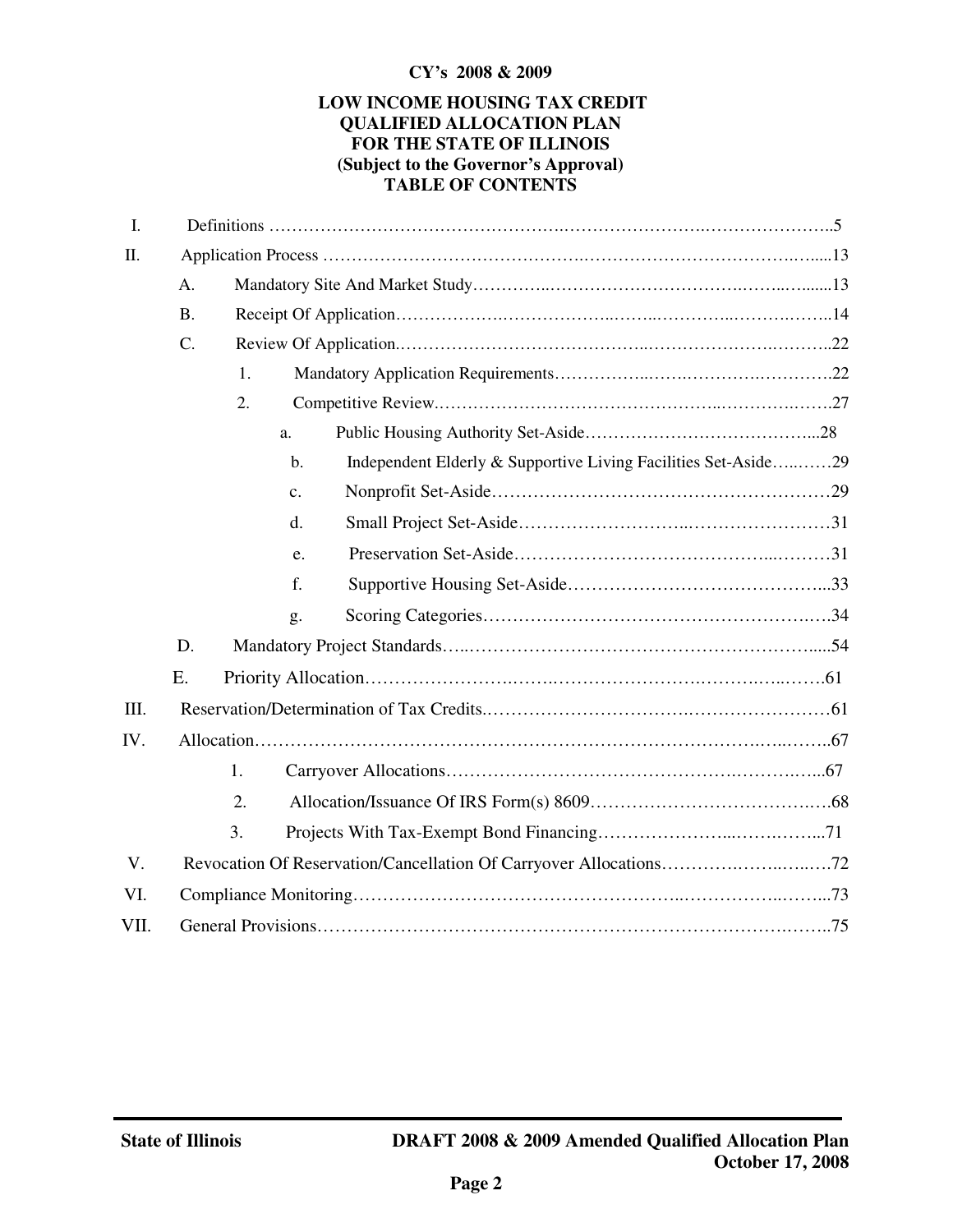### **CY's 2008 & 2009 LOW INCOME HOUSING TAX CREDIT QUALIFIED ALLOCATION PLAN FOR THE STATE OF ILLINOIS**

### **TABLE OF CONTENTS (CONTINUED)**

#### Attachments:

| $\mathbf{1}$   |                                                                    |
|----------------|--------------------------------------------------------------------|
| $\overline{2}$ |                                                                    |
| 3              |                                                                    |
| 4              |                                                                    |
| 5              |                                                                    |
| 6              | List Of Qualified Census Tracts And Difficult Development Areas145 |
| 7              |                                                                    |
| 8              |                                                                    |
| 9              | Sample Calculation Of Annual Tax Credit Amount150                  |
| 10             |                                                                    |
| 11             |                                                                    |
| 12             | Referral and Support Plan for Targeting a Minimum of 10% of Units  |
|                |                                                                    |

#### Supplements:

These documents are available on IHDA website (www.ihda.org) and will be included in

the QAP Application Packet

- 1 Maximum Income, Monthly Rent and Maximum HOME Rent Limits, Nonmetropolitan Income limits (The Housing and Economic Recovery Act of 2008 provides that income limits for projects in Rural areas that receive their Tax Credits from an Allocation of Authority Housing Credit Ceiling (but not for projects that get Tax Credits by virtue of tax-exempt financing) shall be measured by reference to the greater of area median gross income or national nonmetropolitan median income. Once the national nonmetropolitan income figures are determined for various household sizes, they will be published in a revised Supplement #1.)
- 2 Referral and Support Plan Template and Supportive Housing Population Set-Aside Supportive Housing Plan Template
- 3 Metropolitan and Non-Metropolitan Community Listing
- 4 Affordable Housing Planning and Appeal Act Community Listing
- 5 Green Housing Initiative Program Guidelines & Checklist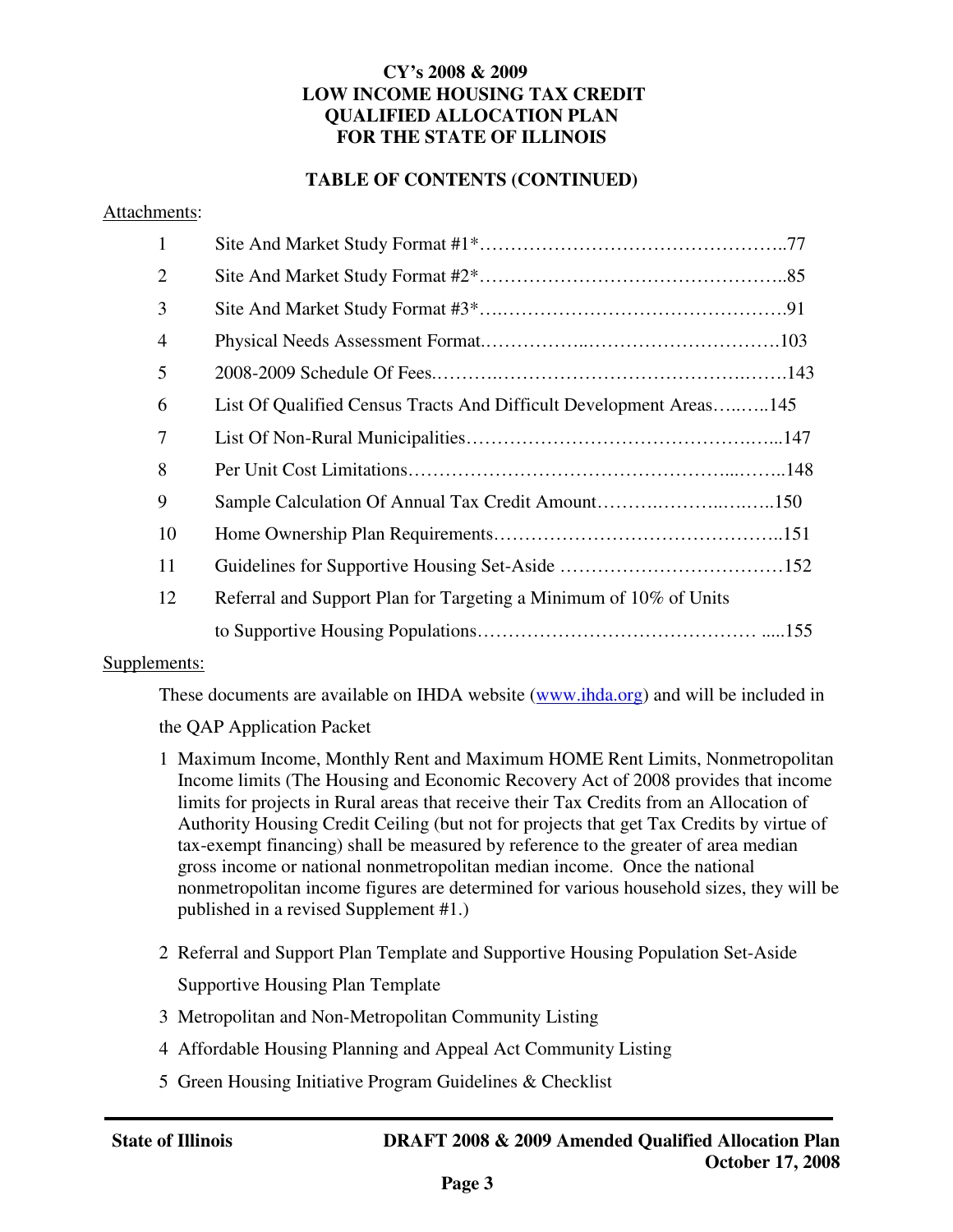- 6 Capital Expenditure Analysis for IHDA Projects
- 7 Systems & Conditions Table
- \* See page 12 for details on which format applies to a given Project.

# **THIS REMAINDER OF THIS PAGE HAS BEEN INTENTIONALLY LEFT BLANK**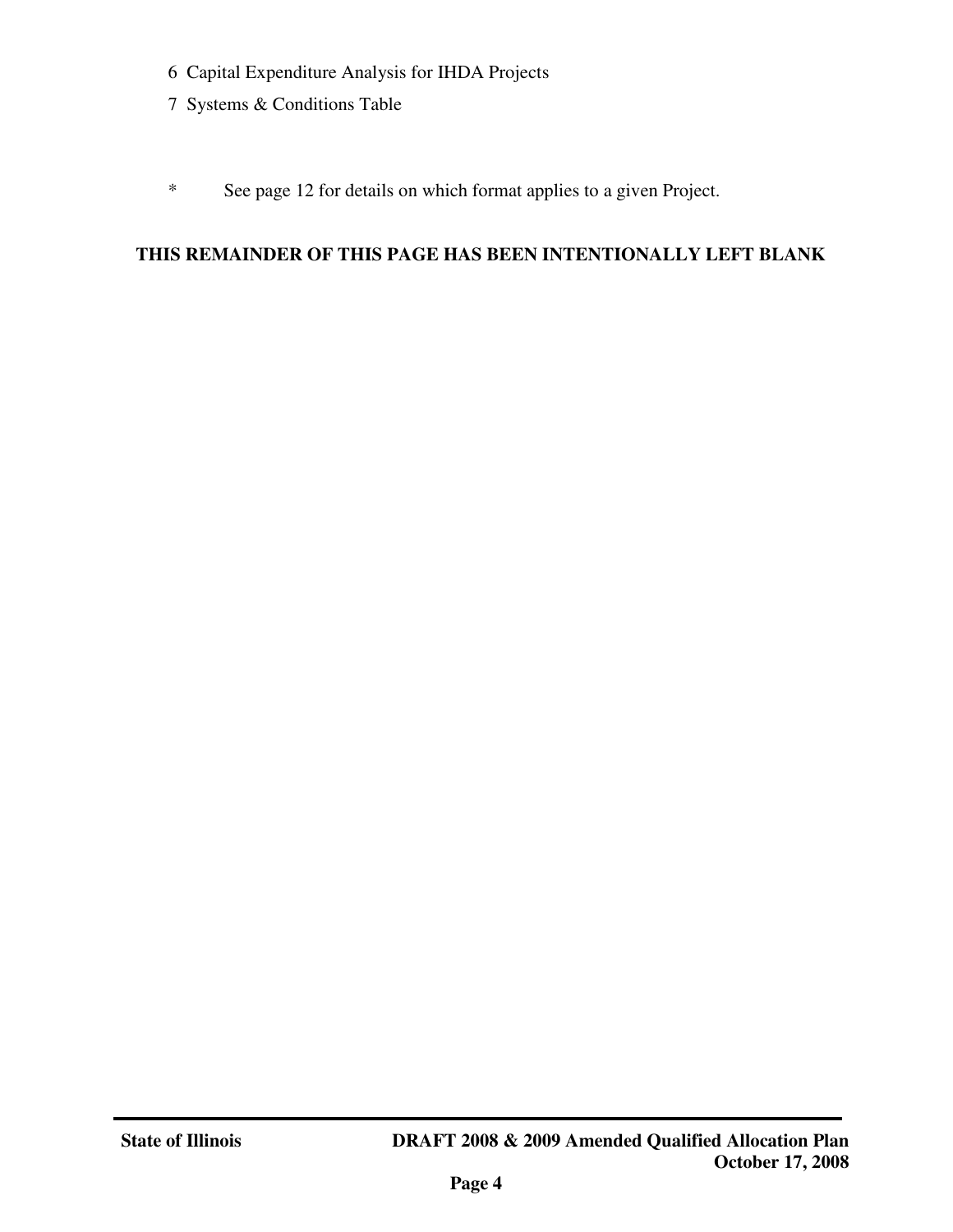# **I. DEFINITIONS**

The following capitalized terms used in this Allocation Plan shall have the following definitions:

| a.             | "Allocation"                          | shall mean the award of Tax Credits to a Project<br>pursuant to Section 42. An Allocation may be made<br>pursuant to (i) a Carryover Allocation Letter for a<br>Project not yet placed in service or (ii) the issuance<br>of IRS Form(s) 8609 for a Project that is placed in<br>service in the year of the Allocation and which did<br>not previously receive a Carryover Allocation with<br>respect to such Tax Credits. |  |  |
|----------------|---------------------------------------|----------------------------------------------------------------------------------------------------------------------------------------------------------------------------------------------------------------------------------------------------------------------------------------------------------------------------------------------------------------------------------------------------------------------------|--|--|
| b.             | "Allocation Plan"                     | shall mean the Authority's Low Income Housing Tax<br>Credit Qualified Allocation Plan.                                                                                                                                                                                                                                                                                                                                     |  |  |
| $\mathbf{c}$ . | "Applicant"                           | shall mean the Owner or the individual or entity<br>submitting an Application on behalf of an Owner.                                                                                                                                                                                                                                                                                                                       |  |  |
| d.             | "Application"                         | shall mean an application in the form prescribed by<br>the Authority for Tax Credits for a Project submitted<br>to the Authority by an Owner, including required<br>supporting documentation.                                                                                                                                                                                                                              |  |  |
| e.             | "Application Period"                  | shall mean the time during which the Authority will<br>accept and review Applications for Tax Credits.                                                                                                                                                                                                                                                                                                                     |  |  |
| f.             | "Architect of Record"                 | shall mean the State of Illinois licensed professional<br>who produces the designs, drawings, specifications<br>and construction administration.                                                                                                                                                                                                                                                                           |  |  |
| g.             | "Assisted Living"                     | shall mean Projects enriched with services for the<br>frail elderly and licensed under the Illinois Assisted<br>Living Act, other than those approved under the<br>Illinois Department of Public Aid Supportive Living<br>Program.                                                                                                                                                                                         |  |  |
| h.             | "Authority"                           | the Illinois Housing Development<br>shall<br>mean<br>Authority.                                                                                                                                                                                                                                                                                                                                                            |  |  |
| i.             | "Authority Housing<br>Credit Ceiling" | shall mean that portion of the State Housing Credit<br>Ceiling available for Allocation by the Authority.                                                                                                                                                                                                                                                                                                                  |  |  |
| j.             | "Board"                               | shall mean the Members of the Authority.                                                                                                                                                                                                                                                                                                                                                                                   |  |  |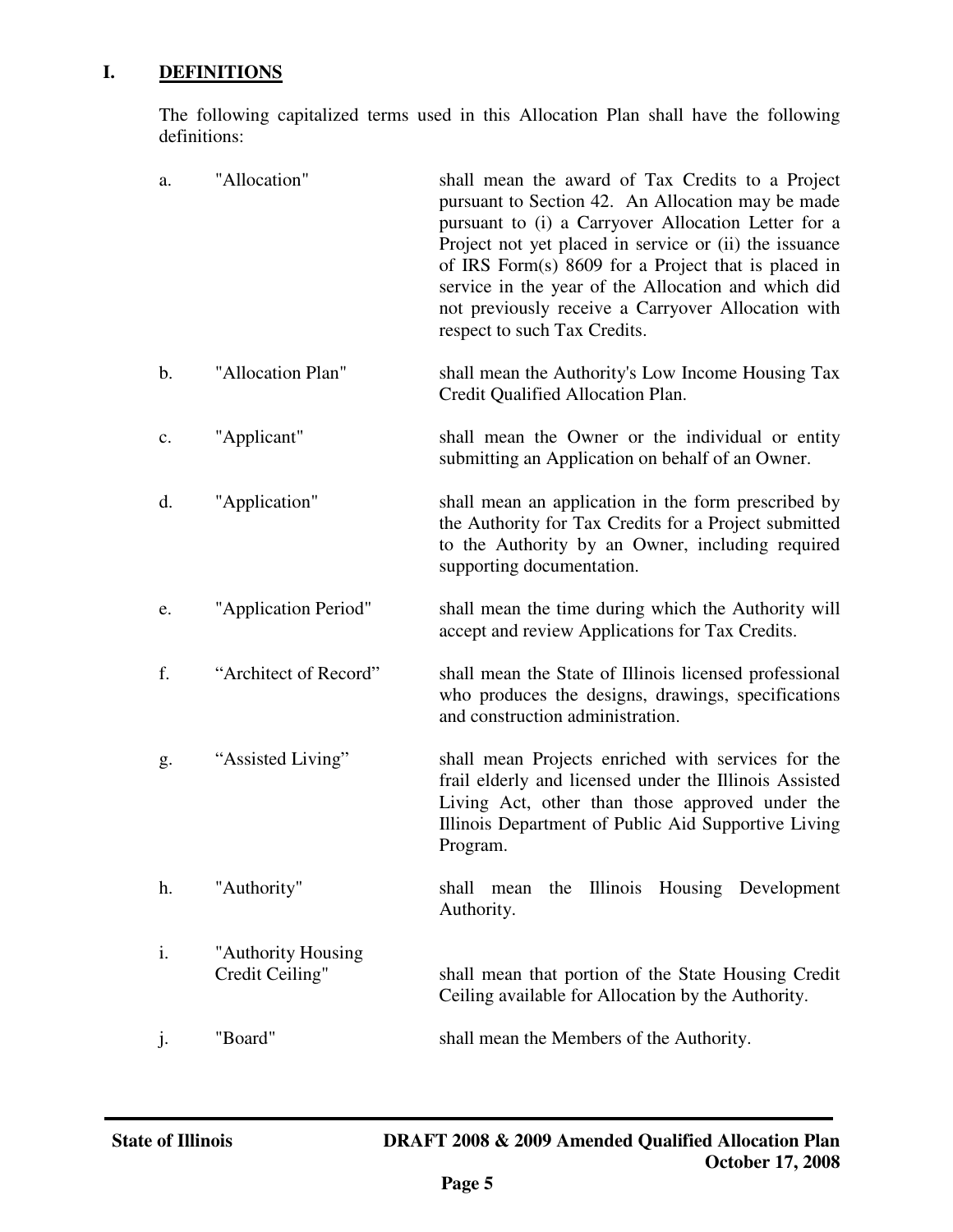| k. | "Carryover Allocation"           | shall mean the Allocation for a Project which is not<br>expected to be placed in service in the year of the<br>Allocation, made pursuant to the provisions of<br>Section $42(h)(1)(E)$ of the Code.                                                                             |
|----|----------------------------------|---------------------------------------------------------------------------------------------------------------------------------------------------------------------------------------------------------------------------------------------------------------------------------|
| 1. | "Carryover Allocation<br>Letter" | shall mean the document from the Authority to an<br>Owner making a Carryover Allocation for that<br>Owner's Project and placing appropriate conditions<br>thereon.                                                                                                              |
| m. | "Cash Flow Note"                 | shall mean debt for which repayment will be made<br>only after all operating costs of a Project, including<br>all debt service payments, have been paid.                                                                                                                        |
| n. | "Code"                           | shall mean the Internal Revenue Code of 1986 and<br>the regulations, notices, revenue rulings and other<br>official pronouncements promulgated under it, all as<br>they may be amended from time to time.                                                                       |
| 0. | "Compliance Period"              | shall mean the period, as defined in Section $42(i)(1)$<br>of the Code, during which a Project must comply<br>with the occupancy restrictions (both income and<br>rent) of Section 42.                                                                                          |
| p. | "Consolidated Plan"              | shall mean a plan required by HUD and established<br>by the State or a local government setting forth<br>housing goals for the State or the local community,<br>as applicable, and a plan for realizing such goals.                                                             |
| q. | "Credit Period"                  | shall mean with respect to any building in a Project,<br>the period of ten taxable years beginning with the<br>taxable year in which such building is placed in<br>service or (at the election of the Owner) the<br>following taxable year.                                     |
| r. | "Determination Letter"           | shall mean the letter from the Authority to an Owner<br>evidencing a determination by the Authority that a<br>Project being financed with the proceeds of tax-<br>exempt bonds satisfies the requirements for the<br>Allocation Section $42(m)(1)D$ and the Allocation<br>Plan. |
| S. | "Elderly Housing"                | shall mean housing (i) intended for, and solely<br>occupied by, persons 62 years of age or older; or (ii)<br>intended and operated for occupancy by at least one<br>person 55 years of age or older per unit, and at least<br>80% of units within the housing facility are so   |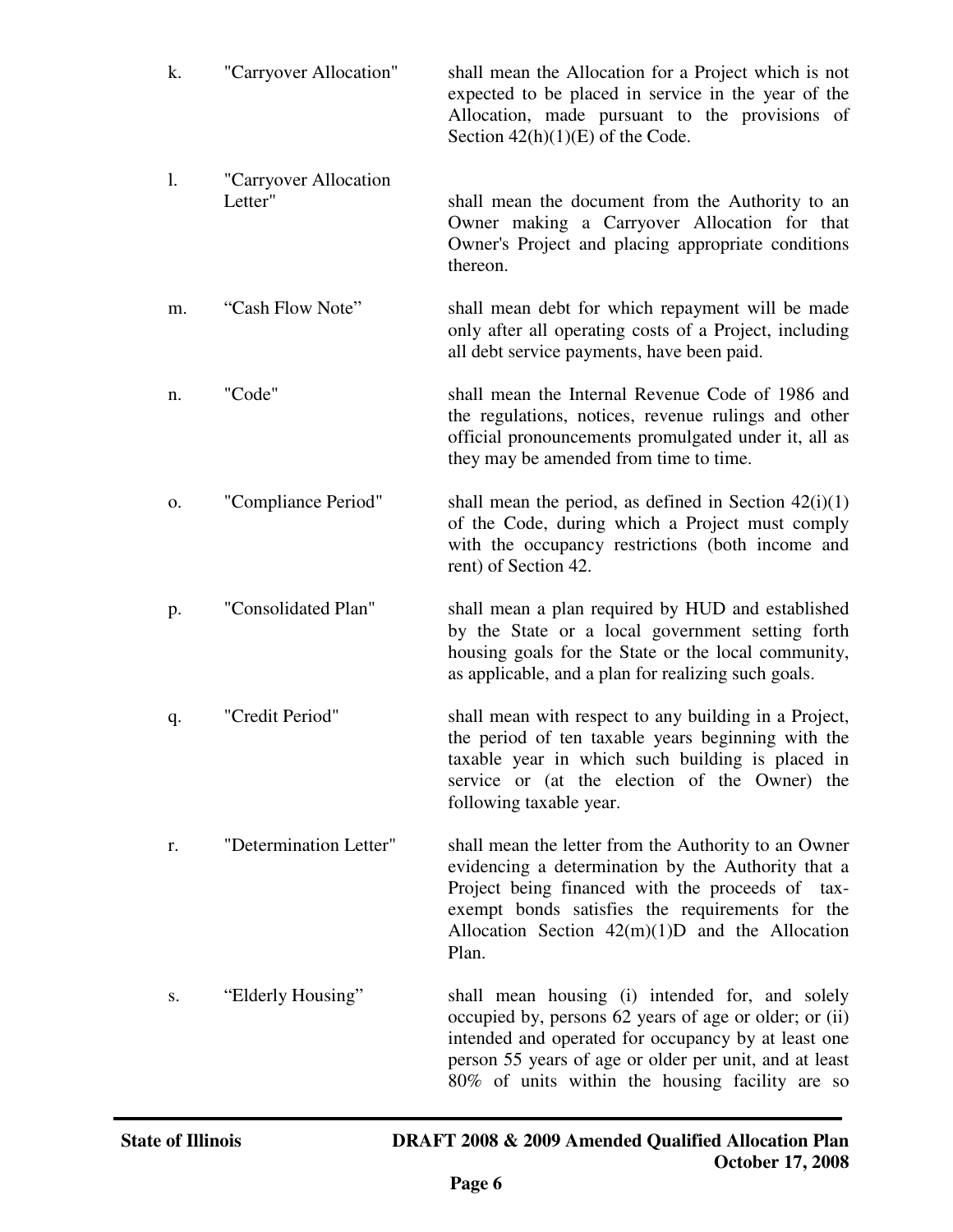occupied, when such housing also provides "Elderly Services," as defined herein; or (iii) provided for under any State or Federal program that HUD has determined is specifically designed and operated to assist elderly persons (as defined in the State or Federal program).

- t. "Elderly Services" shall mean two or more of the following: social and recreational programs, continuing education, information and counseling, recreation, homemaker, outside maintenance and referral services, an accessible physical environment, emergency and preventive health care programs, congregate dining facilities, transportation to facilitate access to social services and facilities available to them.
- u. "Eligible Employer" shall mean a third-party employer providing permanent jobs.

 v. "Extended Use Agreement" shall mean an agreement between the Authority and the Owner, binding upon the Owner and all successors to the Owner, requiring that the Project comply with the requirements of Section 42, the Allocation Plan, the Application and the Authority.

w. "Extended Use Period" shall mean the period during which a Project must comply with the occupancy restrictions (both income and rent) of Section 42, given an Owner's election or indication on the Application, as set forth in the Extended Use Agreement and as defined in and subject to the requirements, terms and conditions set forth in Section  $42(h)(6)(D)$ .

x. "Extremely Low Income" shall mean a household income that falls between 15% and 30% of the median income for the area in which a Project is located.

y. "Green Dev. Components" shall mean all green building features identified in the Green Housing Initiative Checklist attached to this QAP as Supplemental Document 5.

z. "HUD" shall mean the United States Department of Housing and Urban Development.

aa. "Increase" shall mean an increase in the amount of a Reservation or Carryover Allocation for a Project.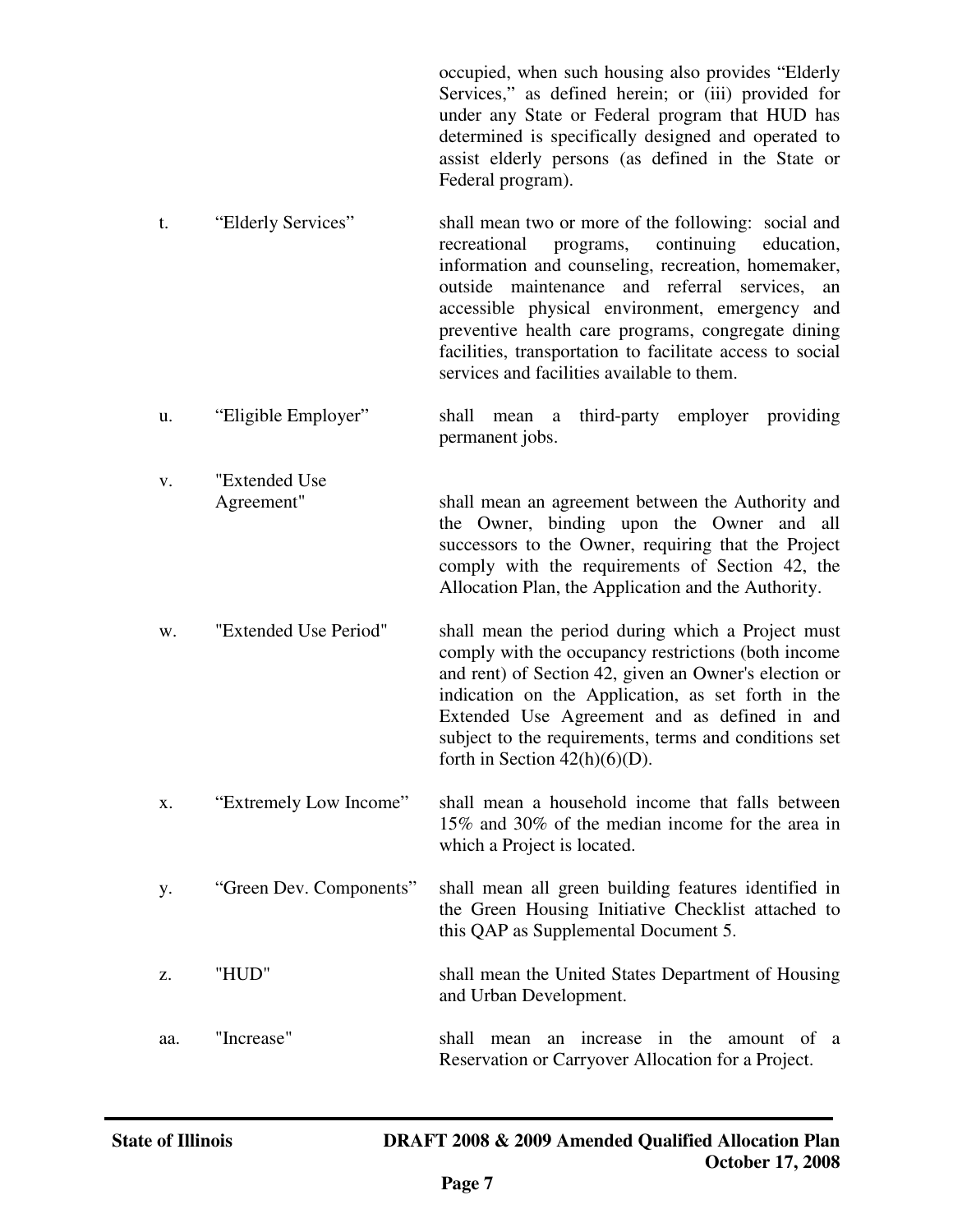| ab. | "IRS"                                | shall mean the Internal Revenue Service.                                                                                                                                                                                                                                                                                                                                                                                                                                                                                                                                                                                                                                                                                                                                                                          |
|-----|--------------------------------------|-------------------------------------------------------------------------------------------------------------------------------------------------------------------------------------------------------------------------------------------------------------------------------------------------------------------------------------------------------------------------------------------------------------------------------------------------------------------------------------------------------------------------------------------------------------------------------------------------------------------------------------------------------------------------------------------------------------------------------------------------------------------------------------------------------------------|
| ac. | "Large Public Housing"<br>Authority" | shall mean a public housing authority with 1,500 or<br>more units in its public housing inventory, excluding<br>vouchers and certificates administered under the<br>Housing Choice Voucher rental assistance program.                                                                                                                                                                                                                                                                                                                                                                                                                                                                                                                                                                                             |
| ad. | "Lead Referral Agency"               | shall mean an agency that coordinates a range of<br>local disability and homeless services agencies to<br>develop a collective process for referring and making<br>their services available to qualified tenants. A Lead<br>Referral Agency acts as the point of contact with<br>property management over the life of a project, and<br>represents the local services system in dealings with<br>Property Management. A Lead Referral Agency<br>coordinates with a household's original referral<br>source to 1) assist the applicant(s) during the<br>application process, including requesting<br>and<br>reasonable<br>negotiating<br>accommodations,<br>if<br>necessary, and 2) make supportive services available<br>to the applicant(s) and/or act as referral agent for<br>other community services needed. |
| ae. | "Low Income"                         | shall mean a household income that is less than or<br>equal to 60% of the median income for the area in<br>which a Project is located.                                                                                                                                                                                                                                                                                                                                                                                                                                                                                                                                                                                                                                                                            |
| af. | "Low Income Tenant"                  | shall mean a tenant having a household<br>income meeting the definition of Low Income.                                                                                                                                                                                                                                                                                                                                                                                                                                                                                                                                                                                                                                                                                                                            |
| ag. | "Material Participation"             | shall mean "material participation" as defined in the<br>regulations promulgated under the Internal Revenue<br>Code, codified at 26 CFR § 1.469-5T.                                                                                                                                                                                                                                                                                                                                                                                                                                                                                                                                                                                                                                                               |
| ah. | "Metropolitan<br>Communities"        | communities within the<br>shall<br>Chicago<br>mean<br>Metropolitan Area which includes the counties of<br>Cook, Lake, DuPage, Will, and McHenry counties<br>and any city outside these counties with a population<br>as per the 2000 U.S. Decennial Census greater than<br>50,000.                                                                                                                                                                                                                                                                                                                                                                                                                                                                                                                                |
| ai. | "Multifamily"                        | shall mean a building with 5 or more units.                                                                                                                                                                                                                                                                                                                                                                                                                                                                                                                                                                                                                                                                                                                                                                       |
| aj. | "Nonprofit Applicant"                | shall mean an Owner of a Nonprofit Project.                                                                                                                                                                                                                                                                                                                                                                                                                                                                                                                                                                                                                                                                                                                                                                       |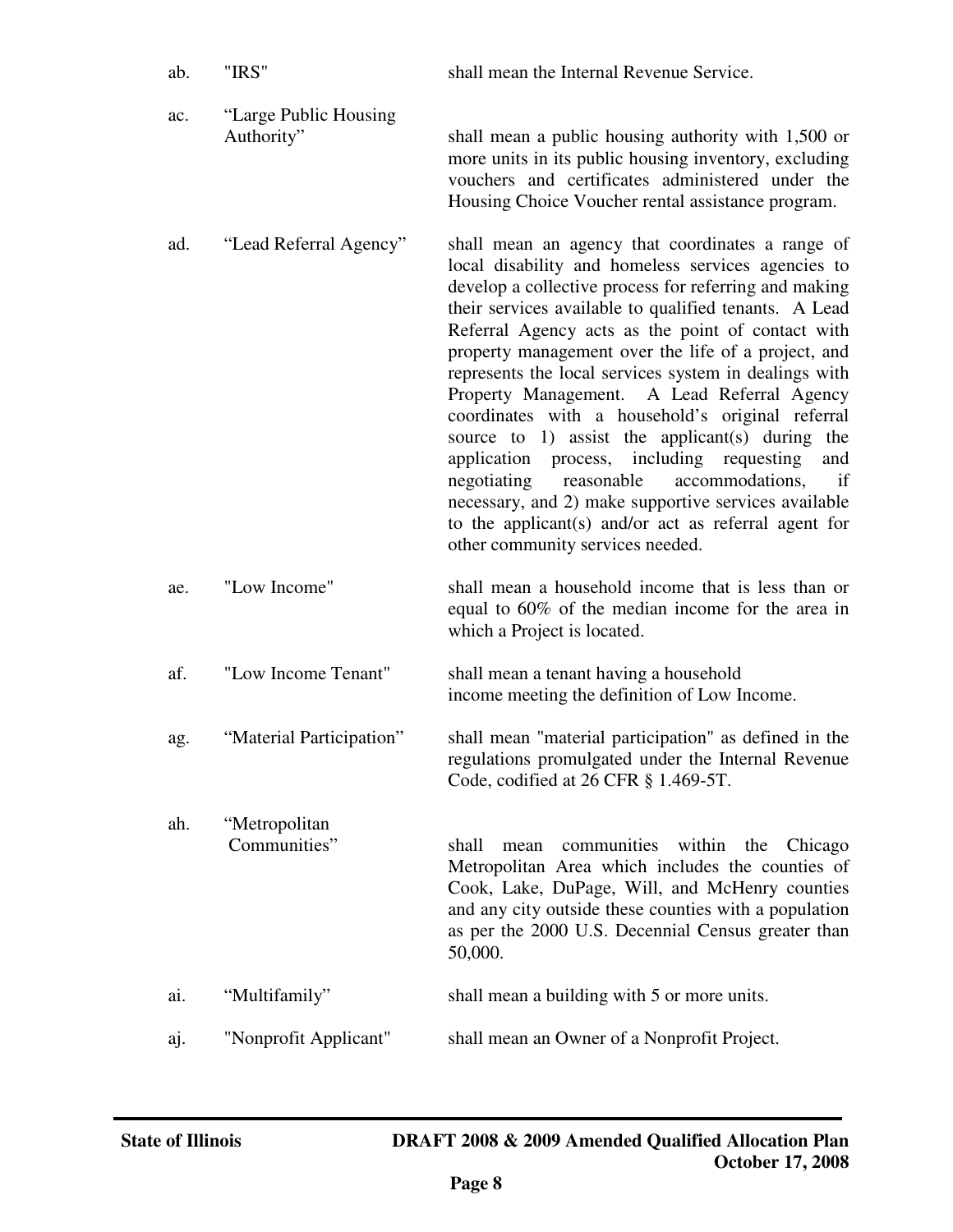| ak. | "Non-Metropolitan              |                                                                                                                                                                                                                                                                                                                                                                                                                                                                                                                                                                                                                                                                                 |
|-----|--------------------------------|---------------------------------------------------------------------------------------------------------------------------------------------------------------------------------------------------------------------------------------------------------------------------------------------------------------------------------------------------------------------------------------------------------------------------------------------------------------------------------------------------------------------------------------------------------------------------------------------------------------------------------------------------------------------------------|
|     | Communities"                   | shall mean communities that do not meet the<br>definition of Metropolitan Communities.                                                                                                                                                                                                                                                                                                                                                                                                                                                                                                                                                                                          |
| al. | "Nonprofit Project"            | shall mean a Project in which a qualified nonprofit<br>organization, as defined in Section 42, which is not<br>affiliated with or controlled by a for-profit<br>organization, has an ownership interest in the Project<br>either directly or through a wholly-owned subsidiary,<br>and has as one of its exempt purposes the fostering of<br>low income housing within the meaning of Section<br>$42(h)(5)(C)$ ; such qualified nonprofit organization<br>a Material Participation in<br>shall have<br>the<br>development and operation of the Project throughout<br>the Project's Compliance Period.                                                                           |
| am. | "Owner"                        | shall mean the duly formed, validly existing entity<br>that (i) has submitted an Application, (ii) is identified<br>on such Application, and (iii) has applied to receive<br>or has received an Allocation for a Project. The<br>Owner of a Project may be changed from time to<br>time provided that proper notice is given to the<br>Authority and the Authority grants its prior consent<br>for such a change of ownership. The Authority's<br>consent does not imply that any such change is<br>without consequence under Section 42. The Owner<br>is solely responsible for satisfying itself as to the<br>consequences of such a change of ownership under<br>Section 42. |
| an. | "Physical Needs<br>Assessment" | itemized<br>shall<br>of<br>the<br>assessment<br>mean<br>an<br>rehabilitation to be performed on an existing<br>building, in the format included as Attachment 4,<br>made by an architect or engineer approved by the<br>Authority.                                                                                                                                                                                                                                                                                                                                                                                                                                              |
| ao. | "Project"                      | shall mean an existing or proposed qualified low<br>income housing project, as defined in Section 42,<br>that satisfies, or will satisfy, all of the requirements<br>of the Allocation Plan and the Authority.                                                                                                                                                                                                                                                                                                                                                                                                                                                                  |
| ap. | "Project-based<br>Assistance"  | shall mean federal assistance for a Project, including<br>existing and to-be-converted project-based Housing<br>Choice Vouchers, project-based rental assistance                                                                                                                                                                                                                                                                                                                                                                                                                                                                                                                |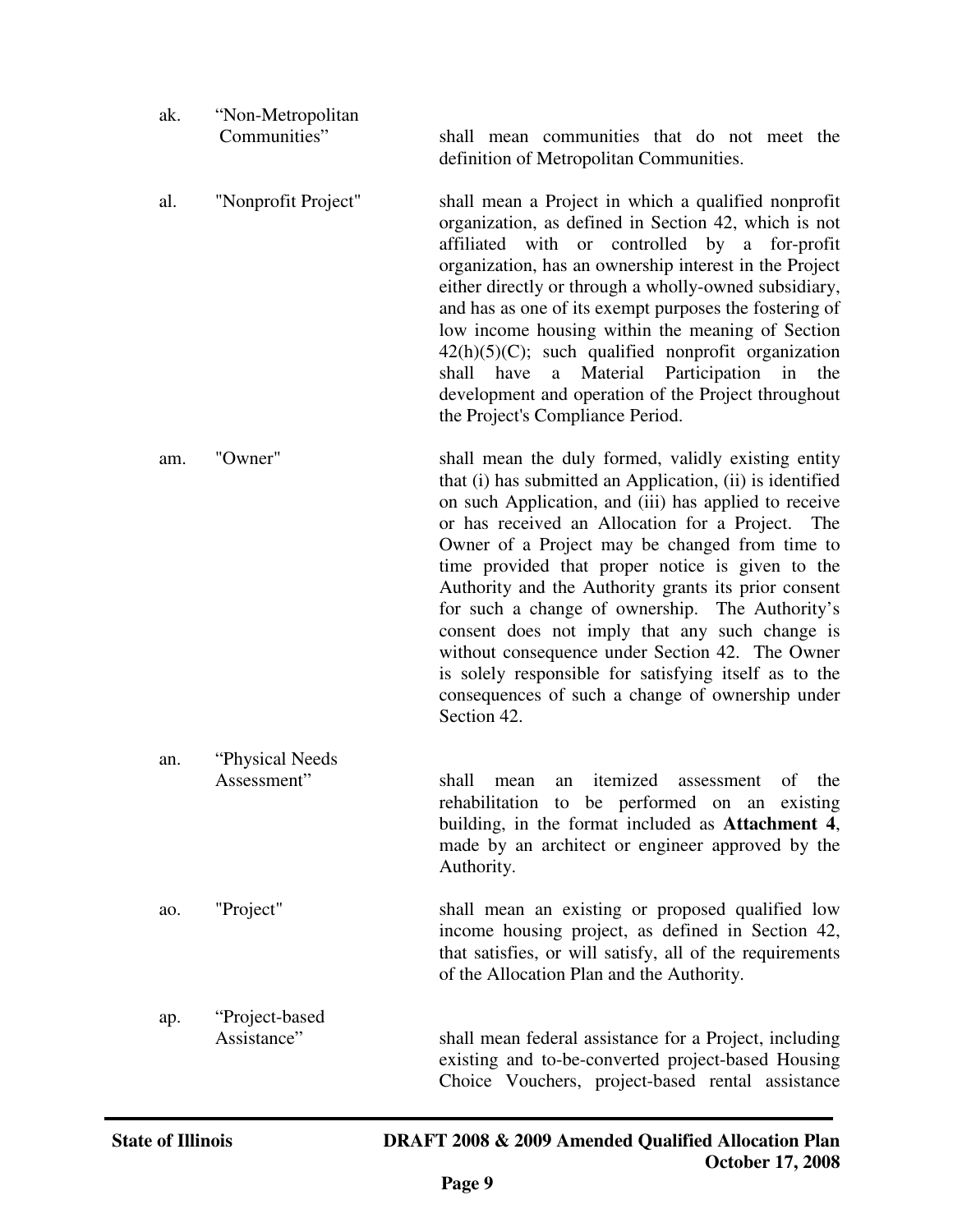provided by the HUD, including McKinney Act programs, Medicaid payments received by a Supportive Living Facility approved by the Illinois Department of Public Aid, assistance received from HUD via an Annual Contributions Contract, USDA Rural Development rental assistance and other unit/project based Rental Assistance.

- aq. "Related Party" shall mean (i) a general partner, or a managing member of a general partner, of a limited partnership that is an Owner, or (ii) a managing member of a limited liability company that is an Owner, or (iii) a principal owner or officer of a corporation that is an Owner or the general partner of an Owner, or (iv) an individual or an entity of any nature whatsoever that controls, or is created and controlled by, or under common control with, an Owner or a general partner, managing member, or other principal of the Owner. A limited partner of an Owner is not, solely because it is a limited partner, a Related Party. A member of a limited liability company Owner that is not a managing member is not, solely because it is a member, a Related Party.
- ar. "Reservation" shall mean a reservation or a forward reservation of Tax Credits for a Project, as evidenced by a Reservation Letter.
- as. "Reservation Letter" shall mean the letter from the Authority to an Owner conditionally binding the Authority to make an Allocation in a specific amount for that Owner's Project and placing appropriate conditions thereon.
- at. "Rural" shall have the same definition as Section 520 of the Housing Act of 1949, as set forth in Attachment 7 to this QAP.
- au. "Scattered Site" shall mean non-contiguous sites included within the same Project.
- av. "Section 42" shall mean Section 42 of the Code and the regulations and revenue rulings promulgated under it, all as they may be amended from time to time.
- aw. "Single Family" shall refer to a building with one (1) to four (4) units.
- ax. "Site Control" shall mean (i) a fee simple interest in, or a long term lease of, the real estate on which a Project is to be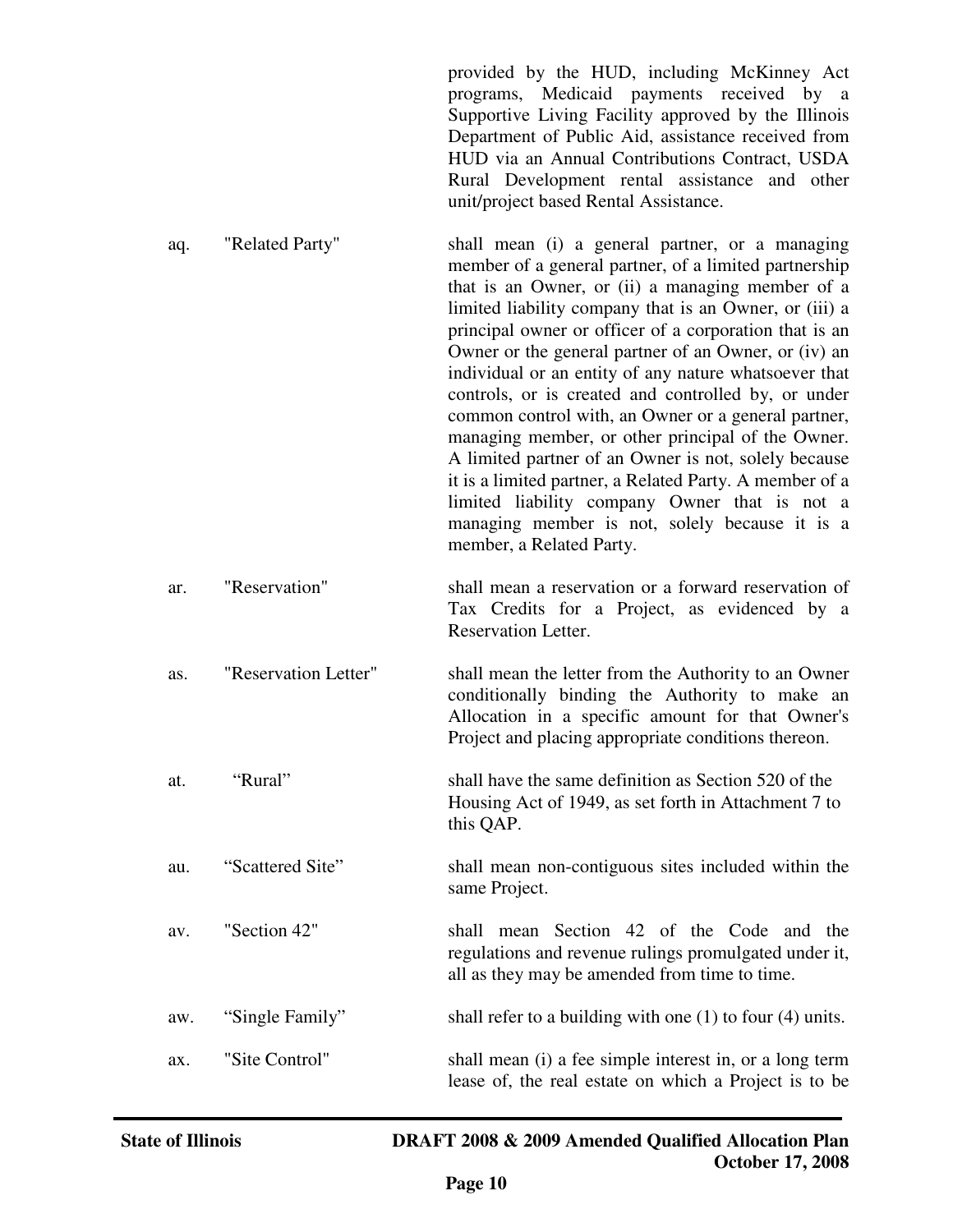located, held by the Owner of the Project (a long term lease must have a term that is the longer of thirty-five years or exceeds the length of the Extended Use Period for the Project), or (ii) a binding written agreement or option agreement to purchase such real estate between the owner of such real estate and such Owner, or (iii) such other written evidence of an Owner's control of the real estate on which a Project is to be located as the Authority deems to be acceptable. A commitment either to enter into a binding agreement or an option agreement to purchase real estate does not constitute Site Control. In the case of real estate owned by a governmental entity, a letter of intent, regardless of whether such letter creates a legally enforceable right, from the governmental entity to sell or donate the real estate to such Owner or to enter a long term lease with such Owner may qualify as Site Control, as determined by the Authority.

- ay. "State" shall mean the State of Illinois.
- az. "State Housing Credit Ceiling" shall mean the amount of Tax Credits available for Allocation in the State for any given calendar year, as provided in Section 42(h)(3).
- ba. "Supportive Housing" shall mean housing that helps people live stable, successful lives through a combination of affordable, permanent housing and supportive services, appropriate to the needs and preferences of residents, either onsite or closely integrated with the housing. Supportive housing serves individuals and families who are homeless, at risk of homelessness, and/or have disabilities, and who require access to supportive services in order to maintain housing.
- bb. "Supportive Housing Populations" shall refer to individuals and families who are homeless, at risk of homelessness, and/or have disabilities, and who require access to supportive services in order to maintain housing.
- bc. "Supportive Living Facilities" Shall mean proposals under the Supportive Living Program for the frail elderly, administered by the Illinois Department of Healthcare and Family Services.

j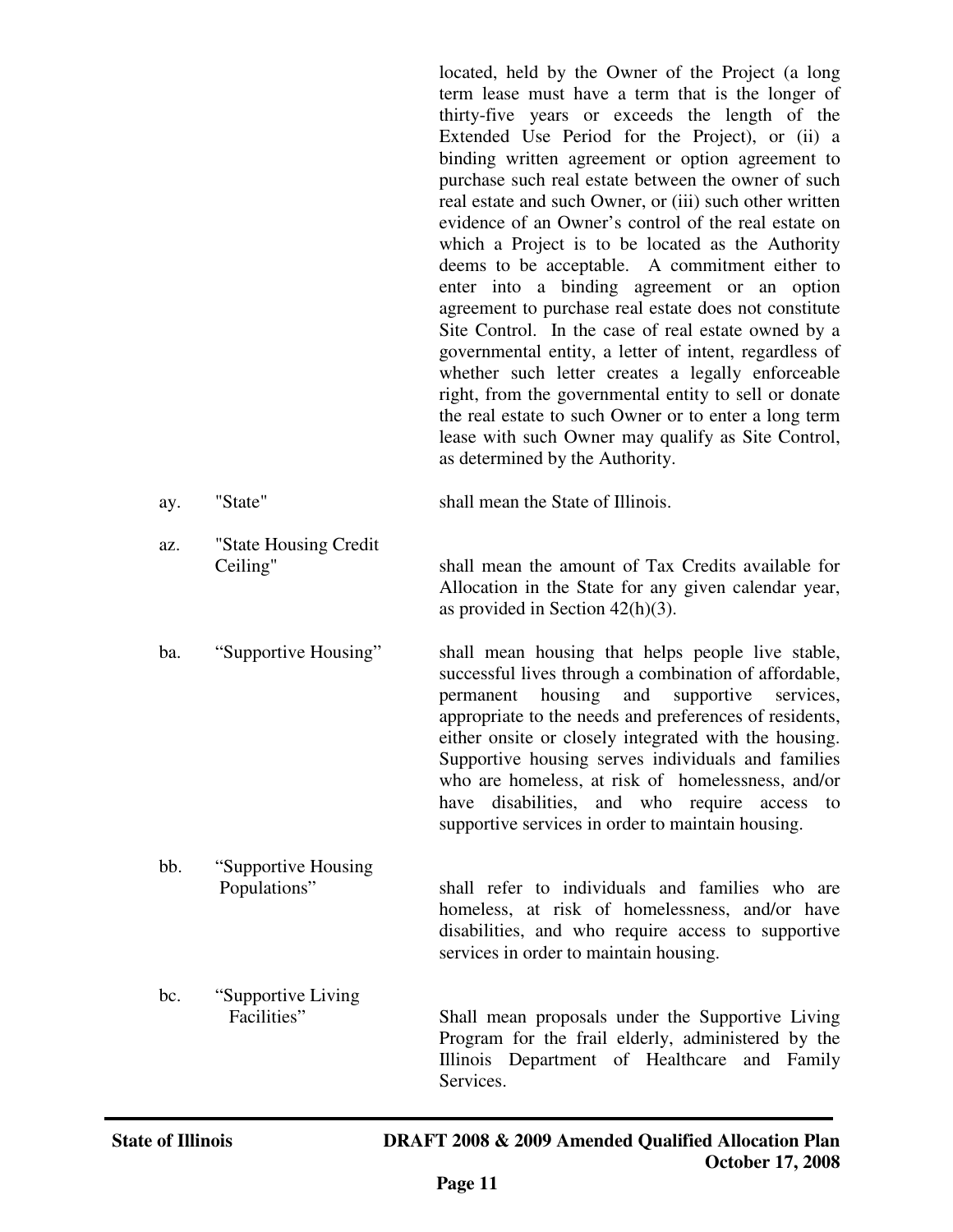| "Tax Credits"         | shall mean federal low income housing tax credits, as                                                                               |
|-----------------------|-------------------------------------------------------------------------------------------------------------------------------------|
| bd.                   | authorized by Section 42.                                                                                                           |
| be. "Very Low Income" | shall mean a household income that falls between<br>30% and 50% of the median income for the area in<br>which a Project is located. |

# **THE REMAINDER OF THIS PAGE HAS BEEN INTENTIONALLY LEFT BLANK**

j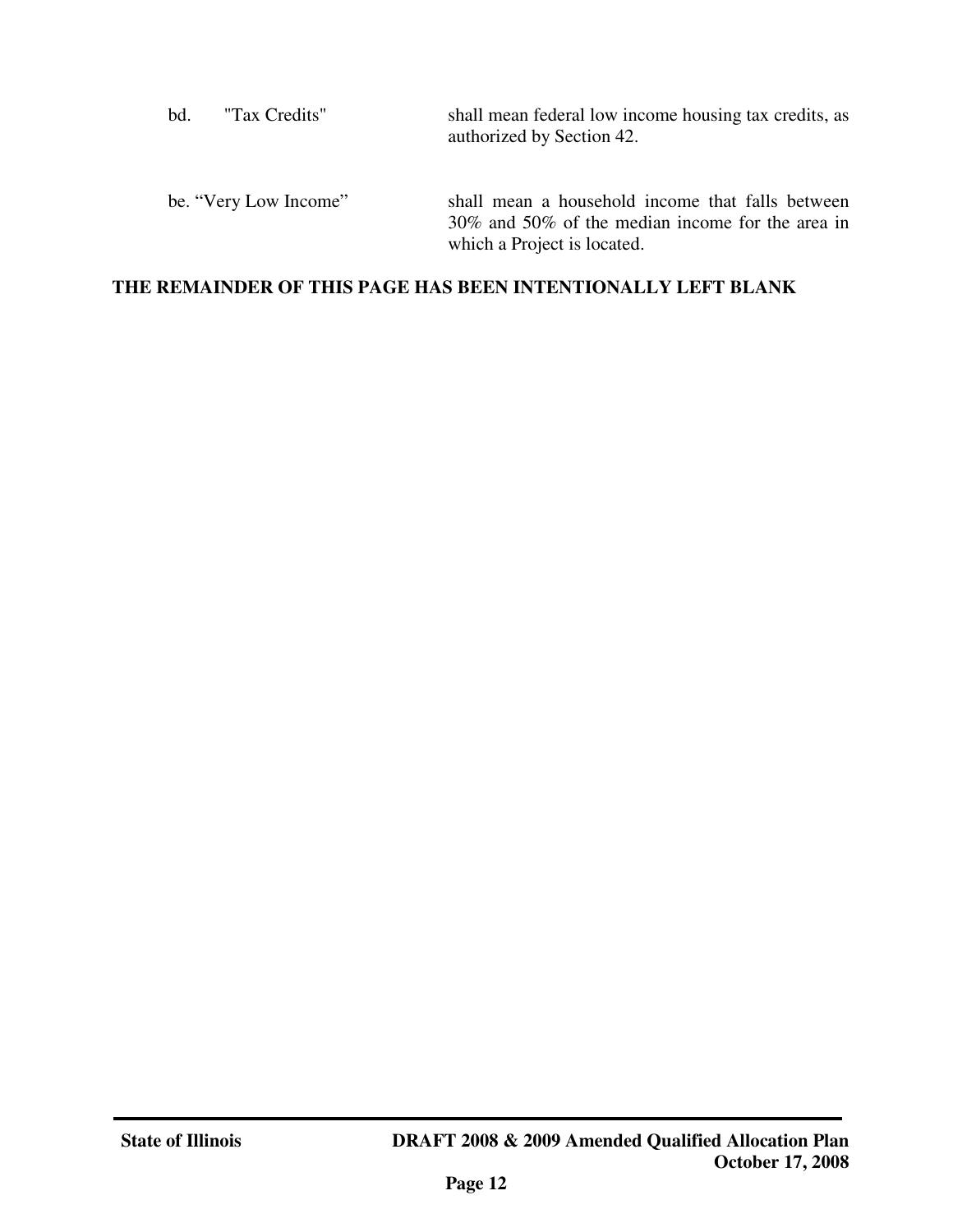#### **II. APPLICATION PROCESS**

### **A. MANDATORY SITE AND MARKET STUDY**

An Applicant must submit with its Application: two original copies of a site and market study conducted by an independent, third party market evaluation professional, chosen from a list of Authority-approved firms contained in the Application packet and available on the Authority's web site at www.ihda.org,. The site and market study must have been completed within six months prior to the submission of an Application. The scope of the site and market study must include, at a minimum, the criteria set forth in **Attachment 1, 2, or 3**. For further clarification of which format to utilize, see the following table.

The Authority will take the results of the site and market study into consideration in determining whether a Project will be approved or denied. In addition, the Authority will evaluate the strength of the market for a Project during the competitive review process as described in Section II.C.2.d.1. The Authority reserves the right to require additional information and/or an Authoritycommissioned site and market study, which shall be done at the Owner's expense.

The following format for site and market studies will be required by project type:

| Project Type*                                                                                     | Site & Market Format |
|---------------------------------------------------------------------------------------------------|----------------------|
| Rehab projects with significant (80% or more)<br>low income occupancy at the time of application. | <b>Attachment 1</b>  |
| Supportive Housing Set-Aside Projects                                                             | <b>Attachment 1</b>  |
| Projects of 12 units or less.                                                                     | <b>Attachment 1</b>  |
| Supportive Living Facilities (regardless of size).                                                | <b>Attachment 2</b>  |
| All other Projects                                                                                | <b>Attachment 3</b>  |

\* NOTE: Projects financed with the proceeds of tax-exempt bonds, but without any financing from the Authority, may utilize a marketing agent (and physical needs assessment provider, if applicable) and format of their choosing, but the study submitted must, at a minimum, include the information required in **Attachment 1**. Projects financed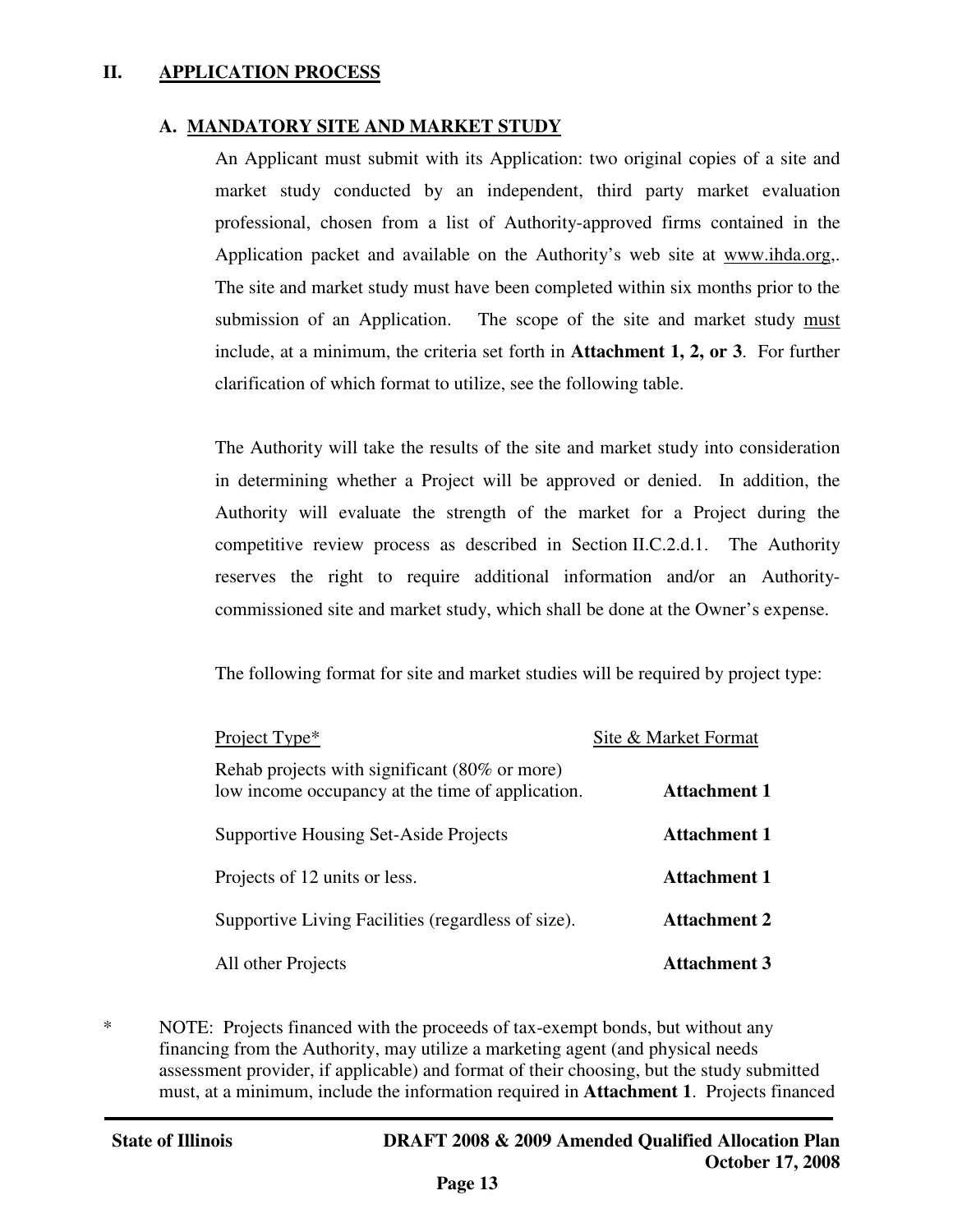with the proceeds of tax-exempt bonds that will also receive Authority financing must use an agent(s) from the Authority's approved list(s).

# **B. RECEIPT OF APPLICATION**

1. Application Period. There will be at least two Application Periods per calendar year 2008 & 2009, during which the Authority will accept and review Applications. For a Project to be eligible for review for a Reservation in an Application Period, the Authority **must** receive a complete Application, executed by the Applicant, including the site and market study (as described in Section II.A.) for the proposed Project and all required supporting information, by the deadline for that Application Period. Applicants must submit the Application on original Authority forms or photocopies of such forms, and may not submit them by facsimile without the prior written consent of the Authority. For the convenience of Applicants, the Application is available for downloading from the Authority's web site at www.ihda.org. The Application and mandatory Tax Credit Checklist will also be made available by email to Kimberly Assarian at kassaria@ihda.org. Applicants must submit the Application (including legal description) in both hard copy and electronic formats at the time of application.

| <b>Application Period</b> | <b>Application Deadline</b><br>(no later than 5:00 p.m. CST) | Approximate % of Tax<br>Credits to be Allocated |
|---------------------------|--------------------------------------------------------------|-------------------------------------------------|
| 1 <sup>st</sup> Period    | December 3, 2007                                             | 50%                                             |
| $2nd$ Period              | April 7, 2008                                                | 50%                                             |
| 1 <sup>st</sup> Period    | December 8, 2008                                             | 50%                                             |
| 2 <sup>nd</sup> Period    | April 6, 2009                                                | 50\%                                            |

The Authority may adjust this schedule and reserves the right to hold a third Application Period. Please contact the Authority for information about this Application Period.

Applications that are not approved in the first Application Period may be carried over for consideration in the second Application Period, provided that (i) the Application meets the criteria of the Allocation Plan, the Owner pays the required Application fee for second round submission (**see Attachment 5**), and (ii) the Applicant notifies the Authority in writing that it desires such continued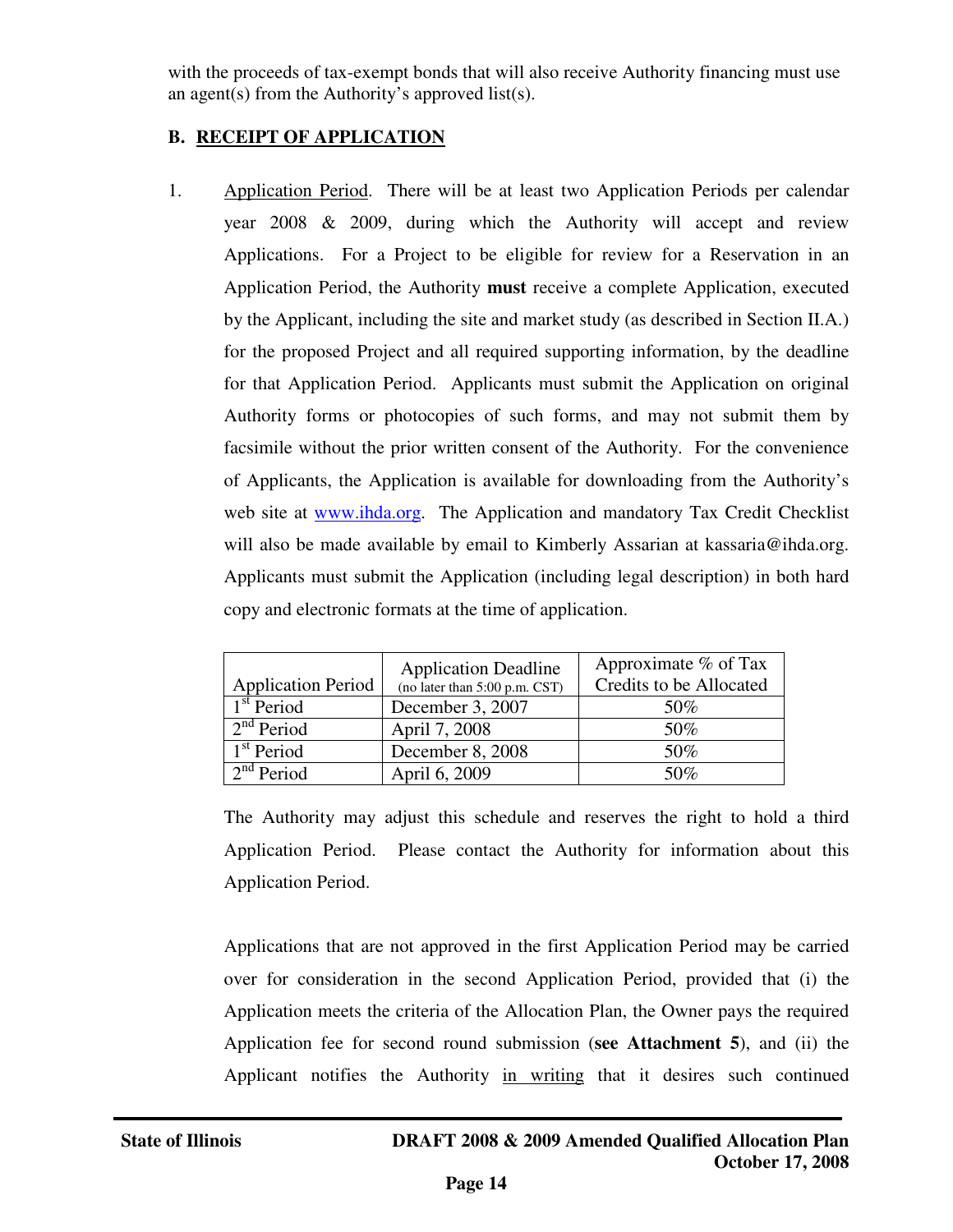consideration and that no condition, terms, numbers on the Application have changed. The Authority will not carry over Applications from one Application Period to the next unless these conditions have been met. The Authority reserves the right to consider authorizing Reservations for Allocations to Applicants from recent Application Periods from (i) the Authority Housing Credit Ceiling received from the national pool of unused Tax Credit allocation authority, (ii) Tax Credits returned or forfeited to the Authority, and (iii) Tax Credits made available pursuant to the increase in Authority Housing Credit Ceiling provided by the Housing and Economic Recovery Act of 2008.

- 2. Projects Located in Certain Home Rule Municipalities. The Authority may accept Applications during the first two Application Periods for Projects located in a home rule municipality that administers its own Tax Credit program, i.e., the City of Chicago, if (i) the Applicant provides evidence in its Application that it has applied directly to the City of Chicago's Department of Housing for housing assistance for the Project and such application has been approved, is currently under consideration, or has been denied and (ii) the Application conforms to the requirements of this Allocation Plan.
	- 3. Sharing of Information with IRS and Other Governmental Entities. Owners and Related Parties are advised that the Authority and the IRS and/or other appropriate governmental entities may exchange information submitted by Owners and Related Parties to the Authority the IRS and/or other governmental entities, or generated by the Authority and/or the IRS and/or other governmental entities, in connection with their Projects. In order to facilitate the sharing of information between the Authority and the IRS, the Owners and Related Parties may be required to execute IRS Form 8821 upon the Authority's request at any time beginning with the Application Period and extending through the Compliance Period for the Project.
- 4. Rural Housing Service Projects. Owners and Related Parties are advised that the Authority and the Rural Housing Service, an agency of the United States Department of Agriculture ("RHS") (formerly, Farmers Home Administration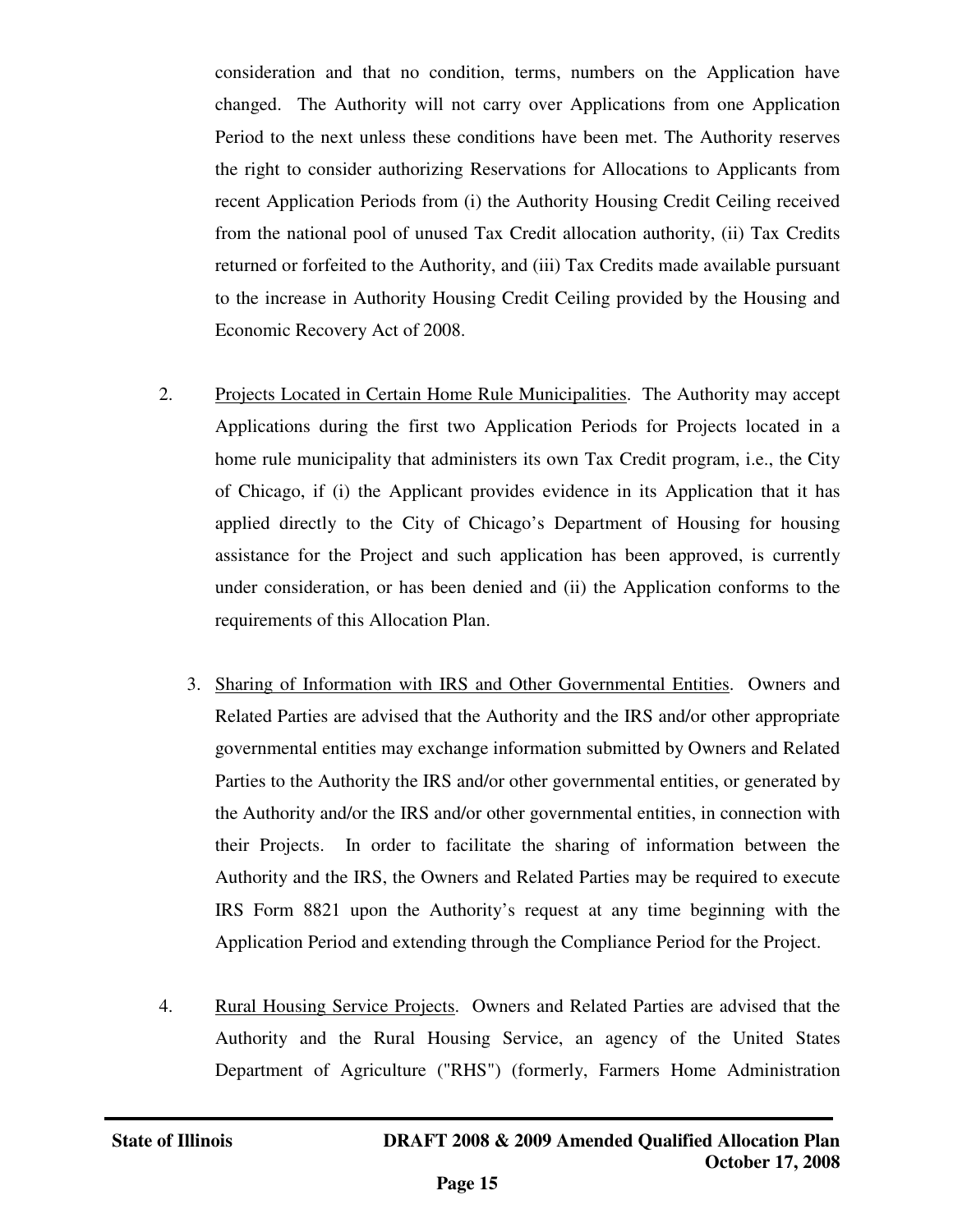("FmHA")), may exchange information submitted by the Owners and Related Parties of the Owners to the Authority and/or RHS, or generated by the Authority and/or RHS, in connection with their Projects.

- 5. Disclosure of Information Pursuant to FOIA. The Application and all of the supporting documentation submitted with the Application is subject to the Illinois Freedom of Information Act (5 ILCS 140) ("FOIA") and all or part of such submission may be open to public inspection. Any claim that the information submitted is exempt from disclosure must (i) be made as part of the submission, (ii) identify each paragraph or document containing the information alleged to be exempt, (iii) reference the specific statutory basis for the claimed exemption (see Section 7 of FOIA) and (iv) provide an explanation as to why the information meets the requirements for the exemption. IHDA will determine whether such exemption does apply.
- 6. Conditions of Owner's Ineligibility. An Owner is ineligible to apply for or receive a Reservation, Determination Letter, Allocation or an Increase if it or a Related Party (i) is out of compliance with Section 42 in connection with any Project located within or outside the State, or (ii) has a record of unsatisfactory prior performance in any Authority-sponsored program, including the negative results of any physical inspection performed by the Authority on previously approved Projects, as determined by the Authority, or (iii) has a record of significant financial delinquencies or defaults on Authority-financed loans, or (iv) has material instances of non-compliance with the requirements of Authority regulatory agreements or loan documents, or (v) has failed to pay any fee or expense due to the Authority in connection with any Authority-sponsored program, or (vi) has materially misrepresented facts on any application to participate in an Authoritysponsored program, or (vii) fails to pay a third party professional whose market or physical needs assessment study was submitted with the Application in a timely manner. Determinations of eligibility will be based on the Owner's previous history of participation in Authority-sponsored programs, as well as, any Project operating under Section 42, both individually or through Related Parties, including,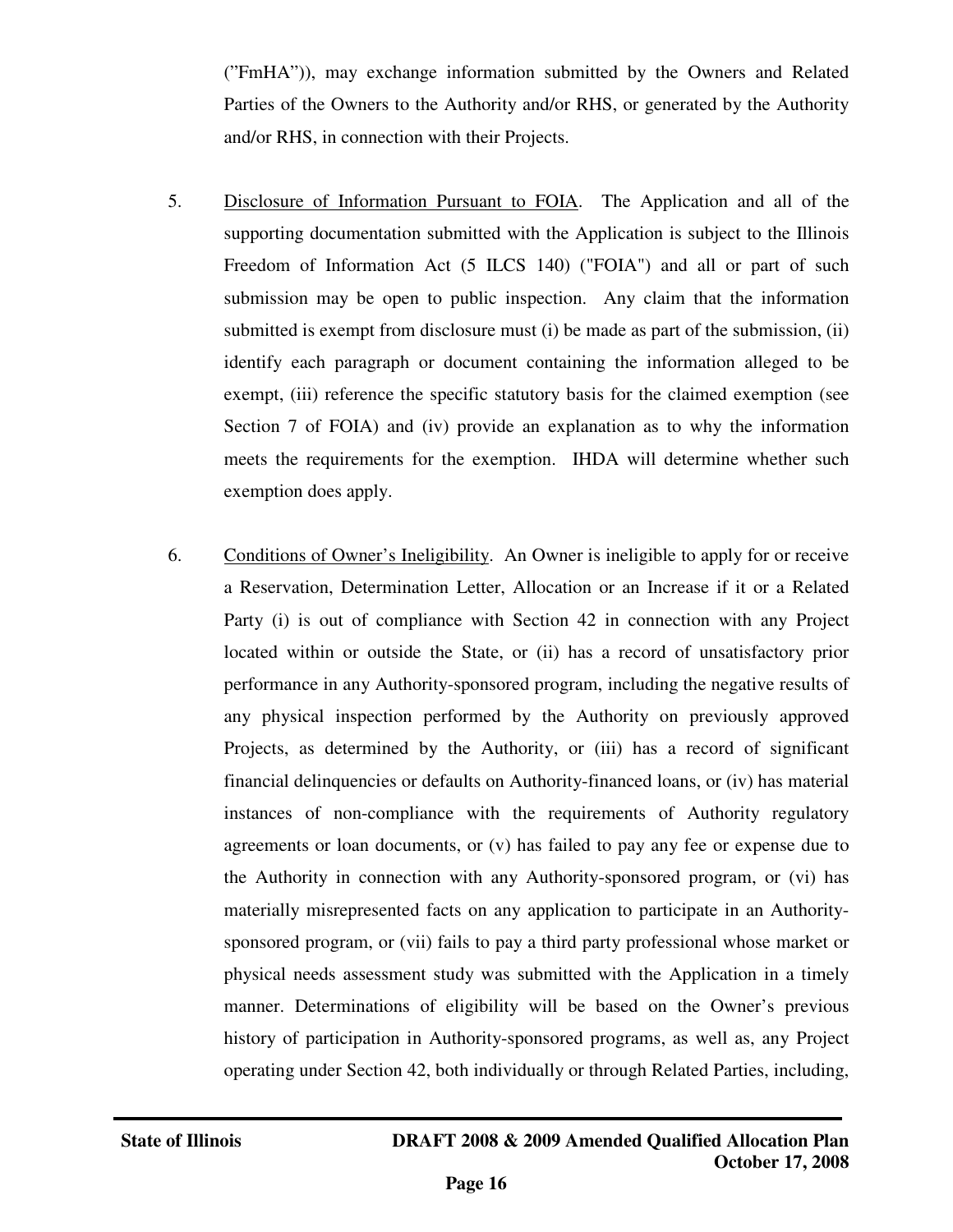but not limited to, general or limited partnerships, joint ventures, limited liability corporations, or other ownership entities. The Authority will review the entire development team in connection with the Development Team Record scoring category.

- 7. Acquisition Tax Credits. An Applicant that is applying for acquisition Tax Credits must submit to the Authority, prior to Board consideration, a written attorney's opinion that the Project qualifies for acquisition Tax Credits.
- 8. Application Fee. Each Applicant must submit a non-refundable Application fee with its Application, as described in **Attachment 5**. The Applicant must send the Application fee to the Authority's lockbox (see **Attachment 5** for the address), and include a copy of the check with the Application.
- 9. Notification to Elected Official. The Authority will send a notification letter of its receipt of an Application, along with copies of the relevant sections of the Application and a copy of this Allocation Plan, to the chief elected executive official (or an equivalent official) of the local jurisdiction in which the Project is to be located. That official will have thirty (30) days from the date of notification to submit written comments on the Project. A copy of this notification letter will be sent to the Owner and will serve as the Authority's confirmation of receipt of the Owner's Application.
- 10. Increase Requests. For Increase requests, the Applicant must submit (i) an updated Application, (ii) narrative detailing the reasons for the request and identifying the additional cost items specifically, (iii) a letter from an independent, third-party certified public accountant stating that he/she has reviewed the revised Project budget, giving the amounts of the revised total eligible basis and total Project cost, (iv) the initial and most recent owner's and general contractor's sworn statements, or other comparable statements, satisfactory to the Authority, (v) copies of all certificates of occupancy that have been issued as of the date of the Increase request, and (vi) the appropriate application fee, as described in **Attachment 5**.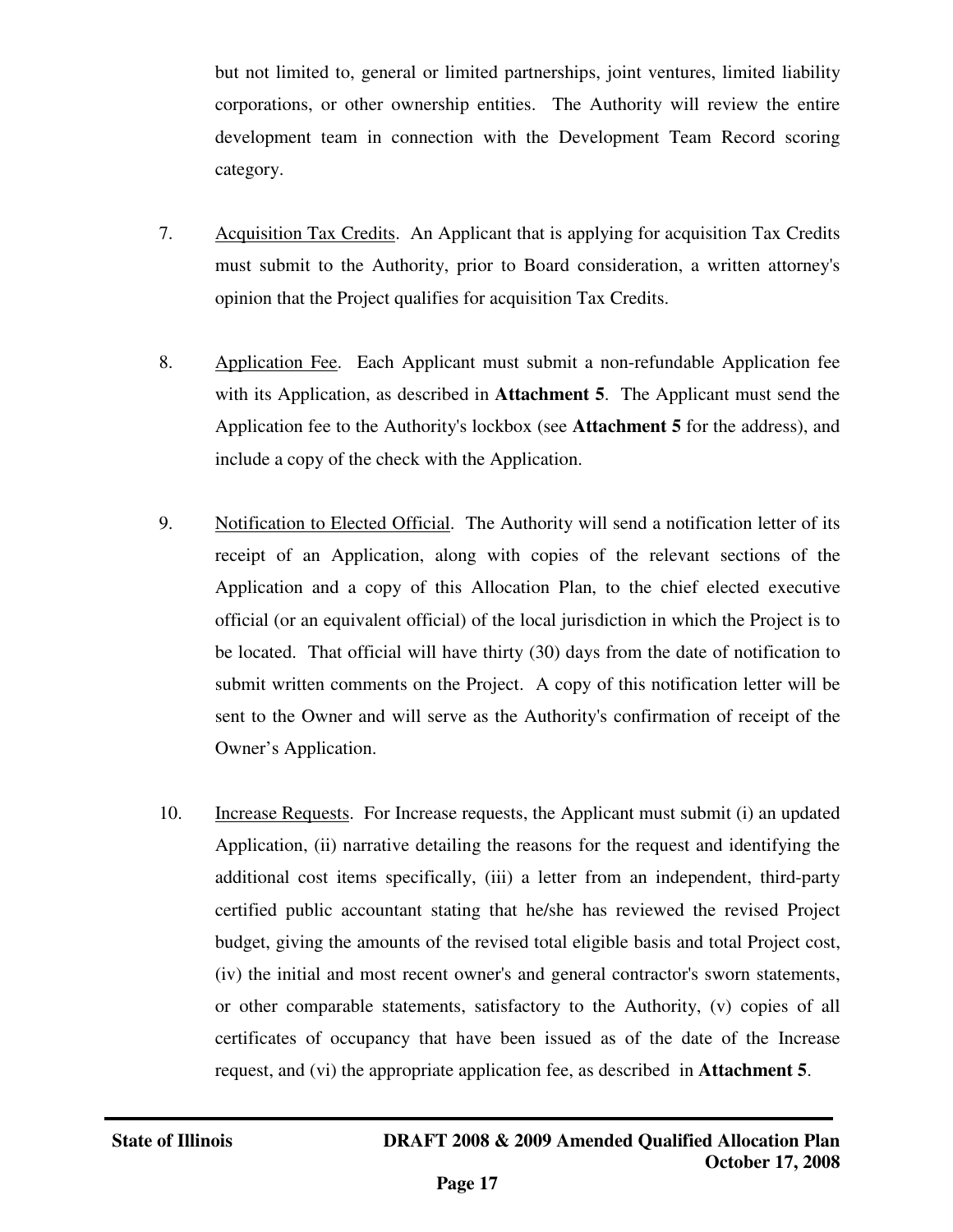The Authority will review Increase requests on a case-by-case basis. The Authority will grant an Increase only when such Increase is necessary to make a Project economically feasible and then only in extenuating circumstances, which must be documented to the satisfaction of the Authority. Generally, the Authority will provide an Increase only for **unforeseeable** increases in the costs of the Project. If a request for an Increase calls into question the accuracy of the Owner's original Application and documentation, or any related documentation subsequently submitted, the Authority reserves the right to modify or revoke the Project's Reservation or Allocation. In determining a Project's qualification for an Increase, the Authority will closely examine the revised Project budget to ensure that additional Tax Credits are not used to cover increases in the developer's fee. A developer must defer a substantial portion of its developer's fee prior to requesting an Increase. Except for unusual circumstances, the portion of the developer's fee deferred at the time of the Board's initial approval of a Reservation will not be reduced, but may be increased. If the Reservation Letter for the Project contains conditions, the Authority will not grant an Increase until those conditions have been met to the Authority's satisfaction. Any funded increase of IHDA's subsidy resources that are granted on a previous application within 24 months of a current application submission may result in point reduction for "Scoring Category" of Development Team Record. This reduction will be based on IHDA's review of the cause for the funded increase. **The Authority will approve only one Increase per Project.**

The Authority will accept a request for an Increase at any time after it has issued a Reservation Letter for the Project, but no later than the end of the calendar year during which the Project is or will be placed in service. Tax Credits cannot be allocated to any building in a Project that has been placed in service during a calendar year preceding the year in which the Increase request is made. The Owner must provide the Authority with copies of all certificates of occupancy for a Project that have been issued as of the date of the Increase request. Because the Authority expects to reserve all remaining Tax Credits during the second  $(2^{nd})$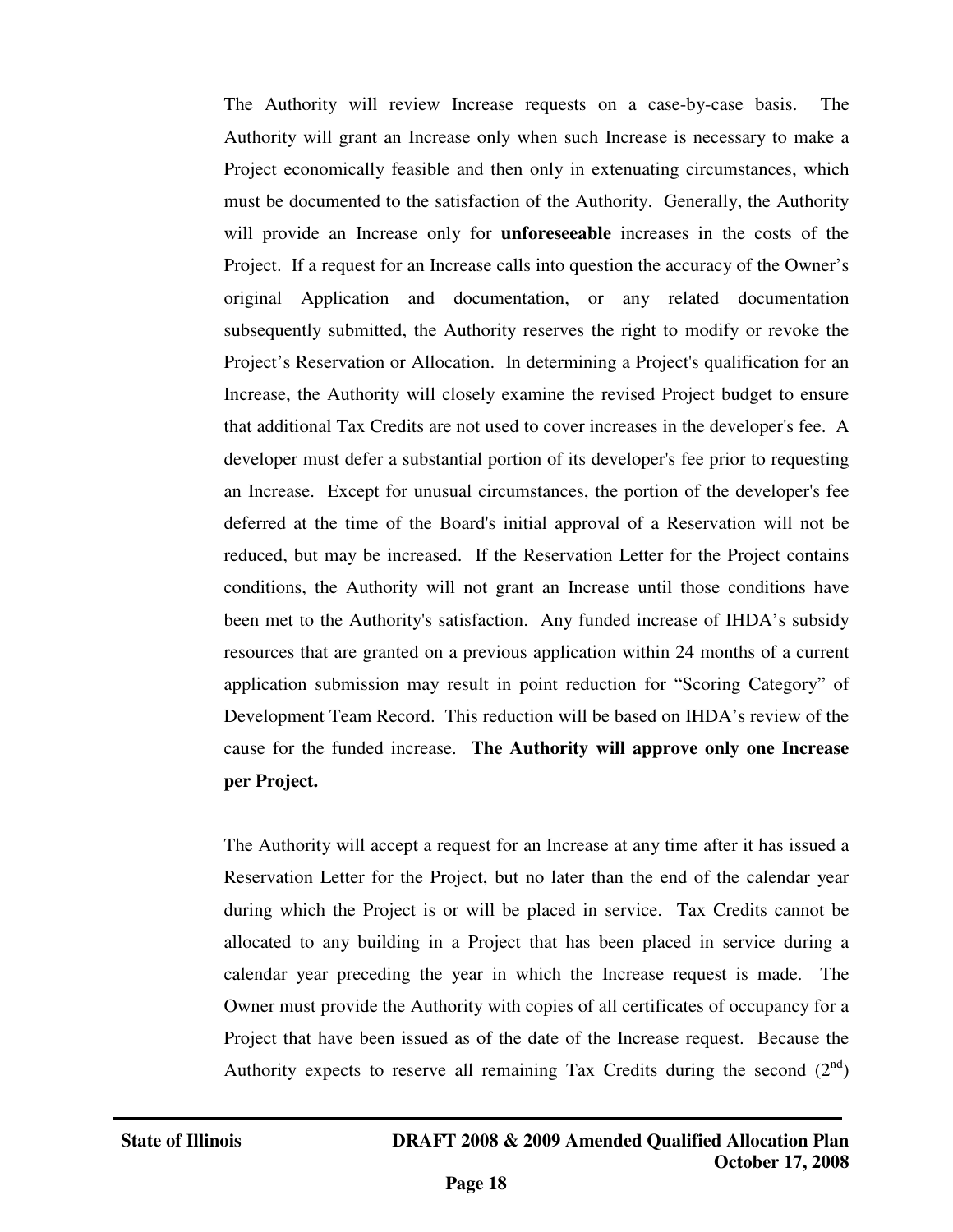Application Period, it is advisable that Owners submit Increase requests by the second  $(2<sup>nd</sup>)$  Application Period deadline date.

NOTE:

Increase requests due to the Housing and Economic Recovery Act of 2008 or at IHDA's request will not result in the reduction of points for Scoring Category of Developer Team Record.

11. Applications for Projects Financed Primarily with Tax-Exempt Bonds. Pursuant to Section 42 (h)(4), Projects to be financed with the proceeds of tax-exempt bonds are not required to receive a Reservation from the Authority Housing Credit Ceiling. The Authority will accept Applications for Projects to be financed with the proceeds of tax-exempt bonds, whether or not the Authority is the issuer of such bonds, at any time during the calendar years 2008 & 2009. Owners requesting a Determination Letter from the Authority must submit to the Authority a completed Application with appropriate documentation and application fee, as set forth in **Attachment 5**. A copy of the check must be included with the Application. In addition, such Applications must include a site and market study and physical needs assessment, if applicable, as described in Section II.A. Such requests must be in compliance with Section 42 and all sections of this Allocation Plan except for the requirements of Section II.C.2, Competitive Review, and Section IV.1, Carryover Allocations.

In addition, the Authority will take into consideration the results of the site and market study (required for all proposals) and the Physical Needs Assessment (required for all Projects involving rehabilitation) in determining whether to approve or deny an Allocation for a Project to be financed with the proceeds of taxexempt bonds. The Authority will also take into consideration the results of the site and market study and PNA in determining whether to offer IHDA credit enhancement requested for Authority bond issuance.

Projects seeking bond financing or issuance from the Authority should contact the Authority in advance regarding the availability of bond cap for the Project. All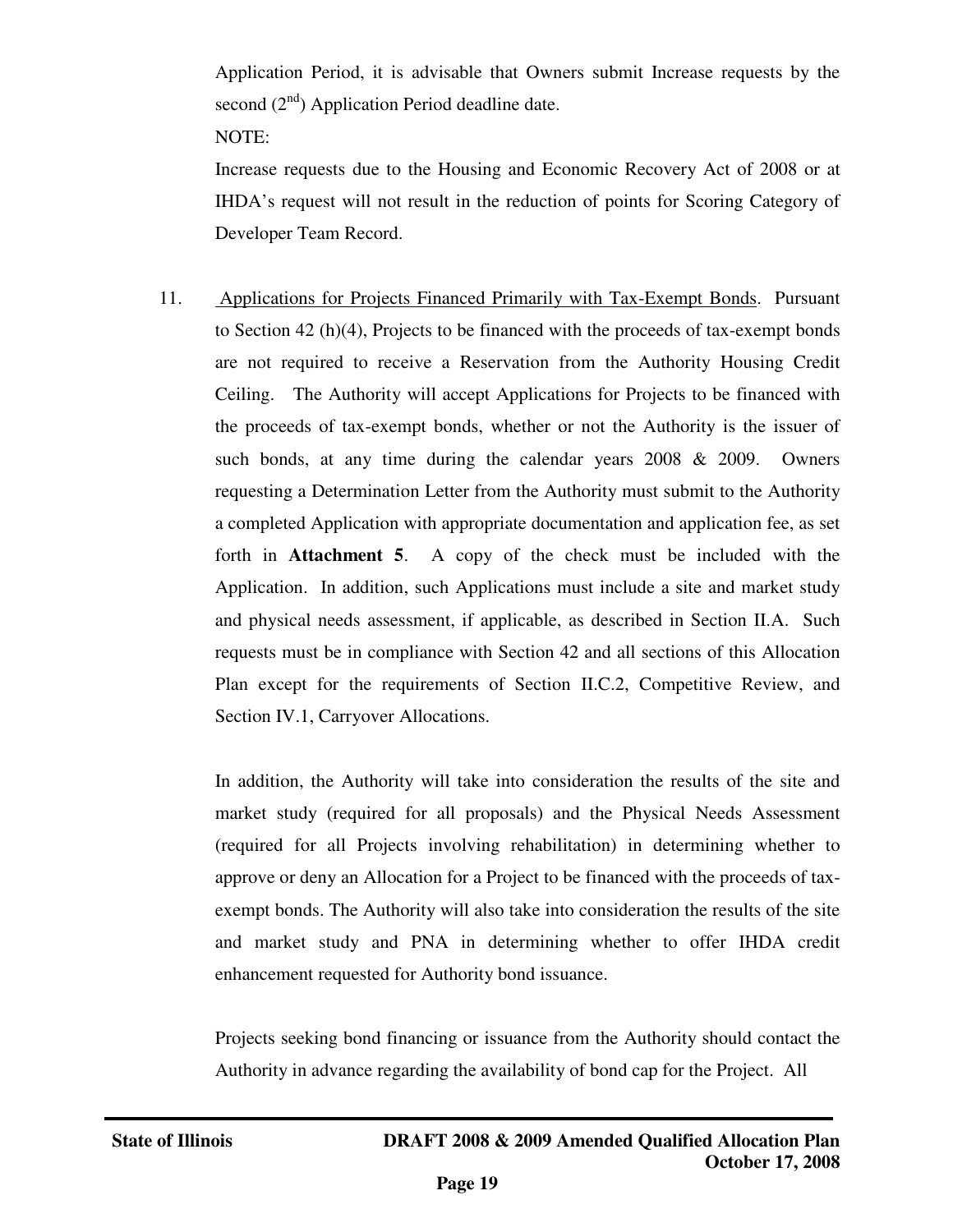other Projects financed with tax-exempt bonds must submit evidence of the availability of bond volume cap, including letter(s) from an authorized signatory of the Project's proposed bond issuer. A copy of the appropriate local government entity(ies) binding resolution(s) committing or ceding the bonds may also be requested.

Applicants for Tax Credits under Section  $42(m)(1)(D)$  ("4% Credits") that do not use Authority financing may utilize a firm of their choosing for such studies, so long as the format for the study(ies) complies with the requirements of this Allocation Plan, as set forth in **Attachments 1, 2, 3 and 4**. Applicants for 4% Credits utilizing Authority financing (Risk Sharing Program, and HOME Investment Partnerships Program, or Illinois Affordable Housing Trust Fund) must submit studies conducted by companies on the Authority-approved lists. The lists are posted to www.ihda.org and are part of the Tax Credit Information Packet.

If the Project conforms with the applicable sections of the Allocation Plan, the Authority will issue a Determination Letter setting forth the estimated annual Tax Credit amount and the amount of the determination fee (**see Attachment 5**) due to the Authority (see Section III.12.) within 30 days of submission of a complete Application, including appropriate supporting documentation.

12. Authority's Determination of Awards Final. By submission of its Application, the Applicant and the Owner agree to abide by the Authority's determination to award or deny Tax Credits for the proposed Project, including the Authority's exercise of discretion in scoring Applications. The Applicant and the Owner understand and agree that by submitting an Application, they waive any and all rights, claims or actions against the Authority that they may have or otherwise be entitled to in connection with its Application and the Authority's subsequent approval or denial of that Application. Specifically, the Applicant and the Owner agree to refrain from initiating any legal action that seeks to reverse the Authority's decision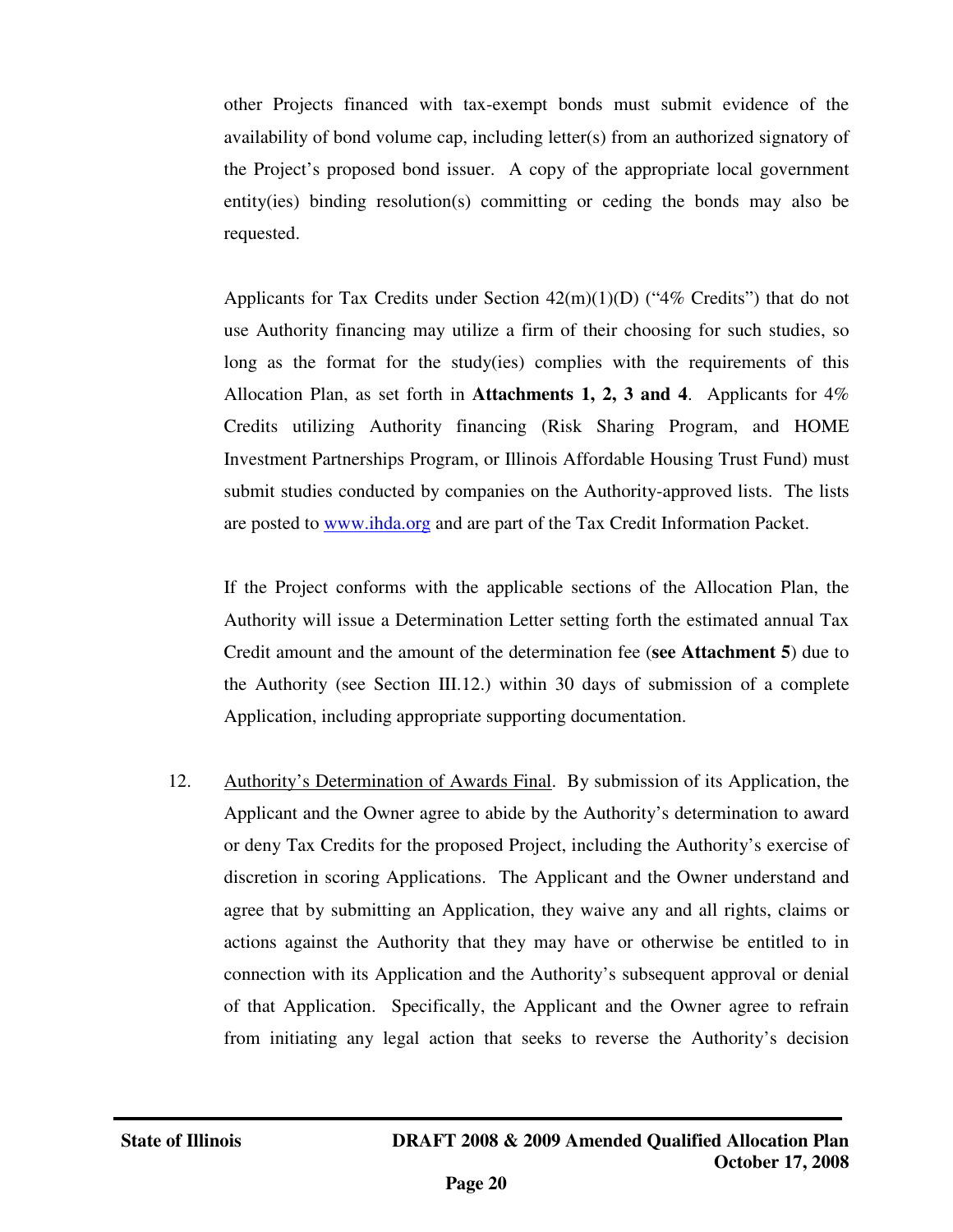related to the Application and/or seeks expenses, costs or damages related to that decision.

# **THE REMAINDER OF THIS PAGE HAS BEEN INTENTIONALLY LEFT BLANK**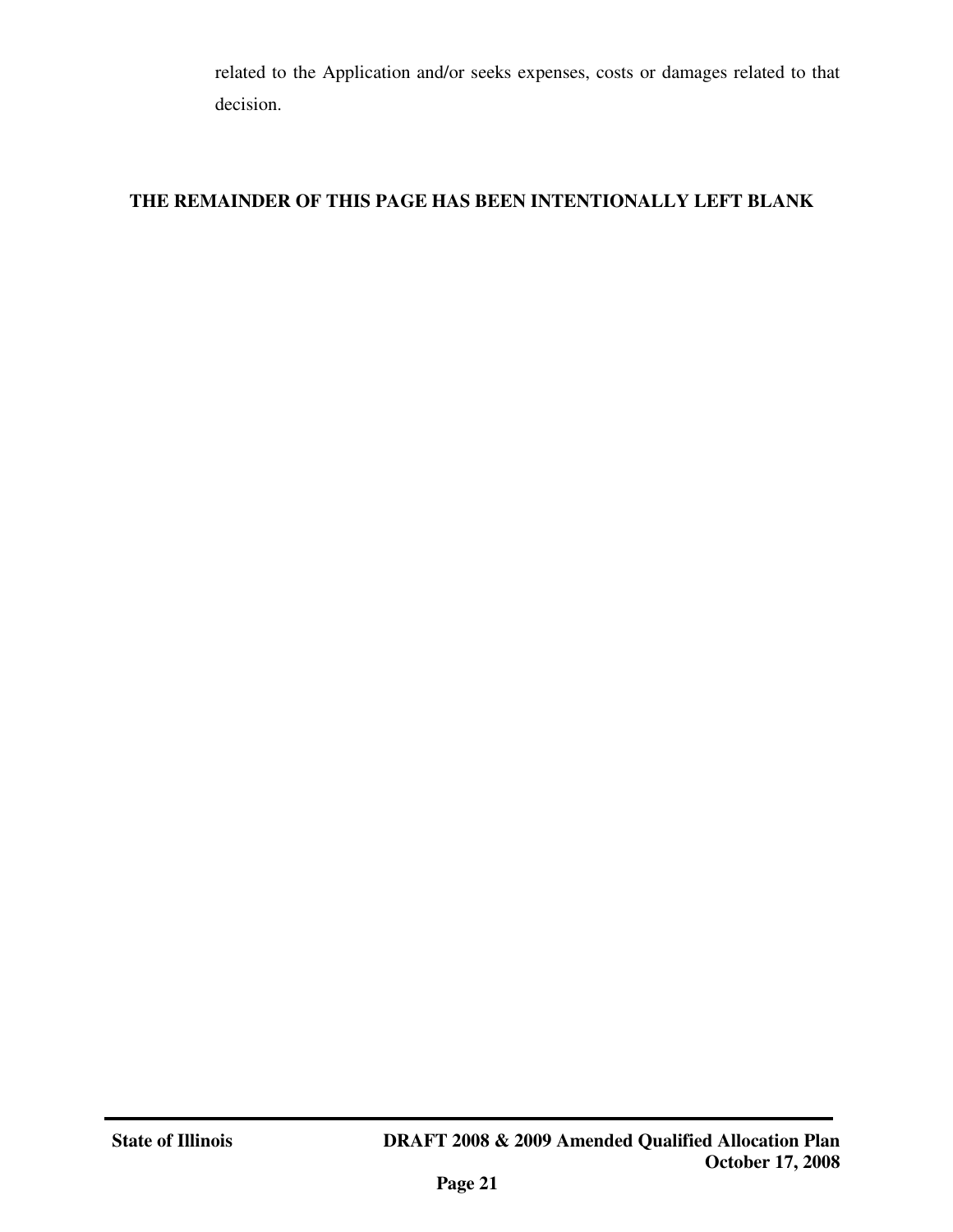### **C. REVIEW OF THE APPLICATION**

### **1. MANDATORY APPLICATION REQUIREMENTS**

Each Application must meet all of the following requirements as of the applicable Application deadline. A Project that fails to meet these requirements will be denied.

- a. Documentation. All required documentation, such as site control, evidence of financing, public housing waiting list preference, certificate of consistency, letters of support and other such documentation should be no older than 6 months. (For Applicants resubmitting for the second round in a given year, the initial round one documentation submission is acceptable.)
- b. Ownership Documentation. Documentation of Limited Partnership (LP) or Limited Liability Company (LLC) ("Owner") as duly formed, validly existing entity must be submitted with application
- c. Site Control. The Owner must have current Site Control for the Project that extends six months from the application deadline. The Site Control document(s) must be in the name of the Owner, generally a limited partnership or a limited liability company. The Site Control document(s) must be executed by both the buyer and seller, where applicable, and must contain a legal description for the property. The seller identified in the document submitted to meet this Site Control requirement must hold title to the Project site. See the Section I, Definitions, for additional guidance on what constitutes Site Control. Applicants must submit copies of the legal description in hard copy and electronic format, compatible with Word with their Applications.
- d. Evidence of Application for Financing. The Applicant must provide with the Application evidence of application(s), in the form of an executed acknowledgment letter(s) from the lender(s) and/or grantor(s), for all proposed financing, including any assumptions of debt and grants for the Project, and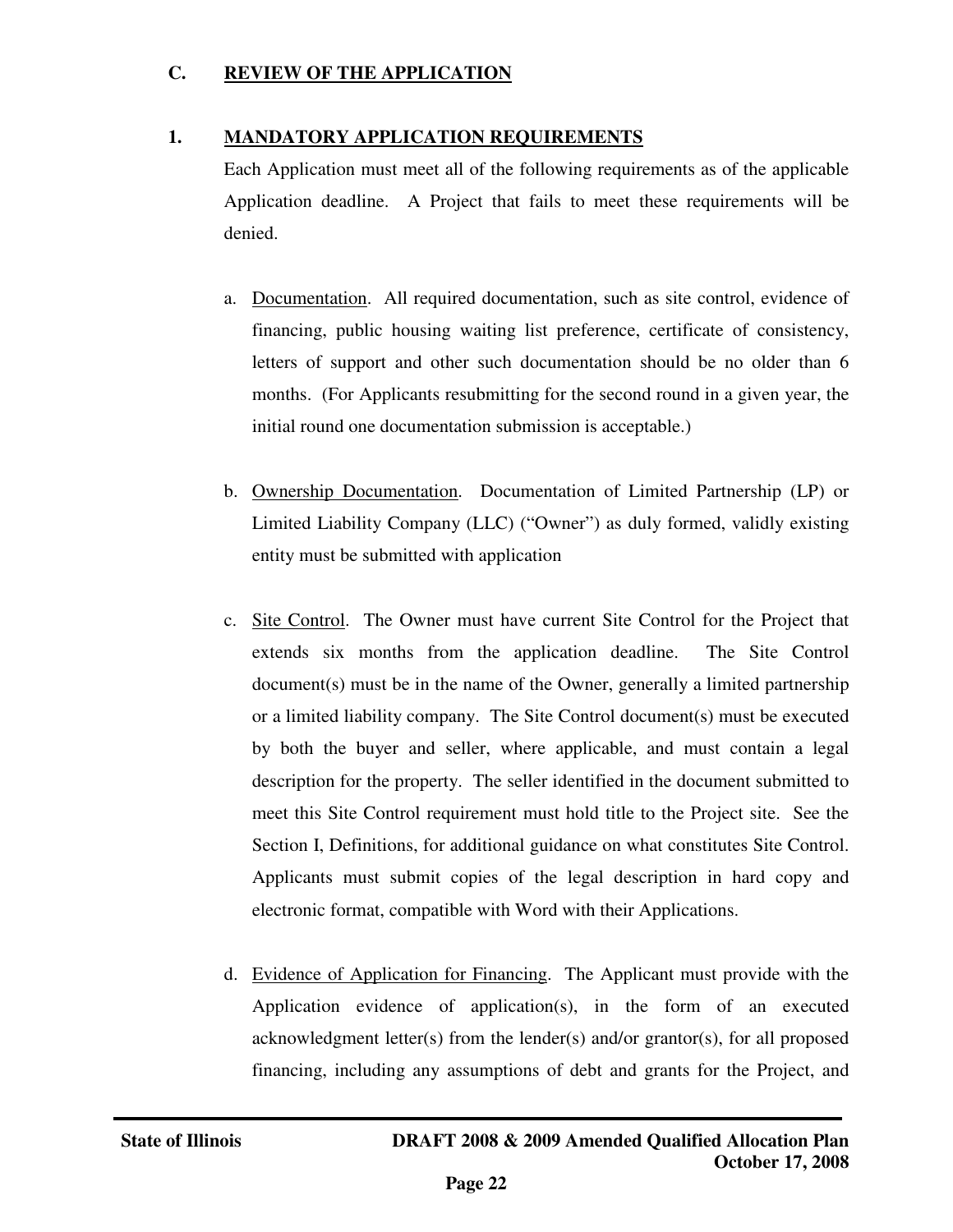evidence of the proposed net cents raise rate evidenced by an acknowledgement letter from the proposed syndicator. Each acknowledgment letter must contain evidence that, as of the Application deadline date, the application to the proposed syndicator is either still under consideration or has been approved. Applications for IHDA financing must be evidenced on the application form, but no written acknowledgement will be required. The written acknowledgement must contain the following terms: (i) the amount of the loan, (ii) the length of the term, which must be at least 15 years (if there is more than one component to the loan, and these components have different terms, the terms of the longest component must be 15 years), (iii) the amortization period of the loan, and (iv) a fixed interest rate (which may be adjusted under specified terms and conditions). Financing fees may not exceed 200 basis points, plus the customary costs associated with Federal Housing Administration (FHA) financing, if applicable.

If financing is to be obtained through a mortgage broker or banker, the acknowledgment letter must be from the actual lender. In the case of HUDinsured Projects, such as HUD's Section  $221(d)(3)$ , Section  $221(d)(4)$ , and Multifamily Accelerated Processing programs, the Applicant must submit an acknowledgment letter from HUD, in addition to the letter from the lender setting forth the terms of the proposed financing.

If, during the Authority's review of the Application, the Applicant is notified that financing has been denied, the Applicant will be allowed seven (7) business days from the date of the denial notice to provide a revised financing plan. If not provided, the Application may be **denied as financially infeasible.** 

For grants, the Owner must supply with the Application written evidence from the grantor indicating the amount of the grant that has been, or will be, awarded.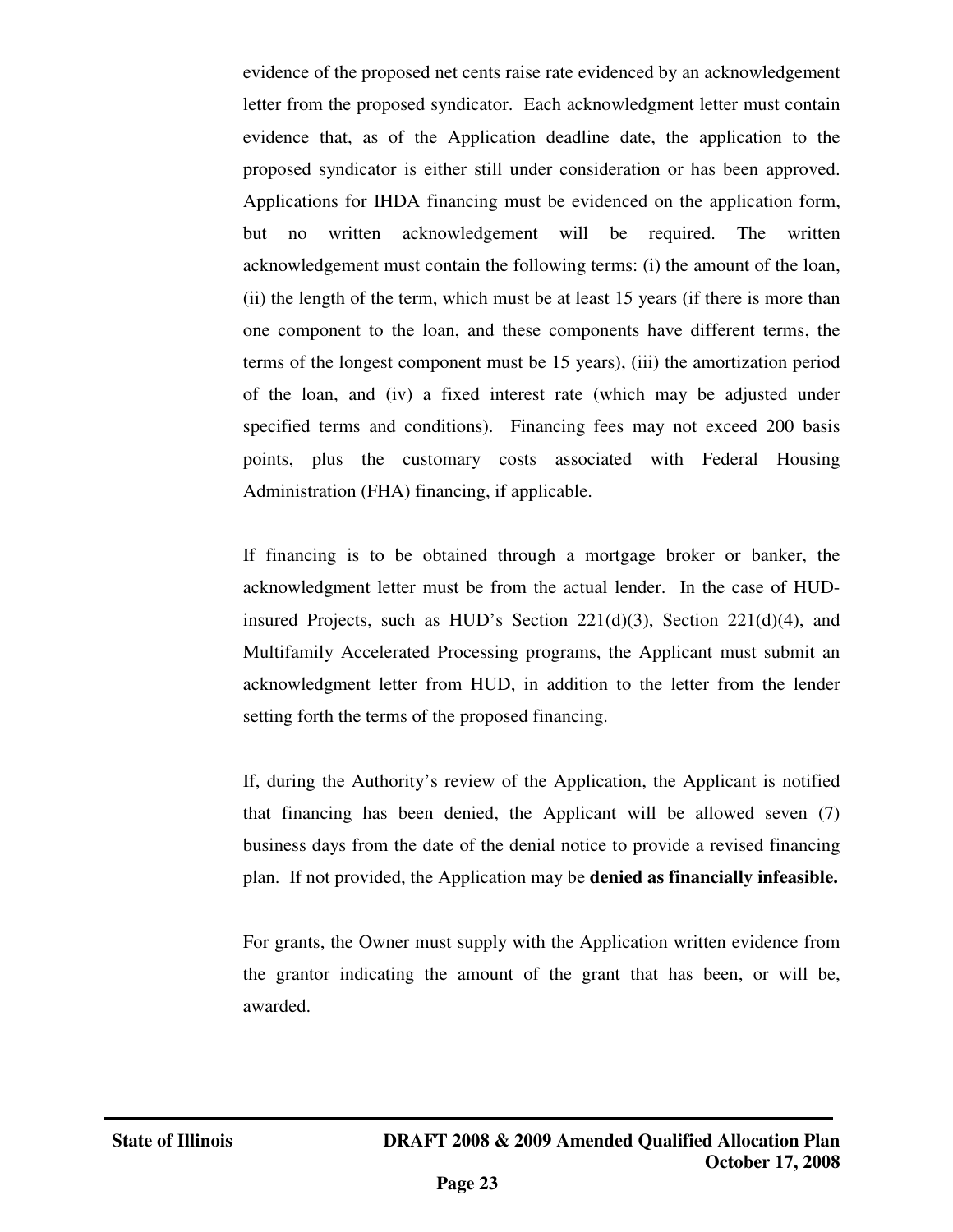For Projects intended for eventual tenant ownership consideration is contingent on Applicants providing the Authority with a feasible Tenant Homeownership Plan that meets requirements set out in Attachment 10 to the QAP. In addition, for Projects to be financed with the proceeds of tax-exempt bonds issued by the Authority, Applicants must provide the Authority with the required documentation and application fee as set forth on page 19 under "II. Applications for Projects Financed Primarily with Tax Exempt Bonds" in this QAP.

- e. Public Housing Waiting List Preference. All Projects must give preferential treatment to Low Income Tenants whose names are on an appropriate public housing or Housing Choice Voucher (formerly known as Section 8) waiting list(s) maintained by the public housing authority ("PHA") in the area in which the Project is located. The Application must include a written statement providing that the Owner will give preferential treatment to persons on the PHA waiting list(s) and will make on-going efforts to request that the PHA make referrals to the Project, or place the relevant Project information on any listing the PHA makes available to persons on its waiting list(s).
- f. Certification of Consistency. The Project must address local housing needs and priorities, as documented in the State Consolidated Plan or a local Consolidated Plan. If the Project is located in an area covered by a local Consolidated Plan, the Applicant must submit a current certification of consistency from the appropriate local governmental entity with the Application. If that local governmental entity withholds a certification of consistency, an Owner may request in writing that the Authority consider a waiver of this requirement, including a statement of the reasons for the waiver. In such a case, the Authority will contact the local governmental entity to discuss the circumstances surrounding the withholding of the certification and, after such discussions, may grant such waiver requests. A list of jurisdictions with a local Consolidated Plan is available on the Authority's website at www.ihda.org.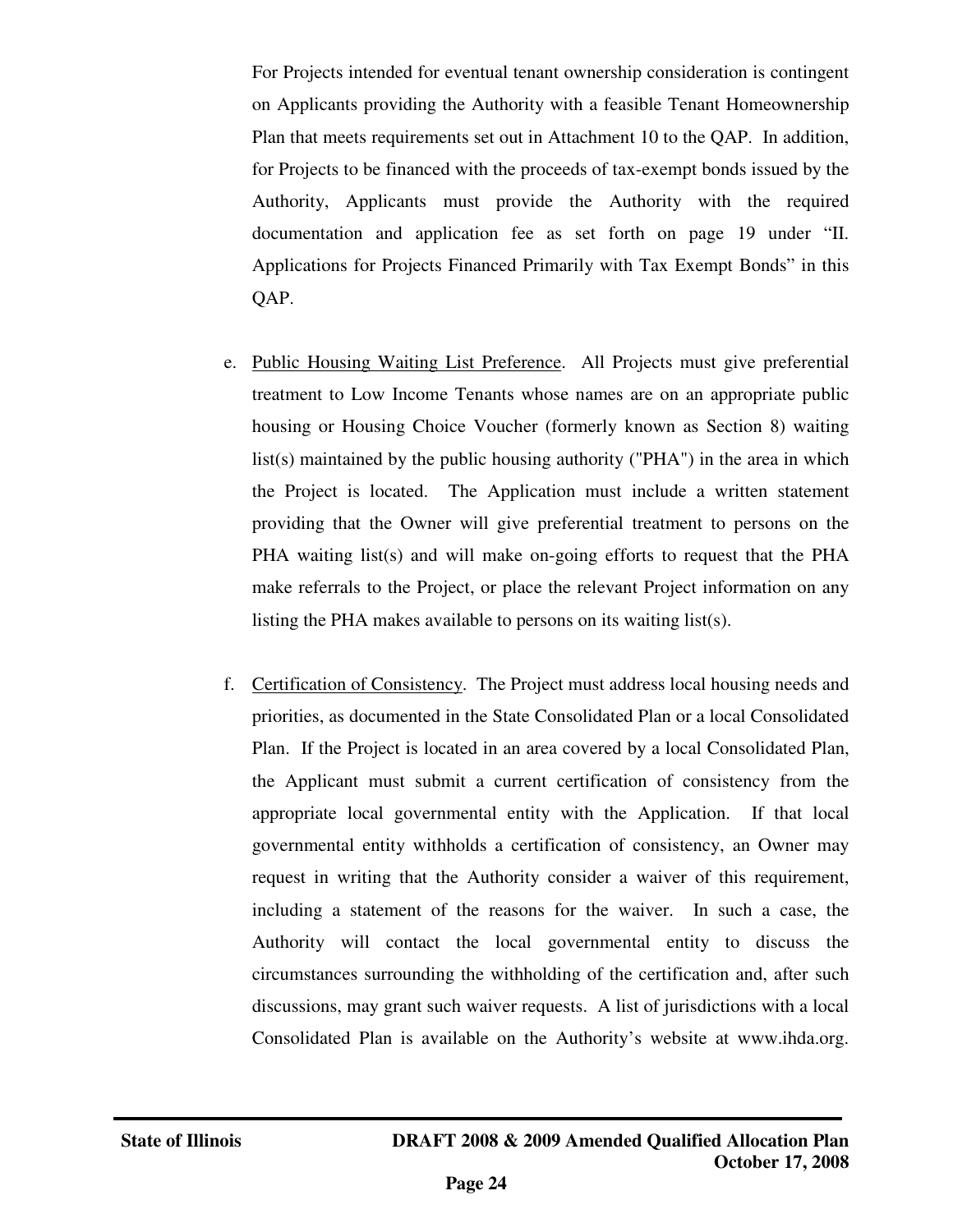The Authority will review Applications for Projects in areas not covered by a local Consolidated Plan for consistency with the State Consolidated Plan.

- g. Minimize Displacement. For all rehabilitation Projects, the Owner must minimize involuntary displacement of Low Income Tenants currently living in the building(s) in the Project, taking into consideration the safety of such tenants given the scope and nature of the proposed rehabilitation. If a building to be rehabilitated is wholly or partially occupied as of the date the Application is submitted, the Application must include a relocation plan and also if any project applying for, or in receipt of, federal funds must submit a relocation plan in compliance with the Uniform Relocation Act. The Authority reserves the right to require modifications to any such plan to ensure that displacement is held to a minimum level.
- h. Projects Involving Rehabilitation. Owners of an occupied rehabilitation Project, regardless of the level of occupancy or the size of such Project, must submit with the Application (i) the current tenant income profile of the Project, (ii) the current rent schedule for the Project, (iii) a written explanation in any cases where the Project's proposed rents identified on the Application exceed the current rent levels, and (iv) information regarding any waiting lists maintained for the Project.

In addition, for every Project involving rehabilitation, the Application must contain two copies of a Physical Needs Assessment. This Physical Needs Assessment must be performed by an architect or engineer approved by the Authority, and must be in the format prescribed in **Attachment 4**. All items identified as "Critical" or "Immediate" in the Physical Needs Assessment must be completed as part of the rehabilitation. The Owner may either perform other items identified in the Physical Needs Assessment as needing to be addressed within the reserve period as part of the rehabilitation, or provide adequate reserves to ensure that these items can be completed as they become necessary.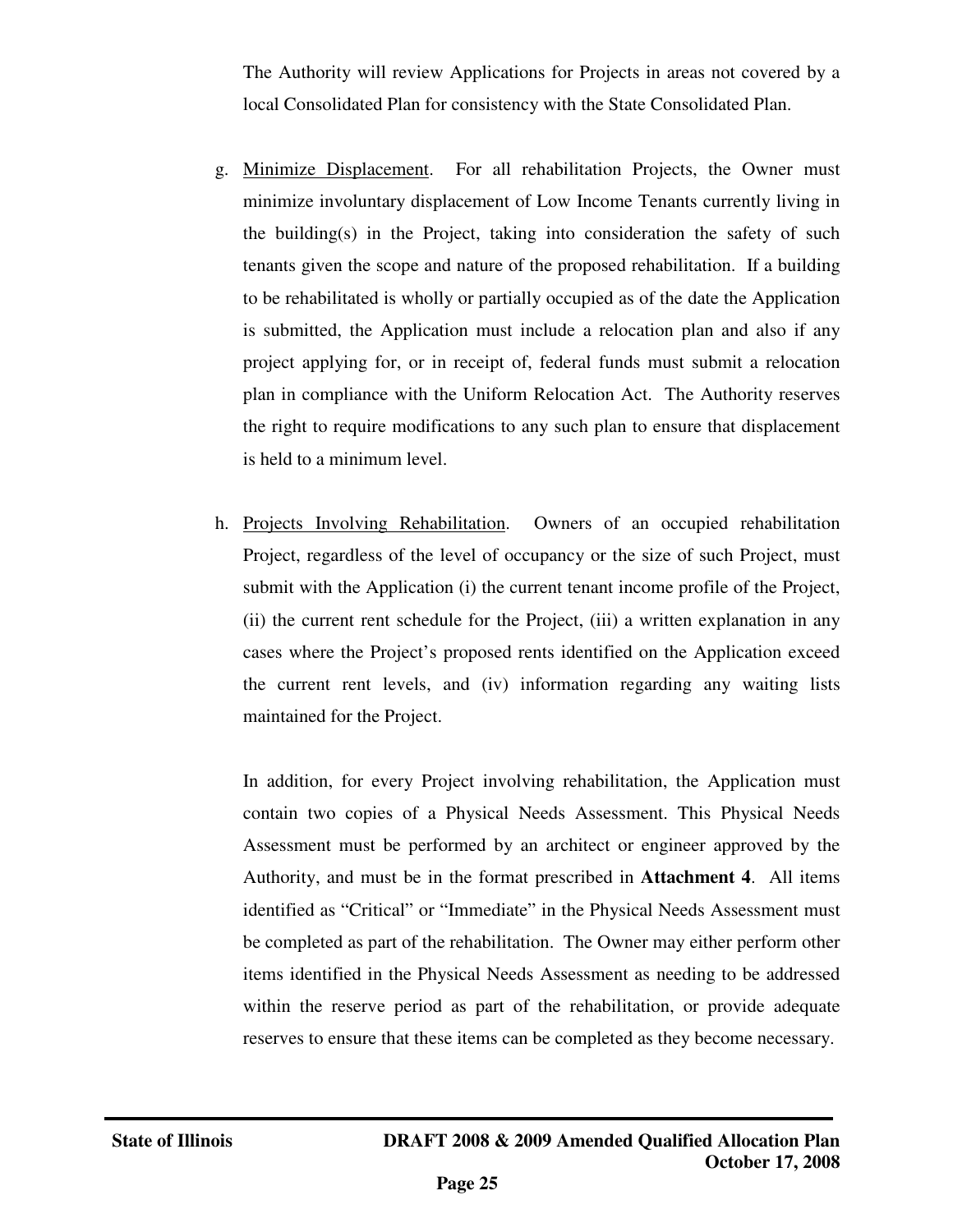Owners of rehabilitation Projects must also submit with the Application a cost certification made by the general contractor or an architect, of the rehabilitation work to be performed. This scope of work will be compared to the Physical Needs Assessment to ensure that all necessary items are being addressed. If the scope of work is insufficient, the Application may be denied.

NOTE: The architect that prepares the Physical Needs Assessment cannot be the Architect of Record.

i. Zoning. The Application must contain evidence that the Project's site is currently zoned for its proposed use. Such evidence may be in the form of a building permit or a zoning map with letter of certification from the local zoning administrator or chief elected official, if the locality has no zoning administrator. A certification from an attorney that zoning is appropriate for the intended use will also be sufficient evidence of zoning under this category. The certification submitted, whether from a local zoning administrator or attorney, must include (i) the location of the proposed site (e.g., address or street crossings), (ii) the current zoning type (i.e., multifamily residential), and (iii) a statement that the current zoning is appropriate for the proposed Project and no zoning variation requests are pending that would alter this zoning. The Authority will consider exceptions to the third requirement in instances where a Planned Unit Development (PUD) permit is required. In such cases, the Owner must provide a written explanation of the PUD approval process, including evidence satisfactory to the Authority that the Project PUD approval will be reviewed in a timely manner. The Owner must provide evidence of which stages in the PUD approval process the Project has reached, and the PUD must have been approved before the Authority will submit the Project to the Board for approval. Sufficient evidence of progress for PUD approval may include, but is not limited to, the local planning body's recommendation of approval to the entity with authority to finally approve the PUD, such as the town council or board of trustees. Determinations under this exception will be decided on a case-by-base basis.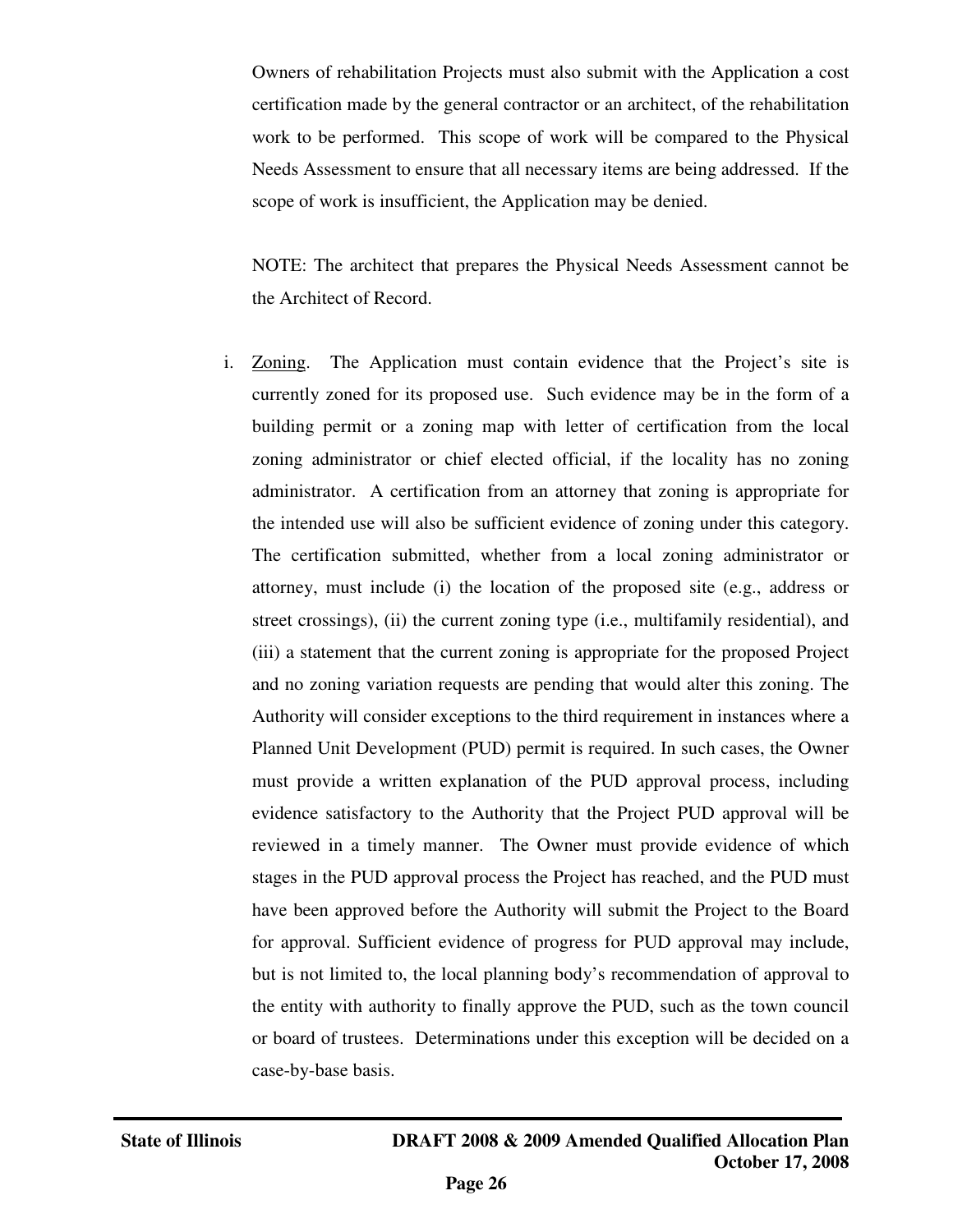- j. Plans and Drawings. The Application must include ALL of the following: (i) an exterior architectural drawing (elevation) of the Project (for existing developments, after rehabilitation), (ii) a schematic floor plan of the Project that shows the unit configuration and floor plan of the units, (iii) a site plan that shows the general layout of the site, and (iv) photographs of the site. The plans must show that the Project will fully comply with fair housing requirements, as set forth in the Fair Housing Act,42 U.S.C. 3601 et seq. (the "Fair Housing Act"), and Section 504 of the Rehabilitation Act of 1973, if applicable. (This category applies to Applications for both new construction and rehabilitation.) For any questions regarding this mandatory requirement please contact Dick Hastings at rhasting@ihda.org.
- k. Minimum Energy Efficiency Standards. For new construction Projects, the Application must include a certification from the Architect of Record, indicating that the Project will comply with Authority's energy efficiency standards.

### **2. COMPETITIVE REVIEW**

*NOTE*: *Applications will first be considered in the Set-Aside(s) marked on the Application. If an Application is not successful in the Set-Asides, it will be considered in the general pool.* 

Applicants may apply for Set-Asides for which they are eligible based on definitions provides herein. The Authority will consider Projects requesting consideration in more than one Set-Aside in the following order: Public Housing Authority Set-Aside, Independent Elderly & Supportive Living Facilities Set-Aside, Nonprofit Set-Aside, Small Project Set-Aside, Preservation Set-Aside, and Supportive Housing Set-Aside. During the second  $(2<sup>nd</sup>)$  Application Period, the Authority reserves the right to redistribute unused Tax Credit amounts within the general pool or any one or more of the Set-Asides to another Set-Aside, even though such redistribution results in exceeding the individual Set-Aside limits set forth in this Allocation Plan. Furthermore, if there are unused credits remaining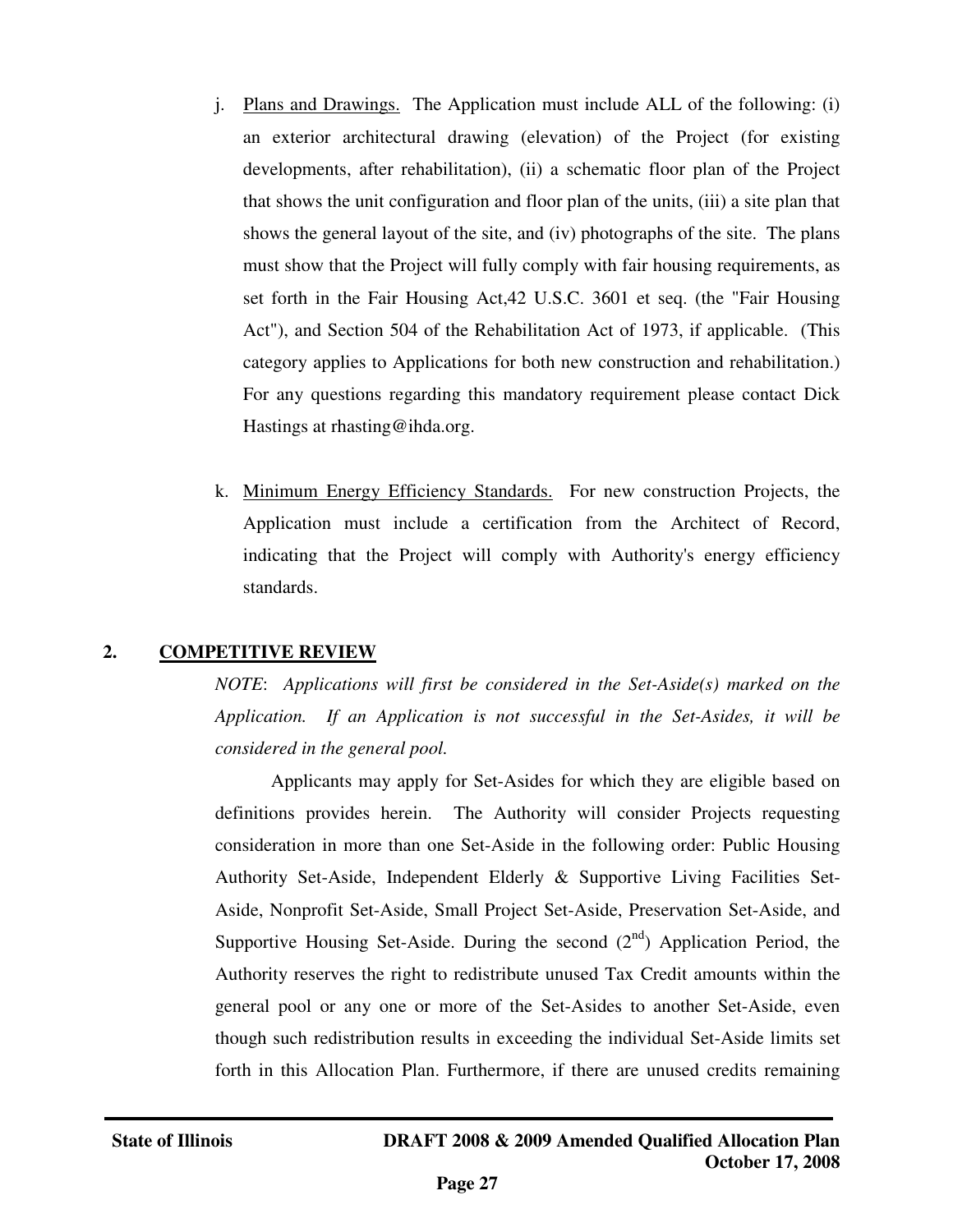within the Smaller Public Housing Authority Set-Aside, after the second application period, they will be redistributed to the Preservation Set-Aside. The Authority will establish the minimum point threshold at which Projects will be approved for a Reservation under each Set-Aside and the general pool for each competitive round of competition.

 If Applications received under any Set-Aside, do not in the Authority's determination, (i) evidence sufficient readiness to proceed, or (ii) capacity to complete the Project, or (iii) fail to meet requirements under the Mandatory Requirements or Mandatory Project Standards sections, the Authority may deny the Application. In the second round of competition, if there are an insufficient number of Projects having an Owner in which the nonprofit organization holds a 100% Controlling Interest (as defined below), the Authority may elect to consider Applications from Owners in which the nonprofit organization holds lower percentage Controlling Interest in the general partner or limited liability company but in no event less than a 51% Controlling Interest.

a. Public Housing Authority Set-Aside. The Authority will set aside \$3,000,000 for Large Public Housing Authorities (1,500 or more units in its public housing inventory), and \$2,000,000 for other public housing authorities, to be used for the redevelopment of public housing projects in need of rehabilitation or replacement. In order to qualify under this Set-Aside, the Applicant must demonstrate that the proposed Project is likely to be eliminated from the affordable housing stock of the State if not rehabilitated or replaced in a timely manner. A Project that has already been demolished as part of an overall plan for the Project's redevelopment is eligible under this Set-Aside. The Application must contain a certification from the executive director of the public housing authority of the Project that the Project is eligible for this set-aside.

 Such Projects will be scored in the same manner as other Projects, but will compete against each other until funds in the Public Housing Authority Set-Aside are fully reserved. Once the funds in the Public Housing Authority Set-Aside are fully

j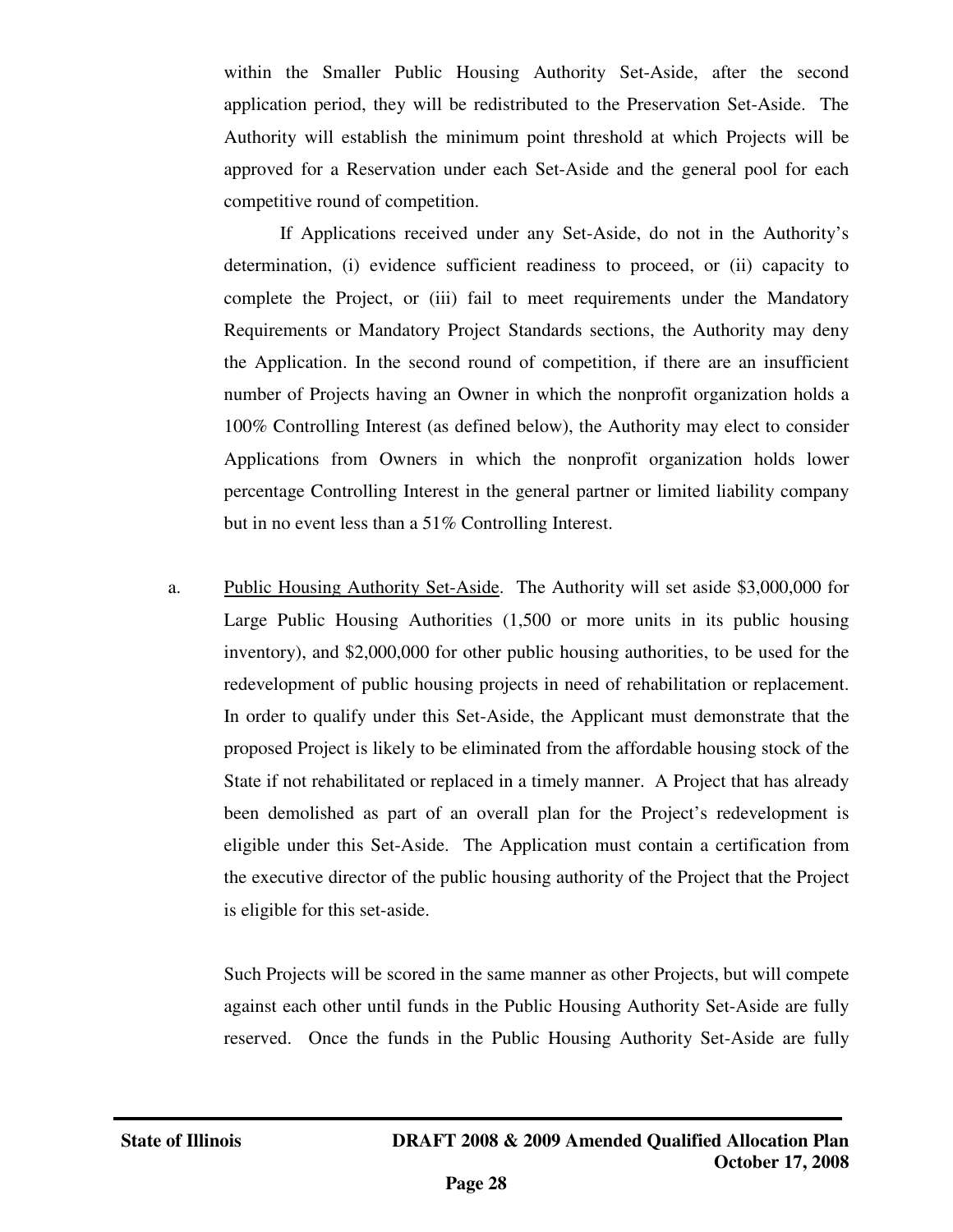reserved, all remaining eligible Public Housing Authority Projects will compete with all other Projects.

- b. Independent Elderly & Supportive Living Facilities Set-Aside. The Authority will set aside \$3,500,000 for Projects in which 100% of the units are reserved for "Elderly Housing", meaning housing that is (i) intended for, and solely occupied by, persons 62 years of age or older; or (ii) intended and operated for occupancy by at least one person 55 years of age or older per unit, and at least 80% of the units within the housing facility are so occupied, when such housing also provides "Elderly Services," as defined herein; or (iii) provided for under any State or Federal program that HUD has determined is specifically designed and operated to assist elderly persons (as defined in the State or Federal Program). The application must state the age of the intended residents.
- c. Nonprofit Set-Aside. The Authority will set aside at least fifteen percent (15%) of Authority Housing Credit Ceiling for Nonprofit Projects (the "Nonprofit Set-Aside") as required by Section 42. Nonprofit Projects will compete against one another for Reservations until the Nonprofit Set-Aside has been fully reserved for qualified Nonprofit Projects. After the Nonprofit Set-Aside has been fully reserved, Nonprofit Projects will compete with all other Projects for Reservations. Any Project that applies pursuant to and qualifies for the Nonprofit Set-Aside and for which a Reservation is made will be counted toward the Section 42 10% setaside requirement for nonprofits, regardless of which set-aside the Project is approved under for scoring purposes. Reservation Letters for all Projects that qualify for the Nonprofit Set-Aside will state that the Project has been approved as a Nonprofit Project and the Owners will be required to meet the nonprofit requirements of Section 42, even if such Projects are approved under another setaside.

To qualify as a Nonprofit Project, the general partner(s) of an Owner with a  $100\%$ interest in the general partnership or the managing member of an Owner with a 100% managing membership interest in a limited liability company (either, a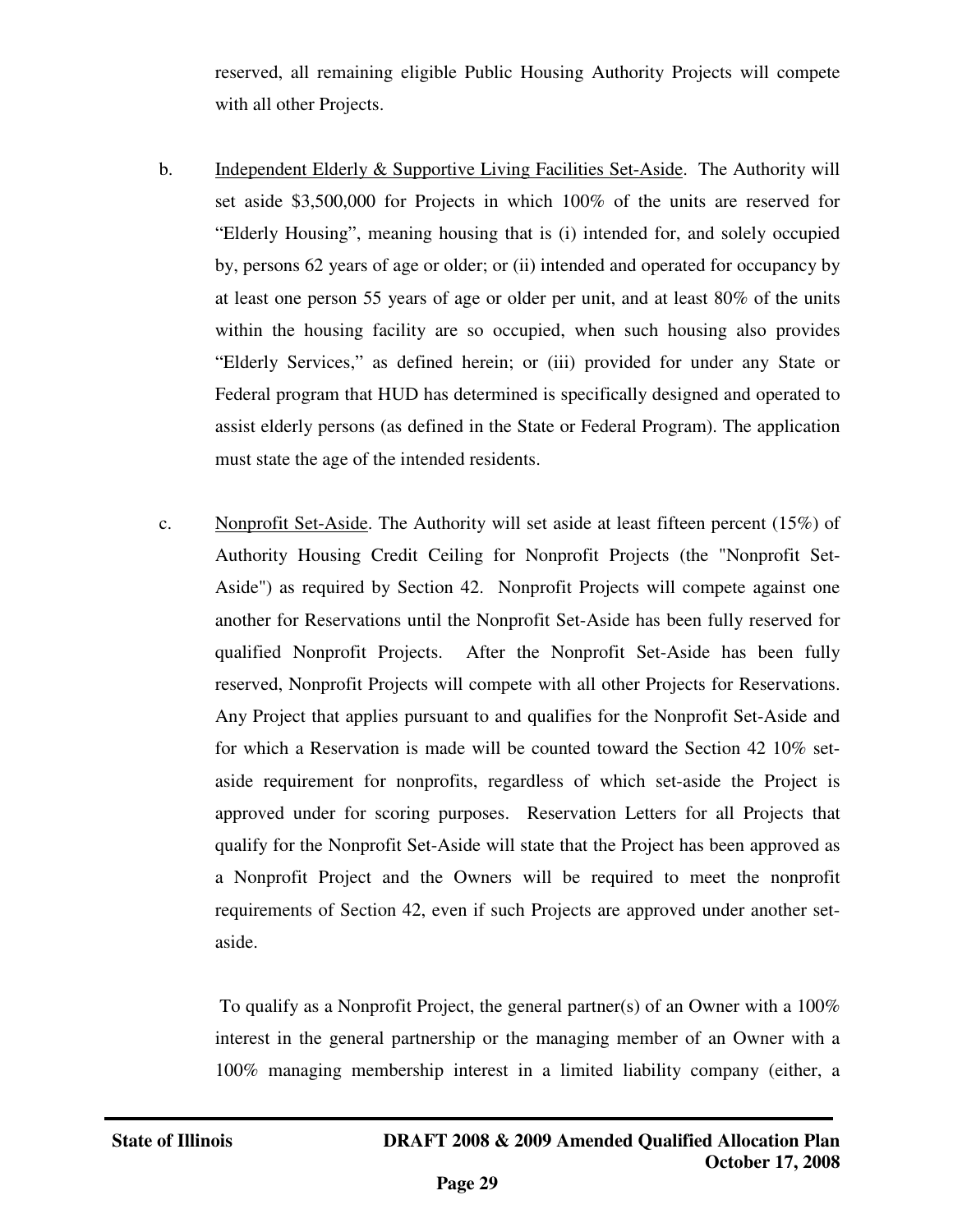"100% Controlling Interest") must (i) be a qualified nonprofit organization (as defined in Section  $42(h)(5)(C)$ , (ii) have an ownership interest in the Project either directly or through a wholly-owned subsidiary, (iii) not be affiliated with or controlled by a for-profit organization, (iv) have as one of its exempt purposes the fostering of low income housing, (v) disclose any proposed guarantor(s) of project completion and/or compliance, and (vi) have a Material Participation in the development and operation of the Project throughout the Compliance Period. Documentation of the applicable entity's nonprofit status and written narrative providing a plan detailing Material Participation throughout the Extended Use Period must be submitted with the Application. An acceptable plan for Material Participation will include the number of hours and corresponding activities the nonprofit Applicant will undertake on a quarterly basis. **Nonprofit Applicants must meet the requirements of this Section as of the Application deadline**, and must maintain such status throughout the Compliance Period. Nonprofit Projects that do not meet all such requirements, as determined by the Authority, will not be considered under the Nonprofit Set-Aside and will compete with all other Projects.

If a Project qualifies for an Allocation under the Nonprofit Set-Aside and the Nonprofit Applicant ceases to be involved in the Project before issuance of IRS Form(s) 8609 with respect to the Project, the Reservation or Carryover Allocation for the Project will be withdrawn or canceled and the Tax Credits recaptured by the Authority unless another qualified nonprofit entity, as defined in Section 42, and satisfactory to the Authority is substituted for the withdrawing Nonprofit Applicant.

NOTE: The Non-Profit Sponsor will be required to submit IRS form 990 for each of the previous three calendar years with their application /or equivalent documentation to provide financial, previous experience, and participant or organizational qualifications.

d. Small Project Set-Aside. The Authority will set aside \$1,500,000 of the Authority Housing Credit Ceiling targeted for Projects containing no more than 50 units (the

j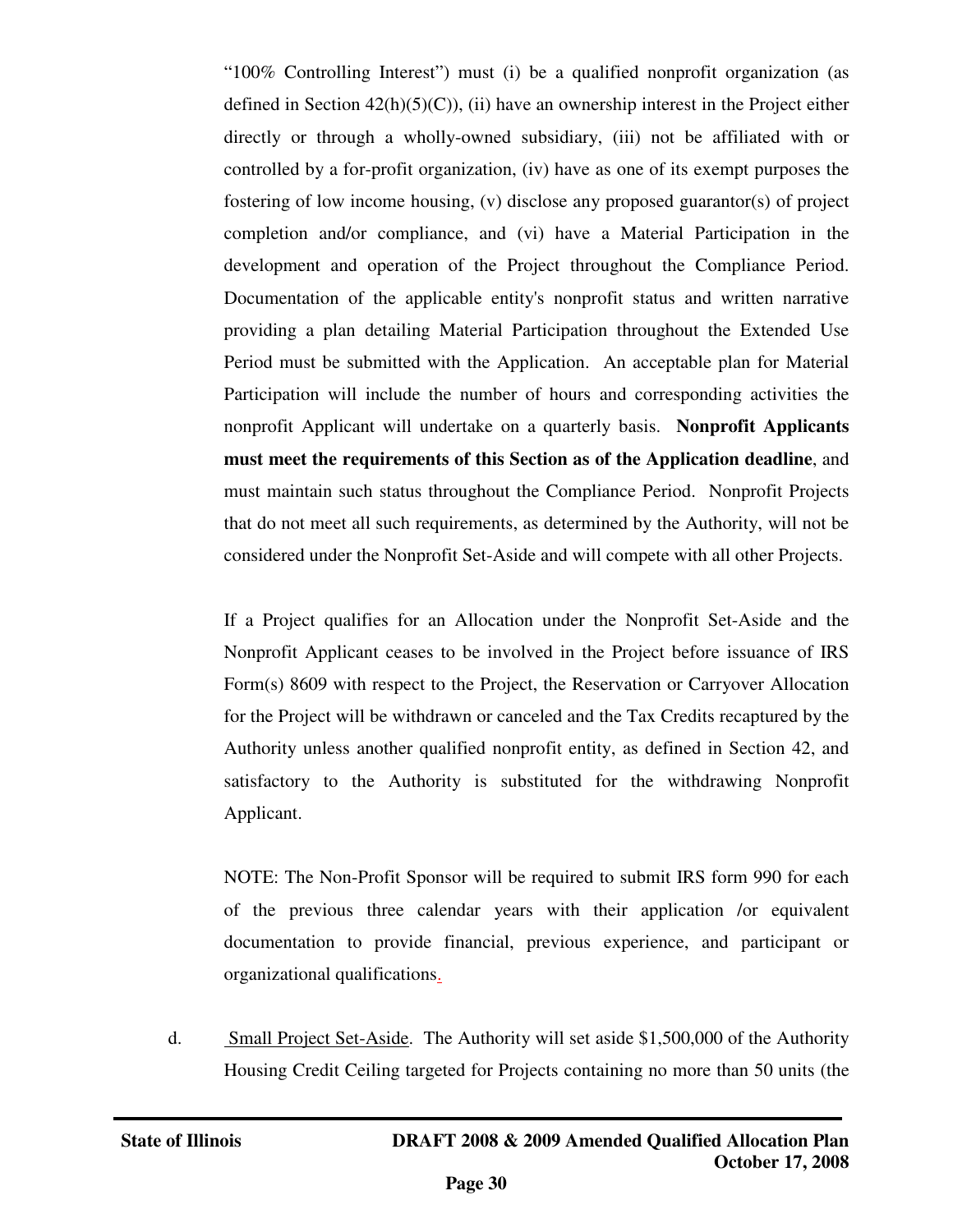"Small Project Set-Aside"). A Project that includes sites within more than one market area, generally in separate localities, may exceed 50 units overall and still be eligible for consideration under this category, so long as each site does not exceed 50 units. A Project which is a phase of a larger Project does not qualify for consideration under this Set-Aside unless the total number of units in all phases of the larger Project is less than or equal to 50. **Whether a Project is considered a phase of a larger Project will be determined by the Authority, but generally applies to Projects being considered within a given calendar year.** Projects competing under the Small Project Set-Aside will be scored in the same manner as other Projects, but will compete against each other until funds in the Small Project Set-Aside are fully reserved. Once the Tax Credits in the Small Project Set-Aside are fully reserved, all remaining small Projects will compete with all other Projects. If the funds in the Small Project Set-Aside are not fully reserved during the second  $(2<sup>nd</sup>)$  Application Period, the unreserved amount will be available for Reservations for other Projects.

- e. Preservation Set-Aside. The Authority will set aside \$2,000,000 of the Authority Housing Credit Ceiling for Projects that involve the rehabilitation of currently occupied low income housing developments whose conversion to market rate housing is likely to occur within two to three years, or Projects that are otherwise in danger of being lost as affordable housing due to the need for substantial rehabilitation (the "Preservation Set-Aside"), as determined by the Authority. In determining whether a proposed Project qualifies for the Preservation Set-Aside, the Authority will take into consideration the following types of information: the source and terms of existing financing for the Project, the extent to which the rent levels will remain affordable, the appropriateness of the level of rehabilitation proposed given the Project's current condition, and any other information, such as current audited financial statements for the Project, that the Authority may require. Such Projects shall include, but not be limited to, the following:
	- (1) New construction, substantial rehabilitation, moderate rehabilitation, property disposition and loan management set-aside programs, or any other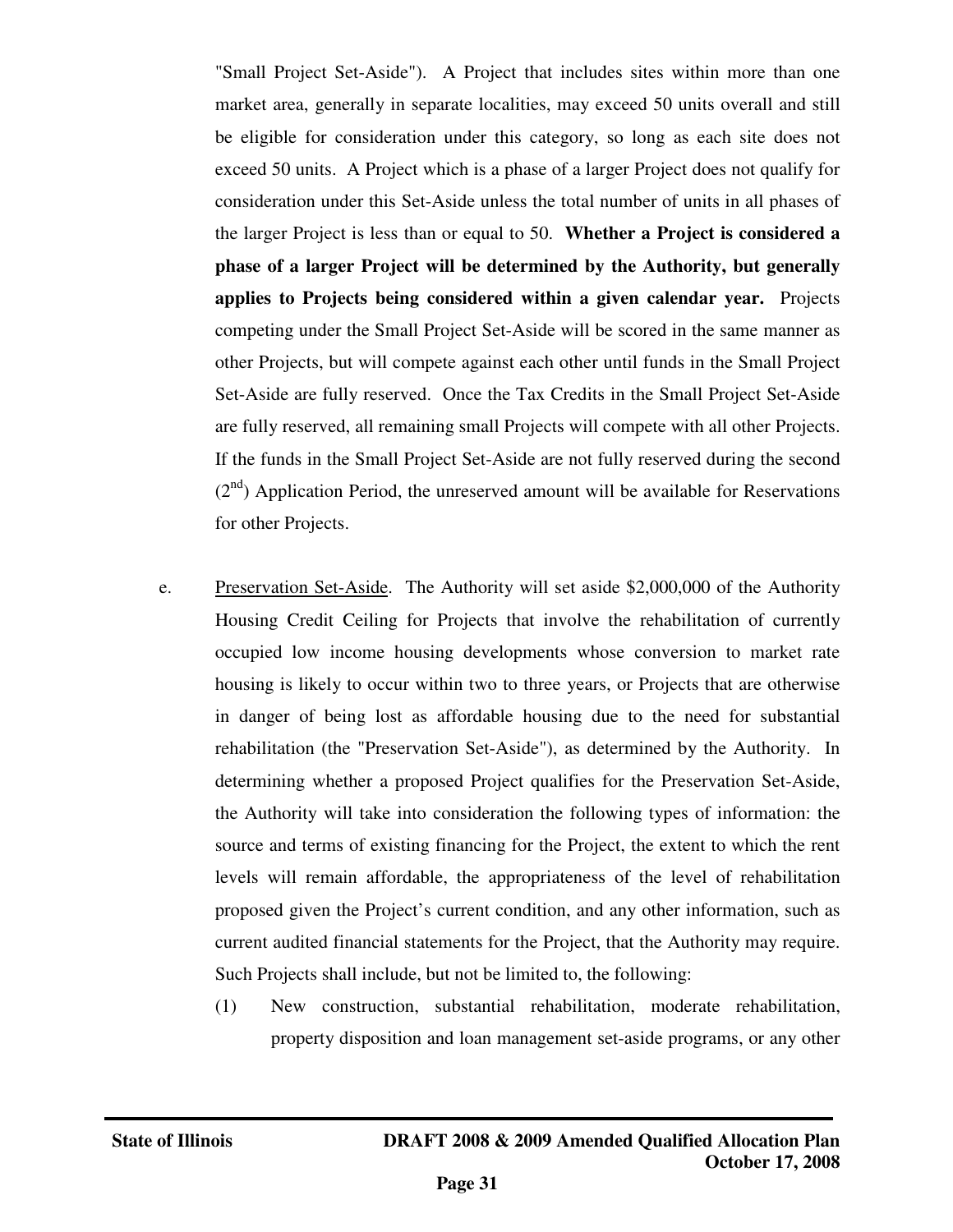program providing project-based rental assistance, under Section 8 of the United States Housing Act of 1937, as amended;

- (2) The Below-Market-Interest-Rate Program under Section 221(d) of the National Housing Act;
- (3) Section 236 of the National Housing Act;
- (4) Section 202 of the National Housing Act;
- (5) Programs for rent supplement assistance under Section 101 of the Housing and Urban Development Act of 1965, as amended;
- (6) Programs under Section 514 or 515 of the Housing Act of 1949; and
- (7) Section 42 of the Internal Revenue Code.

NOTE: Public housing redevelopment projects that do not provide for a 1:1 replacement of public housing-eligible units will not be considered under this setaside.

Such Preservation Projects will be scored in the same manner as other Projects, but will compete against each other until funds in the Preservation Set-Aside are fully reserved. Once the funds in the Preservation Set-Aside are fully reserved, all remaining preservation Projects will compete with all other Projects. If the funds in the Preservation Set-Aside are not fully reserved during the second Application Period, the unreserved amount will be available for Reservations for other Projects. **Notwithstanding anything to the contrary in this Preservation Set-Aside section, the Authority may limit the number of Projects or amount of Tax Credits awarded to Projects qualifying under this Preservation Set-Aside, regardless of the Project's score and how its score relates to all other Projects. The Authority will determine whether a Project qualifies for this Preservation Set-Aside.** 

As set forth in Section II.C.1.f, the Applicant must submit a Physical Needs Assessment with the Application. This Physical Needs Assessment must be performed by an architect or engineer approved by the Authority, in the format prescribed in **Attachment 4**.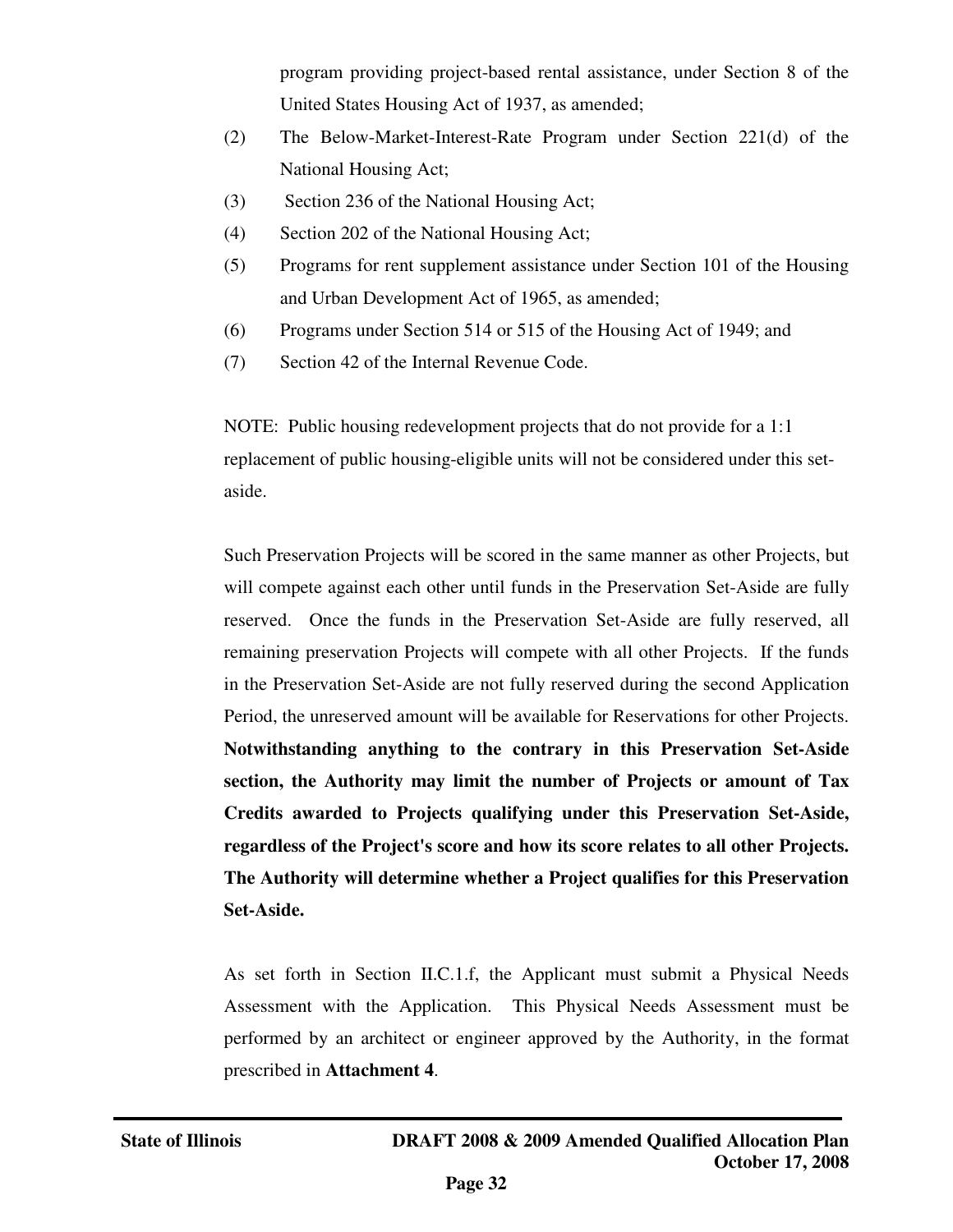f. Supportive Housing Set-Aside. The Authority will reserve up to \$2,000,000 for Projects serving Supportive Housing Populations. The Project must reserve at least 50% of the total units affordable to and occupied by Supportive Housing Populations. The percentage must be stated in the Application. The Project must also comply with applicable federal and state law, including but not limited to the federal Fair Housing Act and the Illinois Environmental Barriers Act (410 ILCS 25/1 et seq.). Projects funded under the Supportive Housing Set-Aside must submit a Supportive Housing Plan with the application, which shall include provision by a local human services agency of at least one (1) on-site support coordinator (hours should be proportional to number of Supportive Housing units in the Project) to assist residents in the application process, in implementing the tenants' plan for success in permanent housing, and in continuing linkage to supportive services as needed. **Further requirements of Projects receiving funds under the Supportive Housing Set-Aside, including components of the Supportive Housing Plan, are found in Attachment 11.** Applicants are encouraged to contact Tara Peele at the development of  $\mathbf{r}$ the required Supportive Housing Plan.

> Note: Supportive Living Facilities will not be considered in this set-aside but may apply in other set-asides if otherwise eligible.

g. Scoring Categories. The Authority will evaluate Applications on the basis of materials submitted as of the applicable Application deadline date unless otherwise provided within a scoring category. If the Authority discovers a correctable administrative error in an Application, the Owner will be notified of such an error and will have seven (7) business days from the date of such notice to provide the Authority with a written correction. Any modifications to the original Application that result in changes to the criteria on which selection decisions were made, or that would impede the Project's ability to proceed, may result in a rejection of the Application. Applicants must notify the Authority in writing of any changes in their Application or the Project that occur during the review process prior to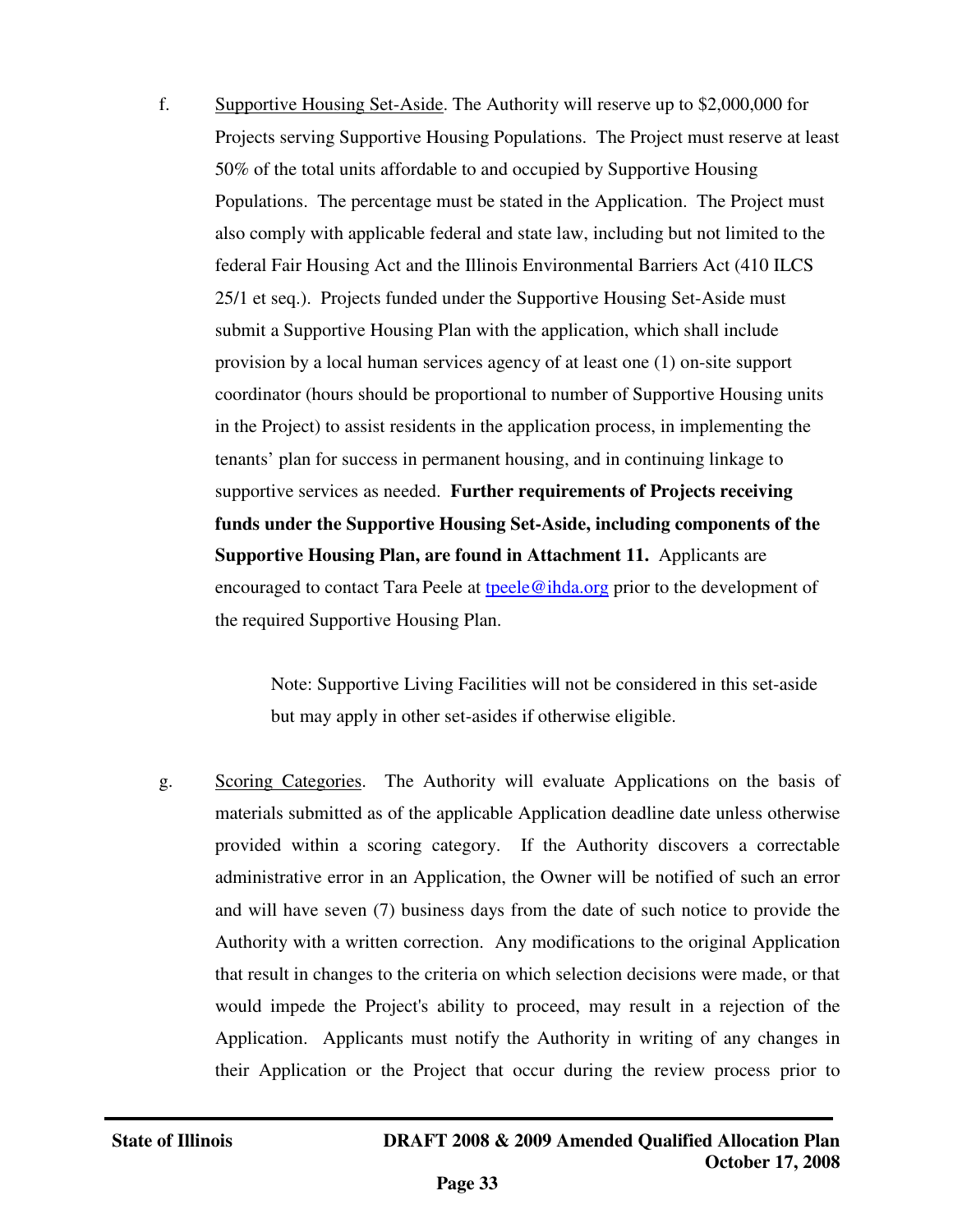consideration by the Authority's Loan Committee. If the Authority becomes aware of any changes to a Project during the review process, the Authority may adjust the Project's score to reflect any changes in the scoring categories. As noted, special set-asides and relevant scoring items will be incorporated into the Extended Use Agreement. The Authority will exempt from the scoring process (i) a Project that has received a partial or full Reservation in the previous year, (ii) those Projects requesting an Increase, (iii) Projects financed with the proceeds of tax-exempt bonds, and (iv) Projects that could not meet the placed-in-service requirement due to circumstances beyond the Owner's control. The Authority may grant Increases prior to Reservations for other Projects.

If two Projects have the same number of points and only one Project will be awarded a Reservation, the Authority will use the following criteria, in the order noted, to break ties: (1) the Authority will select the Project that will serve tenants with the lower maximum income regardless of the size of the Project; (2) the Authority will select the Project with the higher percentage of Low Income units at the lowest income level; (3) the Authority will select the Project that is located in a municipality, or in the case of an unincorporated area, the township that has received the fewest allocations during the past three years; (4) the Authority will select the Project that is located within a qualified census tract (see **Attachment 6**) and contributes to a concerted community revitalization plan; and if a tie still results, (5) the Authority will select the one that is, in the Authority's judgment, the one more ready to proceed in a timely manner.

- 1. Project Site and Market Evaluation (Maximum 15 points) The Authority will take into account the site and market study as required under Section II.A. In determining how many points to award a Project based on the site and market study, the Authority may take into account such factors as:
	- (i) Project design and amenities;
	- (ii) the appropriateness and marketability of the Project location;
	- (iii) local demand and need for the type of Project proposed;
	- (iv) the impact on affordable and market-rate rental housing in the area

j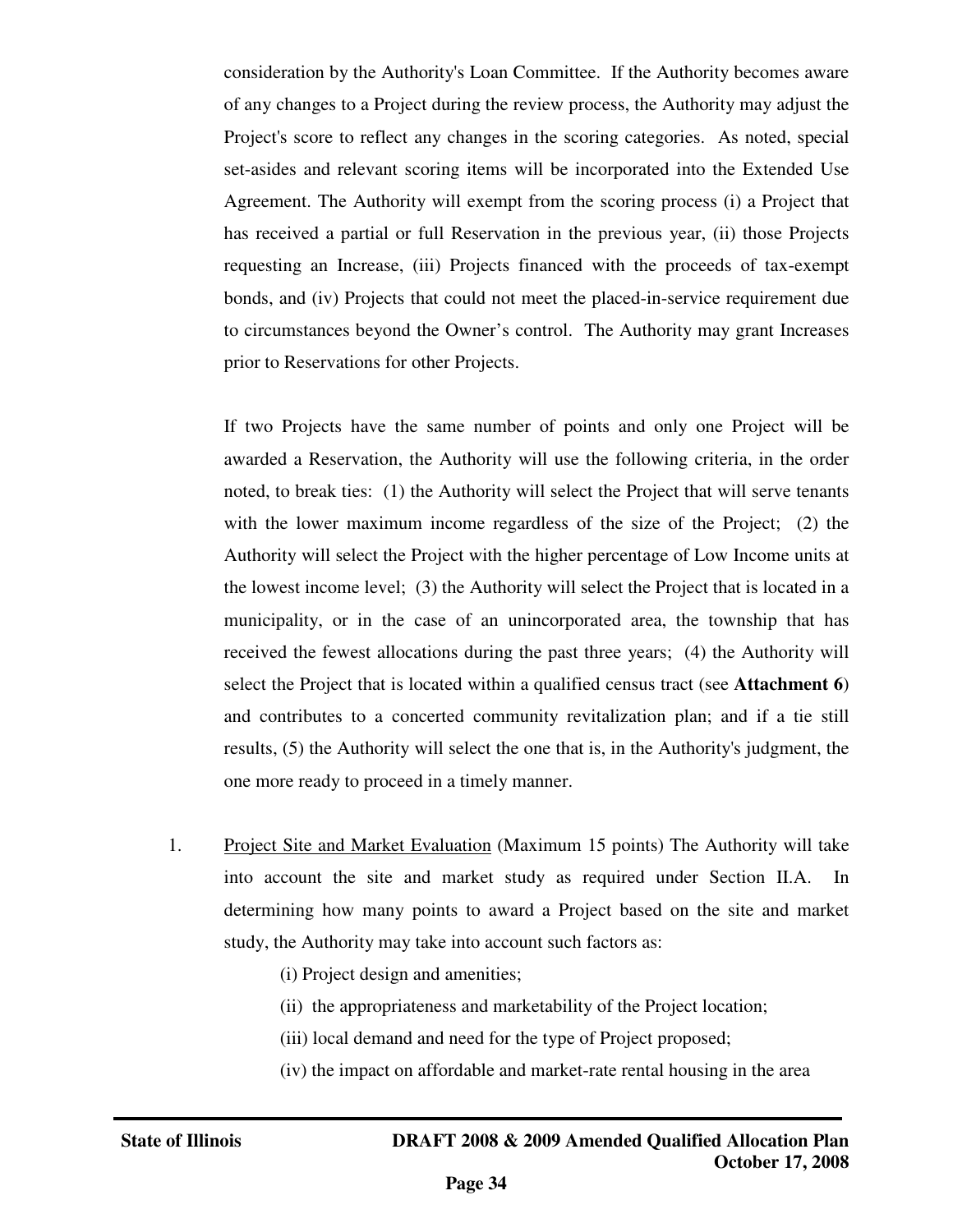- (v) the affordability and appropriateness of the proposed rents; and
- (vi) the frequency of Allocations in the past three calendar years.

The Authority may deny an Application irrespective of its point ranking if it determines that the proposed Project would have a severely adverse impact in the community in which the Project is to be located**, or** affordable housing projects and other projects in the Project's market area. In making determinations under this section, the Authority may take into account awards of Tax Credits to other Projects during the current and any prior year.

2. Homeownership/Longer Extended Use Period (Maximum 1 points) The Authority will award one (1) point to a Project with a binding Extended Use Period of 31 or more years. The Extended Use Agreements for Projects that are awarded points under this scoring category will incorporate the Extended Use Period specified in the Application.

Alternatively, one (1) points will be awarded for Projects intended for eventual tenant ownership. Consideration is contingent on applicants providing the Authority with a feasible Tenant Homeownership Plan that meets requirements set out in Attachment 10 to the QAP. This attachment will set out minimum requirements for such plan.

3. Lowest Income Tenants/Lowest Rents (Maximum 7 points) If the Project will serve tenants with maximum household incomes lower than Low Income and will limit rents of units for such tenants to a level not to exceed 30% of the maximum income selected, points will be awarded as follows:

| 10\% or more of the Units<br>Occupied by Households |              |
|-----------------------------------------------------|--------------|
| With Incomes at or Below*:                          | **<br>Points |
| 50%                                                 |              |
| $40\%$                                              |              |
| 30%                                                 |              |
|                                                     |              |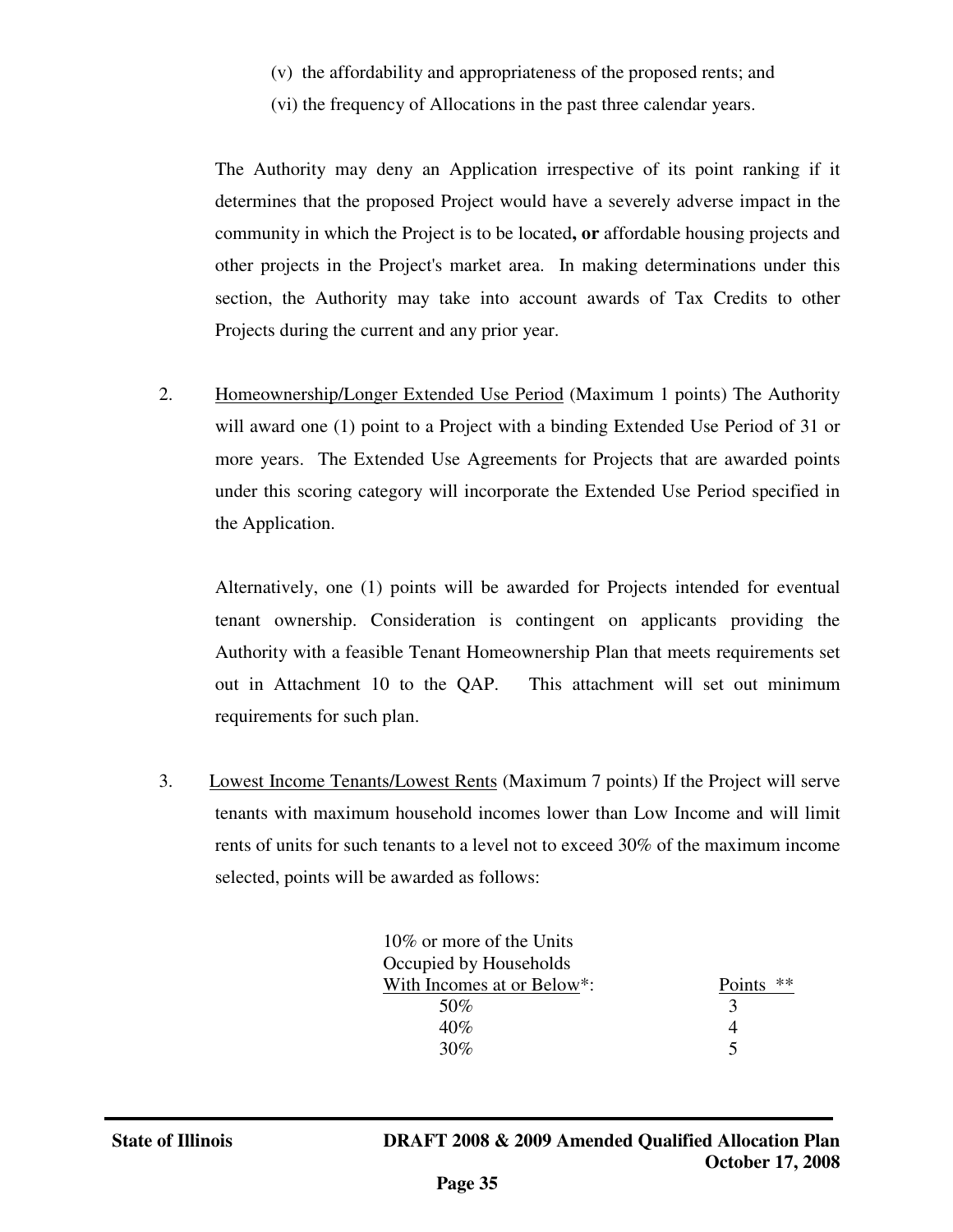Projects that receive five points (5pts) for income/rent targeting under this scoring category will receive an additional 2 points if the project also receives 2 or more points in the Financial Leveraging category.

\*Percentages are of the median income at the time of Application for the area in which the Project is to be located.

\*\* Points are not cumulative

See **Supplemental Document 1** for the maximum rent levels. The Application must set forth the rent levels (base rents plus tenant-paid utility costs), which must be equal to or less than the maximum rent associated with the appropriate percentage of median income for the area in which the Project is located. The lowincome tenant election (separate from the minimum set-aside election) must be specified in the Application and will be incorporated in the Extended Use Agreement.

4. Mixed Populations (Maximum 4 points) This category will provide points to support both mixed income and mixed need projects. Up to four (4) points will be awarded for mixed income projects containing market rate units, as set forth below. Market rate units are those rental units that are part of the Project but that will not be reserved for Low Income Tenants: units for which Tax Credits will not be claimed. The rents for market rate units **must exceed** the highest Tax Credit rent for comparably sized units in the Project by at least 5%. The Application must state the number of market rate units.

Financing provided through: the Federal Home Loan Bank's Affordable Housing Program; loan guarantee programs; and other bond or commercial debt financing programs will be considered private debt for the purposes of this calculation.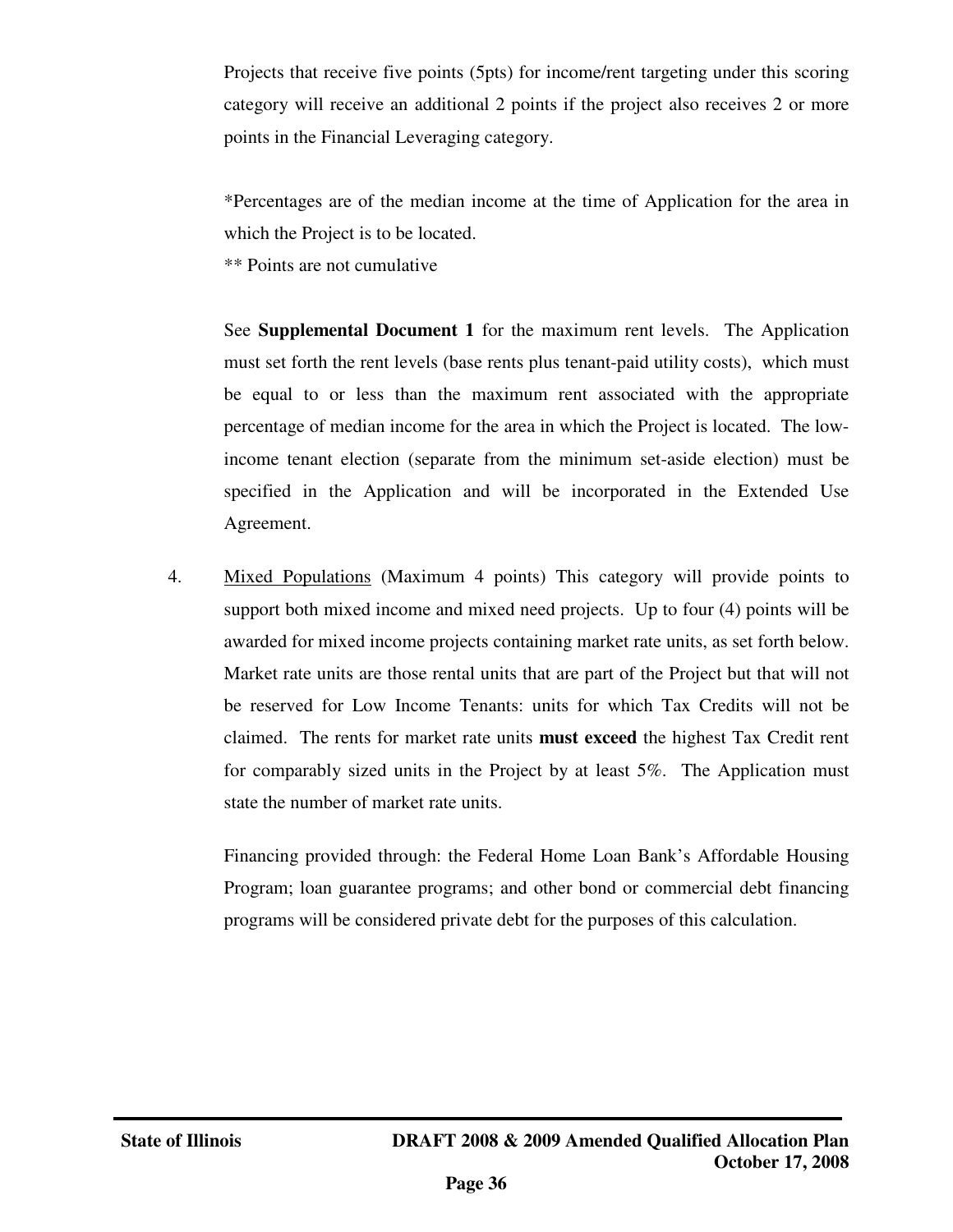| Percentage of      | <b>Points</b> | <b>Additional Requirements</b>                   |
|--------------------|---------------|--------------------------------------------------|
| <b>Market Rate</b> |               |                                                  |
| Units              |               |                                                  |
| 20                 | 4             | Private Debt / Total Project Cost >% Market Rate |
| 15                 | 3             | Private Debt / Total Project Cost >% Market Rate |
| 10                 | $\mathcal{D}$ | Private Debt/ Total Project Cost >% Market Rate  |
|                    |               | Private Debt / Total Project Cost >% Market Rate |

Projects in rural areas, as defined in **Attachment 7**, will receive two (2) points under this category regardless of the number of market rate units included in the Project.

*NOTE*: The Authority requires Owners to disperse all Low Income units evenly among the buildings in a mixed income, multi-building Project, and to disperse these units within each building in a manner acceptable to the Authority. Under Section 42, the low-income percentage (applicable fraction) must be established building by building no later than the date such buildings are placed in service and thereafter may not be changed.

5. Targeting Supportive Housing Populations (Maximum 3 points) The housing and services needs of persons with disabilities and homeless/at-risk households are diverse, and the Authority supports the creation of a range of housing options with supports available, whether on-site or community-based. Points for Targeting Supportive Housing Populations are available in **one of the following two categories**:

I. Targeting a Minimum of 10% of Units to Supportive Housing Populations (3 points**)** 

To further the creation of community-based housing, Projects that target **a minimum of 10%** of the units for Extremely Low Income (30% or below AMI) Supportive Housing Populations, excluding Supportive Living Facilities, will receive **3** points under this category. With Application, the owner must demonstrate a partnership with a Lead Referral Agency and submit a **Referral and Support Plan** (using template provided) for review by the Authority. Applicants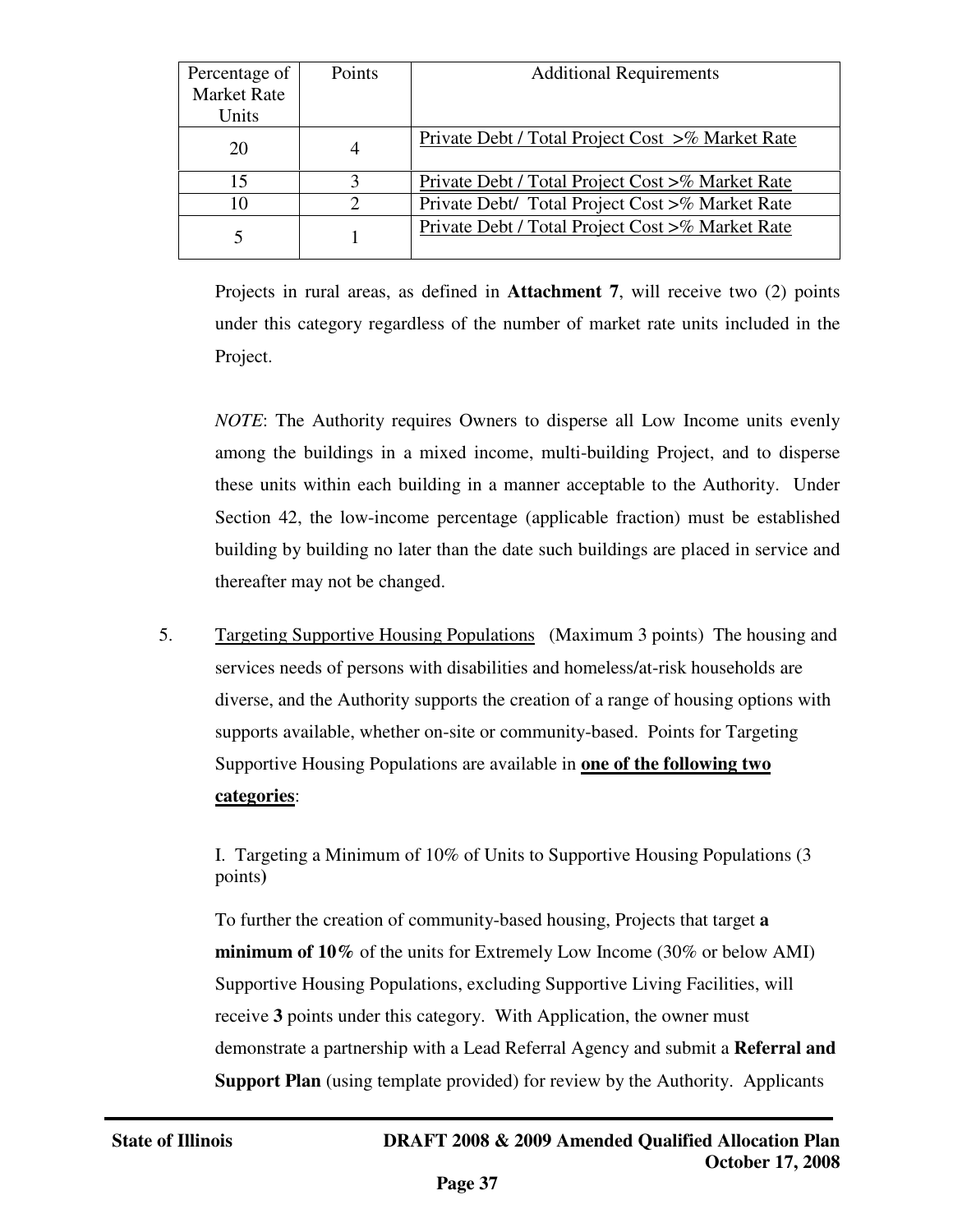are encouraged to contact Tara Peele at tpeele@ihda.org prior to the development of the required **Referral and Support Plan** for assistance in identifying a Lead Referral Agency. For further details please refer to Attachment 12, Referral and Support Plan for Mixed Population Properties.

II. Targeting 50% or More Units to Supportive Housing Populations (1 point)

Projects that target **50% or more** of the units for Supportive Housing Populations, including Supportive Living Facilities, will receive **1** point under this category. Elderly and SLF projects seeking points under this category must adhere to requirements described under the Elderly Set-Aside. All other Projects seeking points under this category must adhere to requirements described under the Supportive Housing Set-Aside, including submission of a **Supportive Housing Plan** with Application. Further requirements of the Supportive Housing Plan, are found in Attachment 11.

- 6. Enhanced Accessibility for Persons with Mobility Impairments (Maximum 2 points) Two (2) points will be awarded to Projects that exceed minimum accessibility requirements of federal Section 504 (Section 504 of the Rehabilitation Act of 1973 as amended) as follows:
	- (i) Projects subject to federal Section 504 accessibility standards will receive two (2) points if at least 10% of the total units in the project are designed for persons with mobility disabilities and 2% of dwelling units (at a minimum, not less than one unit) are accessible to individuals with sensory impairments (i.e., hearing or visual impairments) as defined in the Section 504 regulations.
	- (ii) Projects NOT subject to federal Section 504 accessibility standards will receive two (2) points if at least 5% of the total units in the project are designed for persons with mobility disabilities, and an additional 2% of dwelling units (at a minimum, not less than one unit) are accessible to individuals with sensory impairments (i.e., hearing or visual impairments) as defined in the Section 504 regulations.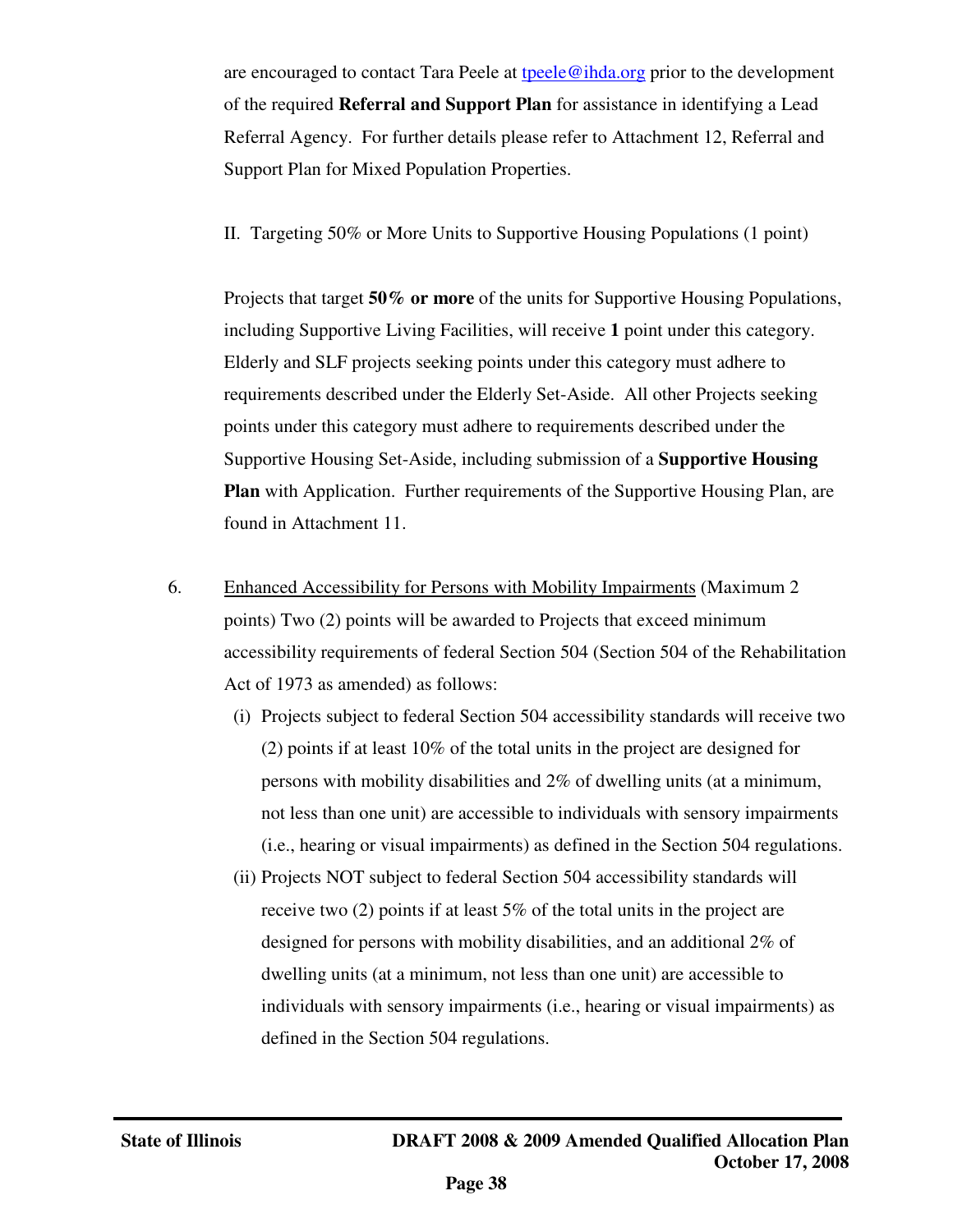(iii) Rehabilitation Projects subject to the accessibility standards of 24 CFR 8.22 will receive two (2) points if at least 10% of the total units in the project are designed for persons with mobility disabilities and 2% of dwelling units (at a minimum, not less than one unit) are accessible to individuals with sensory impairments (i.e., hearing or visual impairments) as defined in the Section 504 regulations.

Projects receiving points under this category must notify the appropriate statewide accessibility group at the time of application that accessible housing is being proposed and document efforts to market availability of accessible units through communication with one or more of the following:

- their Lead Referral Agency (if they are partnering to target units to Supportive Housing Populations),
- their local Center for Independent Living (www.incil.org/locations.asp) and/or
- other local agencies with services targeted to persons with mobility impairments.
- 7. Economic Efficiencies (Maximum 9 points) The Authority will award points for the following types of financial assistance. A maximum of nine (9) points is available under this category.
	- a. Project-based Assistance (Maximum 5 points) Points will be awarded according to the following types of assistance if an applicant submits a firm, written commitment for such Project-based assistance with application.

|                                  | of Total<br>$\%$ |                                      |                |
|----------------------------------|------------------|--------------------------------------|----------------|
|                                  | Units            |                                      |                |
| <b>Program</b>                   | <b>Assisted</b>  | <b>Other Requirements</b>            | <b>Points</b>  |
| Existing Project-based Section   | 80               | Submission of existing, valid rental | .5             |
| 8 or comparable program          |                  | assistance or renewal contract with  |                |
|                                  |                  | a minimum of 10 years remaining      |                |
|                                  |                  | on the term.                         |                |
| Sec. $202 & 811$                 | 80               | Letter of Commitment from HUD.       | $\overline{5}$ |
| USDA Rural Development           | 50               | Letter of Commitment from USDA       | $\overline{5}$ |
| Assistance<br>Rental<br>$\alpha$ |                  | Rural Housing Director indicating    |                |
| comparable program               |                  | the number of units and length of    |                |
|                                  |                  | assistance.                          |                |
| <b>HUD McKinney Act Programs</b> | 50               | Letter of Commitment from HUD.       | $\overline{4}$ |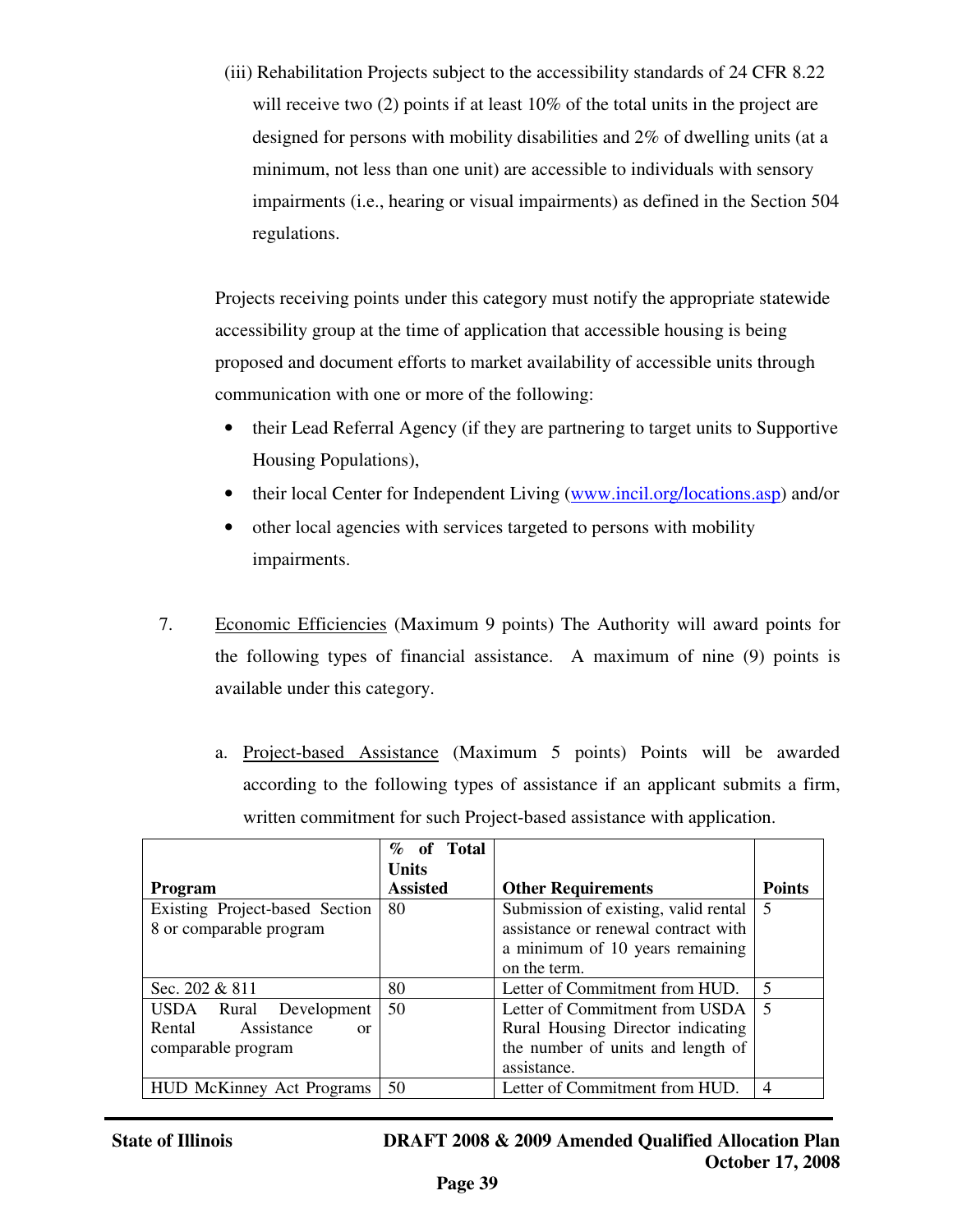| or comparable program                                                                                            |         |                                                                                                                                                                                                                                                                                                                                      |                |
|------------------------------------------------------------------------------------------------------------------|---------|--------------------------------------------------------------------------------------------------------------------------------------------------------------------------------------------------------------------------------------------------------------------------------------------------------------------------------------|----------------|
| Medicaid<br>for<br>Payments<br>Supportive Living Facilities or<br>comparable program                             | 50      | Letter of Commitment from<br>Illinois Department of Healthcare<br>and Family Services indicating the<br>number of units.                                                                                                                                                                                                             | $\overline{4}$ |
| Project-based Housing Choice<br>Voucher Conversion Program<br>Participants or comparable<br>program              | 20      | Commitment letter<br>the<br>from<br>Executive Director of the relevant<br>public housing authority including<br>(1) commitment to provide project-<br>based assistance, (2) number of<br>units to receive assistance, $(3)$<br>length of time assistance will be<br>provided, and (4) when the<br>assistance will be made available. | $\overline{4}$ |
| Existing Project-based Section<br>8 or comparable program                                                        | 80      | Submission of existing, valid rental<br>assistance or renewal contract with<br>less than 10 years remaining on the<br>term.                                                                                                                                                                                                          | $\mathcal{R}$  |
| Annual Contributions Contract<br>to Public Housing Authority or<br>other unit/project based Rental<br>Assistance | 5 to 25 | Letter of Commitment from Public<br>Housing Authority Executive<br>Director indicating the number of<br>units and length of assistance.                                                                                                                                                                                              | $\mathbf{1}$   |

NOTE: Project underwriting will take the length of assistance into consideration when determining financial feasibility. The Applicant may be asked to include reserves sufficient to operate the Project through the Extended Use Period if the project-based assistance is removed, or provide a plan to attract tenants who are able to pay 100% of the rent.

> b. Financial Leveraging. (Maximum 4 points) The Authority will award up to four points for financial assistance or contribution of assets of other value from local governmental entities for Projects located within the area served by such local governmental entities. A letter of commitment for funds and/or other assets of value from the local governmental entity, including a local public housing authority, will be sufficient for consideration of points under this category. The letter must identify the Project and include the amount of assistance, term, amortization period, and rate, if applicable. If the assistance is in the form of an asset, the applicant must submit an objective valuation of the asset, acceptable to the Authority.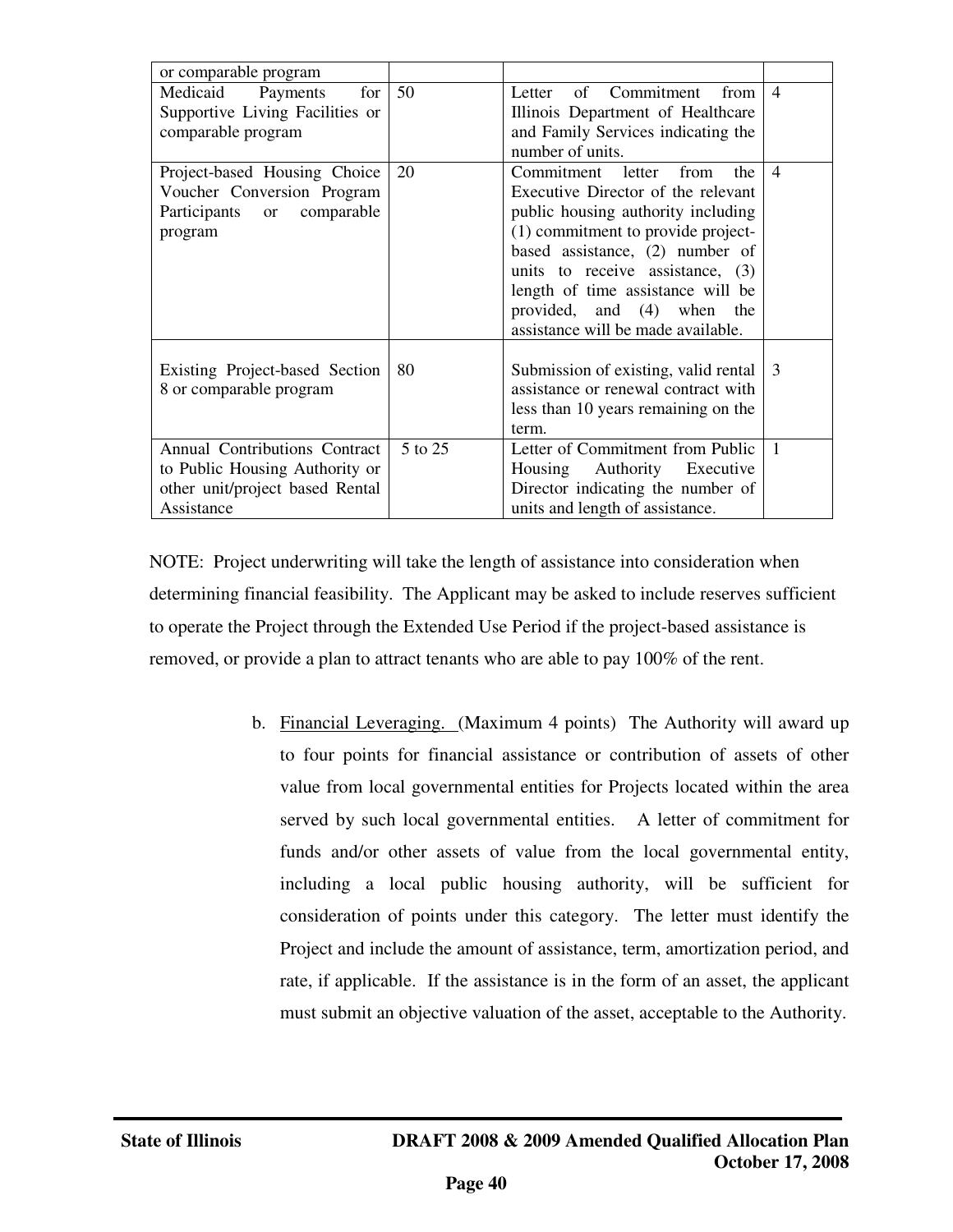For each Application Period, Applicants will be awarded up to four points for commitment of financial assistance under the following programs, or other quantified financial assistance, as determined by the Authority:

- 1. Home Investment Partnerships Program (local participating jurisdictions)
- 2. Community Development Block Grant
- 3. HOPE VI
- 4. Public Housing Capital Contribution
- 5. Land Donation
- 6. Cash Donation
- 7. Infrastructure Donation
- 8. Enterprise Community
- 9. Empowerment Zone
- 10. Capitalized TIF funding or other stream of revenue that increases borrowing capacity, such as through Section 236 or other tax abatement
- 11. Other Documented Tax Increment Financing (TIF) benefit
- 12. Historic Tax Credits with Preliminary Approval
- 13. Other Assistance as documented in the Application and approved by the Authority

The Authority will award points under this category according to the amount of quantified financial assistance provided (see chart below.). Projects in Non-Metropolitan Areas, will be ranked together, apart from all other applicants, as the IHDA recognizes the general difficulty these smaller communities have in locating and providing supplemental resources for affordable housing development. Acceptable quantification may be found in the commitment letter for the financing, or a letter from the provider that indicates the amount and form of assistance to be provided. Only assistance that is shown to impact the development budget will be considered for points under this category.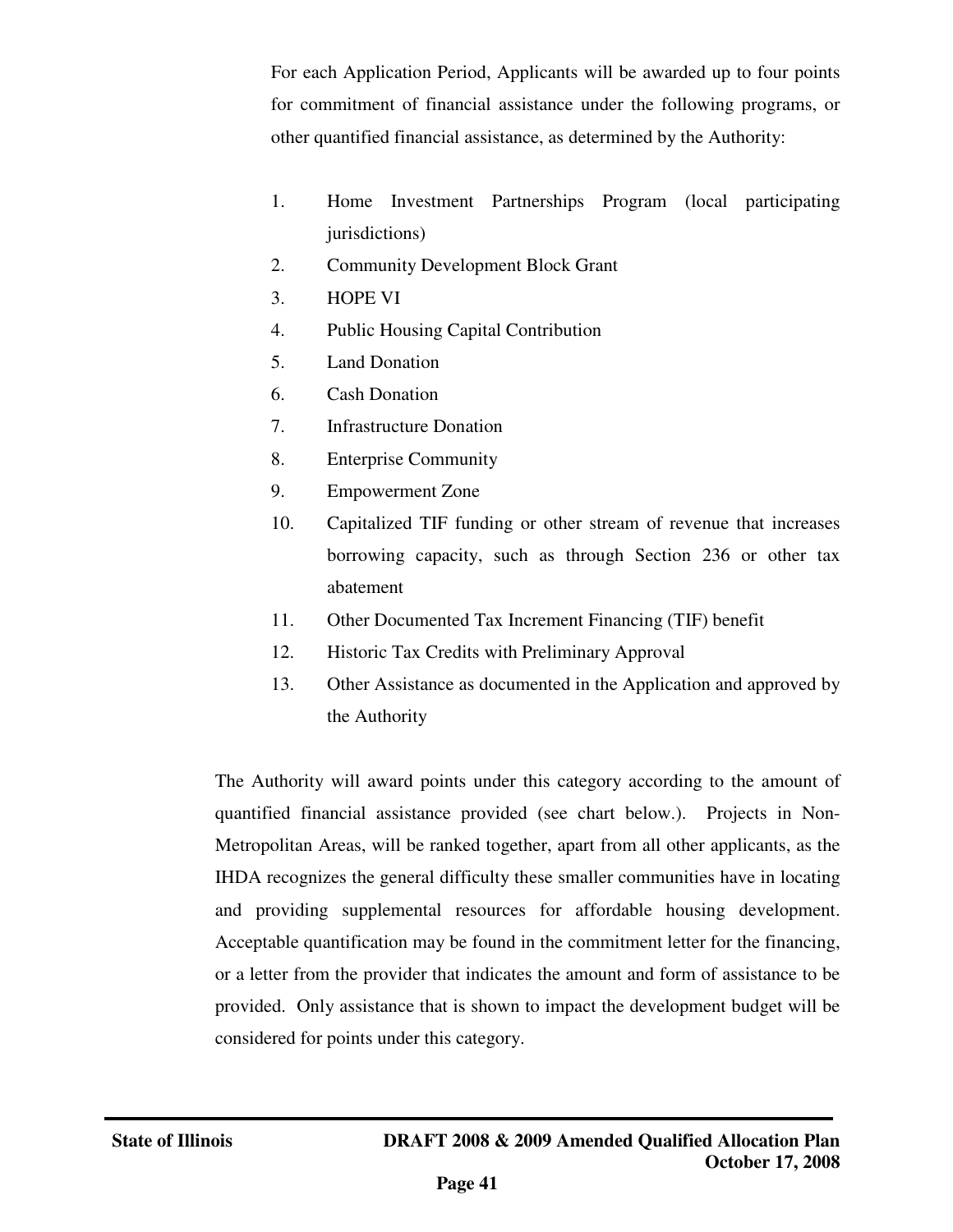#### Non-Metropolitan

| 10% leverage and over | 4 points |
|-----------------------|----------|
| $5\%$ - 9.99%         | 3 points |
| $< 4.99\%$            | 2 points |

Metropolitan

| 20% leveraged and over | 4 points |
|------------------------|----------|
| 15% - 19.99%           | 3 points |
| $10\% - 14.99\%$       | 2 points |
| $< 9.99\%$             | 1 points |

 Please refer to Supplemental Document 3 for definition of Non-Metropolitan and Metropolitan Areas.

- 8. Project Location (Maximum 11 points)
	- a. *Rural Areas*: (5 points) Small Projects located in rural areas (defined as those NOT specifically identified in **Attachment 7**) will be awarded five points. A Project that includes sites within more than one market area, generally in separate localities, may exceed 50 units overall and still be eligible for consideration under this category, so long as each site does not exceed 50 units.
	- b. *Live Near Work Initiatives*: (Maximum 2 points) Projects that have employers located within the defined radius, which is five miles for non-rural projects, and 10 miles for rural projects, as outlined in **Attachment 7**, and who have difficulty attracting a quality workforce due to the lack of affordable housing within that radius, will be awarded two (2) points. The jobs, for which the employer is having difficulty attracting workers, must be appropriate to the tenant population served by the project. Documentation of the lack of available affordable housing and the appropriate distance as referenced above, must be included in the market study submitted with the application or points will not be awarded.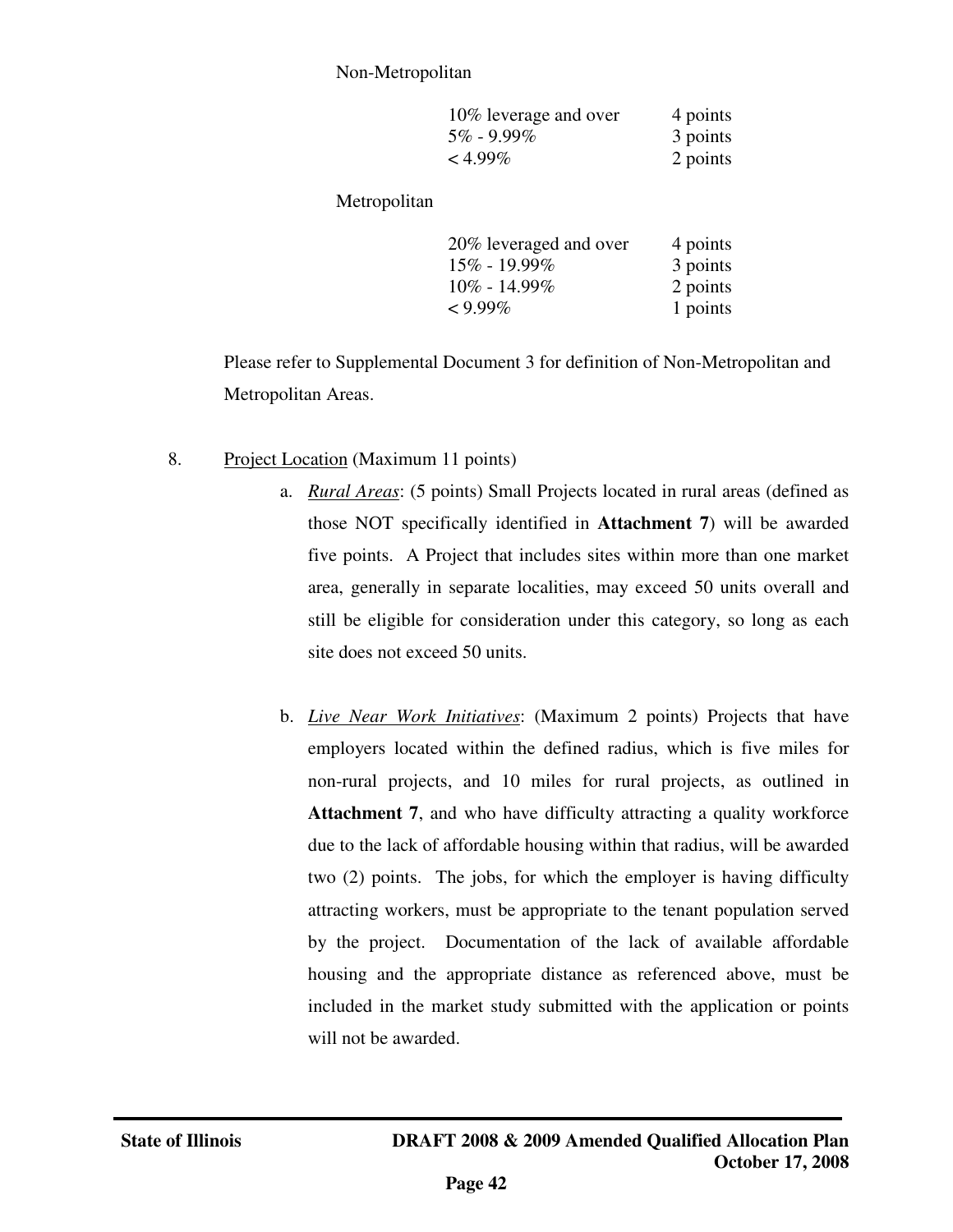The difficulty attracting a quality workforce must be documented in the Application by a certification from the Eligible Employer(s) stating (i) the number of employees earning incomes at the income level(s) proposed for the project, which must equal or exceed the number of low income units proposed, (ii) that the employer has difficulty attracting a quality workforce due to the lack of affordable housing within a five (ten for rural areas) mile radius of the work site, and (iii) the employer supports construction of the Project.

 NOTE: Rehabilitation of existing units will be considered for points in this category only if at least 50% of the units are unoccupied at the time of application. More than one employer may be identified, so long as the aggregate number of positions equals or exceeds the number of lowincome units identified in the Application. Supportive Living Facilities are not eligible for points under this category. Up to two (2) points may be awarded under this category to Projects that are eligible under another subcategory under Project Location, as a maximum of eleven (11) points is available under this category.

- c. *Employer Direct Assistance:* (Maximum 1 point) One (1) point will be awarded for proposals under this category that also include direct assistance to be provided by the employer to employees who are tenants in the proposed Project. This assistance must be (1) monetary, for a minimum of \$50 per month, or in-kind donations (2) committed for a minimum of two years, and (3) evidenced by a binding agreement between the employer and Owner of the proposed Project.
- d. *Illinois Targeted Program and Areas:* (Maximum 3 points)
	- a) Municipalities currently covered ("non-exempt") by the State's Affordable Housing Planning and Appeal Act (AHPAA). A municipality which is classified by IHDA as non-exempt under the AHPAA, i.e., has less than 10% of its housing stock deemed as affordable, shall receive **3 points** in this category to encourage affordable housing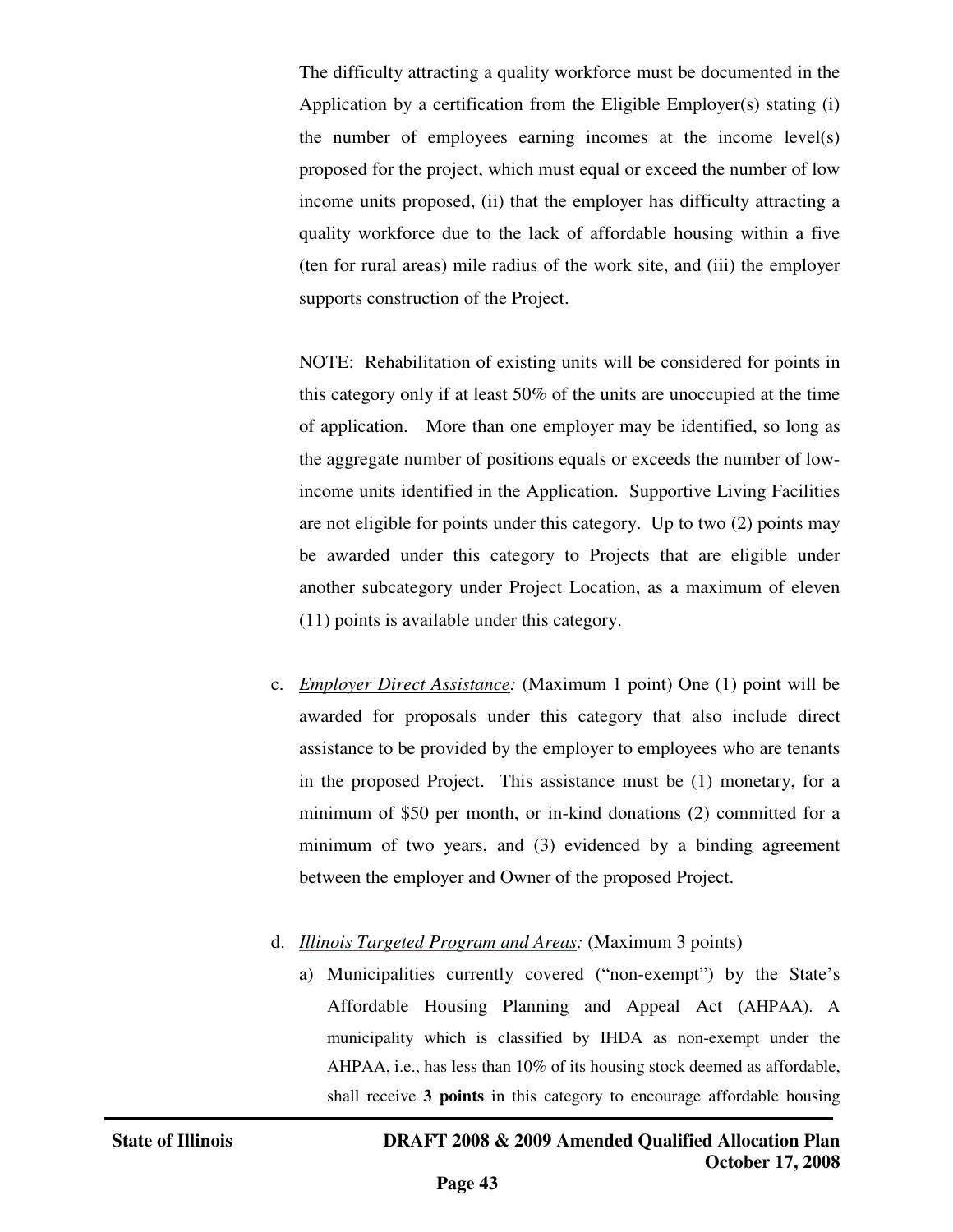development in its jurisdiction. Furthermore, to encourage affordable housing development in localities potentially impacted by this law in the future, a municipality with more than 10% but less than 20% of its housing stock deemed as affordable shall be awarded **1 points** in this category for the same purpose. All determinations shall be based on the 2000 decennial Census and on the report compiled in 2003 for IHDA by the University of Illinois at Urbana-Champaign, the latter also available on IHDA's website. A listing of those eligible localities is included as **Supplemental Document 4**. Please note that no counties or unincorporated areas are included in this expanded definition of Project Location. **Additionally, per the specifications of the AHPAA, communities with a population of less than 1,000 are automatically considered exempt from the provisions of the act and therefore are not included in this expanded definition of Project Location**.

- b) Areas targeted by the Governor's Team Illinois program; and
- c) Other targeted programs.
- 9. Development Team Record. (Maximum 10 points) IHDA will award points for the development record of the Project team, including the principal(s) of the general partner(s), managing member(s), general contractor, equity syndicator/investor, consultant(s), property manager, fee developer, and guarantor, where applicable. Points will be based on the information provided on the previous participation forms, which must be completed for all team members attached to the Common Application, along with supporting documentation, and as determined by the Authority, as follows:

## **THE REMAINDER OF THIS PAGE HAS BEEN INTENTIONALLY LEFT BLANK.**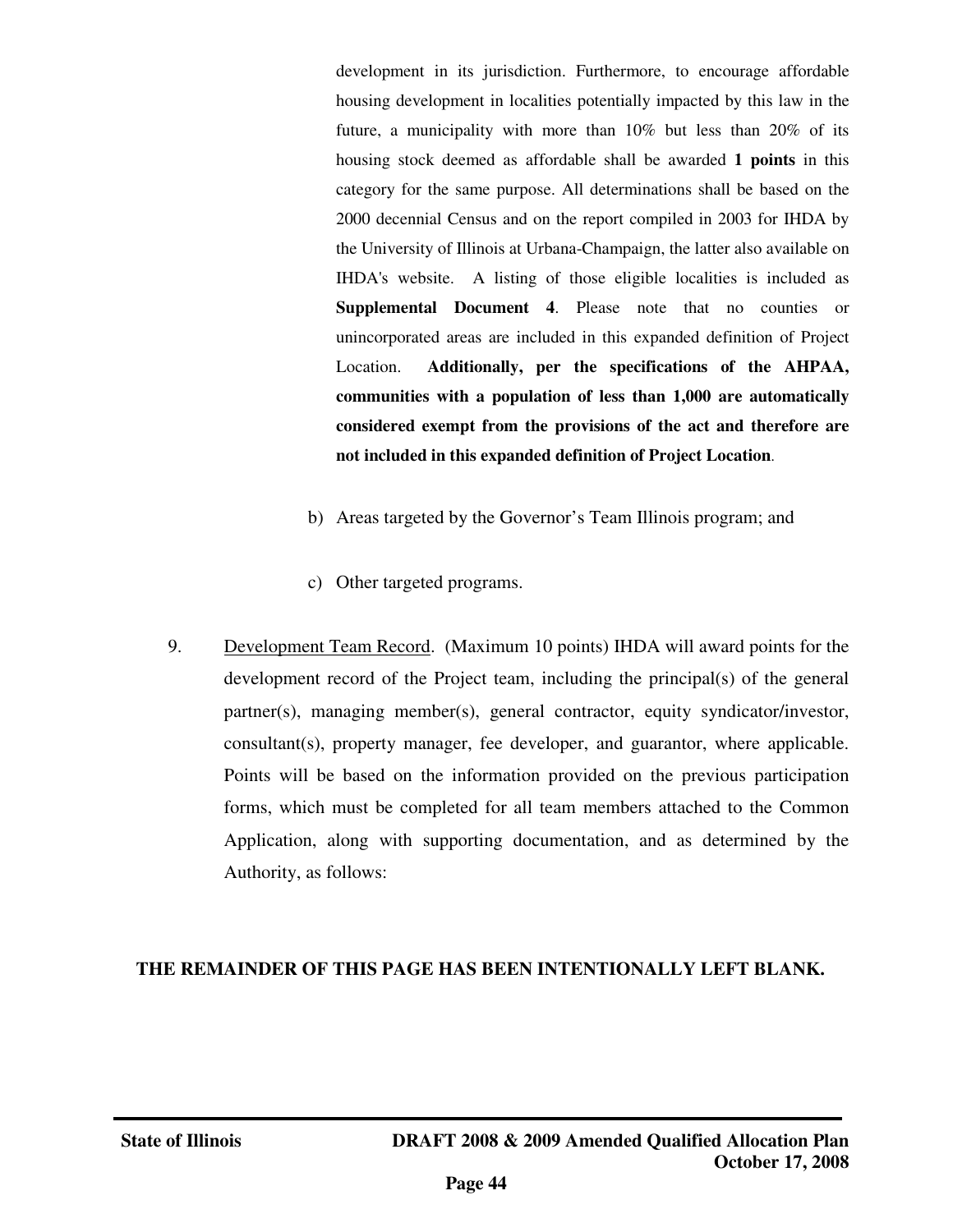| Maximum<br>Team Member(s) with Satisfactory Previous Experience        |                                                   |          |            |                     |  |                |
|------------------------------------------------------------------------|---------------------------------------------------|----------|------------|---------------------|--|----------------|
|                                                                        |                                                   |          | Points     |                     |  |                |
| Any General Partner                                                    | General<br>Equity<br>Guarantor and/or<br>Property |          |            |                     |  |                |
| or Member                                                              | Fee Developer*                                    | Manager  | Contractor | Syndicator/Investor |  | 10             |
| <b>Majority General</b>                                                | Guarantor and/or                                  | Property |            | Equity              |  |                |
| Partner or Managing                                                    | Fee Developer*                                    | Manager  |            | Syndicator/Investor |  | 8              |
| Member                                                                 |                                                   |          |            |                     |  |                |
| <b>Majority General</b>                                                | Guarantor and/or                                  |          | General    | Equity              |  |                |
| Partner or Managing                                                    | Fee Developer*                                    |          | Contractor | Syndicator/Investor |  | 8              |
| Member                                                                 |                                                   |          |            |                     |  |                |
| <b>Minority General</b>                                                | Guarantor and/or                                  | Property |            | Equity              |  |                |
| Partner or Member                                                      | Fee Developer*                                    | Manager  |            | Syndicator/Investor |  | 6              |
| <b>Minority General</b>                                                | Guarantor and/or                                  |          | General    | Equity              |  |                |
| Partner or Member                                                      | Fee Developer*                                    |          | Contractor | Syndicator/Investor |  | 6              |
| Any General Partner                                                    |                                                   | Property |            | Equity              |  |                |
| or Member                                                              |                                                   | Manager  |            | Syndicator/Investor |  | $\overline{4}$ |
| Any General Partner                                                    | General<br>Equity                                 |          |            |                     |  |                |
| or Member                                                              |                                                   |          | Contractor | Syndicator/Investor |  | $\overline{4}$ |
| Any General Partner                                                    | Guarantor and/or                                  |          |            | Equity              |  |                |
| or Member                                                              | Fee Developer*                                    |          |            | Syndicator/Investor |  | $\overline{2}$ |
| <b>Any General Partner</b>                                             | Guarantor and/or                                  |          |            |                     |  |                |
| or Member                                                              | Fee Developer*                                    |          |            |                     |  | $\overline{2}$ |
| No team member                                                         |                                                   |          |            |                     |  | $\theta$       |
| with experience                                                        |                                                   |          |            |                     |  |                |
| $*Concultant$ can be considered in evaluating the developer experience |                                                   |          |            |                     |  |                |

In evaluating the developer experience.

All team members must be disclosed on the Application. Full points will not be awarded if any development team member, specifically the Owner, any General Partner of a Limited Partnership or Member of a Limited Liability Company, General Contractor, Property Manager, Equity Syndicator/Investor, Fee Developer, or Guarantor, has previous unsatisfactory experience under any Authority program within 36 months of Application, or has received an Increase to a previous allocation within 24 months of Application submission. Unsatisfactory experience is defined to include any project with which the General Partner or Member holds an ownership interest, may include, but not limited to the following: (i.) Failure to correct 8823 form; (ii.) delinquent IHDA loan payments; (iii.) poor occupancy and management due to extensive deferred maintenance or other factors; (iv.)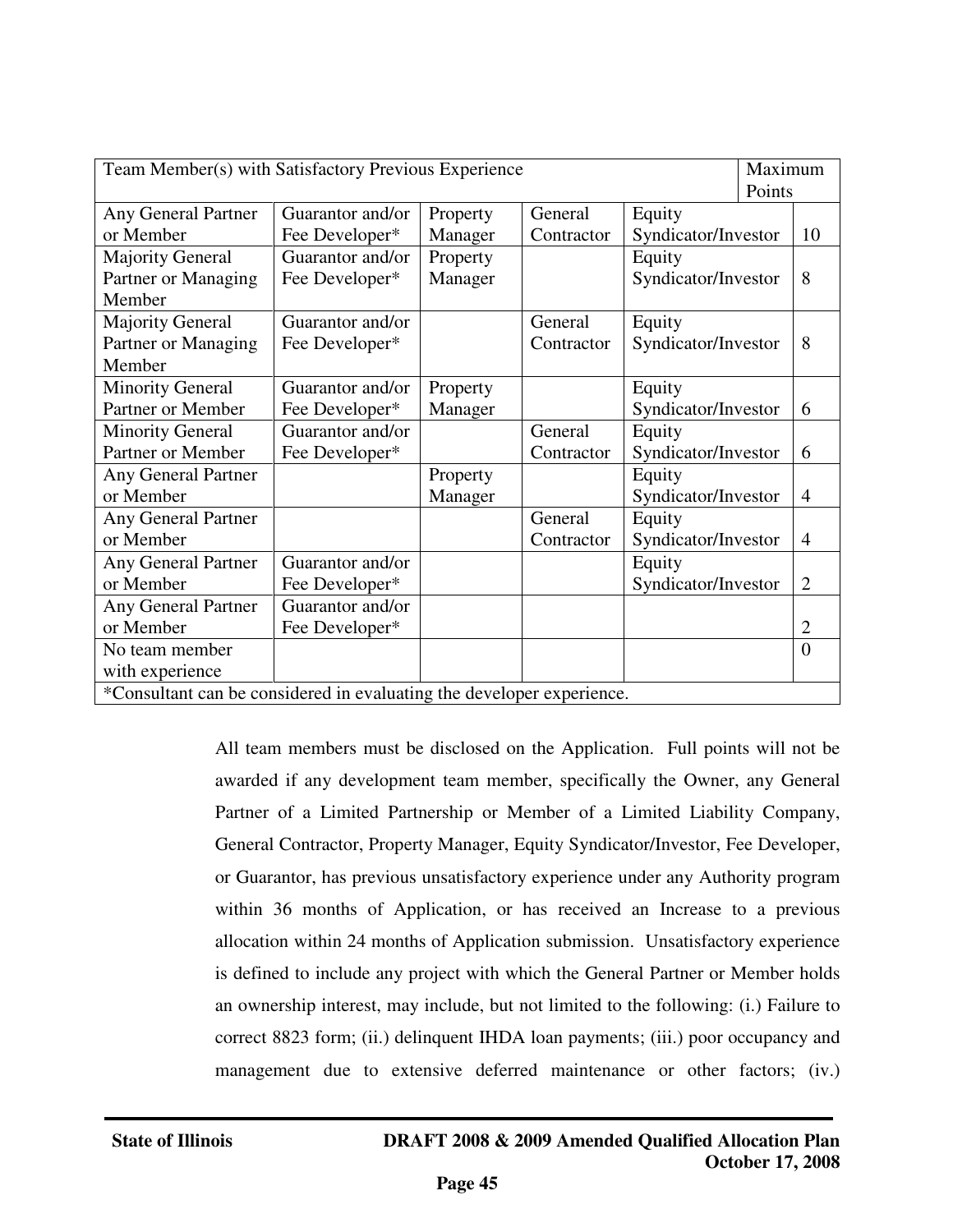unsatisfactory compliance reporting; (v.) failure to provide a previous experience form for each team member; (vi.) returned and/or used tax credits within 24 months; (vii.) any tax credit increase request within the 24 months prior to application.

Satisfactory previous experience shall mean that the entity or individual has completed and placed in service, or can be shown to have been involved in, at least one housing project of similar or greater size. Social service agencies that have been in existence for longer than five years, acting as general partner or managing member, in a housing development, will not receive a point reduction for lack of previous experience with like-sized housing development, so long as the balance of their development team has that experience.

 The Applicant is responsible for making the determination as to the satisfactory performance of the Applicant's team. Information regarding the prior performance record for any team member with previous IHDA experience may be provided upon request to the IHDA.

In addition, no developer team will be awarded points under this category if any Project team member has uncorrected Form 8823's in any state. NOTE:

Increase requests due to the Housing and Economic Recovery Act of 2008 or at IHDA's request, will not result in the reduction in points for this Scoring Category.

10. Families with Children. (Maximum 5 points) Up to five points will be awarded if the Project contains units with three or more bedrooms for Low Income families with children, including single individuals with children, as follows:

| Percentage of Total Units<br>with 3 or More Bedrooms for<br><b>Low Income Families with Children</b> | Points |
|------------------------------------------------------------------------------------------------------|--------|
| 31\% to 50\%                                                                                         | 3      |
| $20\%$ to $30\%$                                                                                     | 5      |
| 10\% to 19\%                                                                                         |        |

j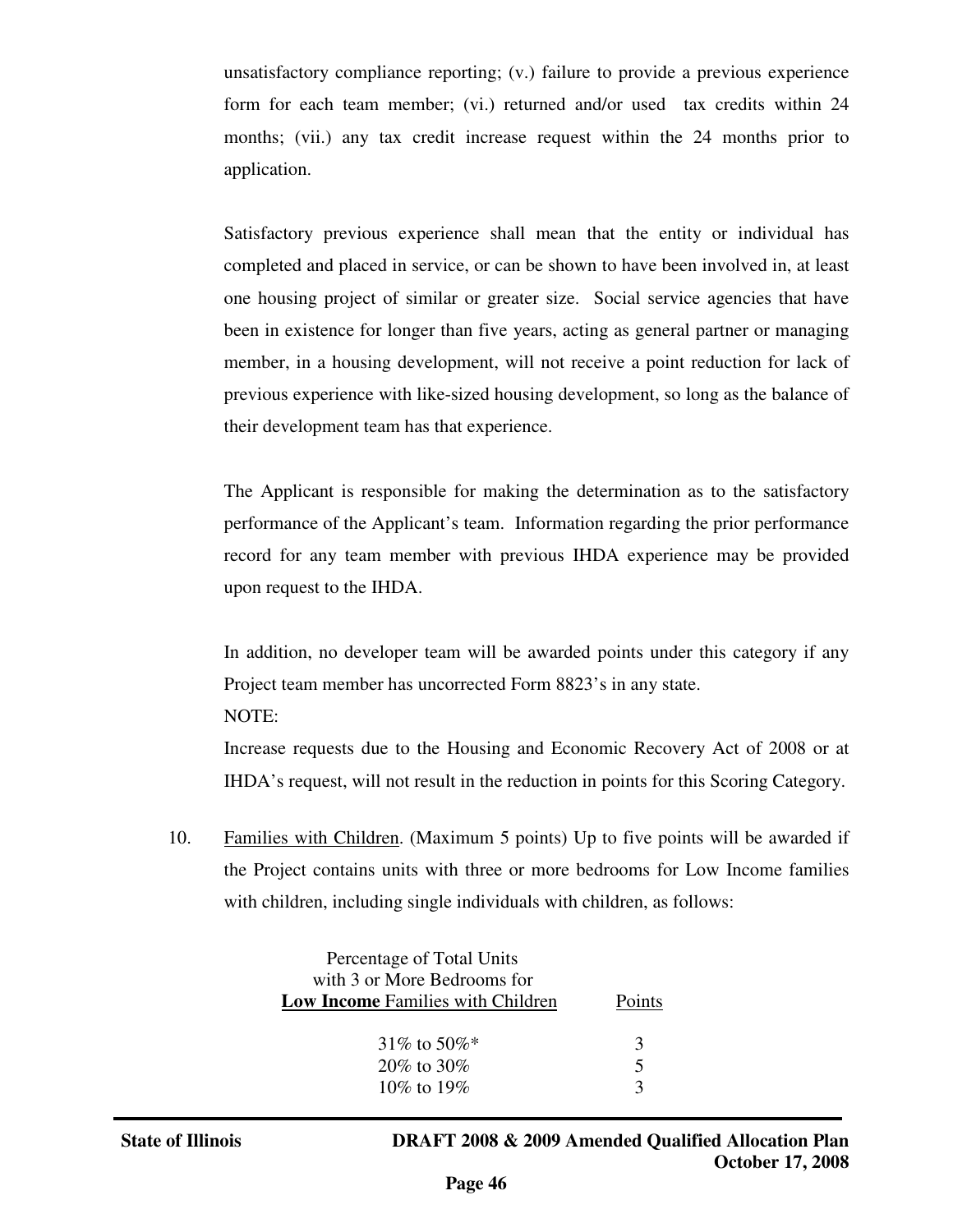\*Single Family Projects may exceed the 50% limit of units with three or more bedrooms and still receive the maximum number of points. Existing projects in which more than 30% of the units contain three-bedrooms may qualify for the full 5 points if the site and market study confirms the need for this type of unit. New construction Multifamily Projects with more than 50% of the units with three or more bedrooms will receive no points under this category.

The Application must identify the number of three or more bedroom units for Low Income families with children. Please note that the percentage of such units is applied to the total number of units in the Project. However, all of the units counted toward the minimum percentage must be for Low Income families with children; in a mixed income project, market rate three or more bedroom units shall not count toward the minimum percentages set forth above. The Project's Extended Use Agreement will include this provision as an additional use restriction.

11. Community Support (Maximum 3 points) Up to three points will be awarded if the Owner submits a letter of support with its Application. The points awarded will be tiered as follows: three (3) points for a letter from the mayor or chief elected official of the municipality in which the Project is to be located; two (2) points for Alderman, Trustee, or similarly local elected official; or one (1) point for any unaffiliated letter of community support.

*Chicago Projects*: For Projects to be located in the City of Chicago, a letter of support from the local alderman for the Project area may be submitted in place of a letter from the mayor.

Note: Points are not cumulative in this category.

12. Community Impact (Maximum 2 points) Two points will be awarded to Projects whose Application demonstrates that the Project is part of a larger revitalization or redevelopment plan. The evidence of such a plan must include all of the following: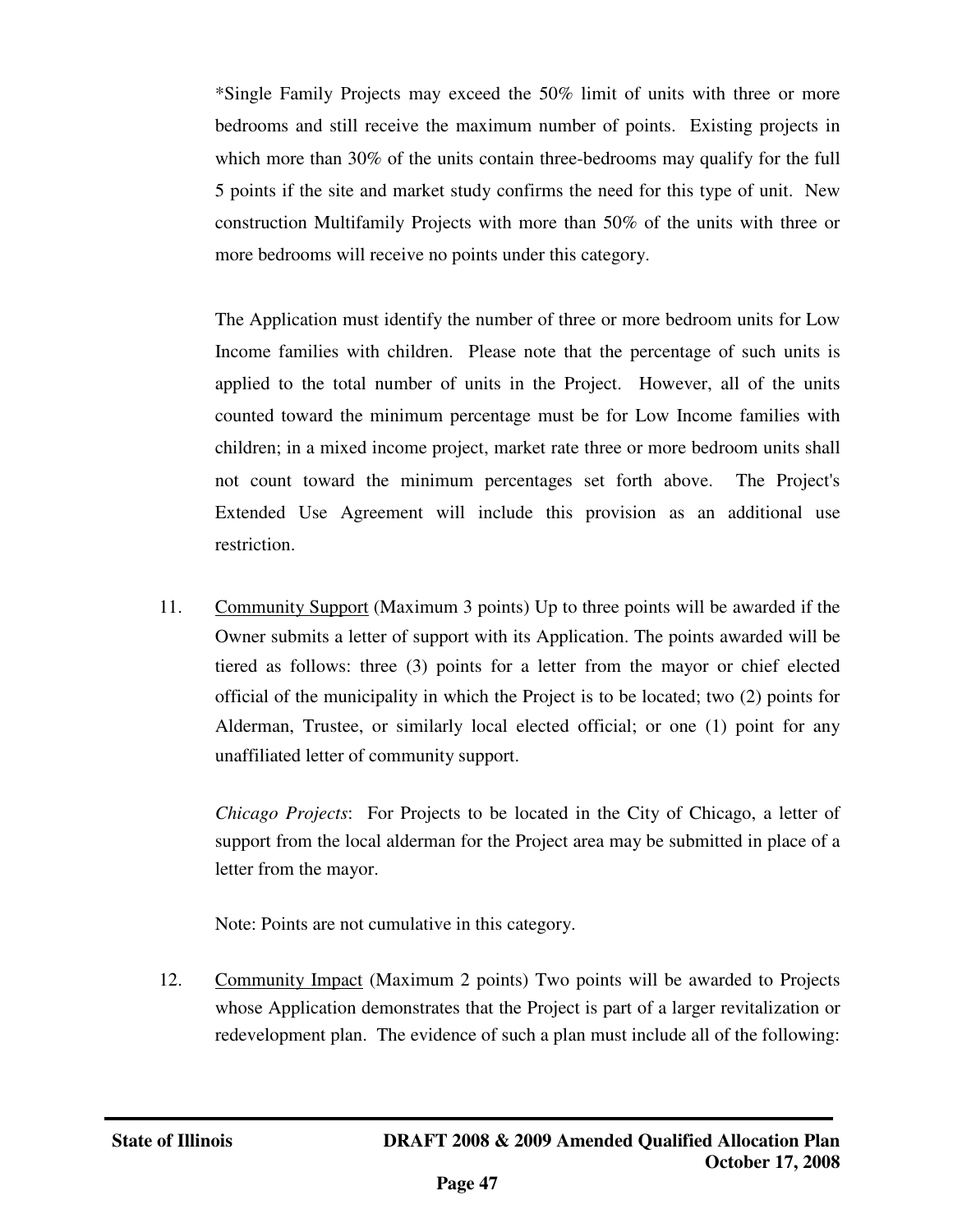- (1) a copy of the Project area's formal revitalization plan and a binding resolution, currently effective, adopted by the community's local government within 5 years of the Application deadline;
- (2) the plan includes residential as well as commercial space;
- (3) a currently effective, binding resolution evidencing formal adoption by said local government; and
- (4) Evidence of at least one of the following designations: Enterprise Community, Empowerment Zone, Tax Abatement, TIF designation, or other leverage, as set forth in Local Governmental Financial Assistance scoring category.
- 13. Minority Participation (Maximum 2 points) A Project will be awarded up to two points if a minority- or female-owned entity is the general partner. Points will be awarded if the minority- or female-owned entity has the percentage of controlling interest in the general partner or managing member of the Owner specified below. To qualify as a minority- or female-owned business, minorities or females, as applicable, must have a minimum 51% controlling interest in the entity.

*For Profit Organizations:* The Application must include evidence of the minorityor female-owned entity's current certification by the Illinois Business Enterprise Council for Minorities, Females and Persons with Disabilities.

*Nonprofit Organizations*: A nonprofit organization qualifies as minority- or female-owned if a minimum of 51% of the members of the board of directors of the nonprofit are minorities or females, as indicated on the "Minority Participation" form, which must be provided with the Application.

| Percentage Interest              |               |
|----------------------------------|---------------|
| in General Partner and/or        |               |
| Limited Liability Company Entity | Points        |
| 51\% to 100\%                    | $\mathcal{D}$ |
| $25\%$ to $50\%$                 |               |

14. Project Design/Amenities (Maximum 9 points) Up to eight points may be awarded to a Project with desirable design elements and/or amenities (appropriate to the tenant population to be served) as follows: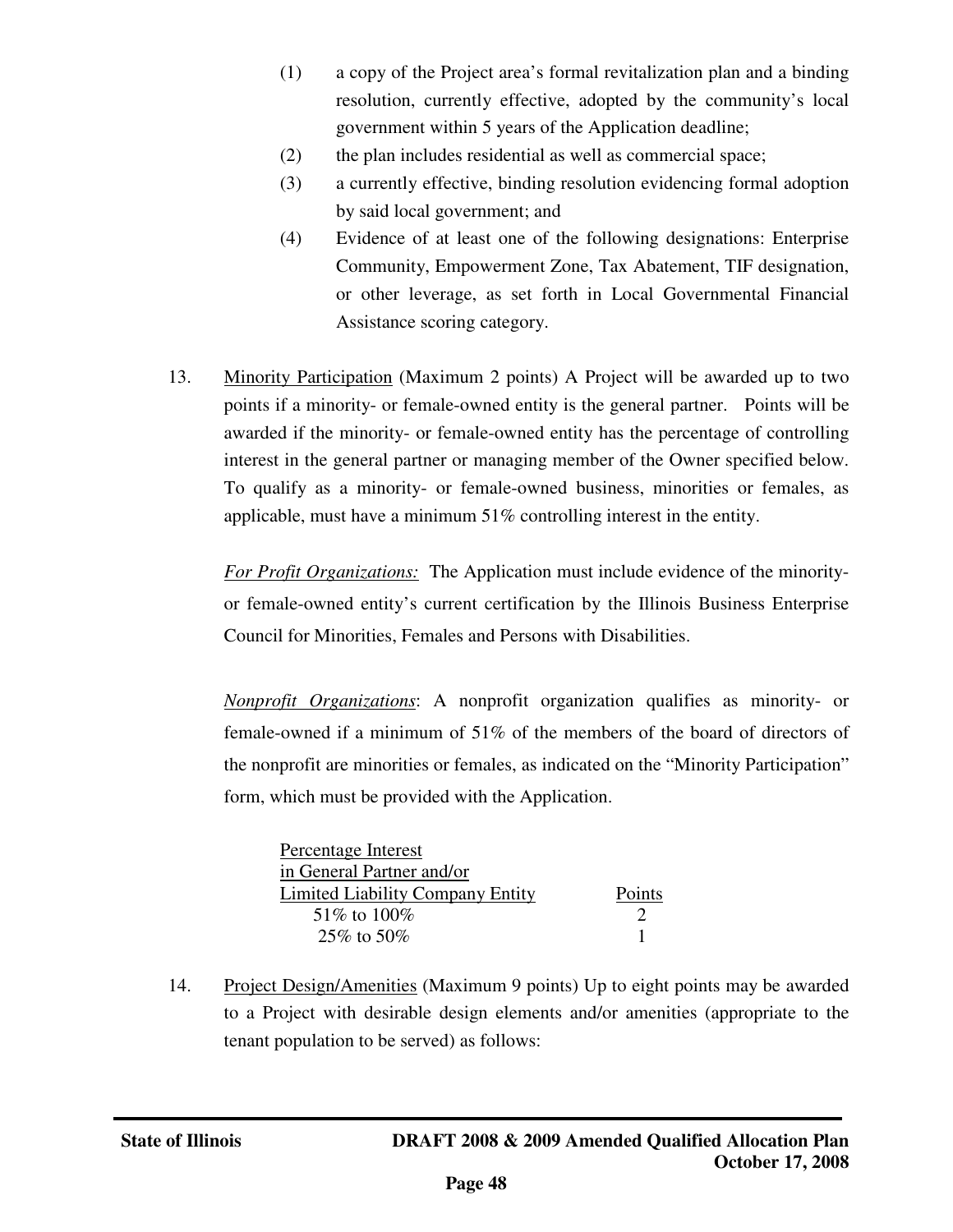- 1 point brick, masonry, or a combination thereof, on a minimum of 50% of the exterior.
- 1 point community space relative to the number of units; such community space must be in compliance with applicable local building codes, but no less than 1,200 square feet.
- 1 point playground/tot lot area, dedicated fitness facility with at least three pieces of exercise equipment, or swimming pool. For scattered site Projects, a tot lot/park located between sites will be considered for points under this category if the Owner pays to have it constructed.
- 1-3 points- projects with significant Green Development Components from the Green Checklist (For Point Details see Supplemental Document 5; Green Checklist must be included with application in order to award points.) will earn one to three points. Innovative energy systems, including, but not limited to geo-thermal heating or solar power, may also be considered for a point under this category.

150 green points  $= 1$  pt 200 green points  $= 2$  pts 250 green points  $=$  3 pts

Inspection Fee: For all applicants that are awarded points for green development and enhanced accessibility. This fee should be included in the development budget and is as follows:

\$1,500.00

The inspection fee will be due concurrently with the executed Reservation Letter for the Project in accordance with Section III.6. of this QAP. \*Note-this fee has also been added to Attachment 5, Schedule of Fees.

- 1 point projects designated locally as historic landmarks and projects in locally designated historic districts will earn one point where the landmark or district is certified by the Illinois Historic Preservation Agency or the National Park Service and the application includes appropriate documentation as to the designation.
- 1 point hard-wire capability in each unit with the capacity for high speed computer/Internet access

1 point - other innovative design/amenities not listed above, as reviewed and approved by the Authority, which may include after school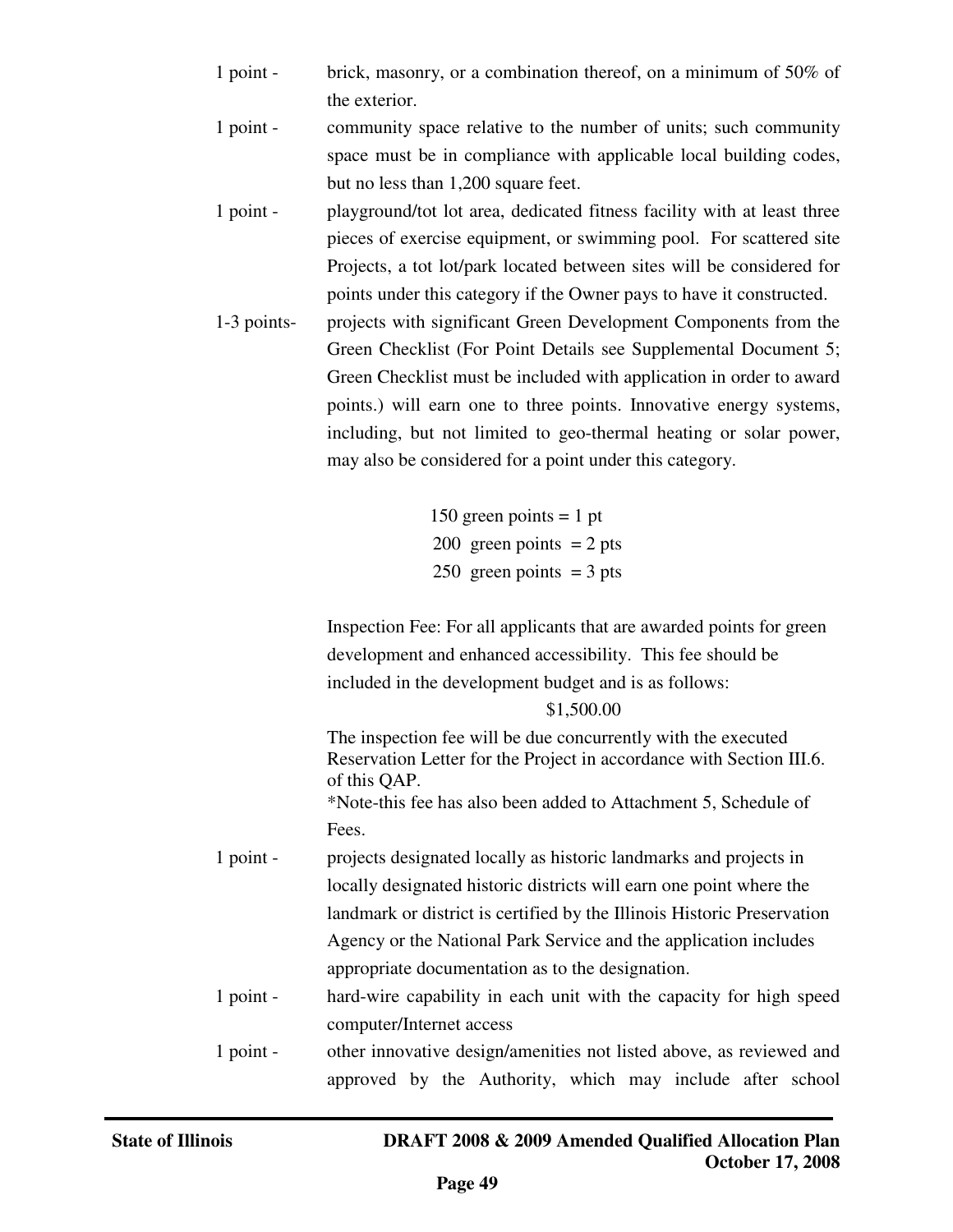- 15. Surrounding Site Amenities (Maximum 5 points) Up to five points may be awarded to a Project located on a site that is within appropriate distance of the amenity (appropriate to the tenant population to be served). Distance shall be reviewed on a case-by-case basis for rural Projects, as defined in Attachment 7; the distance indicated for each point category will be used for all other Projects. The market study must identify these amenities, and the location in the market study where they are identified must be indicated in the appropriate tab in the Application.
	- 1 point being part of a transit-oriented development strategy (located within four blocks) of a regular bus route, or to a rapid transit system stop, etc.); (1) point may be awarded where van or dial-a-ride service is provided to a Project's tenants. Written justification for any deviation from the suggested distance must be included with the Application. The Authority will review and determine suitability of the distance for each amenity on a case-by-case basis.
	- 1 point the site is within four blocks of parks or recreational facilities accessible to the general public. Written justification for any deviation from the suggested distance must be included with the Application. The Authority will review and determine suitability of the distance for each amenity on a case-by-case basis.
	- 1 point the site is within two miles of grocery, pharmacy or medical facilities. Written justification for any deviation from the suggested distance must be included with the Application. The Authority will review and determine suitability of the distance for each amenity on a case-by-case basis.
	- 1 point the site is within two miles of public schools (for non-elderly applicants), or of a senior recreational center, in the case of an Application targeting the independent-living elderly. Supportive Living Facilities that contain typical, extensive on-site activities may also be awarded one point under this category. Written justification for any deviation from the suggested distance must be included with the Application. The Authority will review and determine suitability of the distance for each amenity on a case-bycase basis.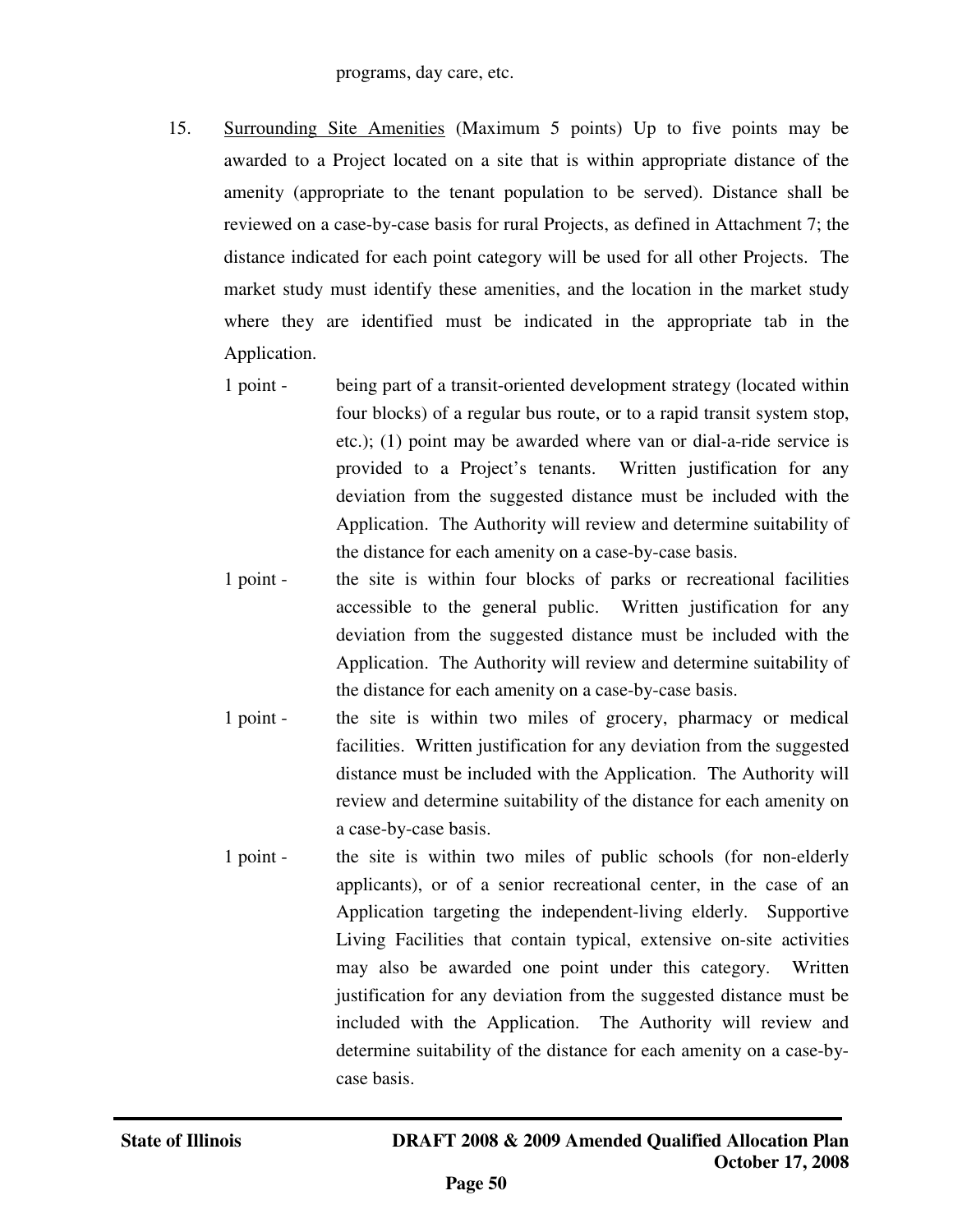- 1 point the site is within an appropriate distance of other desirable amenities not listed above, as reviewed and approved by the Authority. Written justification for any deviation from the suggested distance must be included with the Application. The Authority will review and determine suitability of the distance for each amenity on a caseby-case basis.
- 16. Local Nonprofit Organization Participation (Maximum 2 points) Up to two points will be awarded to a Project if an Illinois domiciled, qualified nonprofit organization (as defined in Section II.C.2.c.) has interest in the Owner, the general partner or the managing member of the Owner and has a Material Participation in the Project and management of the Project, as specified below. The Authority will review the evidence of Material Participation and make the final determination.

| Percentage Interest       |        |
|---------------------------|--------|
| in General Partner Entity | Points |
| 51\% to 100\%             |        |
| 25\% to 50\%              |        |

- 17. Application Presentation (1 point) Applications meeting all of the following requirements at the time of application will receive one point:
	- 1) The Application is presented in three-ring binder or expandable file folder with clearly labeled tabs;
	- 2) A completed Tax Credit Application Checklist is included with application, clearly identifying the tab location of all required and discretionary documentation included with the application, and showing "N/A" for information not required and/or provided; and
	- 3) the self-scoring of the Application has been completed (in any format chosen by the Applicant).

## **THE REMAINDER OF THIS PAGE HAS BEEN INTENTIONALLY LEFT BLANK.**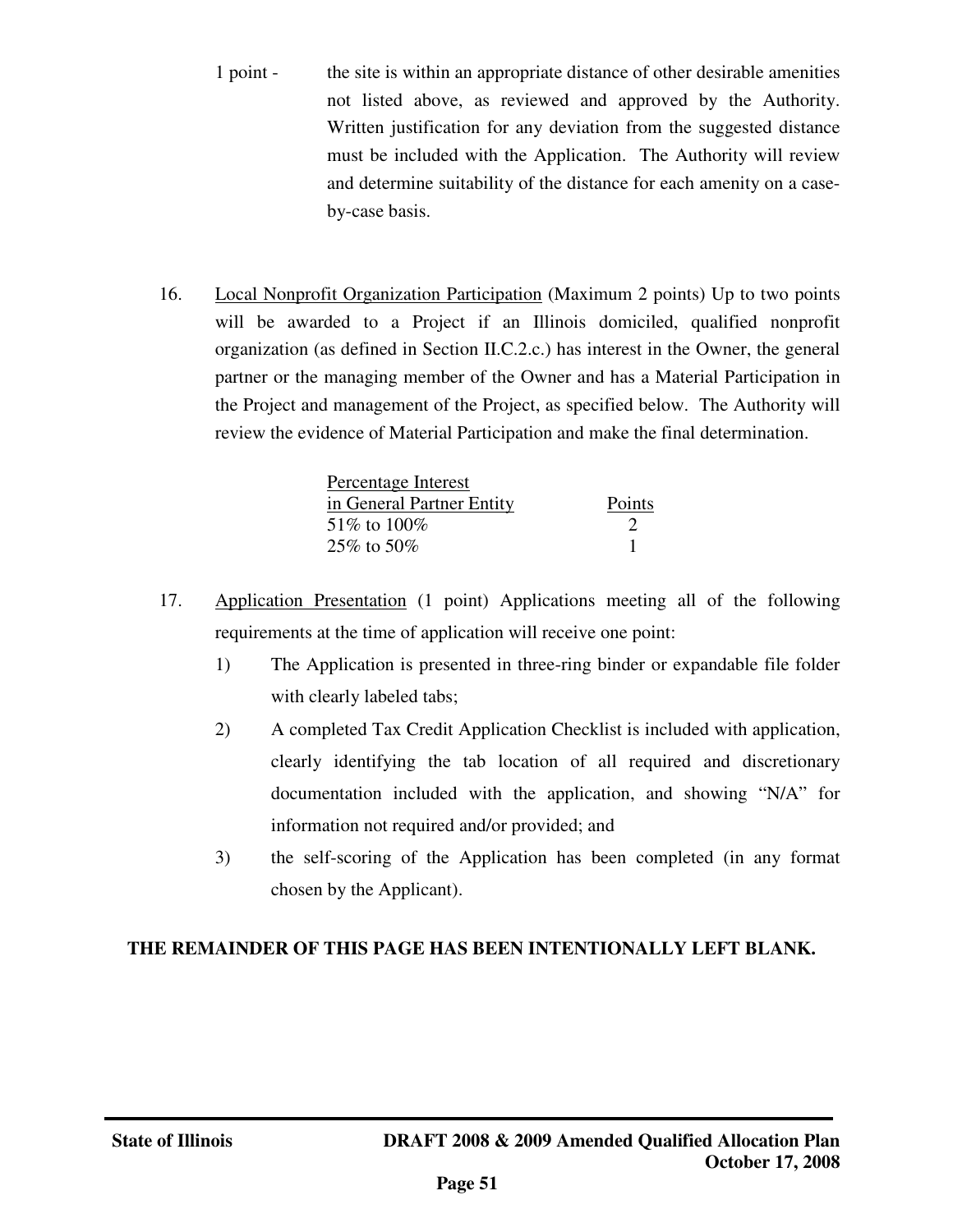#### **D. MANDATORY PROJECT STANDARDS**

The Authority will evaluate Applications that satisfy both the mandatory Application requirements according to the following criteria. The Authority reserves the right to reject an Application or to require modifications to an Application that does not meet these minimum criteria. The Authority will provide seven (7) days for an Applicant to modify the Application upon the Authority's request.

- a. Ability to Proceed. The Project must be able to proceed in a timely fashion, as determined by the Authority. If the Authority determines that an Application for a Project evidences insufficient evidence of readiness to proceed in a timely manner, it may consider the next Application in the ranking for approval, even though it may have a lower competitive rank. In addition, prior to consideration by the Authority's Board of Directors, the Authority may rescind preliminary approval of Tax Credits if conditions to commitment are not met by the date specified by the Loan Committee.
- b. Financial Feasibility. The Project must be financially feasible, as determined by the Authority. If the Owner has applied for financing from the Authority and the Authority has denied, at any time, the Owner's application, the Authority will use the prior information in evaluating the financial feasibility of the Project. If the Owner has utilized unsound underwriting assumptions the Authority may deny Tax Credits.
- c. Sources/Uses. The total sources of funds identified in the Application must equal the total uses identified in the Project's budget included in the Application.
- d. General Contractor/Architect Cost Certification. An Owner must submit with its Application a general contractor's or architect's certification setting forth the scope of work and confirming the costs reflected in the Project budget in the Application.

j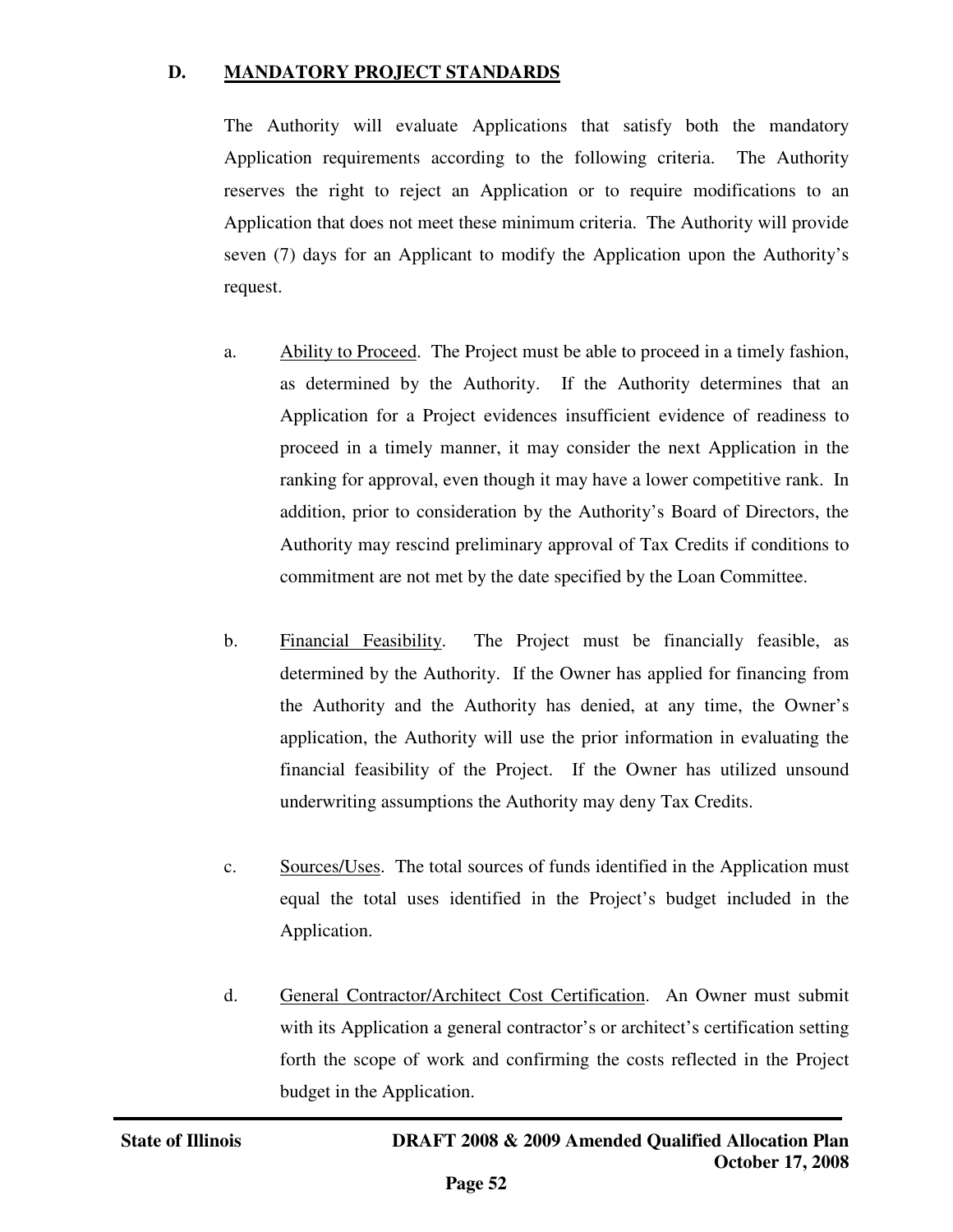- e. Fair Housing Act Design Requirements Certification. An Owner of a new construction Project must submit with its Application a certification performed by a licensed third party architect that the proposed Project will be constructed in compliance with the design and construction requirements set forth in Section 100.205 of the regulations promulgated under the Fair Housing Act, codified at 24 CFR 100.205.
- f. Per-Unit Cost Limitations. The Authority will use the per-unit cost limitations listed in **Attachment 8** of this Allocation Plan as a guideline in evaluating Projects. The Authority will also review the square footage of units for reasonableness. The Authority may waive the per-unit cost limit requirement for a Project if the Owner submits with its Application a written request that explains in a manner satisfactory to the Authority the reasons for exceeding these limits.
- g. Minimum Rehabilitation Standards. In addition to meeting rehabilitation requirements under Section 42, Projects involving rehabilitation must meet the Authority's minimum threshold requirement of **\$8,000** of rehabilitation costs per unit, unless the Authority has granted a waiver, as provided under the Preservation Set-Aside. Rehabilitation work must address all items identified as "Critical" or "Immediate" in the Physical Needs Assessment required to be submitted with the Application. The Owner may also choose to complete items identified in the Physical Needs Assessment as five (5) to seven (7) year needs, or may budget for adequate reserves to ensure that these items will be completed when needed.

Owners of an occupied rehabilitation Project, regardless of the level of occupancy or size, must submit with the Application (i) the current tenant income profile of the Project, (ii) the current rent schedule for the Project, (iii) a written explanation in any cases where the Project's proposed rents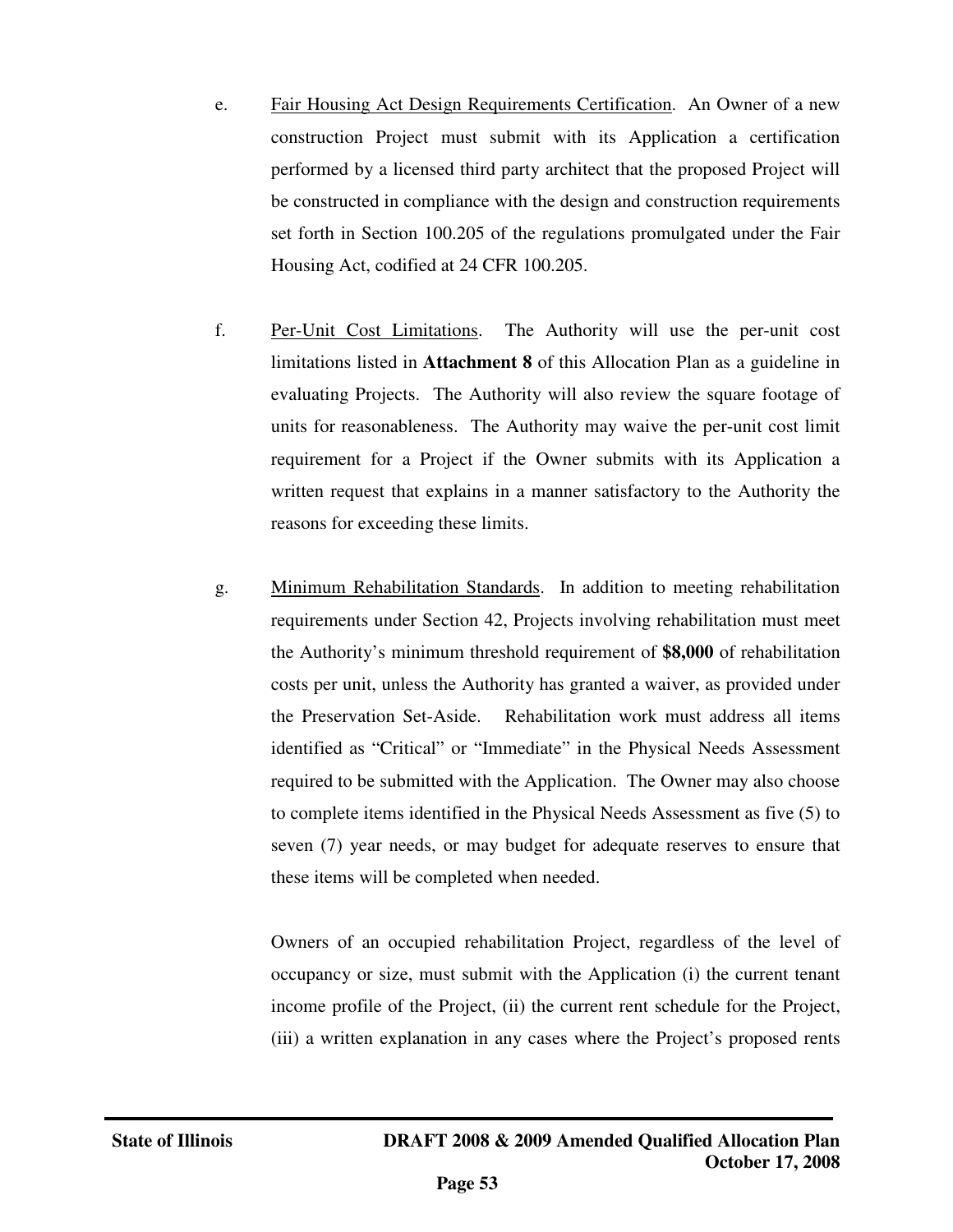identified on the Application exceed the current rent levels, and (iv) information regarding any waiting lists maintained for the Project.

h. Fee Limits. The Authority will use the following limits in determining a Project's eligible fees:

| Developer Fee and Overhead (combined)                                                                                                                                                                                                   | Fee Percentage |
|-----------------------------------------------------------------------------------------------------------------------------------------------------------------------------------------------------------------------------------------|----------------|
| -New construction, rehabilitation costs and<br>all acquisition-related costs                                                                                                                                                            | $12\%*$        |
| Developer Fee will be limited in acquisition                                                                                                                                                                                            |                |
| rehabilitation transactions to 8% of the<br>acquisition cost and 12% for rehabilitation<br>and other development costs where there<br>is an identity of interest between the seller<br>and the buyer of the property being acquired.*** | 8%             |
| <b>Contractor Profit</b>                                                                                                                                                                                                                | $6\%**$        |
| <b>Contractor Overhead</b>                                                                                                                                                                                                              | $2\%**$        |
| <b>General Requirements</b>                                                                                                                                                                                                             | $6\%**$        |

- \* The following items will be deducted from total Project costs in determining the total amount upon which the developer fee will be based: **after the proposed developer's fee**, consultant's fee, syndication costs, operating reserves (including operating period real estate taxes, operating period insurance, initial deposit to replacement reserves, debt service reserves, and other required operating period reserves). The Authority may modify this percentage for Applications for Projects that are small, socially desirable or difficult to develop. Requests for exceptions must (i) be in writing, (ii) be submitted with the Application, and (iii) provide justification for the variance.
- \*\* Construction costs. Construction costs include the following Application line items: Site Improvements, Demolition, Other Site Preparation Costs, Rehab/Construction (Residential), and Accessory Buildings

**Identity of Interest**. The Owner must indicate on the Application any identity of interest.

\*\*\* For the purposes of this limitation, an identity of interest exists between the buyer and seller where (i) an individual, his or her immediate family member or a Related Party, (ii) holds an ownership interest greater than 5% in the property and (iii) is common to both the seller and the buyer.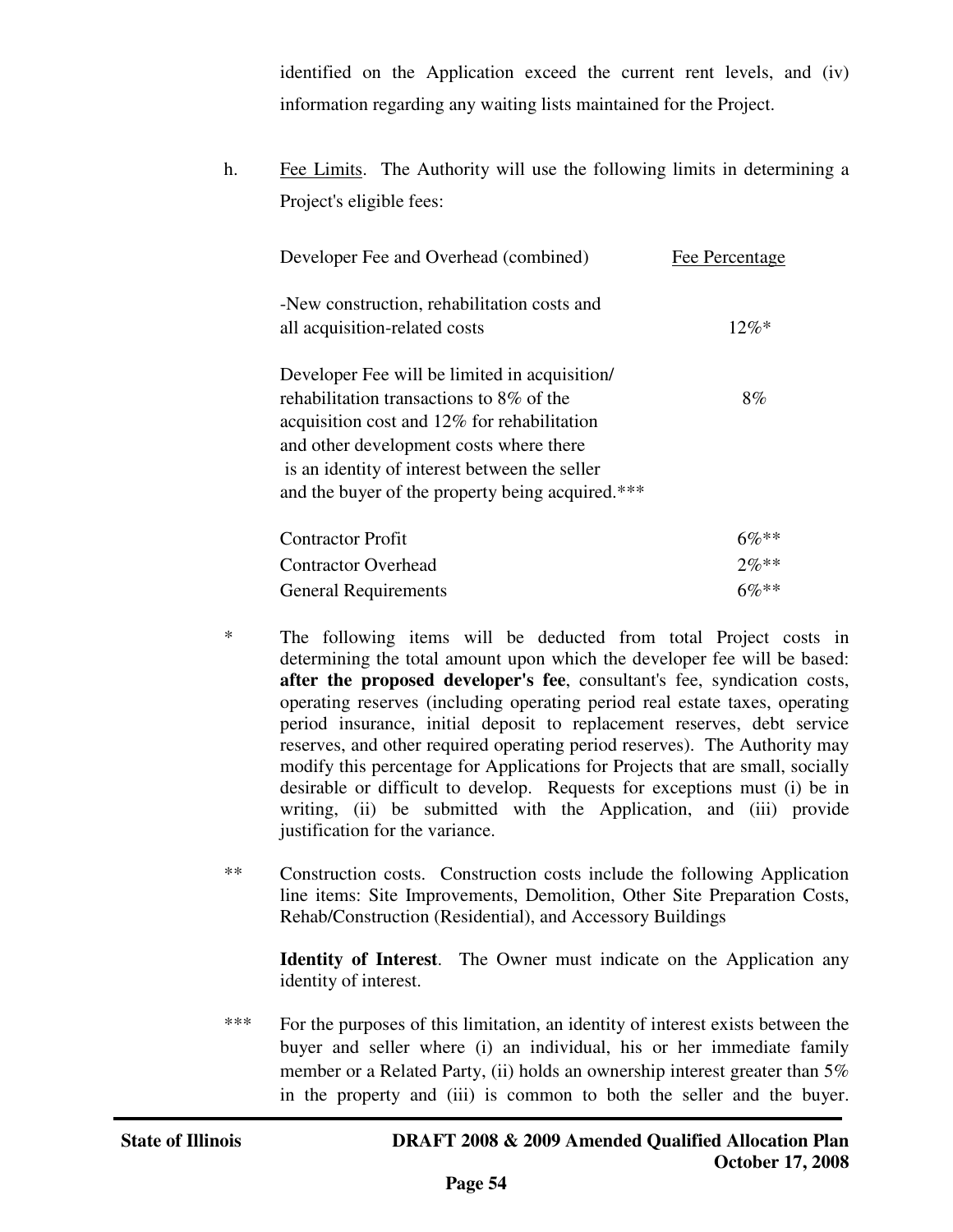Immediate family members include a person's spouse, mother, father, sister, brother, daughter, son and any relative residing within a person's home.

- i. Rents. The proposed rents for the Project must be within the Tax Credit requirements (as set forth in **Attachment 10**), and must be reasonable for the market area. The Application must demonstrate that the low income rent levels set forth in the Application can be maintained for the full term of the Compliance Period. For those Projects utilizing rental assistance contracts with terms that are shorter than the Compliance Period, The Application must demonstrate how the targeted income population can continue to be served after termination of the rental assistance contract.
- j. Debt Service Coverage Ratio. The Project must demonstrate that it can maintain a minimum debt service coverage ratio of 1.15 on all debt, excluding Cash Flow Notes, for a minimum of 15 years
- k. Replacement Reserves. Minimum annual replacement reserve levels are as follows:

| <b>Targeted Population</b> | <b>Replacement Reserves</b><br>Required |  |
|----------------------------|-----------------------------------------|--|
| Elderly                    | \$250 per unit                          |  |
| All Other Projects         | \$300 per unit                          |  |

- l. Project Reserves. Minimum Project reserves (those included in the Project budget) must equal three months of effective gross income.
- m. Operating Expenses. Annual operating expenses per unit based upon type and location, excluding Project reserves, should fall within the following ranges:

Non-Metropolitan \$3,000 - \$5,000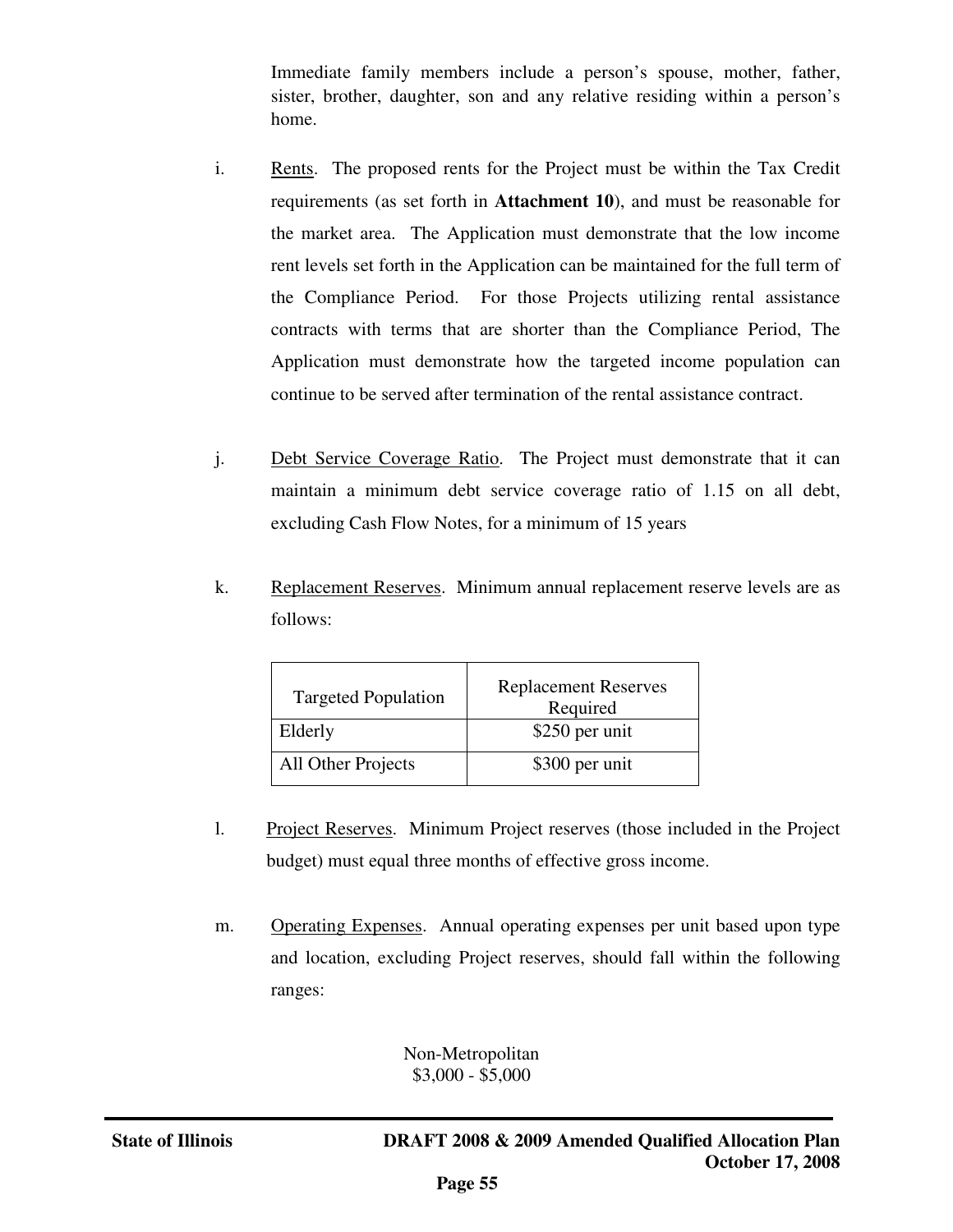## Metropolitan \$4,000 - \$6,000

 Please refer to Supplemental Document 3 for definition of Non-Metropolitan And Non-Metropolitan Areas.

Written justification for any deviation from the suggested range must be included with the Application, including justification for enhanced residential services for Supportive Housing Populations. The Authority will review and determine suitability for each deviation on a case-by-case basis. Operating expenses for Supportive Living Facilities will be reviewed on a case-by-case basis, but should correspond to underwriting guidelines utilized by the senior lender. For Supportive Living Facilities and any Project with operating expenses that fall outside the referenced range, the Application must contain a written explanation with supporting documentation*.* 

- n. Trending. Applicants must utilize the following trending factors when projecting feasibility, unless the listed trending percentages are not representative of the area in which the project is located. The Applicant must substantiate any deviation from the listed trending through supplemental documentation, including but not limited to: evidence of real estate tax levies for the 10 years prior to application and audited operating expense information for the five years prior to application.
	- i. Annual Tax Increase  $-5\%$ ,
	- ii. Expenses  $-4\%$ ,
	- iii. Income  $-3\%$ .
- o. Vacancy Rate. An assumed vacancy rate of 7% should be used for all Projects, with the exception of independent elderly (non-assisted/supportive living) Projects, which may utilize a 5% vacancy rate, and Supportive Living Facilities, which must use an 8% vacancy rate. If a different vacancy rate is used, the Applicant must submit a written explanation with the Application. If that explanation is not acceptable to the Authority, the Project may be deemed financially infeasible.

j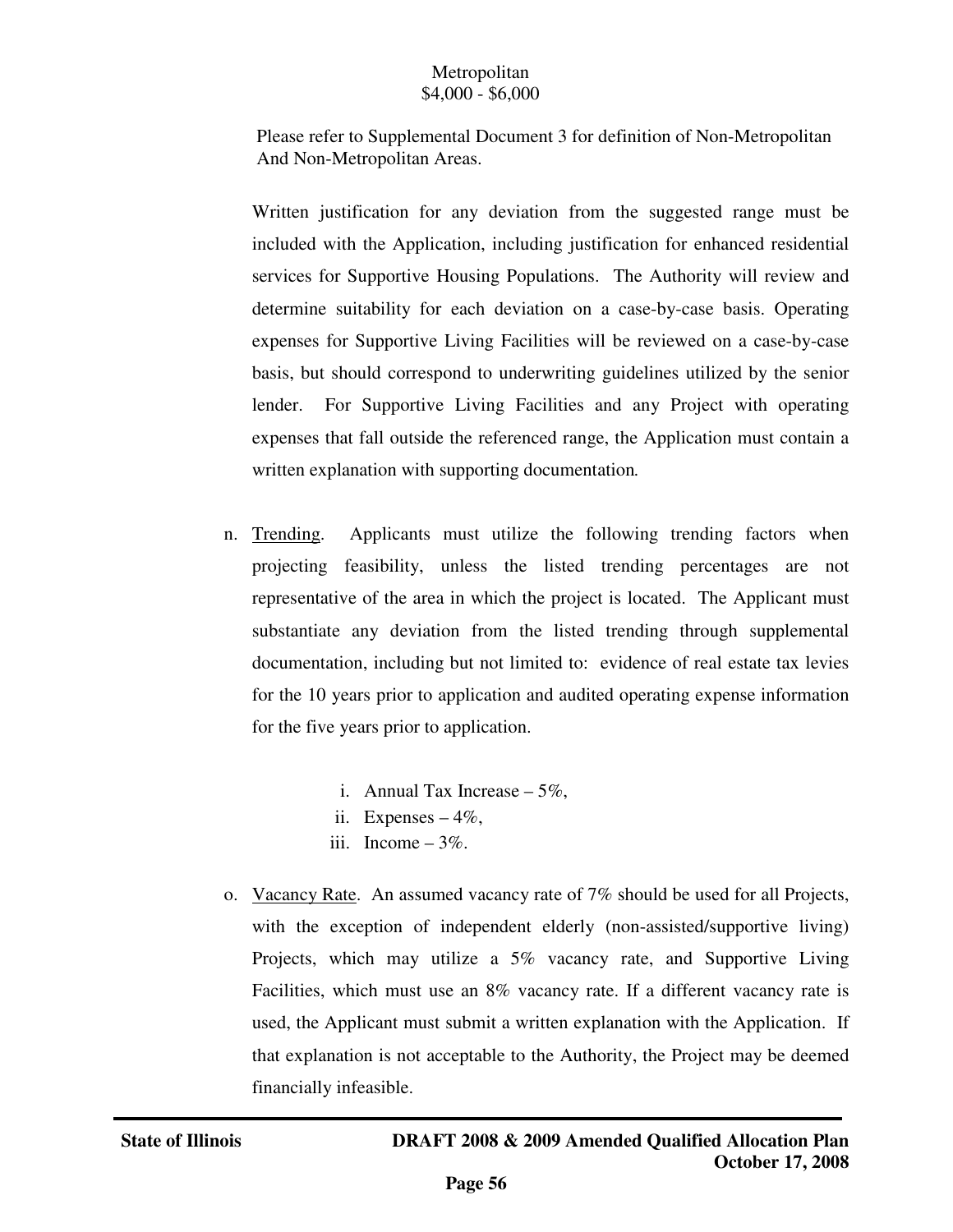- p. Large Projects. If an Application requests Tax Credits in an amount which exceeds 10% of the 2008 or 2009 Authority Housing Credit Ceiling, the Authority reserves the right to take actions which include, but are not limited to, (i) approving the Project as proposed, (ii) reducing the amount of Tax Credits awarded to the Project, (iii) requiring the Owner to reduce the number of units, (iv) providing a multi-year reservation of Tax Credits, and/or (v) denying Tax Credits.
- q. Tax Credit Calculation. The Authority will determine the amount of Tax Credits that the Project is eligible to receive using both the qualified basis (using 9% and 3.50% as the standard applicable percentage) and equity gap methods (using .80 as the multiplier). Credit applicable percentage for **new**  buildings that are not federally-subsidized is set at the greater of current law and 70 percent present value ("9 percent"), with a sunset date of December 31, 2013. See **Attachment 9** for a sample calculation of both of these calculation methods. The amount of Tax Credits that will be allocated will not exceed the amount necessary to make the Project economically feasible, as determined by the Authority.
- r. Property Management. The Authority will evaluate the Owner's proposed property manager for a Project and reserves the right to require that the Owner select a different property manager. The Authority may make an evaluation of the Owner's selection of a property management organization for a Project from the date of Application through the Project's Extended Use Period. The Authority must approve any change in the property manager through a similar period.
- s. Utility Allowances. Utility allowance information may be provided by HUD, the governing public housing authority located in the same county as the Project, or the appropriate utility company.

j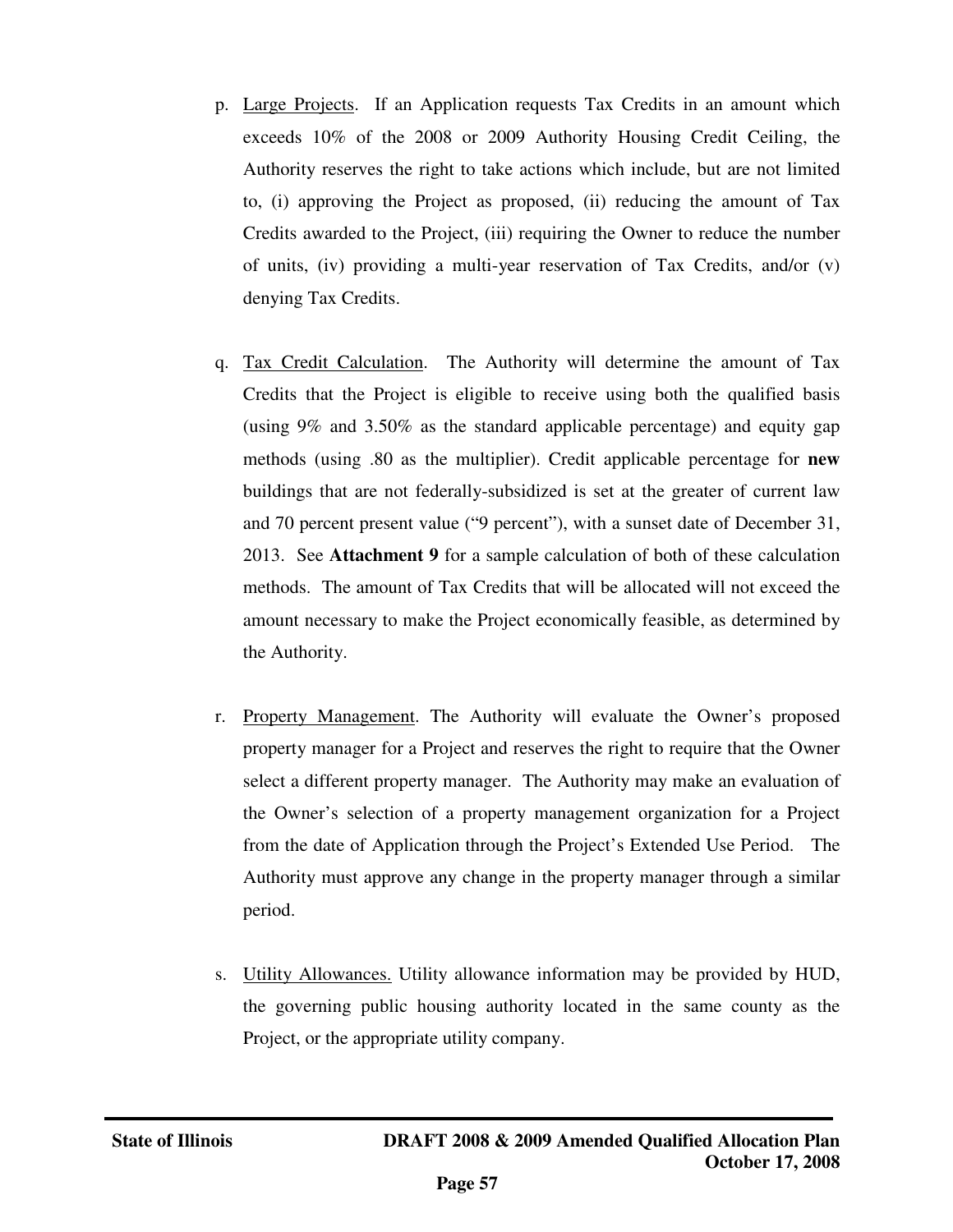## **E. PRIORITY ALLOCATION**

In keeping with the **State's Comprehensive Housing Planning Act (P.A. 94- 965)**, IHDA may allocate Tax Credits to a project(s) selected by IHDA in response to a Notice of Funding Availability (NOFA) issued by the **Interagency Subcommittee** of the **Illinois Housing Task Force**, in conjunction with IHDA. The amount allocated will not exceed 10% of the total amount available in the second round of competition.

Any project recommended by the **Interagency Subcommittee** must meet the requirements of this Qualified Allocation Plan, excluding Section II.C.2, Competitive Review.

## **III. RESERVATION/DETERMINATION OF TAX CREDITS**

- 1. Approval Process. After the Authority has reviewed, scored and underwritten the Applications for the Application Period, the Authority's Loan Committee will consider qualified Applications and prepare recommendations for the Board. Recommendations for Reservations will be presented to the Board for approval on a regularly scheduled basis (see Section II.B.1. for Board meeting dates) unless extenuating circumstances exist, as determined by the Authority. **The Authority will require the Applicant, prior to Board consideration, to forward a colored elevation of the building in .jpeg or .ppt format to your assigned loan officer along with photographs of the site and surrounding area, and a satisfactory affirmative fair housing marketing plan.**
- 2. Limit on Reservations Made During the First Application Period. It is anticipated that no more than 50% of the Authority Housing Credit Ceiling will be used for Reservations during the first Application Period.
- 3. Forward Reservations. The Authority may make Reservations for Allocations from the 2009/2010 Authority Housing Credit Ceiling ("Forward Reservations") in an amount not to exceed 15% of the per capita portion of the 2008/2009 Authority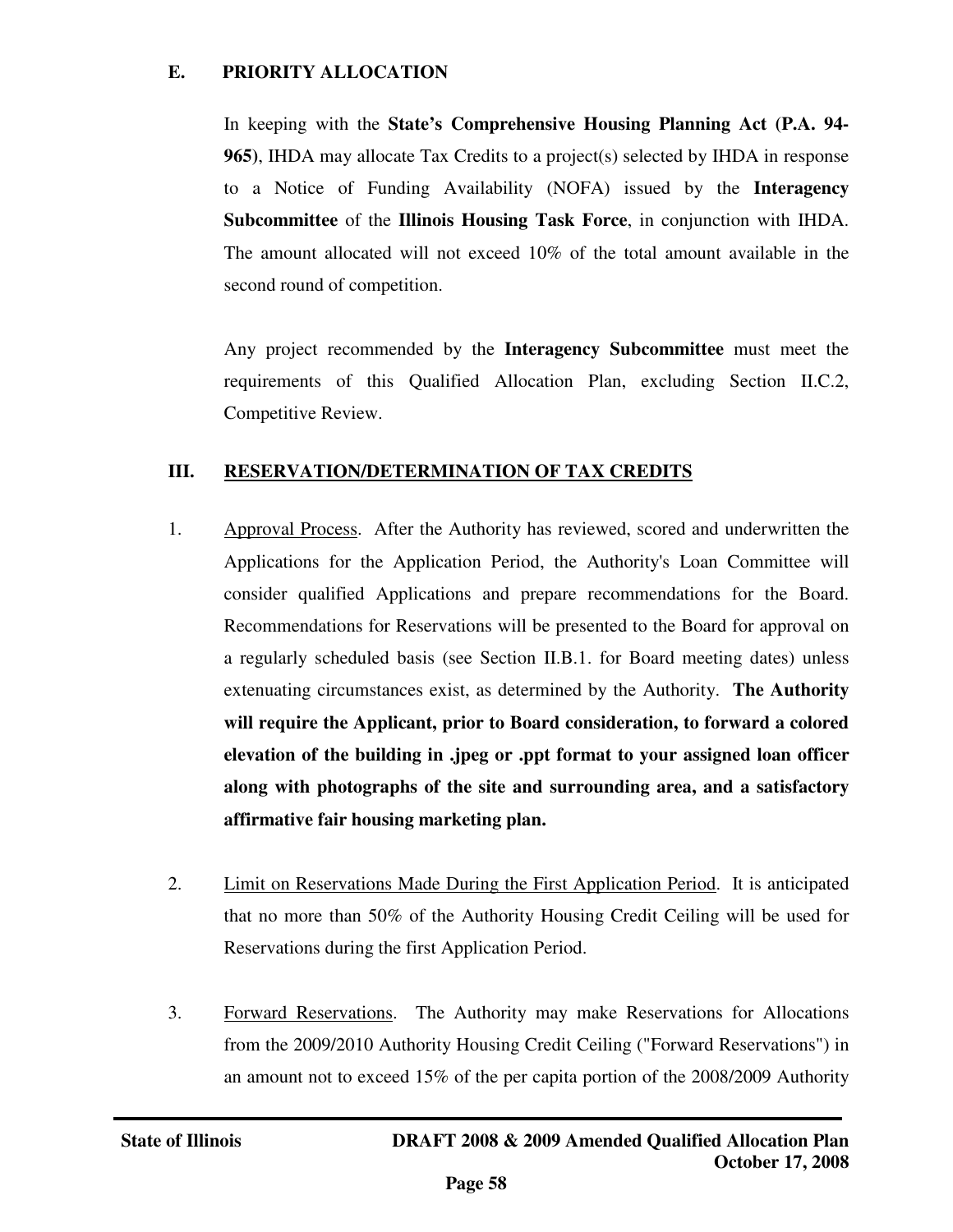Housing Credit Ceiling. This limit may be exceeded if the lowest scoring Project to be approved for a Reservation is eligible for a Reservation amount that would make the aggregate amount of Forward Reservations exceed the 15% limit. Projects approved for a Forward Reservation of 2009/2010 Tax Credits must meet all Carryover Allocation requirements for calendar year 2008/2009.

- 4. Partial Reservations. If a Project in the second or third Application Period is recommended for a Reservation by the Board and there is an insufficient amount of Authority Housing Credit Ceiling for the full amount of the recommended Reservation, the Authority may make a Reservation for an Allocation for that Project partially from the 2008 Authority Housing Credit Ceiling. However, the Carryover Allocation Letter for that Project will reflect only the amount available from the current year's Authority Housing Credit Ceiling.
- 5. Availability of Credits. Qualifying Projects that do not receive Reservations during the final Application Period may be considered for a Reservation if either (i) a Reservation is for any reason returned to the Authority, (ii) the Authority Housing Credit Ceiling is increased from the national pool of unused Tax Credit Allocation authority or from returned Tax Credits or (iii) from Tax Credits made available pursuant to the increase in Authority Housing Credit Ceiling provided by the Housing and Economic Recovery Act of 2008. If additional Tax Credit Allocation authority becomes available, the Authority's Loan Committee will review the Applications scored in the Final Application Round, and determine which Project is best able to proceed. The Authority may also use any additional Authority Housing Credit Ceiling either for Increases prior to Reservations or for Projects with a Forward Reservation, or may carry the additional Authority Housing Credit Ceiling forward to the next calendar year.
- 6. Conditional Reservation Letter. Upon Board approval of a Reservation for a Project, the Authority will issue a Reservation Letter to the Owner stating (i) the amount of the Reservation, (ii) the amount of the reservation fee, (iii) the date by which the executed Reservation Letter and reservation fee must be submitted to the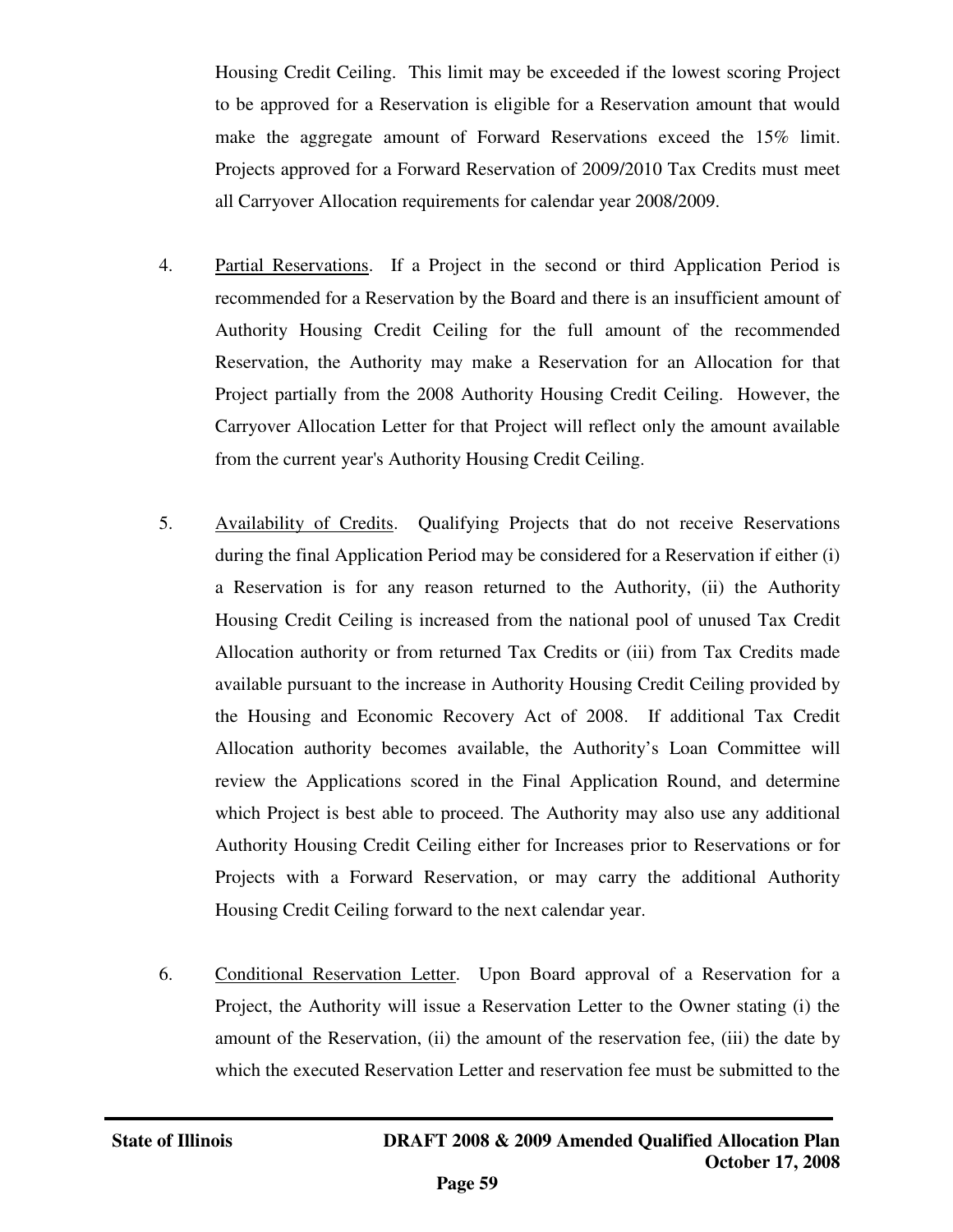Authority and (iv) any special conditions that must be satisfied in connection with the Reservation. Failure to return the reservation fee and the executed Reservation Letter by the stated date may result in forfeiture of the Reservation for the Project.

- 7. Special Conditions. The Authority may extend the time for meeting any special conditions set forth in the Reservation Letter. The Owner must submit a written request for an extension of time explaining the necessity of such extension to the Authority. The Authority may require a processing fee in connection with the extension review, as described in **Attachment 5**.
- 8. Election of Tax Credit Rate. In the case of any new, non-federally-subsidized building, as defined by Section 42, which is placed in service after July 30, 2008 and before December 31, 2013, the applicable percentage shall be the greater of the 70% present value credit determined under current law and nine percent (9%). With respect to acquisition credits for a building which is not federally-subsidized, the Owner may elect the Tax Credit rate in effect during either (1) the month in which the Authority issues a Reservation Letter or (2) the month in which the Project is placed in service. Where a building meets the definition of federallysubsidized under Section 42, the Owner must elect the Tax Credit rate in effect during either (1) the month in which the tax-exempt obligations were issued or (2) the month in which the Project is placed in service. To elect the first alternative in either of the previous sentences, the Owner must execute, and have notarized, the election rider to (1) the Reservation Letter or (2) the Determination Letter no later than the fifth day of the month following the month in which, in the first case, the Authority issues a Reservation Letter, and in the second case, the tax-exempt obligations were issued.
- 9. Reservation Fee. The Authority will charge a non-refundable reservation fee in an amount equal to 6.5% of the Reservation amount for the Project.
- 10. Modifications. Any modification or change of any nature to Projects that have received Reservations, including, but not limited to, changes in ownership, changes

j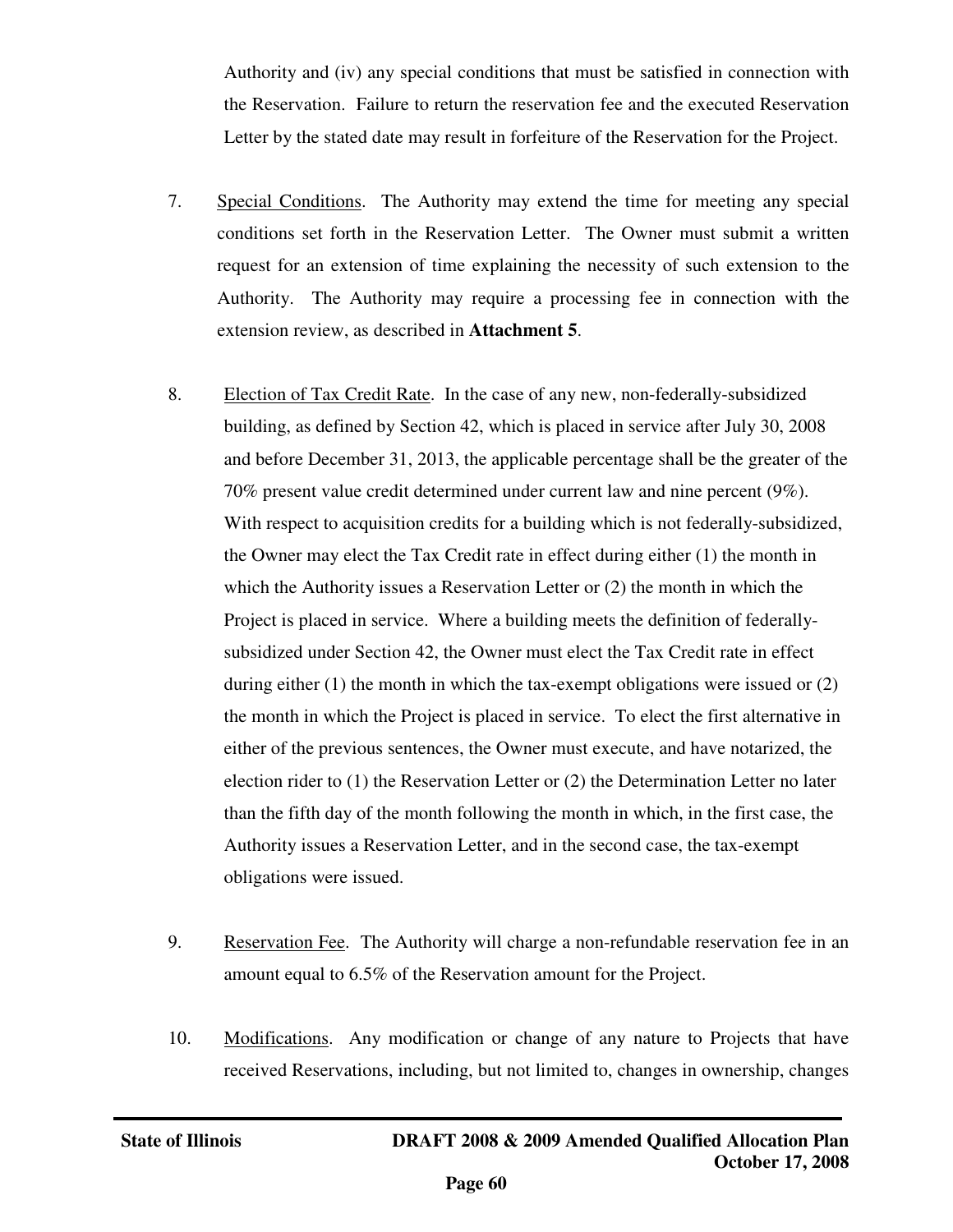in the Project characteristics or changes in the factors on which scoring decisions were made, will result in a reevaluation of the Application, and may result in revocation of the Reservation Letter. Any modification must conform to the requirements of Section 42. Requests for a modification of a Project must be made in writing, and must state the reason for the modification. The Authority may require payment of a processing fee, as described in **Attachment 5**. The Authority will notify the Owner in writing of the results of its review. The Owner's failure to notify the Authority of any change or modification to a Project may result in the revocation of the Reservation Letter.

- 11. Projects That Cannot Meet Placed-In-Service Requirement. If it appears that a Project to which a Carryover Allocation has been made may not be placed in service within the time period required under Section 42, the Authority may, at its discretion, based upon written documentation submitted by the Owner, make a determination that the failure to place such Project in service is due to circumstances beyond the Owner's control. If the Authority makes such a determination, the Authority may allow the Owner to return its Tax Credits without penalty to the Authority and to be given **first priority** for either a Reservation of Tax Credits for the Project in the current year or a Forward Reservation for an Allocation in either of the following two calendar years. Any such priority will be conditioned upon (i) a determination by the Authority that the Project continues to be desirable in terms of meeting the affordable housing needs of the State, (ii) the Owner's early return of any previously Allocated Tax Credits, and (iii) such other terms and conditions as the Authority determines appropriate under the circumstances. The Authority expects that Reservations and Forward Reservations under this subsection will be rare, and any Owner seeking relief under this subsection must produce clear and convincing evidence of its efforts to meet the inservice deadline, the specific circumstances causing the delay, and the attempted remedial measures taken by the Owner in order to mitigate the delay.
- 12. Extended Use Agreement Requirements. An Owner must enter into an Extended Use Agreement with the Authority before the Authority issues an IRS Form(s)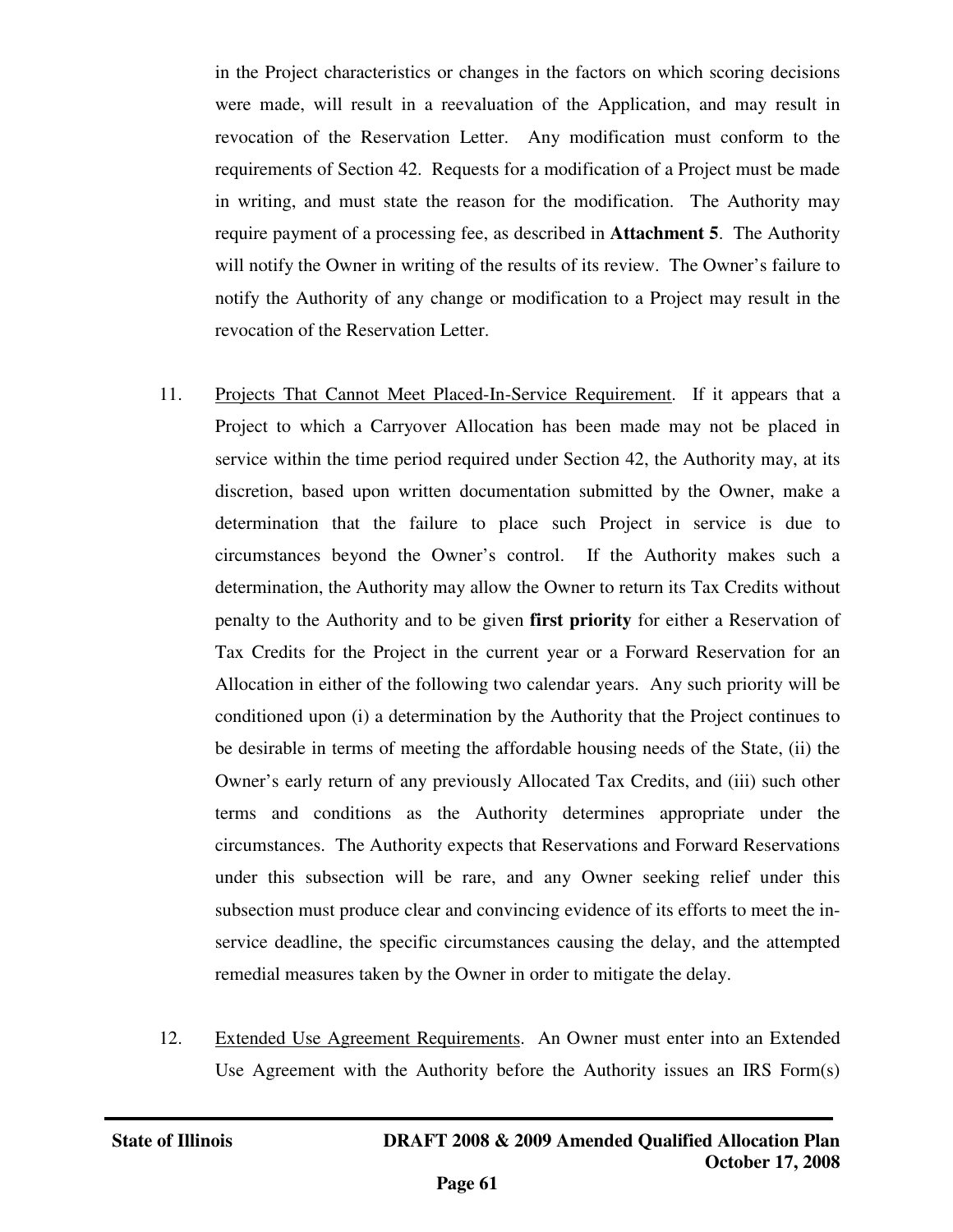8609 for a Project. The Extended Use Agreement shall set forth, among other things, a Project's income and occupancy restrictions and any special restrictions under scoring categories and set-asides, as set forth in the Application. The Extended Use Agreement must be recorded by the Owner **prior to all other documents** evidencing or securing the financing provided in connection with the Project, in the office of the Recorder of Deeds in the county where the Project is located as a restrictive covenant on the real estate on which the Project is located, or if any such document shall previously have been recorded, the Owner must obtain a subordination agreement satisfactory to the Authority.

- 13. Determination Letter and Fee for Tax-Exempt Bond Projects. For Projects to be financed with the proceeds of tax-exempt bonds for which the Owners are requesting an Allocation pursuant to Section 42 (h)(4), the Authority will prepare a Determination Letter in place of a Reservation Letter if the Authority determines that such Project satisfies the requirements of the Allocation Plan. The Authority will charge a non-refundable determination fee in an amount equal to the greater of 6.5% of the annual Tax Credit amount and \$500, identified in the Determination Letter issued for the Project. If a Project qualifies for additional Tax Credits based on the final cost certification, the Owner must pay to the Authority an additional fee equal to 6.5% of the additional annual Tax Credit amount allocated must be paid to the Authority prior to issuance of IRS Form(s) 8609.
- 14. Subsidy Layering Review. The Authority will review Projects that require a subsidy layering review under HUD guidelines in accordance with appropriate HUD standards. The Authority will perform this review only for those Projects for which it approves a Reservation, or provides a Determination Letter under Section 42(m), and will charge a fee for this service as described in **Attachment 5**. This review is generally performed at the time of the initial closing of the financing for the Project and may be performed again at the final Allocation (prior to issuance of Form 8609(s)). The Owner must indicate on the Application whether subsidy layering is applicable to the Project. Owners should plan on allowing for a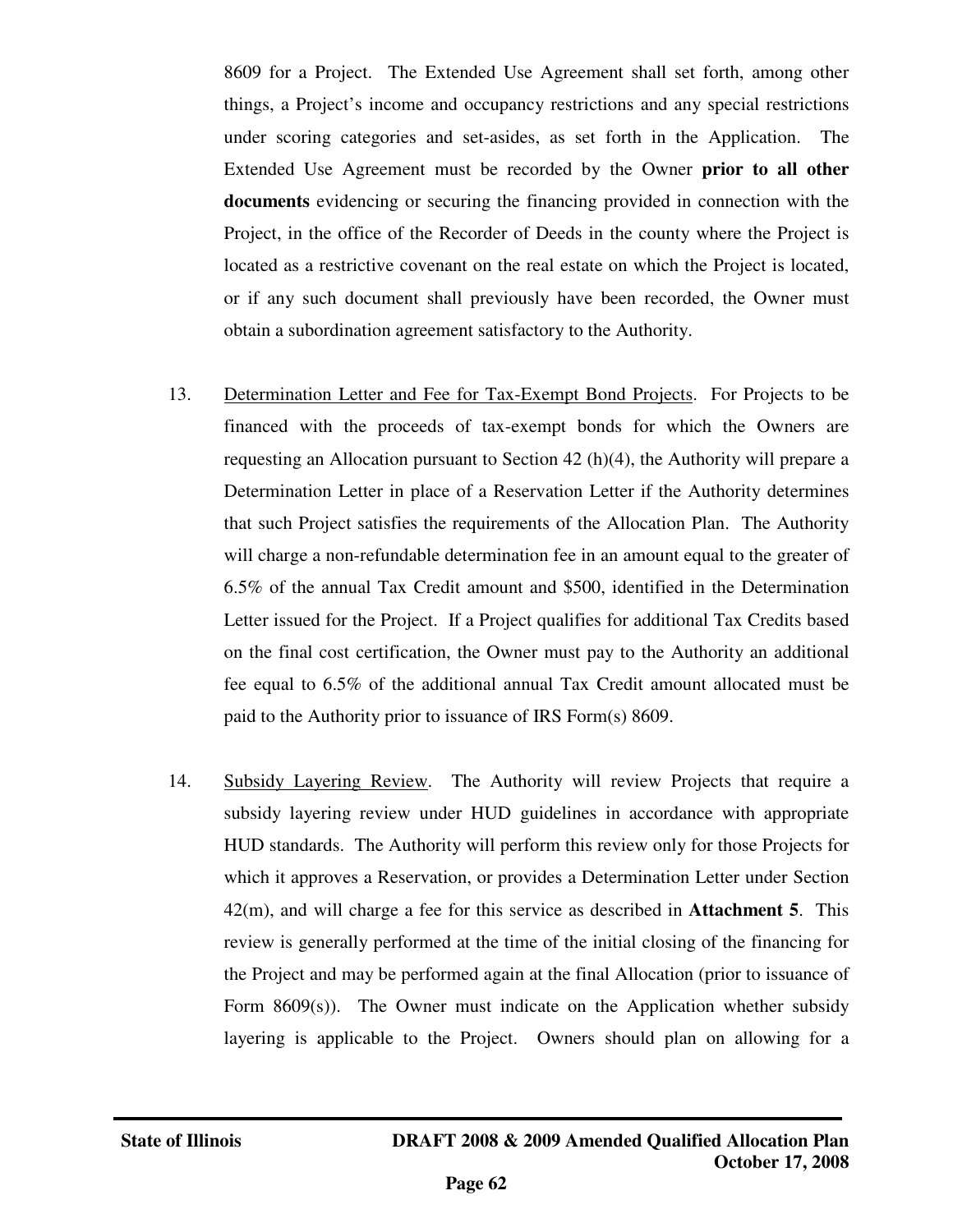minimum of 2 to 4 weeks for such a review to be completed, once all documentation has been received.

15. The Housing and Economic Recovery Act of 2008 provides that allocating agencies may provide up to a 130% boost (a "Boost") to the eligible basis of buildings designated by the agency, resulting in an increase in the allocation to the Project:

> ''(v) Buildings Designated by State Housing Credit Agency - Any building which is designated by the state housing credit agency as requiring the increase in credit under this subparagraph in order for such building to be financially feasible as part of a qualified low-income housing project shall be treated for purposes of this subparagraph as located in a difficult development area which is designated for purposes of this subparagraph. The preceding sentence shall not apply to any building if paragraph (1) of subsection (h) [of Section 42 of the Code] does not apply to any portion of the eligible basis of such building by reason of paragraph (4) of such subsection." (Sec. 3003).

Note the following limitations to the Boost:

- a. Buildings located in Qualified Census Tracts are ineligible for the increase in an Allocation under this section;
- b. The increase in the amount of Tax Credits awarded under this section will be the **minimum amount of Tax Credits required to achieve financial feasibility**, so may result in an amount less than the thirty percent (30%) increase allowed by this section.

The following selection criteria will be utilized by the Authority in awarding the Boost to Projects.

1. High Cost Areas **(to be reflected in the application)** - Projects where the eligible basis (without the Boost) would be a low percentage of the total development costs due to either high land costs or the necessity of extensive site preparation and/or off-site costs (the "Eligible Costs") may apply for a Boost of up to 30% of their eligible basis. The Authority will rank Projects under this category according to the percentage of Eligible Costs in relation to total project cost (the "Ranking Percentile"). This formula is expressed in the following equation: Eligible Costs  $\div$  total project cost = Ranking Percentile.

After ranking, the Authority will select those Projects which have the highest Ranking Percentile for the Boost.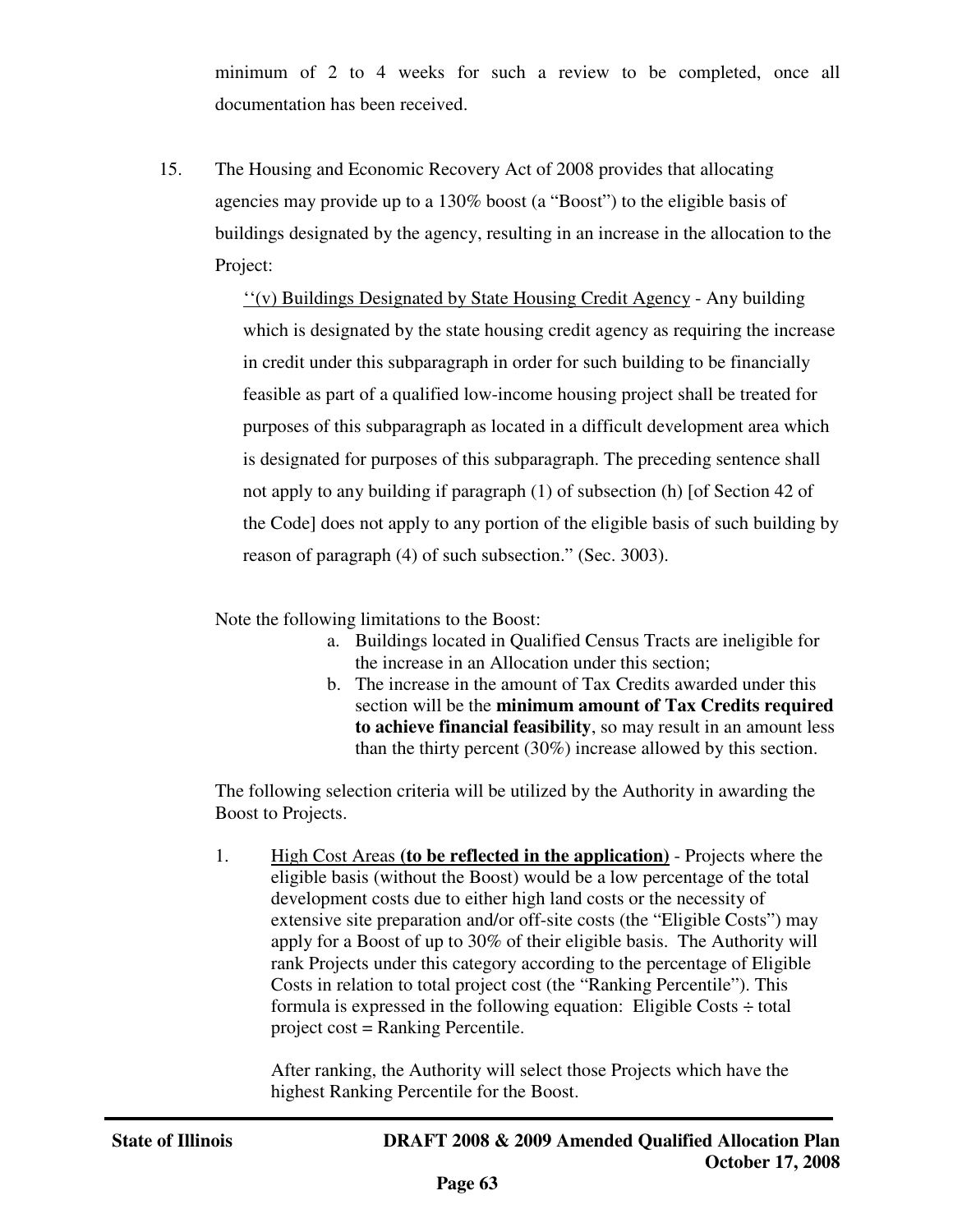- 2. Affordable Housing Planning and Appeal Act **(to be reflected in the application)** – Projects located in municipalities listed in Supplemental Document 4 of this QAP may apply for a Boost of up to 30% of their eligible basis.
- 3. Supportive Housing Populations **(to be reflected in the application)** Projects that meet requirements of the Supportive Housing Population Setaside may apply for a Boost of up to 30% of their eligible basis.
- 4. Projects that Become Financially Infeasible **(to be determined by the Authority after application)** – Projects that meet the following sub-criteria may be granted a Boost by the Authority:
	- a. meet at least one Governor's Affordable Housing Task Force priority as set forth in the Governor's Comprehensive Housing Plan; and
	- b. receive a numerical ranking sufficient to be funded from the Authority's Credit Ceiling; but
	- c. experience unforeseen difficulties in obtaining financing commitments such that they become financially infeasible

Applicants may not include a Boost under this fourth criterion in their application to the Authority. Eligibility for the Boost under this criterion will be determined by the Authority. This Boost may be awarded by the Authority to a Project at any time after Application but prior to the initial financial closing of a Project.

# **IV. ALLOCATION**

- **1. CARRYOVER ALLOCATIONS**. For Projects that will not be placed in service during the year in which a Reservation Letter is issued, the Authority will grant a Carryover Allocation if the Project is expected to be placed in service no later than the end of the **second** year following the year in which a Carryover Allocation is made. The Authority shall grant a Carryover Allocation if the Project satisfies the following criteria, and is consistent with other requirements of Section 42 of the Code:
	- a) A Carryover Allocation Letter evidencing the Authority's intent to carry over the Reservation amount will be prepared and forwarded to each Owner approved for a Reservation by October 15, 2008. The Carryover Allocation Letter must be executed and returned to the Authority by November 1, 2008, in order for the Carryover Allocation to be valid. For year 2009 Allocations, the Carryover Allocation Letter will be forwarded by October 15, 2009 and must be returned by November 1, 2009.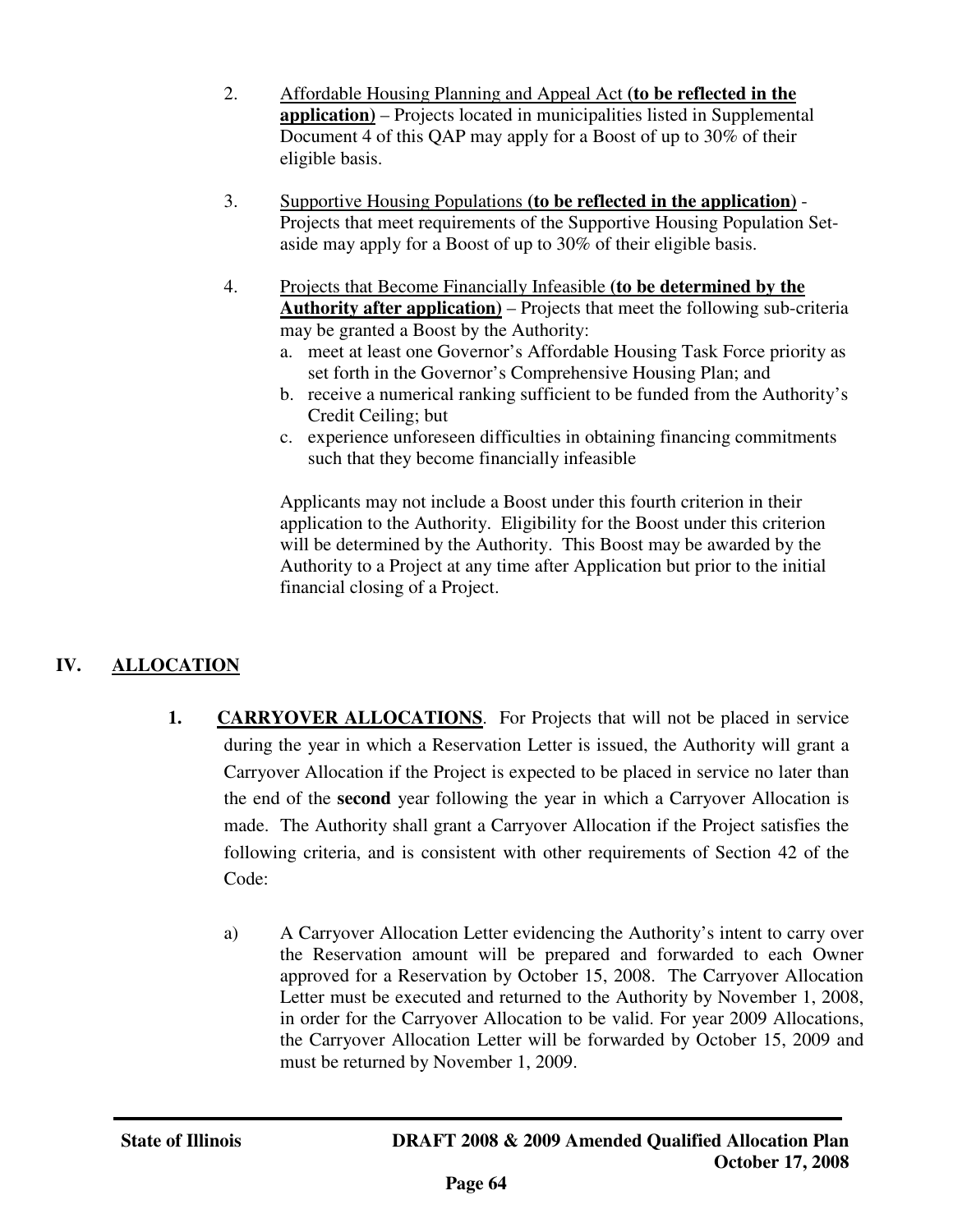The Authority will require Owners approved for a Reservation to provide an estimate of their reasonably expected basis and percentage to be expended by the Ten Percent Date in a form to be prescribed by the Authority.

- b) The evidence of Site Control in the Owner's name must be satisfactory to the Authority and must extend at least through June 30th of the year following the year in which the Carryover Allocation was made and received by November 1, of the year in which the Carryover Allocation was made. On June 1, of the year following the year of the Carryover Allocation, evidence of Site Control must be submitted to the Authority, in the Owner's name must be satisfactory to the Authority and must extend at least through December 31st of the year following the Carryover Allocation.
- c) In addition, each Owner approved for a Reservation must evidence to the satisfaction of the Authority that more than ten percent  $(10\%)$  of the reasonably expected basis in the Project (the "Ten Percent Test") has been incurred no later than twelve (12) months after the Carryover Allocation (the "Ten Percent Date"). Evidence shall be provided on forms provided and in a manner prescribed by the Authority. The costs incurred in meeting the 10% Test must be certified, in a format specified by the Authority, by an independent, third-party certified public accountant or an attorney;
- d) Requests for extensions of the deadline for Carryover Allocations must be submitted to the Authority in writing and must indicate the reason for the extension;
- e) The Authority will not issue a Carryover Allocation Letter until all outstanding fees owed to the Authority in connection with the Application and the Reservation for the Project and any other fees or debt service owed to the Authority in connection with any Authority program have been paid;
- f) The Owner must submit any other information required by the Authority;
- g) All conditions and requirements of Section 42(h)(1)(E) of the Code and the applicable regulations must be met; and
- h) Modifications of Projects that have received Carryover Allocations will be subject to the same procedures, conditions and approval requirements (including possible cancellation of the Carryover Allocation) as Projects which have received Reservations, together with such additional requirements as the Authority may determine appropriate.
- **2. ALLOCATION/ISSUANCE OF IRS FORM(S) 8609.** An Owner must notify the Authority when a Project has been placed in service. The Authority will issue IRS Form(s) 8609, contingent upon the Owner submitting all documentation listed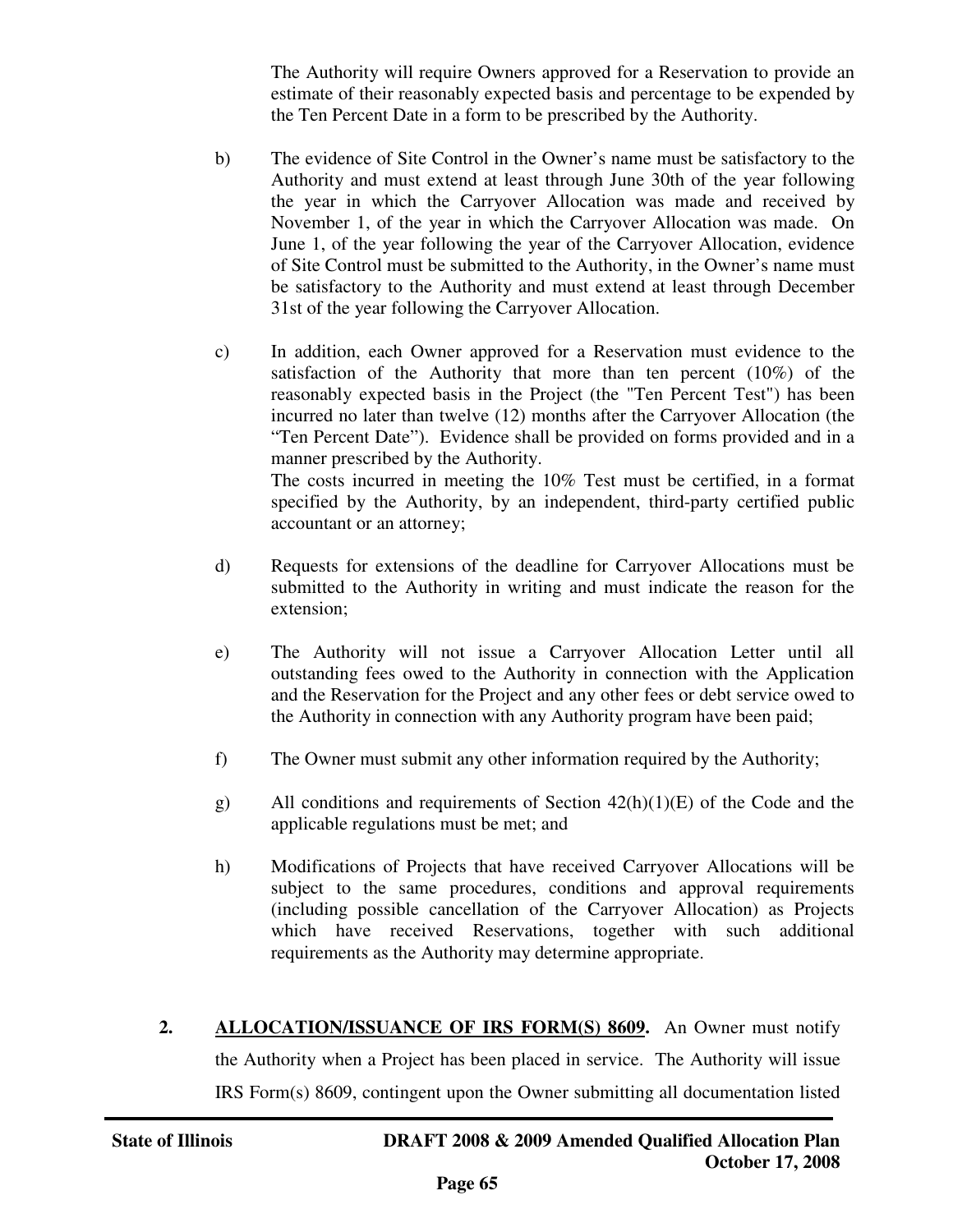on the Authority's final Allocation checklist, set forth below, to the Authority's satisfaction, and upon the Authority's final financial feasibility analysis based on such documentation. It is the Authority's policy to not issue Form(s) 8609 for Projects with multiple buildings until all of the buildings in the Project have been placed in service. The Authority may suspend this policy under extenuating circumstances. Owners must submit a copy of the executed first year's filing of IRS Form(s) 8609 for inclusion in the Authority's permanent Project records.

Projects Placed In Service During Calendar Years 2008 & 2009. For Projects receiving a Reservation during 2008 & 2009 that will be placed in service during the 2008 & 2009 calendar years, the Authority will make the Allocation by issuing IRS Form(s) 8609 prior to the end of the 2008 & 2009 calendar years. Owners of these Projects must provide to the Authority all final Allocation checklist items no later than November 1, 2008 & 2009.

Projects Placed In Service After Calendar Years 2008 & 2009. For Projects receiving a Reservation during 2008 & 2009 that will be placed in service after the end of the 2008 & 2009 calendar years, the Authority will issue a Carryover Allocation. Such Projects must be placed in service no later than the end of the second year following the year in which a Carryover Allocation is made. The Owner must notify the Authority when a Project has been placed in service, and must submit all final Allocation checklist items to the Authority no later than three months after the end of the first year for which the Owner intends to claim Tax Credits for the Project.

Upon receipt of all required documentation listed on the final Allocation checklist, the Authority will send Form(s) 8609 to the IRS, with a copy to the Owner. All required items must be submitted in a manner acceptable to the Authority.

The final Allocation checklist items include, but are not limited to, the following:

a) Executed, completed Owner Certification Form(s).

j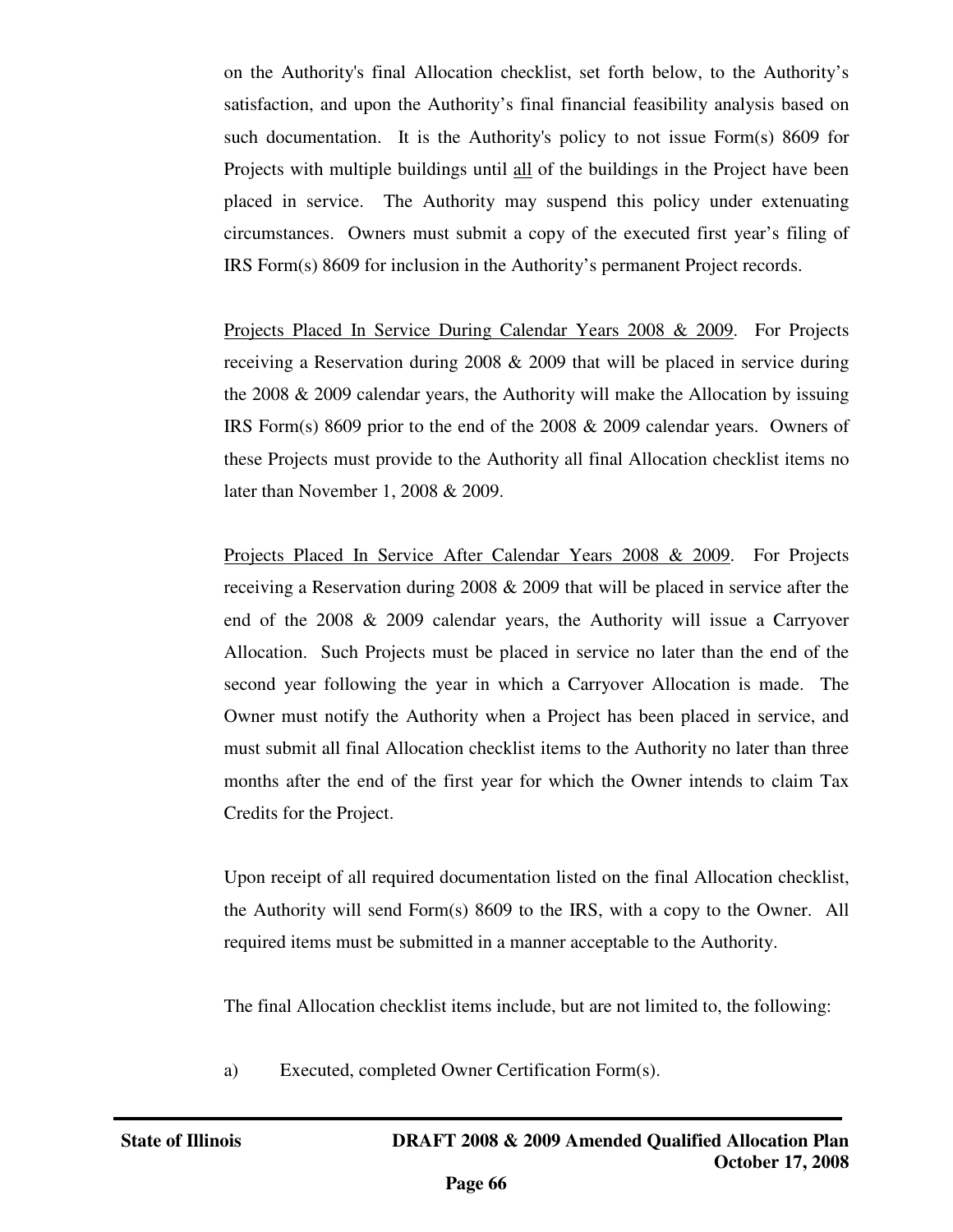- b) An independent third-party certified public accountant's opinion, based on such accountant's audit of the Project, that certifies, in a format specified by the Authority, to the total Project **costs**, total **eligible basis** and all **sources** of financing used for the Project.
- c) An occupancy permit from the municipality in which the Project is located or, in the case of rehabilitation Projects, other information in form and substance acceptable to the Authority that demonstrates that the Project has been placed in service.
- d) A signed Reservation Letter, payment of the required reservation or determination fee and evidence that all special conditions of the Reservation Letter have been met.
- e) A fully executed Carryover Allocation Letter with appropriate exhibits, if applicable.
- f) A signed Compliance Monitoring Agreement.
- g) A completed Final Financing Form, with evidence of all sources of permanent financing, such as promissory notes. **The total sources of funds on the Final Financing Form must equal total actual costs.**
- h) Evidence of ownership of the Project by the Owner; if title is held in a land trust, the Owner must submit the land trust agreement showing that the Owner is the sole beneficiary of the land trust.
- i) A copy of the recorded Extended Use Agreement.
- j) A Copy of the Owner's final title insurance policy evidencing that the Extended Use Agreement has been recorded before all other documents evidencing or securing the financing provided in connection with the Project.
- k) Copies of the Owner's organizational documents, including an executed copy of the partnership agreement or limited liability company operating agreement, certified by the managing general partner or managing member, as applicable. The equity contribution on the Final Financing Form must be equal to the contribution shown in the partnership agreement before the Authority will issue an IRS Form 8609.
- l) A color photograph of the completed Project.
- m) A site location map.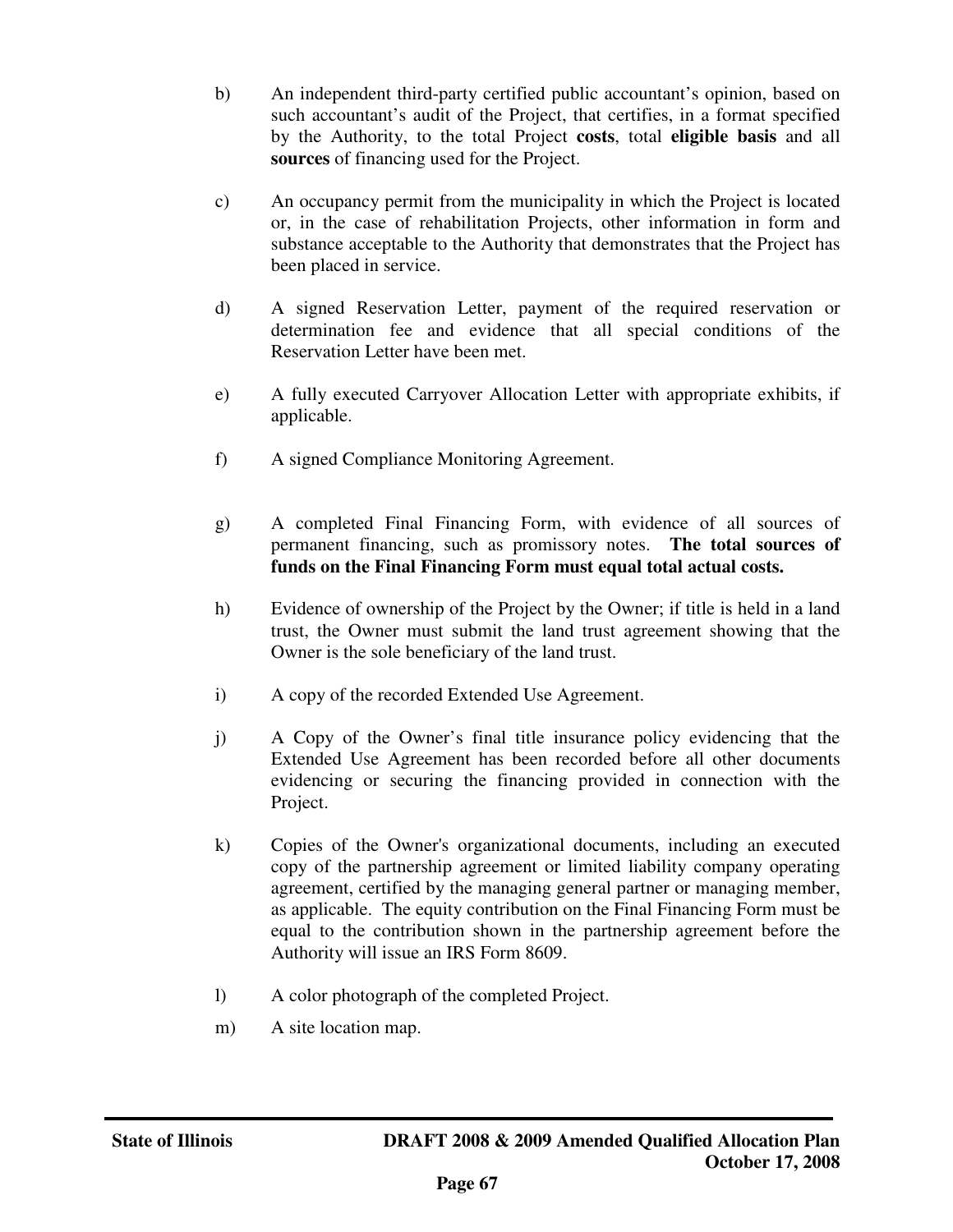n) Any other documents that the Authority may require in determining the amount of Tax Credits to be allocated to the Project and the Project's conformance with the requirements of Section 42.

This checklist may be modified from time to time and a Project's Owner must contact the Authority for an updated checklist prior to requesting Form(s) 8609.

**3. PROJECTS WITH TAX-EXEMPT BOND FINANCING**. The Authority will issue Form(s) 8609 for Projects that qualify under Section 42(h)(4) of the Code once all of the items requested in the Determination Letter have been submitted in satisfactory form to the Authority.

## **THE REMAINDER OF THIS PAGE HAS BEEN INTENTIONALLY LEFT BLANK**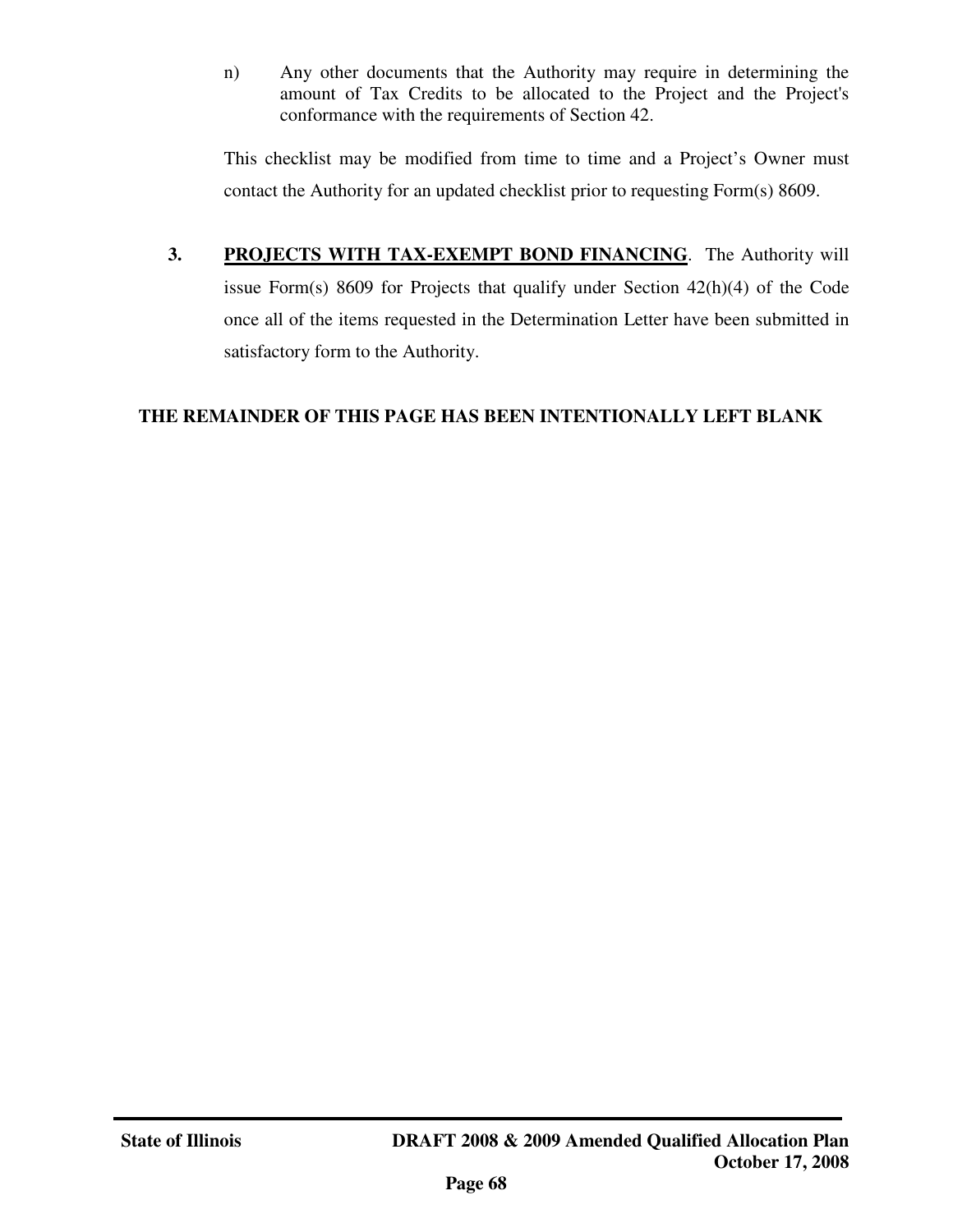## **V. REVOCATION OF RESERVATION/CANCELLATION OF CARRYOVER**

**ALLOCATION.** Prior to issuing IRS Form(s) 8609, the Authority may revoke a Reservation or cancel a Carryover Allocation for a Project under the conditions set forth below, or under such other conditions as may be set forth in the Reservation, the Carryover Allocation Letter or other appropriate documents. If a Reservation is revoked or a Carryover Allocation canceled, the Authority will retain all fees paid to the Authority in conjunction with the Application, the Reservation, the Carryover Allocation or modification of the Project.

- a) The Owner modifies the Project in any way without prior written approval from the Authority. Such changes include, but are not limited to, changes in the ownership structure of the Project, changes in Project characteristics, changes in or loss of financing, or changes in the criteria on which scoring decisions were made.
- b) The Authority determines that the Project is unable to proceed.
- c) The Authority determines that the Owner will fail to meet the Authority's requirements for a Carryover Allocation, including any conditions set forth in the Reservation or the Carryover Allocation Letter.
- d) The Authority determines that the Project will fail to be placed in service by the time required by the Carryover Allocation Letter.
- e) The Owner fails to provide to the Authority all items in the final Allocation checklist in a timely manner (see the requirements under Section IV.2.).
- f) The Owner or a Related Party of such Owner is out of compliance with Section 42 in connection with any Project, unless the Authority determines to permit the applicable party to terminate any association with the Project.
- g) The Owner or a Related Party of such Owner has outstanding compliance violations in connection with any Project that have not been resolved to the Authority's satisfaction.
- h) The Owner or a Related Party of such Owner is delinquent under any loan or grant made by the Authority in connection with any Authority program and is not in good standing under a workout agreement with the Authority or has not satisfied any other requirements of the Authority in connection with that delinquency.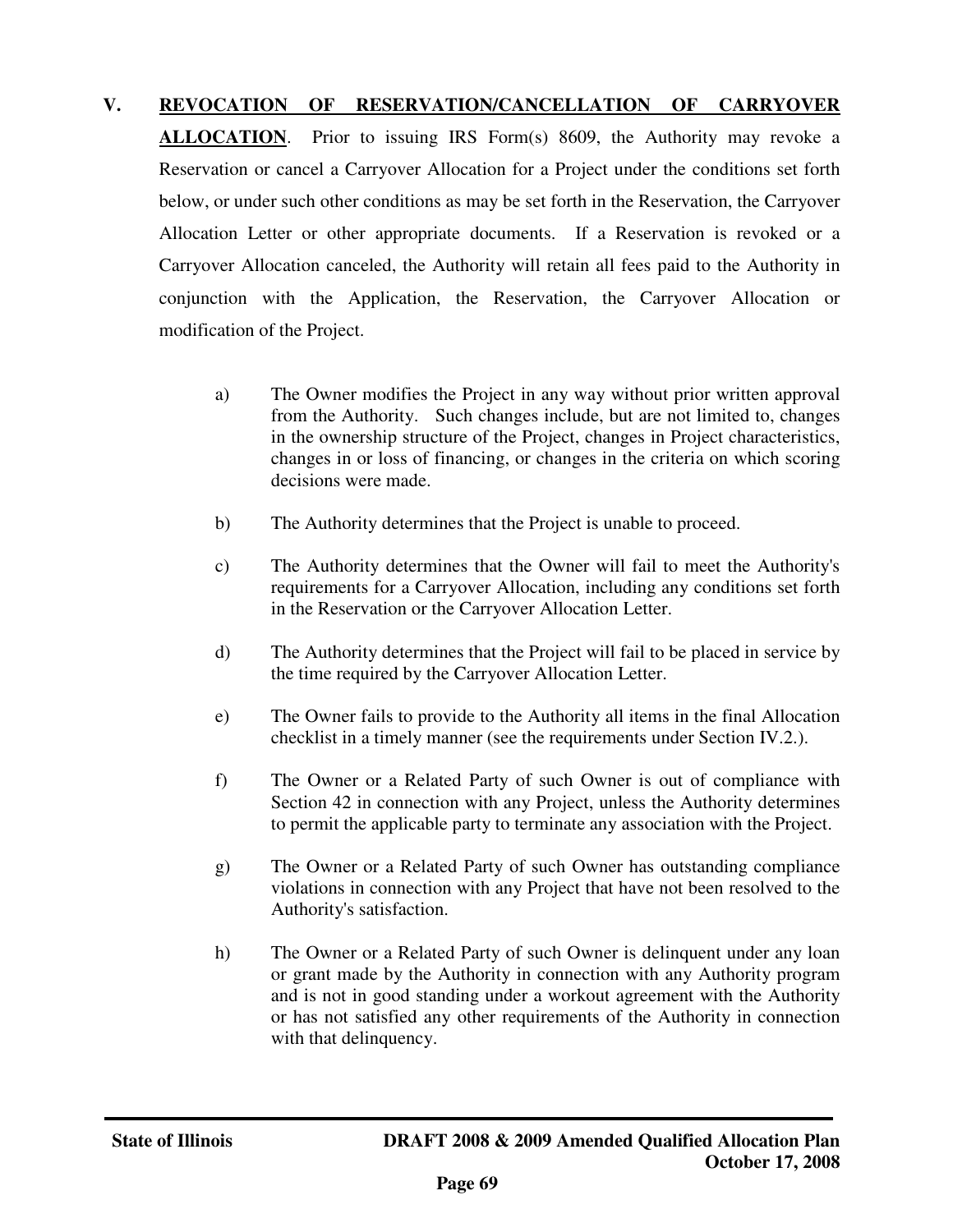- i) The Owner or a Related Party of such Owner has an outstanding expense owed to the Authority in connection with any Authority program.
- j) The Authority has good reason to believe that the Owner has materially misrepresented facts or has provided false information to the Authority in connection with the Project or in connection with any other Authority Program.
- k) The Owner is bankrupt or in a financial situation that jeopardizes the Project's completion and/or continued operation.
- l) The nonprofit participant in a Nonprofit Project withdraws or is removed, and is not replaced by another qualified nonprofit entity.

## **VI. COMPLIANCE MONITORING**

- 1. Compliance Monitoring Procedures. Section  $42(m)(1)(B)$  requires that the Authority establish procedures for (i) monitoring Projects for noncompliance with the provisions of Section 42 and (ii) reporting to the IRS any noncompliance found by the Authority. The Authority's obligation to monitor Projects for compliance with the requirements of Section 42 does not make the Authority liable for an Owner's noncompliance nor does the Authority's failure to discover any noncompliance excuse such noncompliance. Furthermore, the Authority makes no representations or warranties in connection with any written or oral advice given by its staff to an Owner regarding compliance with Section 42 and the applicable Treasury regulations, rulings and issuances. The IRS is responsible for the proper interpretation and application of such rules. The Authority's monitoring activities include, but are not limited to, the following:
	- a. Review of the Owner's annual certification regarding compliance with Section 42 requirements;
	- b. Review of the Owner's tenant certification/recertification forms, accompanied by supporting documentation; and
	- c. Periodic review of the physical condition of the Project.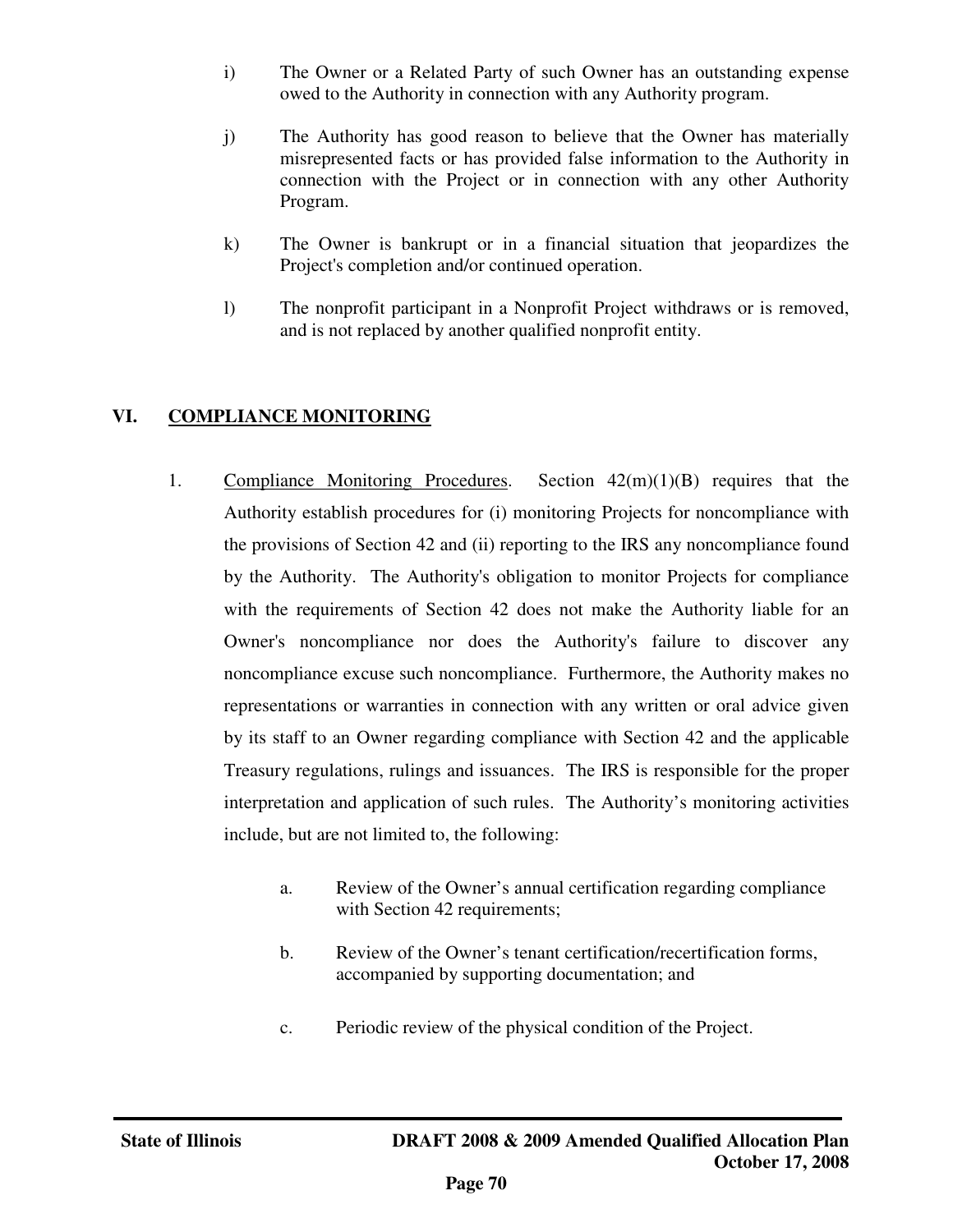The monitoring and reporting requirements referenced in this section apply to all Projects, regardless of the date of Allocation. In addition, the Authority's specific monitoring and reporting requirements are subject to change for a variety of reasons. Therefore, Owners are encouraged to contact the Authority regarding these issues when an Allocation is made.

- 2. Compliance Monitoring Fee. The Authority charges an annual compliance monitoring fee associated with compliance monitoring. This fee is in addition to the Application and/or Reservation fee. The current monitoring fees are listed in **Attachment 5** and are subject to change.
- 3. Compliance Reference Guide. The Authority's monitoring procedures and reporting requirements are set forth in greater detail in the "Low Income Housing Tax Credit Compliance Reference Guide," a copy of which is available upon request. Please direct requests to:

Technical Services Department Illinois Housing Development Authority 401 North Michigan Ave., Suite 700 Chicago, Illinois 60611 Fax 312/832-2187

4. Compliance with the Fair Housing Act. The Owners are advised that compliance with the general public use requirement for Tax Credit Projects requires compliance with the Fair Housing. An Owner's failure to comply the Fair Housing Act will constitute noncompliance with the general public use requirement, and the Authority will report such noncompliance to the Internal Revenue Service.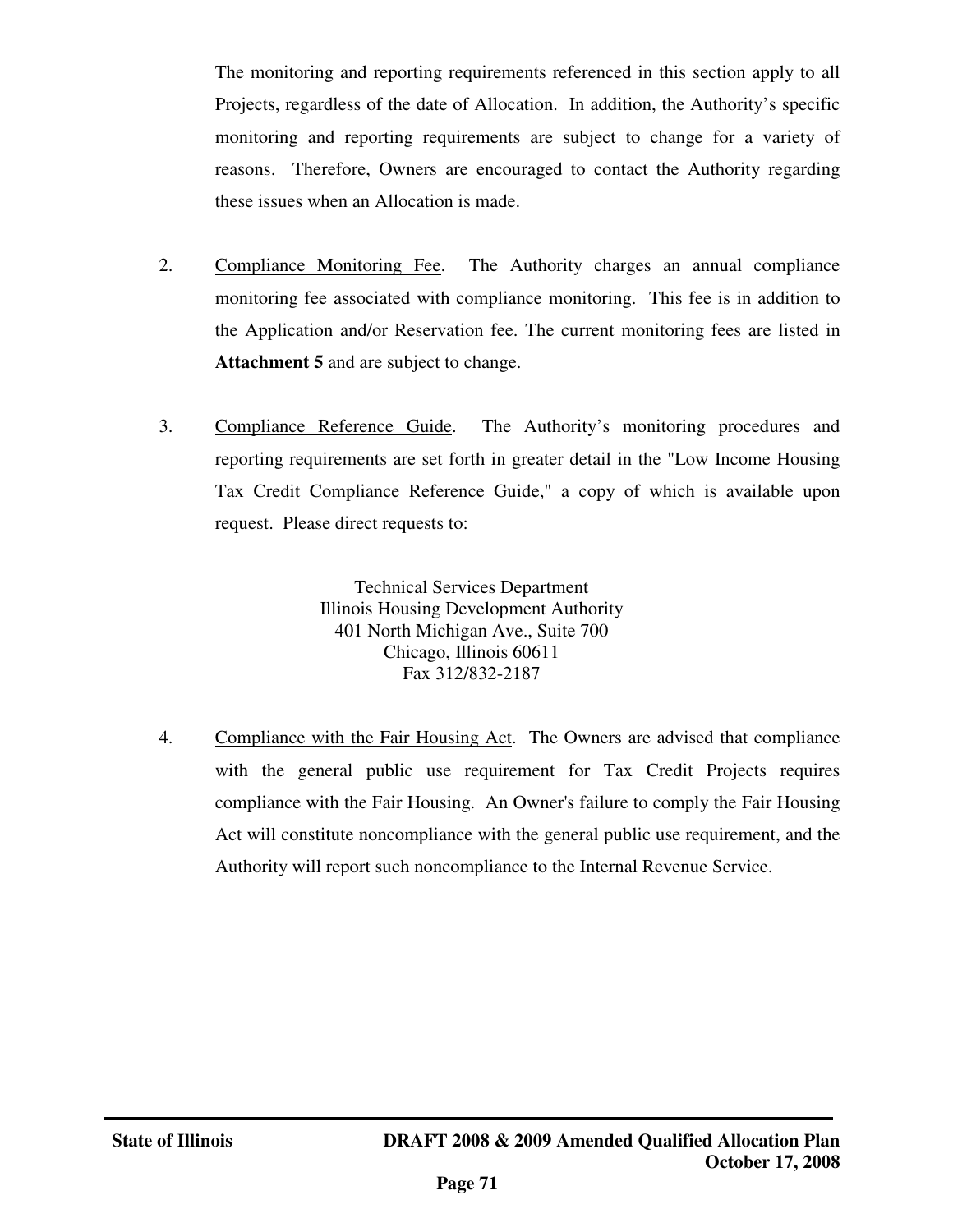## **VII. GENERAL PROVISIONS**

- 1. Code Changes Affecting This Plan. If, as a result of changes in the Code or otherwise, the IRS finds that any part of this Allocation Plan is not in compliance with Section 42, only that non-compliant part shall be considered as being out of compliance with Section 42.
- 2. Updates/Amendments to Attachments to the Allocation Plan. The Authority expressly reserves the right to amend and/or update the attachments to this Allocation Plan as necessary.
- 3. Amendments/Waivers to This Allocation Plan. The Authority's procedures under this Allocation Plan are subject to change without notice. Except as required by Section 42, the Board may amend this Allocation Plan at any time and may waive the application of any or all requirements of this Allocation Plan.
- 4. Compliance with Federal and State Laws. The Authority's review of an Application is solely for its own purposes and the Owner of a Project may not rely upon the Authority's review as evidence of such Project's compliance with federal or State law. The Authority's Allocation for a Project shall not constitute a representation or warranty that the Project complies with Section 42 or any other laws and regulations governing Tax Credits including, but not limited to, the Fair Housing Act. The Owner is responsible to ensure that the Project complies with such laws and regulations. If the IRS disallows the Tax Credits for a Project, those Tax Credits may revert to the Authority for Reservation for and Allocation to other Projects.
- 5. Employee Liability. No Member, officer, agent or employee of the Authority shall be personally liable concerning any matters arising out of or in connection with the review of an Application, a Reservation or an Allocation, or the monitoring of a Project for compliance with Section 42.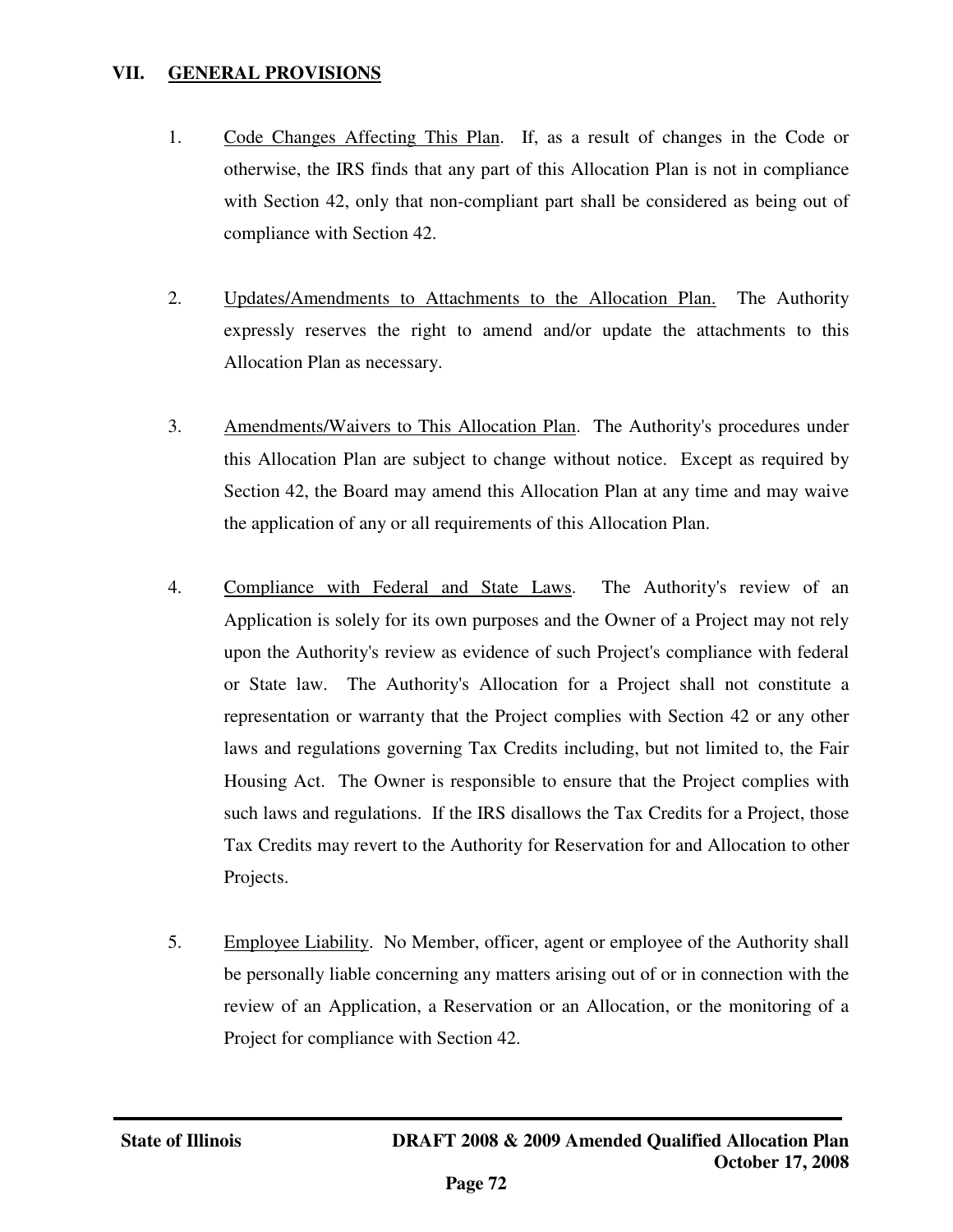- 6. IRS Authority. The Authority on behalf of itself, its Members, officers, agents and employees disclaims any and all liability that may arise in connection with the Allocation for a Project and the disallowance or recapture of Tax Credits by the IRS.
- 7. Governor's Approval. This Allocation Plan shall go into effect when it has been approved by the Governor of the State.
- 8. Outside Legal Counsel. When the Authority deems it necessary to consult with outside legal counsel regarding **Project-specific issues**, such Project's Owner will be notified and will be responsible for payment for such legal services.
- 9. Notification to Owner. The Authority will send Reservation Letters and Carryover Allocation Letters by overnight courier. The Authority will send all other notices, demands, requests or communication by United States mail, postage prepaid, and will be deemed received three business days after proper deposit with the United States Postal Service.

# **THE REMAINDER OF THIS PAGE HAS BEEN INTENTIONALLY LEFT BLANK.**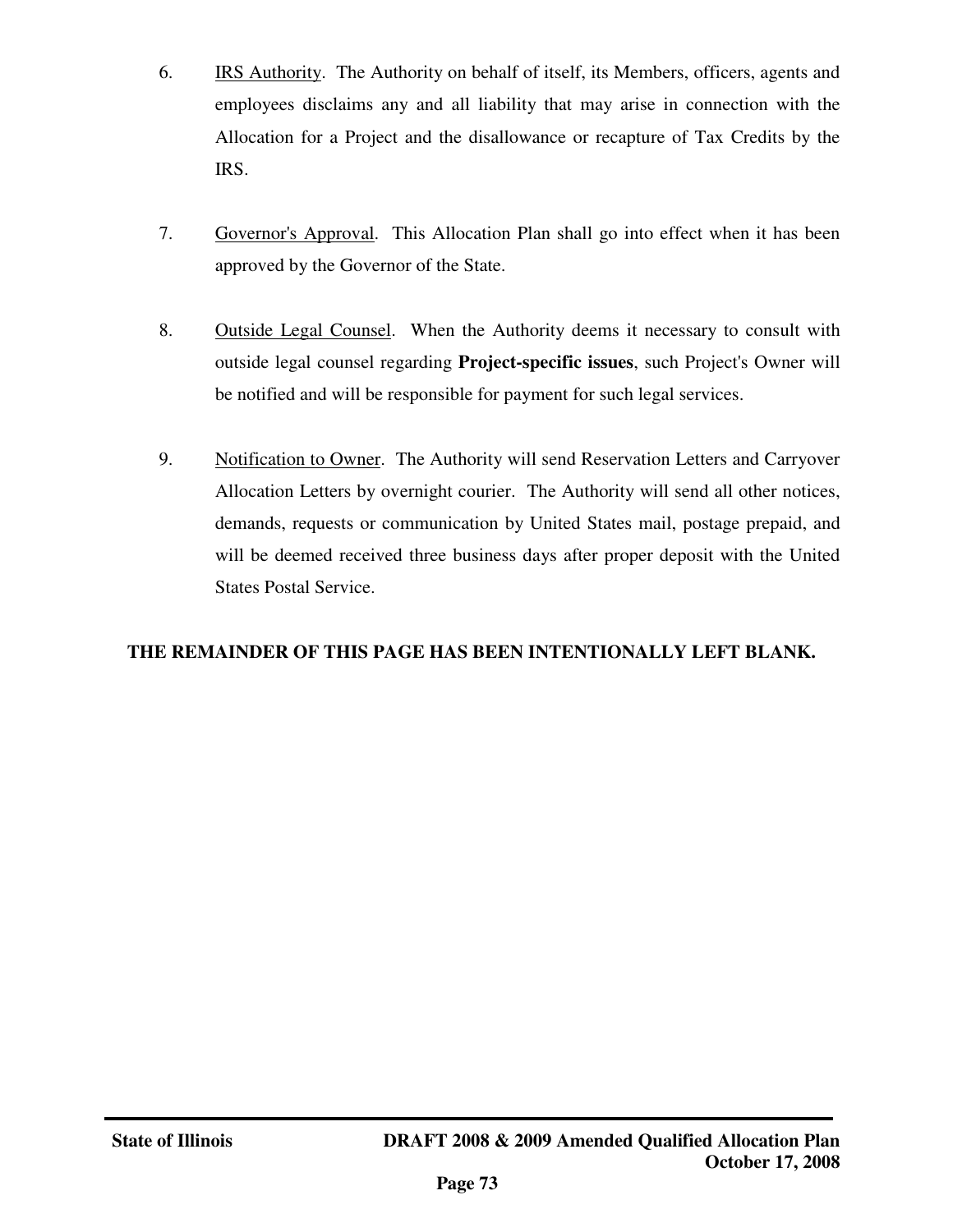## **\*\*\*This form is not to be utilized for Supportive Living Facilities or for the Elderly\*\*\***

#### **ATTACHMENT 1 ILLINOIS HOUSING DEVELOPMENT AUTHORITY Site and Market Study Format For Properties 12 Units or Less, OR Acquisition/Rehab (with more than 80% occupancy) OR Supportive Housing Set-Aside Projects**

#### I. PROPOSED DEVELOPMENT

A. Developer

Provide the name and address of developer or sponsor.

B. General Description

Describe the proposed project in terms of project type (*e.g. moderate rehabilitation or new construction; congregate, elderly, family*) and **Parking: Provide the number and** type of parking spaces proposed. Evaluate the source of IHDA financing (*Low-Income Housing Tax Credit, Risk share, HOME, Affordable Housing Trust Fund*).

C. General Location

Provide the name of city or community in which the site is located, street address (*if available*), nearest major intersection, distance from downtown Chicago (*if site is located in the Chicago metropolitan area*) or distance from downtown of closest major city (*if other than Chicago*).

- D. Description of Site Improvements
	- 1. Buildings: Describe the number of buildings, stories and type (*highrise with elevator, walk-up, townhome, etc.*). Evaluate the appropriateness of the building design for the market and the intended tenant base.
	- 2. Development Amenities: Describe the development amenities proposed for the property. Determine whether or not the amenities are appropriate and sufficient for the market and the intended tenant base.
	- 3. Construction/Rehab: Describe the construction type of the buildings or in the case of Acquisition/Rehab projects list the rehabilitation to be performed (*e.g. brick, vinyl sided, concrete*). Note any problems the proposed construction type or façade, or the planned rehabilitation may have with market acceptance.
- E. Apartment Details

j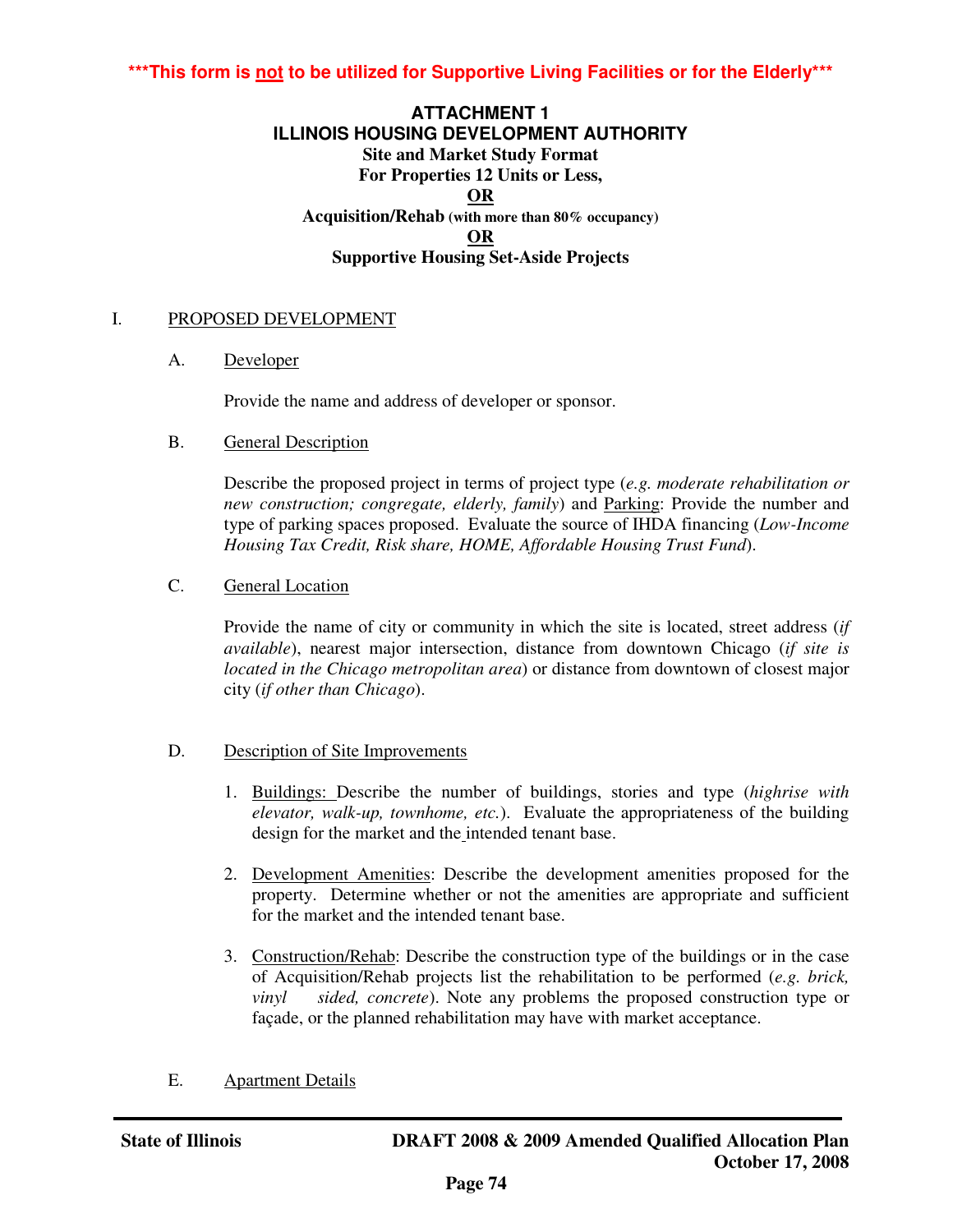Describe the proposed project at the unit level including: unit types, number of units, square footage and proposed rents for both market rate and income restricted/affordable units. It should be noted if the proposed rents do or do not include tenant paid heating, cooling, cooking expenses. Describe the unit amenities. Evaluate the appropriateness of the proposed unit mix, unit size, rents and amenities for the market and the targeted tenant population.

F. Tenant Displacement (for Acquisition/Rehab projects only)

Evaluate the current tenant households to determine the extent to which any or all may be displaced due to the planned acquisition/rehab. Discuss your evaluation.

#### II. FIELD OBSERVATIONS

- A. Site (for Acquisition/Rehab projects only)
	- 1. Access to Site: Note the street(s) which will provide access to the site and evaluate the accessibility of the site in terms of local public transportation, parking and major thoroughfares.
	- 2. Site Marketability: Describe and evaluate the location of the site in terms of its visibility and marketability.
- B. Adjacent Land
	- 1. Adjacent Land Use: Detail the use of land located directly north, south, west and east of the site. Possible environmental problems and objectionable adjacent land use should be noted.
	- 2. Neighborhood Description: Describe the neighborhood in which the development will be located and evaluate the appropriateness of the proposed project within that setting.

## III. MARKET AREA CHARACTERISTICS:

A. Market Area

Define the primary and any secondary market area for the property. Include a description of how the market was determined (*ex. geographic boundaries, population surveys, etc.*).

B. Area Services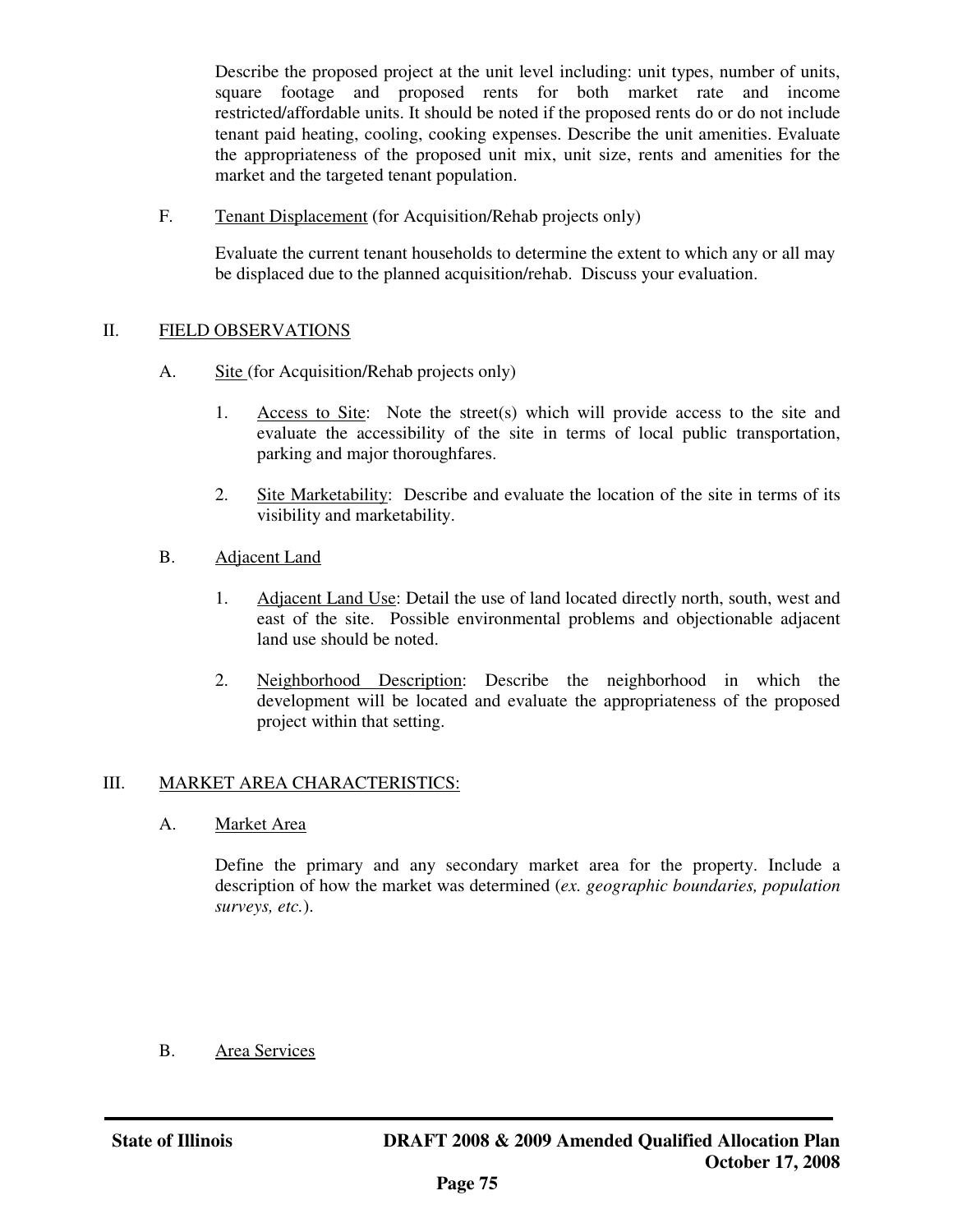Describe and evaluate the availability of area services as related to the intended tenant base. Listed below are general categories that should be addressed. This list in not intended to be all-inclusive. Additional services may be applicable, while some of those listed may not.

Site and Market Studies performed for Tax Credit applications must address those Surrounding Site Amenities for which the developer expects to receive points, as listed under the Scoring Categories in the most current QAP. The discussion of each item must indicate the distance from the subject site (see requirements as outlined in the QAP).

- 1. Shopping and Related Services: Location and distance from the site of the nearest grocery, drugstore, convenience store, pharmacy and other essential services and retail shopping (*including neighborhood shopping malls and regional shopping centers*).
- 2. Transportation: Access and proximity to major roads and highways, bus service, transit centers, commuter rail stations and airport(s).
- 3. Educational Facilities: ( *For properties serving families with children*) Name, location and distance from the site to schools in the local school district. Availability of bus service provided by the school district. Number of students and percent of capacity filled for each school.
- 4. Recreation: A list (*including location and distance from the site*) of outdoor and indoor recreational facilities such as parks, forest preserves, golf courses and movie theaters in the area.
- 5. Health Care: Location and distance from the site to the nearest hospital(s).
- 6. Senior Services/Center: (*For properties intended to serve elderly tenants*) The location and distance from the site of the area's senior center. List the services available through the center or through various organizations in the area serving the senior population.
- C. Population/Demographic Characteristics (Not required of projects with 12 units or less)

Include the most current population/household data (*typically from the Census)* for both the defined primary and secondary market areas. Provide the percentage increase or decrease from the previous Census and any future projections.

The following data should be included in this demographic analysis: general population, number of households, and population and households by age (for elderly projects).

D. Employment

General employment base information is not required for this format. However, if the study is being prepared for a developer who is applying for Tax Credits, and who

j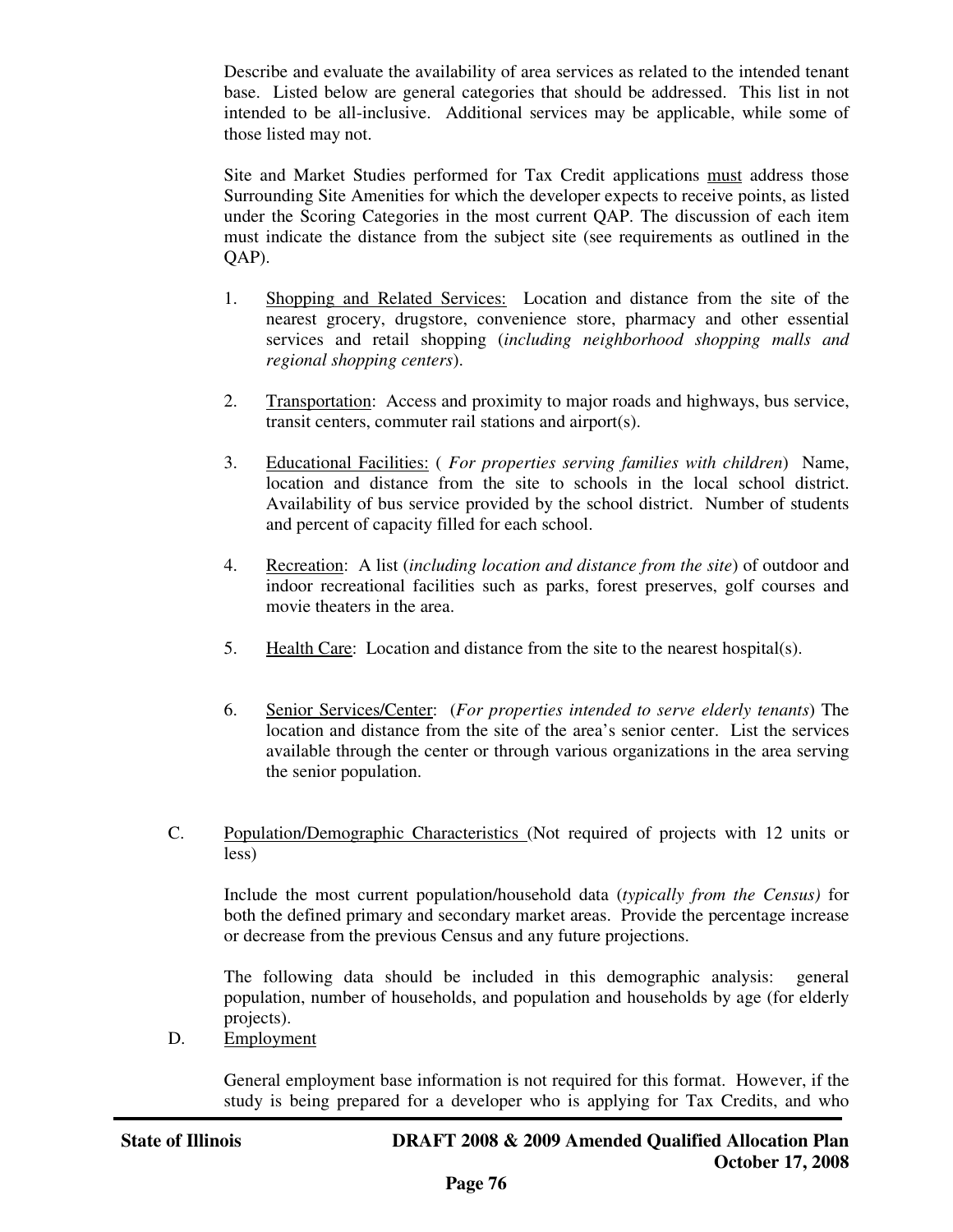anticipates being awarded points for the "Live Near Work" category (see the most current QAP), the study must delineate the distance of the employers, identified by the developer, from the subject site. Acceptable distances are five-miles for non-rural areas and ten-miles for rural areas. (See the most current QAP for the list of non-rural areas).

In addition, the study must also document the existence and availability, or lack of, decent affordable rental housing within the primary market area. This documentation must be provided in Exhibits 1 and 2 found at the back of this format. In particular, the development condition, number of units and occupancy must be denoted on the Exhibits in order for us to make our evaluation. If this information is not provided, the developer will not receive points under the "Live Near Work" category.

#### IV. HOUSING MARKET CHARACTERISTICS

#### A. Comparable Analysis

- 1. Comparable Properties: Present a narrative description of each comparable in the rental market. Include information regarding the unit and development amenities offered, the condition of the property and occupancy information when available. A detailed summary of these developments in table format (*as shown in Attachment 1*) should also be included.
- 2. Comparison of Market Area Rental Market: Provide a comparison summary of the proposed development and the competing market-area rental developments detailed above. The summary is to include rent, square footage and unit composition comparisons. If no comparable developments exist within the market area, the mean gross rent for the area and the census tract in which the site is located should be examined. A final statement of the proposed property's position in the rental market compared to the current rental market should be made. This statement should also indicate whether this position is acceptable and give reasons for the proposed developments acceptability.
- 3. Proposed Project and Market Rate Property Data (For projects with deep subsidy only i.e. Section 8 or Section 515): Provide data pertaining to the proposed project's current contract rents by unit type. Additionally, provide both a narrative and table discussion of comparable market-rate properties in terms of location, development size, amenities, and current rent levels by unit type.

Obtain and provide historical market rate rental trends (preferably 5 years back) for all properties utilized above. Utilize this same data to estimate market rate rents in the area over a future five year period. Detail/explain this analysis in both a numeric and narrative format.

4. Other Affordable Properties: Provide a summary description of affordable housing in the primary market area. Include information on the condition of each property and the overall attitude in the market regarding these non-IHDA affordable housing options. Further detail on each property is provided in Exhibit 2.

j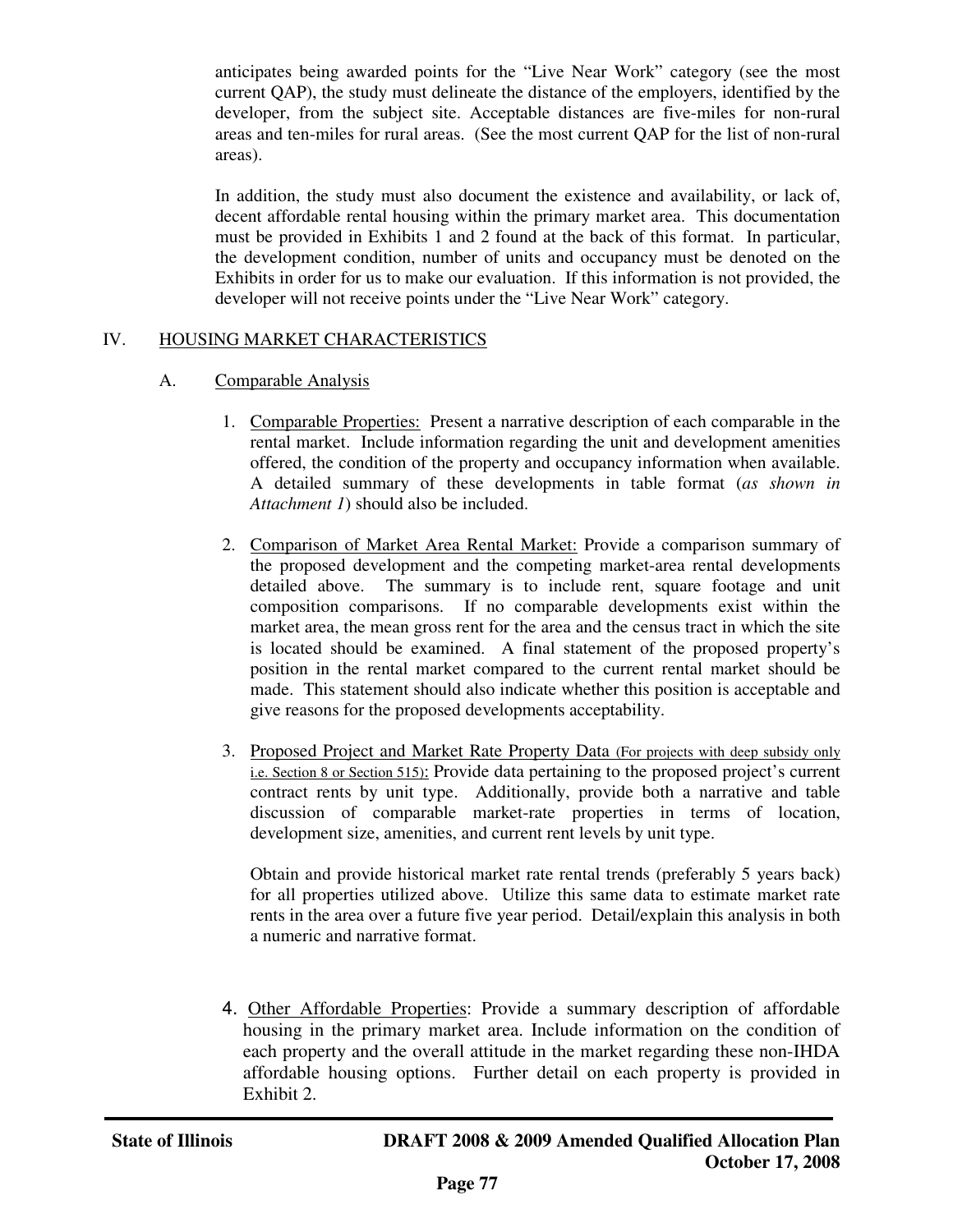#### V. AFFORDABILITY/DEMAND (This section is not required for occupied projects with deep subsidies i.e. Section 8)

#### A. Affordable Rent Analysis

 Calculate what percentage of a household's monthly income will be required for rent, utilizing maximum income limits and proposed rents. Provide a range of affordability, based on annual income by calculating the minimum monthly income a household can make and still afford the proposed rent. Please indicate the percentage of household income used to determine the minimum annual income affordability. Note: historically the Authority has considered 35% of monthly household income for family households, 45% of monthly income for elderly households, and 30% of Permanent Supportive Housing Project households as a reasonable threshold for affordability. This data should be presented in table format, using the following example.

| Person    | 2 Person  | 3 Person  | 4 Person  |
|-----------|-----------|-----------|-----------|
| Household | Household | Household | Household |

#### *Very Low Income Units*

(X% median income)

#### 1 BR Units

Maximum Income Limit for Household Size Proposed Monthly Rent Plus Utilities Rent as % of Maximum Monthly Income Minimum Income Needed for Affordability (Based on X % of Monthly Income)

#### 2 BR Units

Maximum Income Limit for Household Size Proposed Monthly Rent Plus Utilities Rent as % of Maximum Monthly Income Minimum Income Needed for Affordability (Based on X % of Monthly Income)

#### *Low Income Limits*

 $(X%$  median income)

#### 1 BR Units

Maximum Income Limit for Household Size Proposed Monthly Rent Plus Utilities Rent as % of Maximum Monthly Income Minimum Income Needed for Affordability (Based on X % of Monthly Income)

#### 2 BR Units

Maximum Income Limit for Household Size Proposed Monthly Rent Plus Utilities Rent as % of Maximum Monthly Income Minimum Income Needed for Affordability (Based on X % of Monthly Income)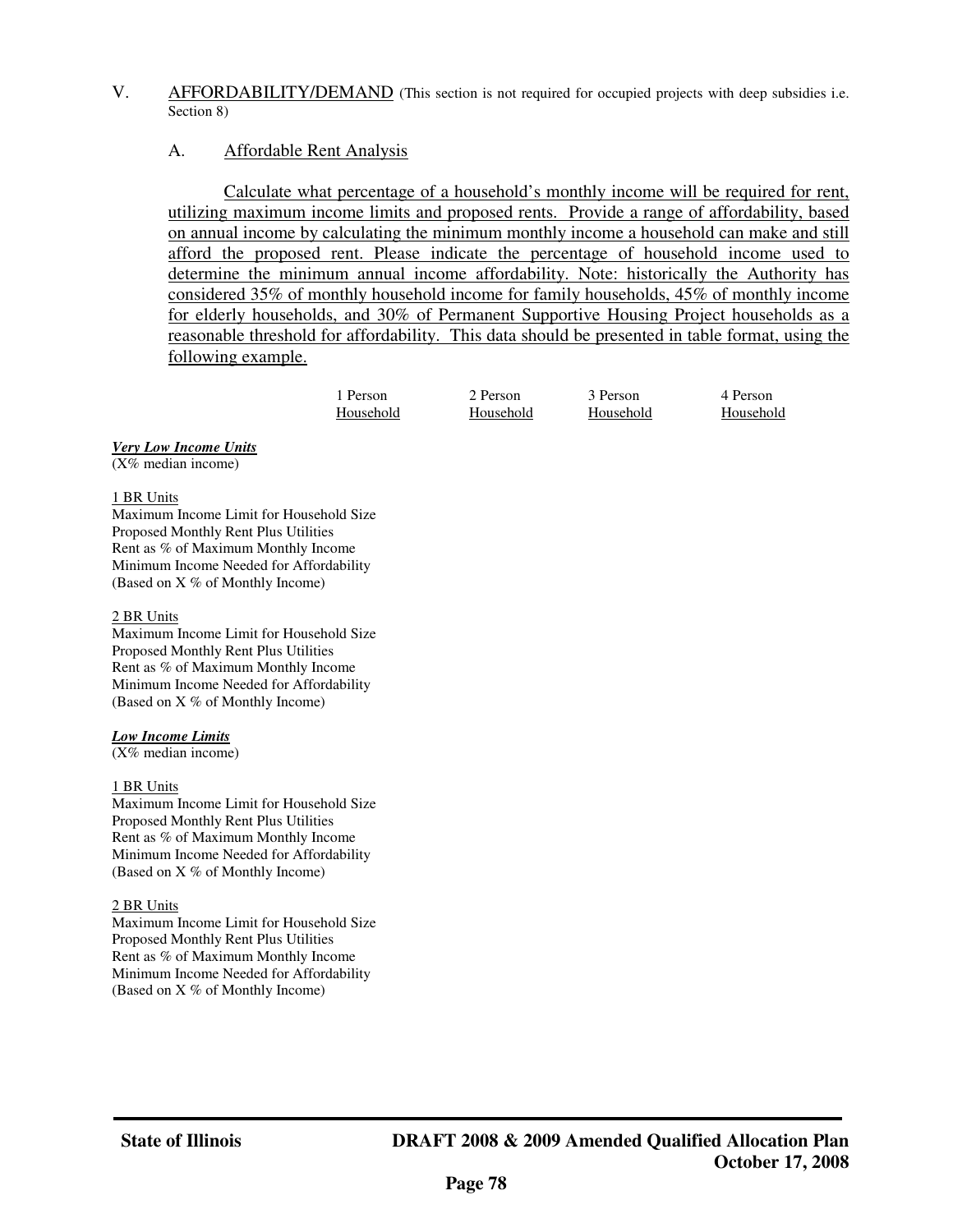#### B. Housing Need (This section need only be performed for those projects that will serve a supportive housing population)

Discuss the demand/need for a project targeting supportive housing populations. This should include, but not be limited to, information garnered from area service providers, which assist the proposed project's target population(s).

#### VI. CONCLUSIONS AND RECOMMENDATIONS

#### A. Conclusions

Provide strengths and weakness of the proposed property in terms of the area's rental market and the income restricted population to be served. Assess the demand for housing based on the current absorption rates and vacancy figures of existing developments. In addition, provide an evaluation of how the proposed property is positioned in the marketplace taking into consideration unit mix, bedroom size, square footage and rents to the market average and to the most comparable existing development(s).

#### B. Recommendations

Based on the findings summarized in the conclusion, provide a recommendation regarding whether to accept the property as proposed, accept the property with changes or to decline the property. If a change is recommended, state the reason for the change and provide an alternative that would fit the market. If the recommendation is to decline a property, provide justification for this conclusion.

*(Generally, recommended changes involve a reconfiguration of the proposed amenities, unit mix, unit type, square footage or rents. Most recommendations to decline a property occur when the recommended changes are too numerous or the market conditions do not support the property).*

#### VII. APPENDIX

Include both a site map and a map of the primary and secondary market areas denoting the subject property and comps. Also include: color photographs of the site and comparable developments; the market area comparable survey (*see Exhibit 1);* and other affordable housing list (*see Exhibit 2*).

## **EXHIBIT 1**

Comparable Properties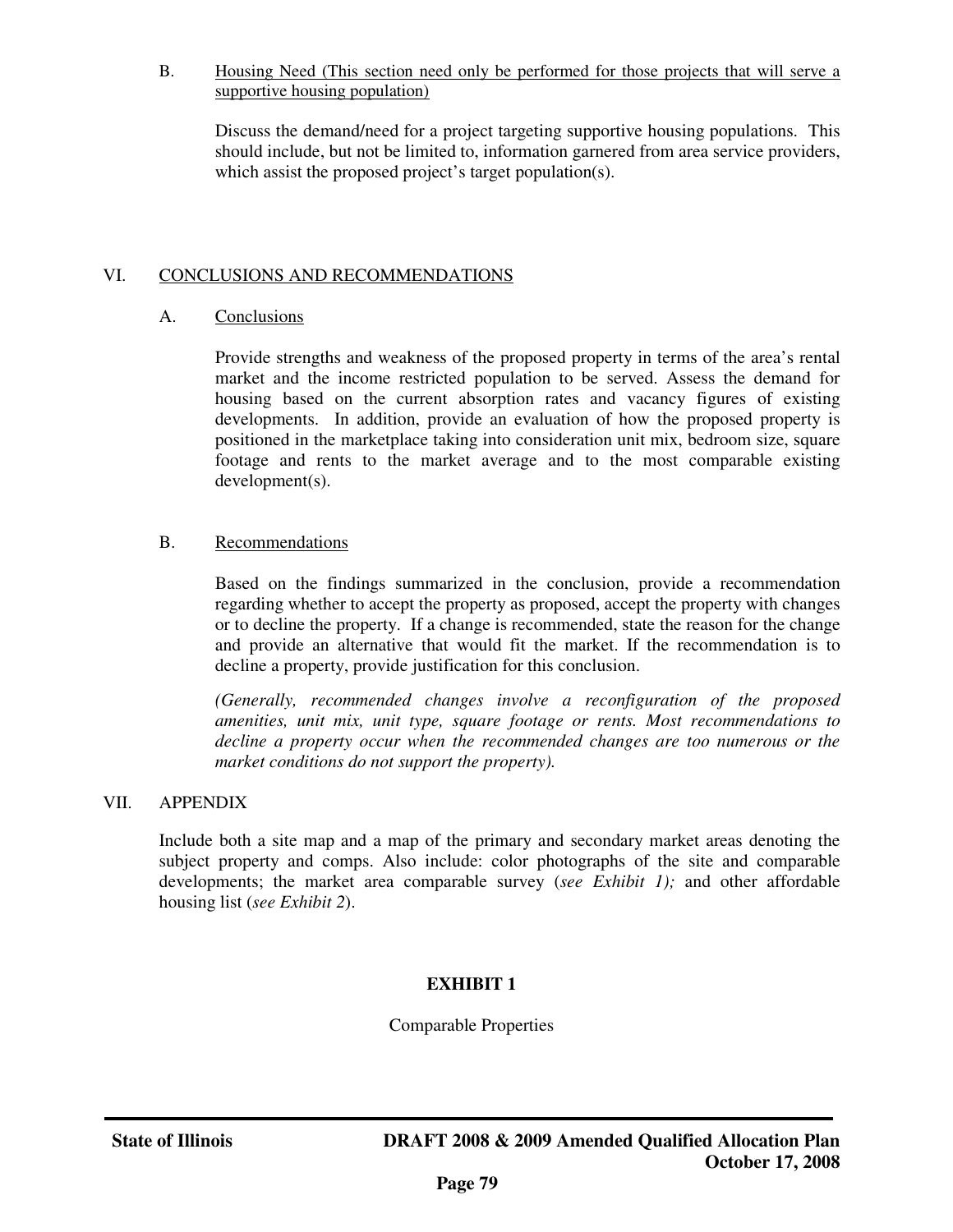| <b>Development</b><br><b>Name/Address</b>                    |                 | Year<br><b>Built</b> | <b>Total</b><br><b>Units</b> | Unit<br><b>Type</b>  | <b>Units</b><br>$\mathbf{By}$<br><b>Type</b> | Rent<br>Range           | Sq. Ft.<br>Range    | Rent/Sq.<br><b>Ft. Range</b> |
|--------------------------------------------------------------|-----------------|----------------------|------------------------------|----------------------|----------------------------------------------|-------------------------|---------------------|------------------------------|
| <b>Main Street Apts.</b><br>123 Main Street<br>Your Town, IL |                 | 1999                 | 99                           | 1 BR<br>2 BR<br>3 BR | 33<br>33<br>33                               | \$693<br>\$836<br>\$970 | 650<br>857<br>1,026 | \$1.06<br>\$0.97<br>\$0.95   |
| Phone Number:                                                | $123 -$<br>1234 |                      |                              |                      |                                              |                         |                     |                              |
| <b>Occupancy:</b>                                            | 100%            |                      |                              |                      |                                              |                         |                     |                              |
| <b>Utilities:</b>                                            | Incl.           |                      |                              |                      |                                              |                         |                     |                              |
| <b>Amenities:</b>                                            | Pool            |                      |                              |                      |                                              |                         |                     |                              |
| <b>Development</b><br><b>Condition:</b>                      | Good<br>Cond.   |                      |                              |                      |                                              |                         |                     |                              |
| Weighted<br>Average<br>Rent/Sq. Ft.:                         |                 |                      |                              |                      |                                              |                         |                     |                              |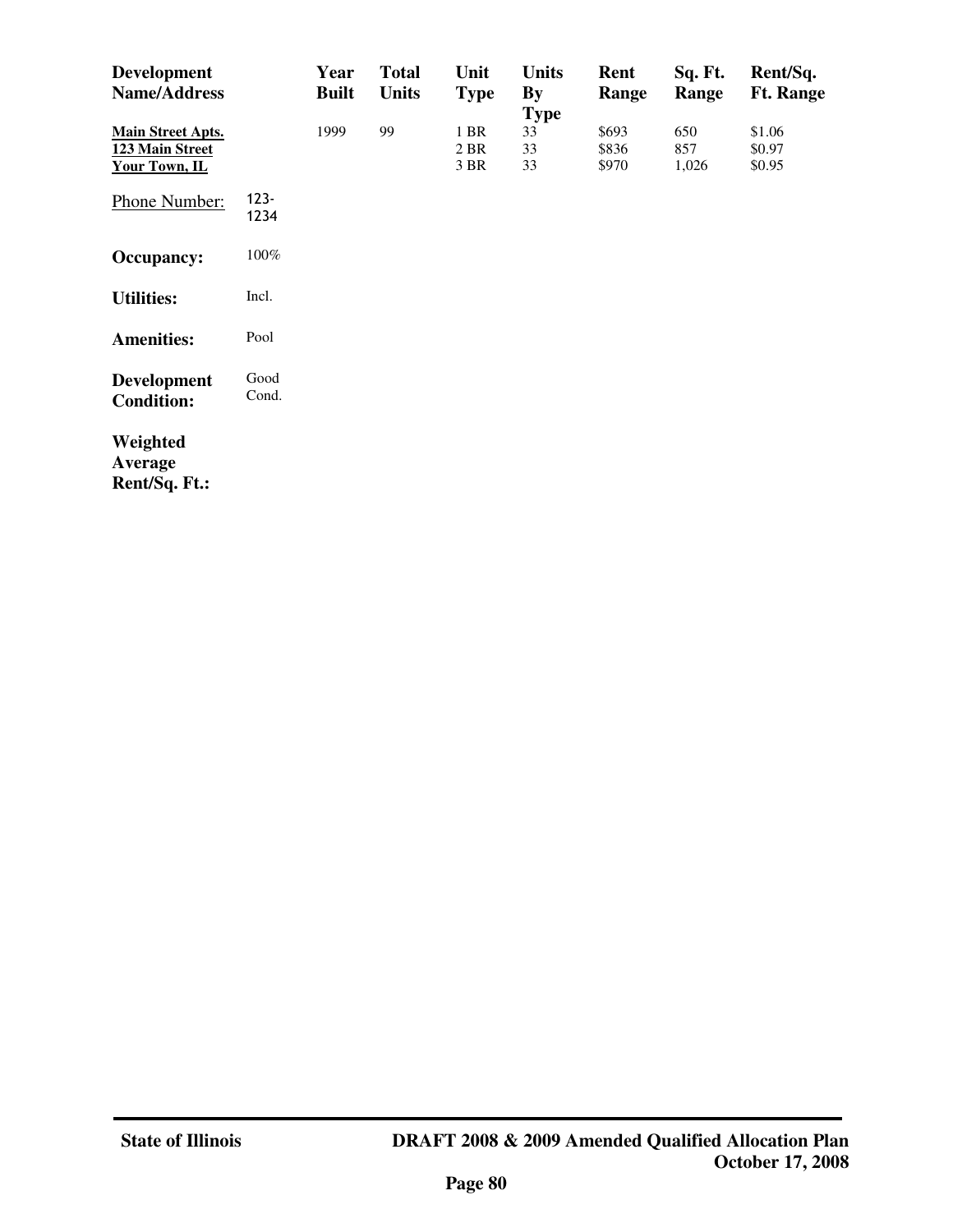# **EXHIBIT 2**

#### Sample format for the Summary of Market Area Affordable Housing

| Development<br>Name/Address<br>City/Zip Code | County | Phone<br>Number | Tenant<br><b>Base</b> | Bedroom<br>Types | Affordable<br>Housing<br>Program | Total<br>Number of<br>Units | Low<br>Income<br>Units | Development<br>Condition | Overall<br>Occupancy | Tenant<br>Demographics | Comments<br>(distance from<br>subject) |
|----------------------------------------------|--------|-----------------|-----------------------|------------------|----------------------------------|-----------------------------|------------------------|--------------------------|----------------------|------------------------|----------------------------------------|
| <b>City Apartments</b>                       | McLean | 123-1234        | Elderly               |                  | Section 8                        | 100                         | 100                    | Adequate                 | 100%                 | 50% of median          | none                                   |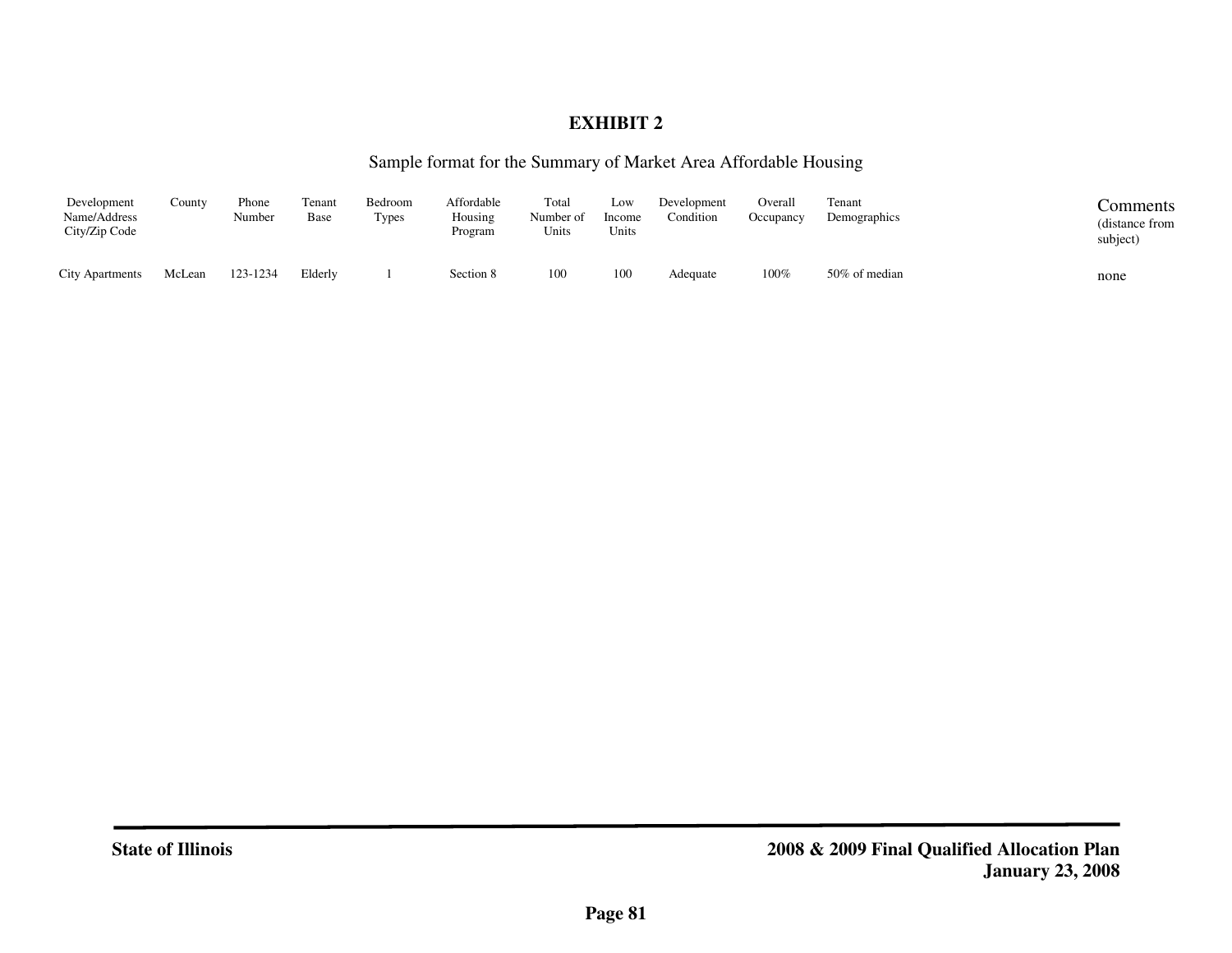# **\*\*\*\*This form is not to be utilized for Supportive Housing Set-Aside Projects\*\*\*\***

## **ATTACHMENT 2 ILLINOIS HOUSING DEVELOPMENT AUTHORITY Site and Market Study Format For Supportive Living Facilities for the Elderly**

#### I. PROPOSED DEVELOPMENT

#### A. Developer

Provide the name and address of developer or sponsor.

#### B. General Description

Describe the proposed project in terms of project type (*e.g. moderate rehabilitation or new construction*) and source of IHDA participation (*Low-Income Housing Tax Credit, Risk share, HOME, Affordable Housing Trust Fund*).

#### C. General Location

Provide the name of city or community in which the site is located, street address (*if available*), nearest major intersection, distance from downtown Chicago (*if site is located in the Chicago metropolitan area*) or distance from downtown of closest major city (*if other than Chicago*).

#### D. Site Description

Describe the site in terms of size (*square feet or number of acres*), topography and vegetation covering of site. Evaluate the proposed project's layout in relation to the site's physical attributes and the appropriateness of the site's location for the intended tenant base.

## E. Description of Site Improvements

- 1. Buildings: Describe the number of buildings, stories and type (*highrise, midrise, etc.*). Evaluate the appropriateness of the building design for the intended tenant base.
- 2. Development Amenities: Describe the development's amenities. Determine whether or not these are appropriate and sufficient for the intended tenant base.development. Determine whether these services are appropriate and sufficient for the intended tenant base.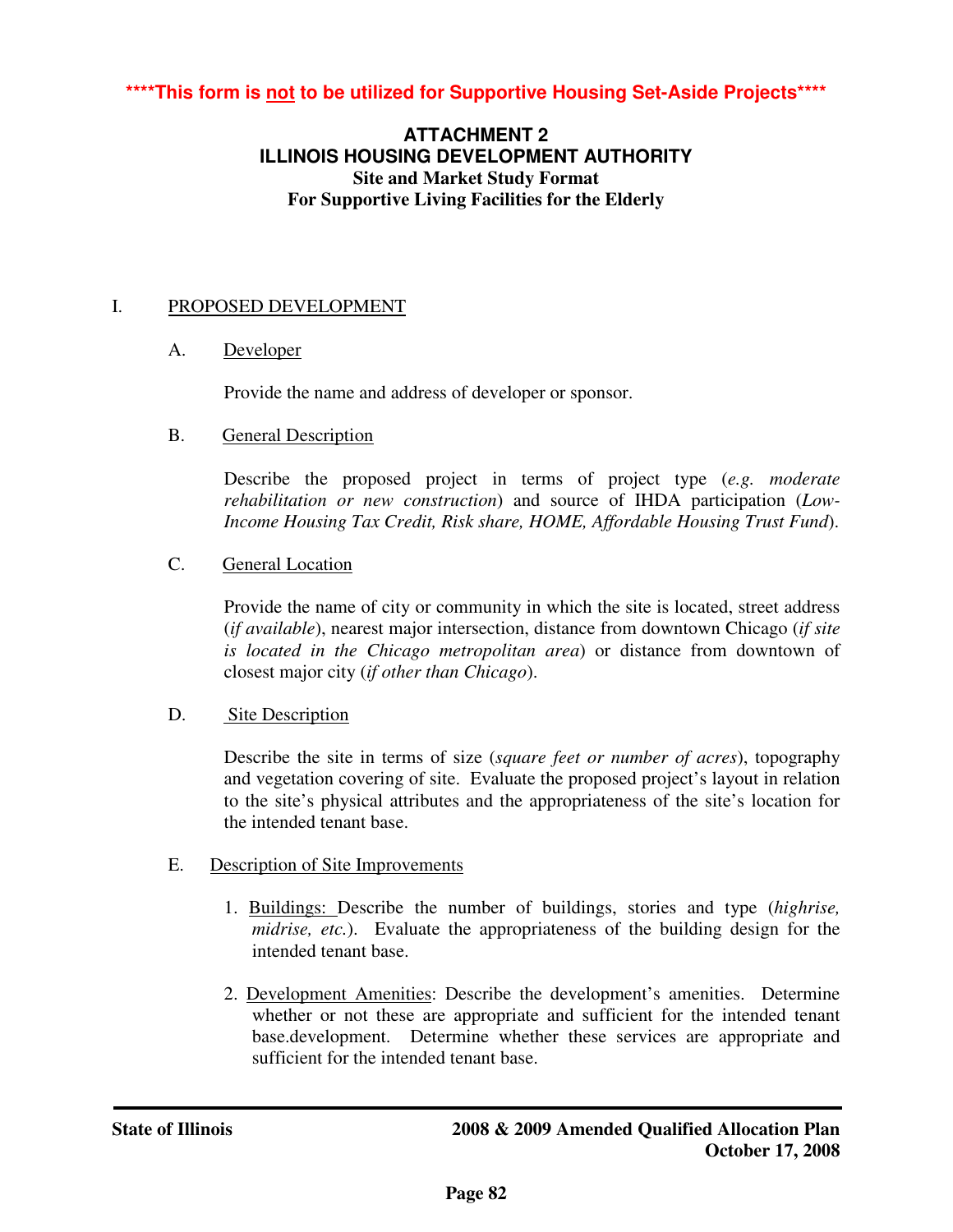3. Supportive Services: Describe the supportive services to be offered at the development. Determine whether these services are appropriate and sufficient for the intended tenant base.

## F. Apartment Details

Describe the proposed project at the unit level including: unit types, number of units, square footage and proposed rents for both market rate and income restricted/affordable units.

## II. FIELD OBSERVATIONS

- A. Site
	- 1. Access to Site: Note the street(s) which will provide access to the site and evaluate the accessibility of the site in terms of local public transportation, parking and major thoroughfares.
	- 2. Site Marketability: Describe and evaluate the location of the site in terms of its visibility and marketability.

# III. MARKET AREA CHARACTERISTICS:

A. Market Area

Define the primary and any secondary market area for the property. Include a description of how the market was determined (*ex. geographic boundaries, population surveys, etc.*).

B. Area Services

Describe and evaluate the availability of area services as related to the intended tenant base. Listed below are general categories that should be addressed. This list is not intended to be all-inclusive. Additional services may be applicable, while some of those listed may not.

Site and Market Studies performed for Tax Credit applications must address those Surrounding Site Amenities for which the developer expects to receive points, as listed under the Scoring Categories in the most current QAP. The discussion of each item must indicate the distance from the subject site (see requirements as outlined in the QAP).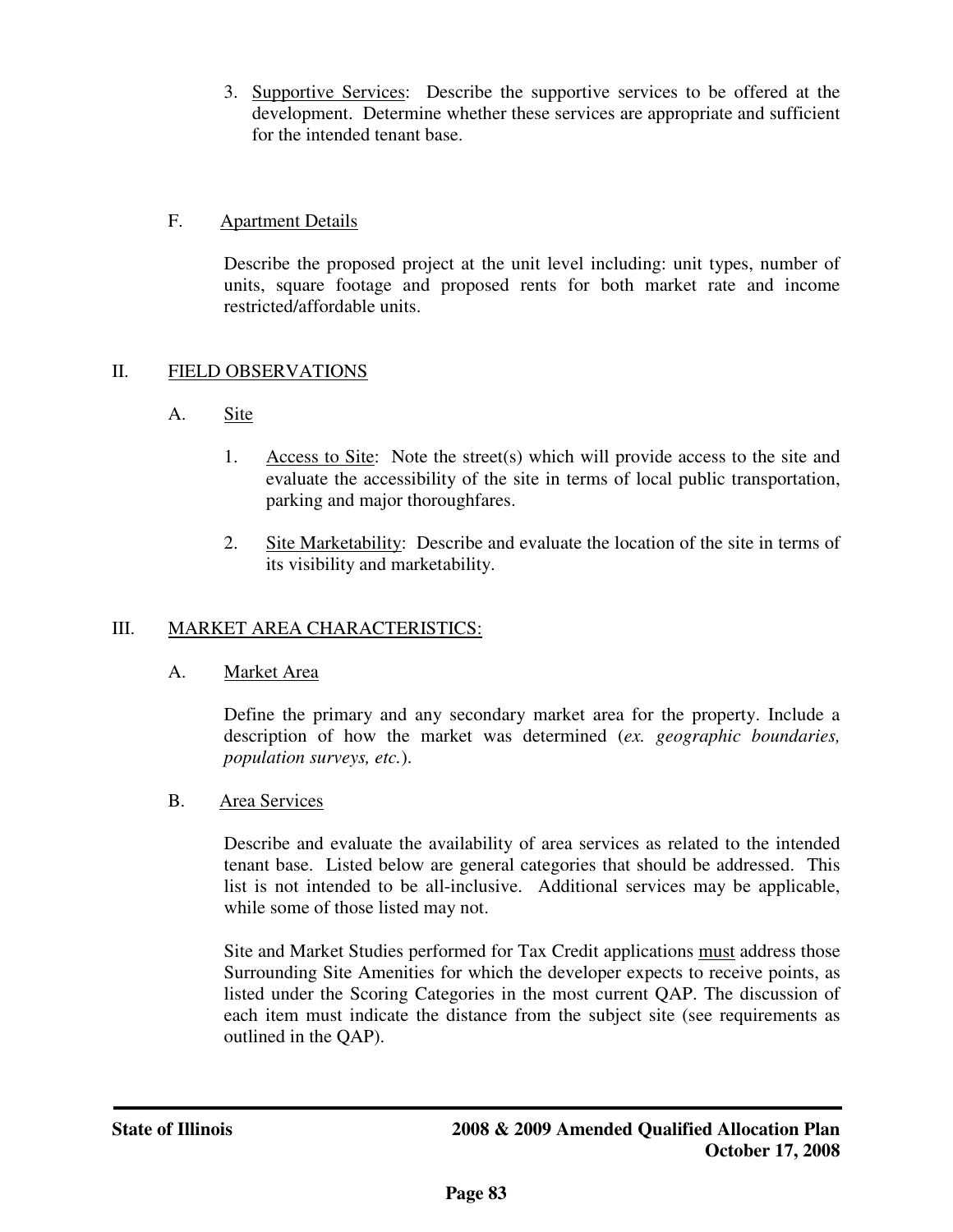- 1. Shopping and Related Services: Location and distance from the site of the nearest grocery, drugstore, convenience store, pharmacy and other essential services and retail shopping (*including neighborhood shopping malls and regional shopping centers*).
- 2. Transportation: Access and proximity to major roads and highways, bus service, transit centers, commuter rail stations and airport(s).
- 3. Senior Services/Center: (*For properties intended to serve elderly tenants*) The location and distance from the site of the area's senior center. List the services available through the center or through various organizations in the area serving the senior population.
- 4. Recreation: A list (*including location and distance from the site*) of outdoor and indoor recreational facilities such as parks, forest preserves, golf courses and movie theaters in the area.
- 5. Health Care: Location and distance from the site to the nearest hospital(s).

# C. Population/Demographic Characteristics

Include the most current demographic data (*typically from the Census)* for both the defined primary and secondary market areas for the intended tenant base (*typically those 75 years old or older*). Provide the percentage increase or decrease from the previous Census and any future projections.

The following data should be included in this demographic analysis: general population, number of households, population and households over age 75, frailty estimates and distribution of households by income. Indicate the source of the demographic data.

# IV. HOUSING MARKET CHARACTERISTICS

## A. Comparable Analysis

1. Comparable Properties: Present a narrative description of each supportive living facility in the market area. Include information regarding the unit and development amenities/services offered, the condition of the property and occupancy information when available. A detailed summary of these developments in table format should also be included.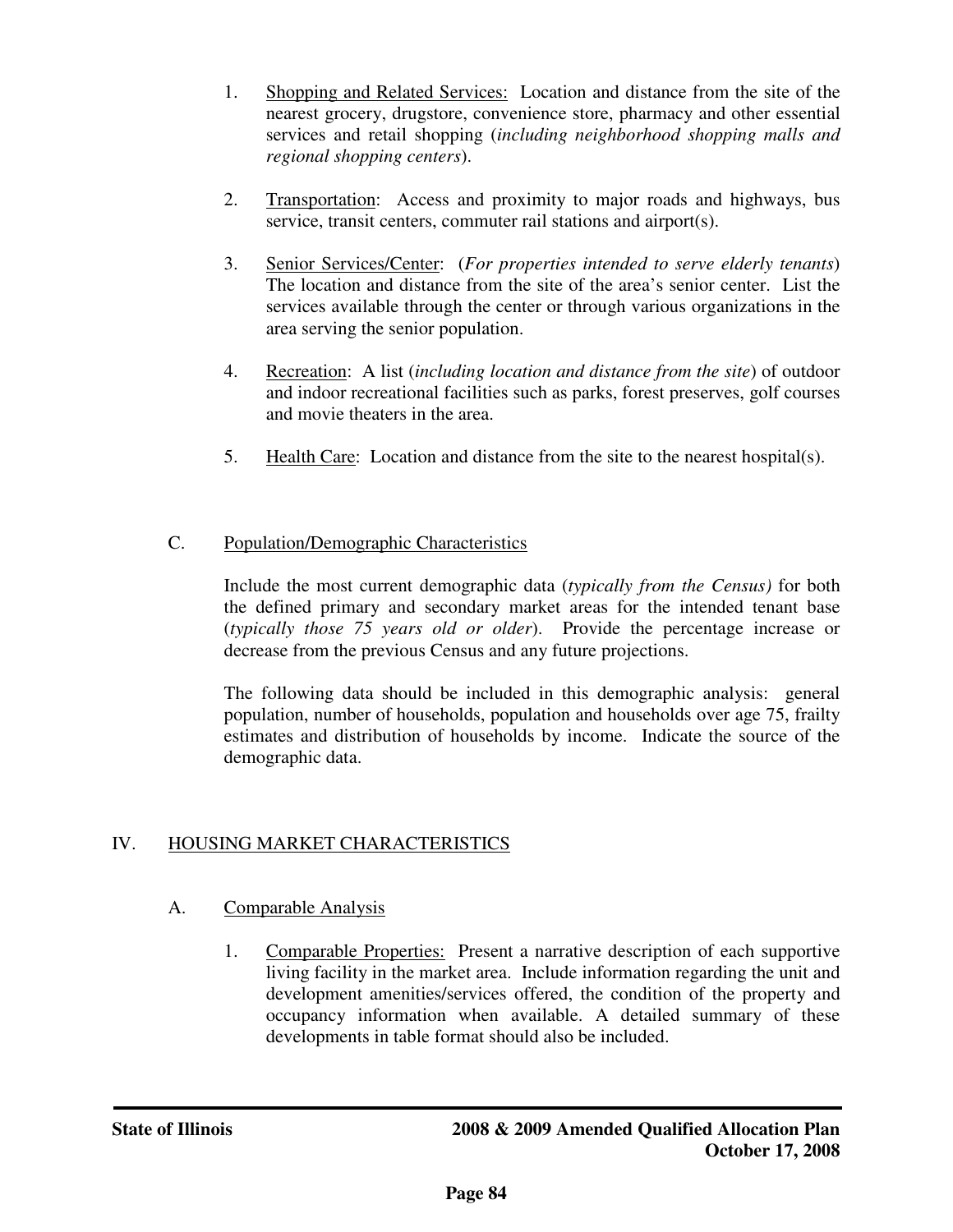2. Comparison of Market Area Rental Market: Provide a comparison summary of the proposed development and the competing market-area developments detailed above. The summary is to include rent, square footage and unit composition comparisons. If no comparable developments exist within the market area, the mean gross rent for the area should be examined. A final statement of the proposed property's position in the market compared to the current available options should be made. This statement should also indicate whether this position is acceptable and give reasons for the proposed developments acceptability.

## V. POTENTIAL MARKET

## A. Capture and Penetration Rate

Calculate the capture rate for each income strata (*market rate, 80%, 60%, 50%, etc.*) proposed. IHDA's methodology for calculating a capture rate is as follows: divide the number of the proposed units, within each income strata, by the total number of frail, income/age eligible households. The number of households should be based on those households at the minimum annual income as determined above, in Section A, up to the maximum income level for a given income strata. Also calculate an overall capture rate for the property based on the total number of proposed units. Indicate if the capture rates are at acceptable percentages and why. Note: historically the Authority has considered a  $5\% - 7\%$  capture rate, utilizing IHDA's methodology, to be a reasonable maximum capture rate for a given income strata/property.

*In addition to presenting IHDA's capture rate analysis explained above, differing methodologies of capture rate analysis may be utilized and presented at this point; however, IHDA's methodology must be presented. Please thoroughly explain any other methodology used and any benchmark figures utilized.* 

Provide an overall affordable unit penetration rate analysis of the market area. This is calculated by dividing the total number of affordable units (including the proposed and **all** other affordable properties) by the total number of income and/or age qualifying households. Please note: An acceptable overall penetration rate of affordable units in a market area should generally by under 25%.

# B. Absorption Rate

Project the amount of time expected to achieve stabilized occupancy (95%) at the proposed development based on the average number of units leased per month at comparable supportive living properties. If this information is not available explain why the data was not available.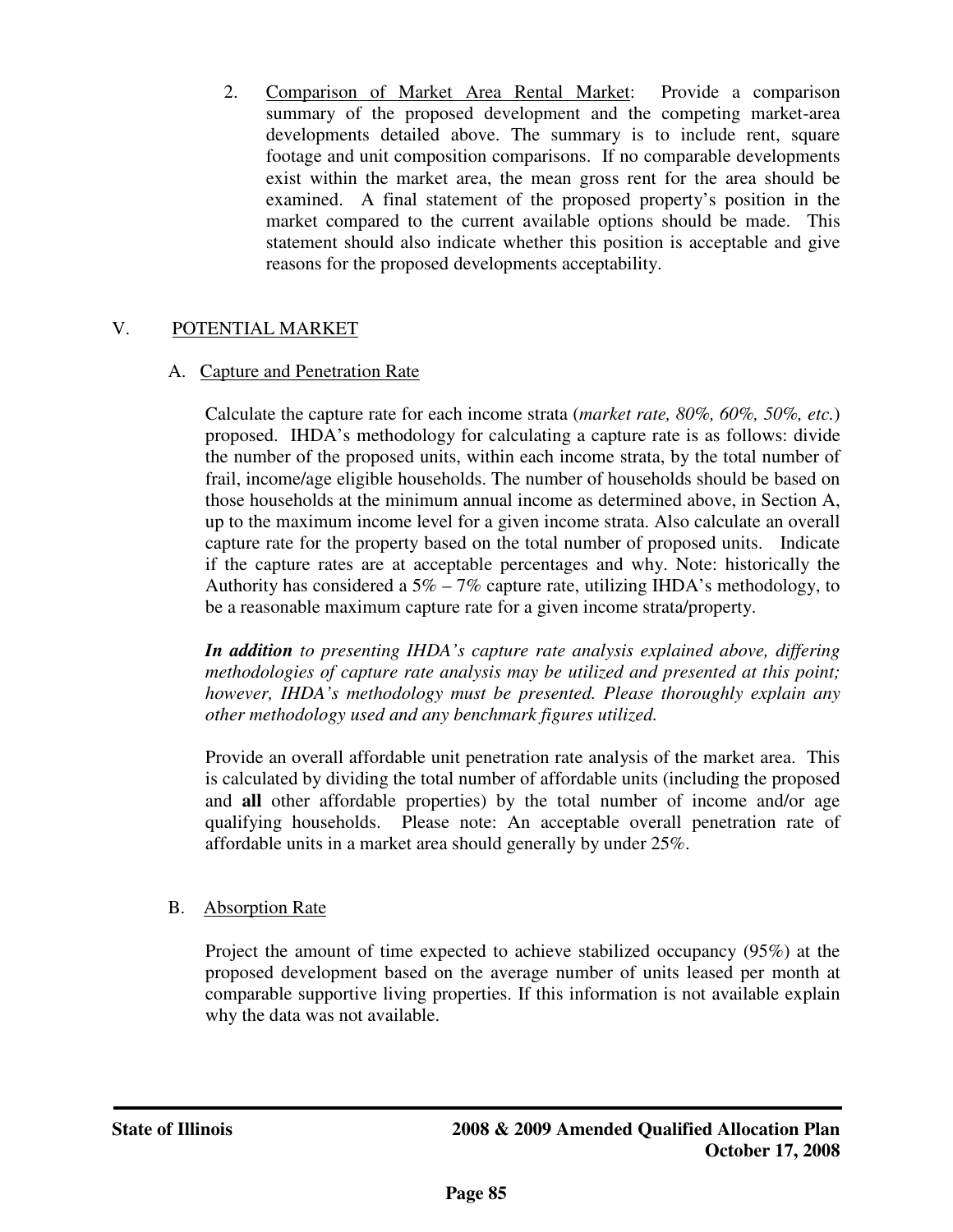#### VI. IMPACT ON OTHER AFFORDABLE HOUSING AND MARKET RATE HOUSING

#### A. Impact on Other IHDA Independent Elderly or Supportive Living Properties

Evaluate the impact the proposed property will have on the occupancy of existing IHDA elderly or supportive living properties in the market area. Discuss whether or not the proposed property will significantly reduce the tenancy of established IHDA properties and provide attributing factors for your conclusion. **A list of all IHDA properties is available on 3 ½ inch floppy in EXCEL format. For a copy of the disk, email your request to lsomers@ihda.org or call (312) 836-5374. Similar data is also available on the IHDA web page @ www.ihda.org. To access this information choose Forms and Downloads on the home page.** 

#### VII. CONCLUSIONS AND RECOMMENDATIONS

#### A. Conclusions

Provide strengths and weakness of the proposed property in terms of the area's market and the income restricted population to be served. Assess the demand for housing based on the current absorption rates and vacancy figures of existing developments. In addition, provide an evaluation of how the proposed property is positioned in the marketplace.

## B. Recommendations

Based on the findings summarized in the conclusion, provide a recommendation regarding whether to accept the property as proposed, accept the property with changes or to decline the property. If a change is recommended, state the reason for the change and provide an alternative that would fit the market. If the recommendation is to decline a property, provide justification for this conclusion.

*(Generally, recommended changes involve a reconfiguration of the proposed amenities, unit mix, unit type, square footage or rents. Most recommendations to decline a property occur when the recommended changes are too numerous or the market conditions do not support the property).*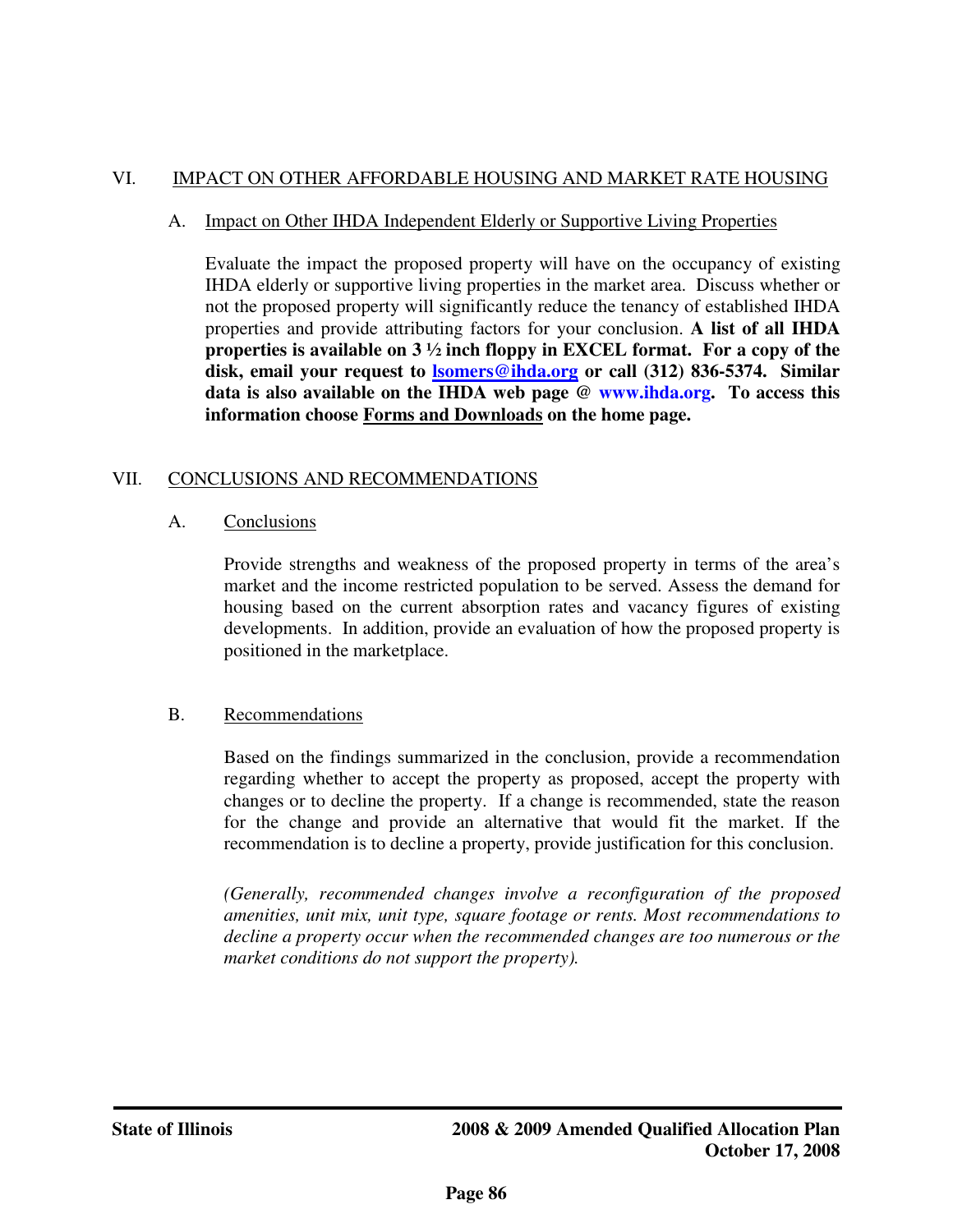#### VIII. APPENDIX

Include a map of the primary and secondary market areas denoting the subject property and comps, a site map, color photographs of the site and comparable developments, the market area comparable survey.

#### Comparable Properties

| <b>Development</b><br>Name/Address                        |                 | Year<br><b>Built</b> | <b>Total</b><br><b>Units</b> | Unit<br><b>Type</b> | <b>Units</b><br>By<br><b>Type</b> | Rent<br>Range             | Sq. Ft.<br>Range | Rent/Sq.<br><b>Ft. Range</b> |
|-----------------------------------------------------------|-----------------|----------------------|------------------------------|---------------------|-----------------------------------|---------------------------|------------------|------------------------------|
| <b>Greenview SLF.</b><br>123 Main Street<br>Your Town, IL |                 | 1999                 | 100                          | 1 BR<br>2 BR        | 95<br>5                           | \$<br>$\hat{\mathcal{L}}$ |                  |                              |
| Phone<br>Number:                                          | $123 -$<br>1234 |                      |                              |                     |                                   |                           |                  |                              |
| <b>Occupancy:</b>                                         | 100%            |                      |                              |                     |                                   |                           |                  |                              |
| <b>Services:</b>                                          | 3<br>Meals      |                      |                              |                     |                                   |                           |                  |                              |
| <b>Development</b><br><b>Condition:</b>                   | Good<br>Cond.   |                      |                              |                     |                                   |                           |                  |                              |
| Weighted<br>Average<br>Rent/Sq. Ft.:                      |                 |                      |                              |                     |                                   |                           |                  |                              |

#### **ATTACHMENT 3**

**State of Illinois 2008 & 2009 Amended Qualified Allocation Plan October 17, 2008**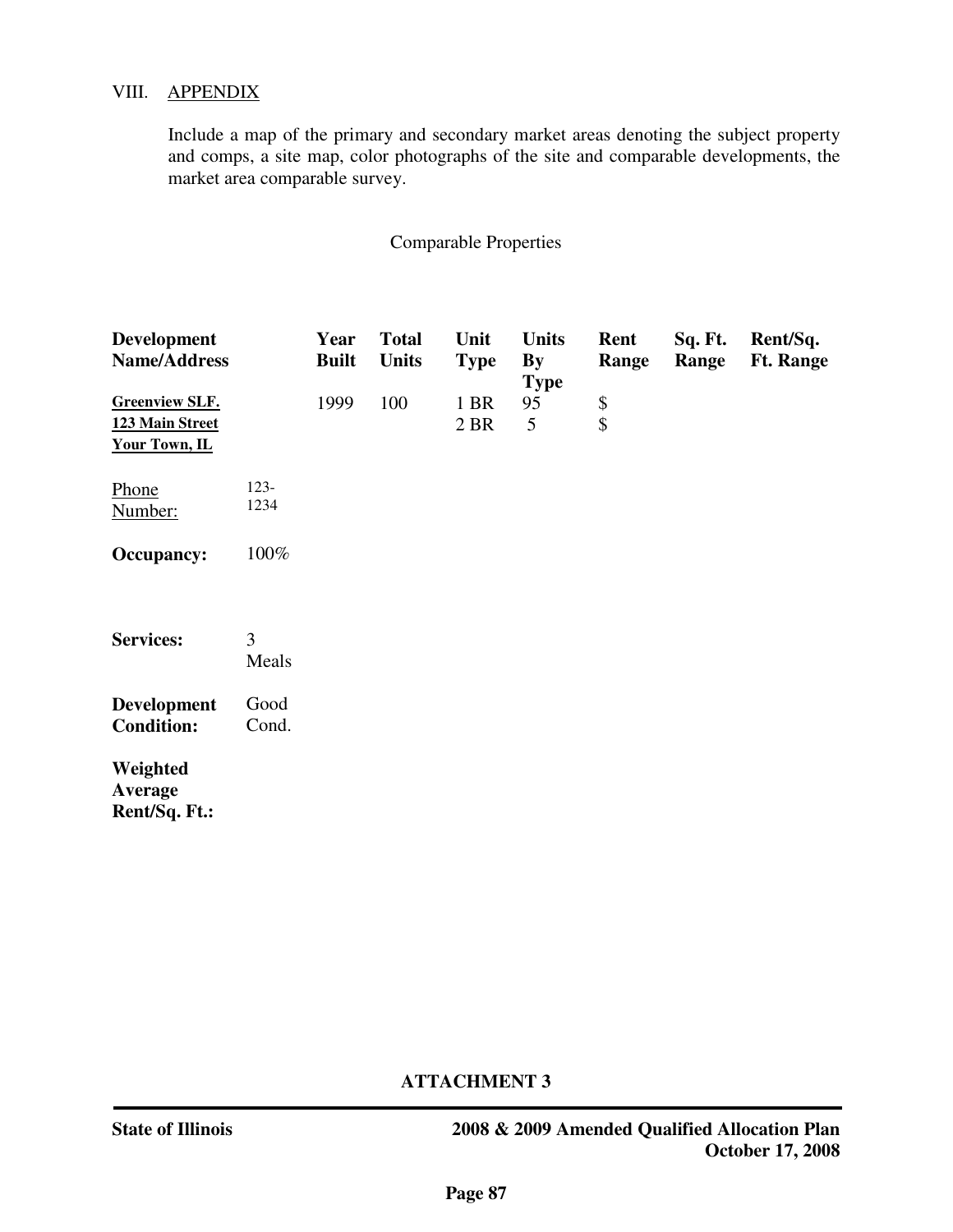#### **ILLINOIS HOUSING DEVELOPMENT AUTHORITY Site and Market Study Format**

#### I. PROPOSED DEVELOPMENT

#### A. Developer

Provide the name and address of developer or sponsor.

#### B. General Description

Describe the proposed project in terms of project type (*e.g. moderate rehabilitation or new construction; congregate, elderly, family*) and source of IHDA financing (*Low-Income Housing Tax Credit, Risk share, HOME, Affordable Housing Trust Fund*).

#### C. General Location

Provide the name of city or community in which the site is located, street address (*if available*), nearest major intersection, distance from downtown Chicago (*if site is located in the Chicago metropolitan area*) or distance from downtown of closest major city (*if other than Chicago*).

#### D. Site Description

Describe the site in terms of size (*square feet or number of acres*), topography and vegetation covering of site. Evaluate the proposed project's layout in relation to the site's physical attributes and the appropriateness of the site's location for the intended tenant base.

#### E. Description of Site Improvements

- 1. Buildings: Describe the number of buildings, stories and type (*highrise with elevator, walk-up, townhome, etc.*). Evaluate the appropriateness of the building design for the market and the intended tenant base.
- 2. Development Amenities: Describe the development amenities proposed for the property. Determine whether or not the amenities are appropriate and sufficient for the market and the intended tenant base.
- 3. Construction: Describe the construction type of the buildings (*e.g. brick, vinyl sided, concrete*). Note any problems the proposed construction type or façade may have with market acceptance.
- 4. Parking: Provide the number and type of parking spaces proposed. Evaluate the parking-to-unit ratio and indicate whether the proposed parking will be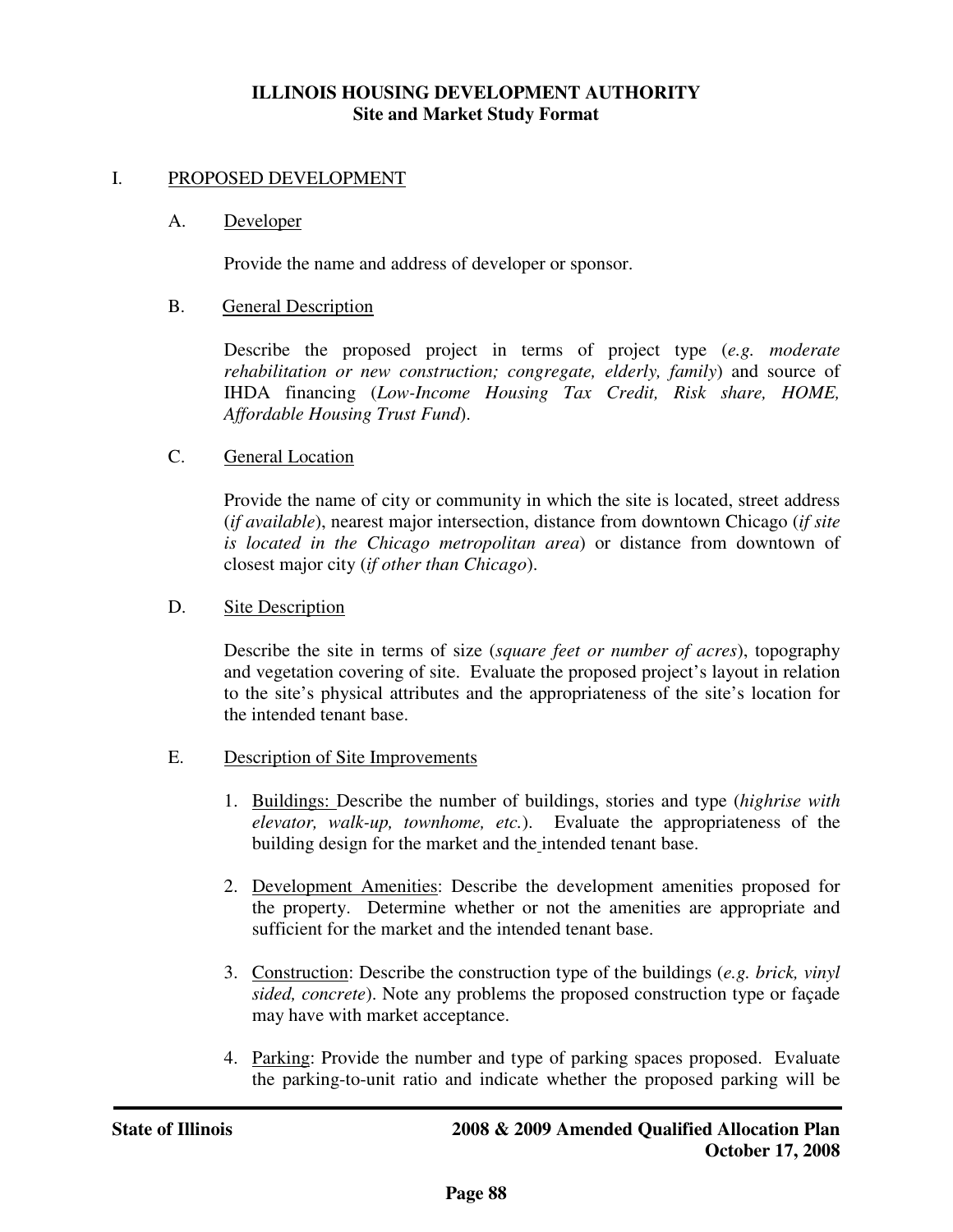sufficient for the property. If there is an additional fee to be charged to the tenants for parking, evaluate the charge in regards to the market.

- 5. Density: Provide the number of units per acre. Indicate whether the proposed density is appropriate for the market.
- 6. Zoning: Present zoning of the site and any applicable restrictions.
- 7. Other: Describe any other separate structures located at the development (*e.g. maintenance shed, separate clubhouse, etc.*).

## F. Apartment Details

Describe the proposed project at the unit level including: unit types, number of units, square footage and proposed rents for both market rate and income restricted/affordable units. It should be noted if the proposed rents do or do not include tenant paid heating, cooling, cooking expenses. Describe the unit amenities. Evaluate the appropriateness of the proposed unit mix, unit size, rents and amenities for the market and the targeted tenant population.

## II. FIELD OBSERVATIONS

- A. Site
	- 1. Access to Site: Note the street(s) which will provide access to the site and evaluate the accessibility of the site in terms of local public transportation, parking and major thoroughfares.
	- 2. Site Marketability: Describe and evaluate the location of the site in terms of its visibility and marketability.
- B. Adjacent Land
	- 3. Adjacent Land Use: Detail the use of land located directly north, south, west and east of the site. Possible environmental problems and objectionable adjacent land use should be noted.
	- 4. Neighborhood Description: Describe the neighborhood in which the development will be located and evaluate the appropriateness of the proposed project within that setting.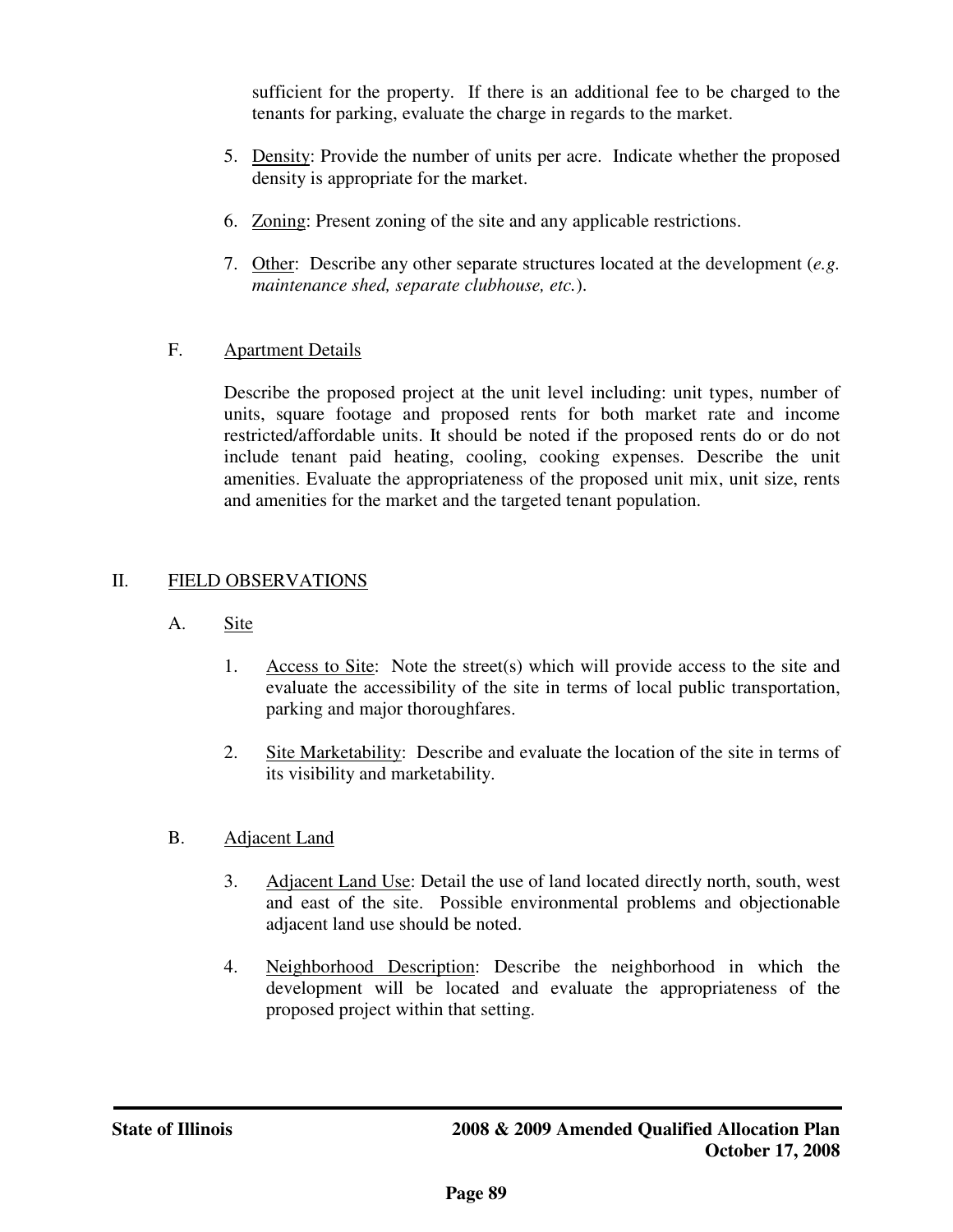## III. MARKET AREA CHARACTERISTICS:

## A. Market Area

Define the primary and any secondary market area for the property. Include a description of how the market was determined (*ex. geographic boundaries, population surveys, etc.*).

## B. Area Services

Describe and evaluate the availability of area services as related to the intended tenant base. Listed below are general categories that should be addressed. This list in not intended to be all-inclusive. Additional services may be applicable, while some of those listed may not.

Site and Market Studies performed for Tax Credit applications must address the Surrounding Site Amenities for which the developer expects to receive points, as listed under the Scoring Categories in the most current QAP. The discussion of each item must indicate the distance from the subject site (see requirements as outlined in the QAP).

- 1. Shopping and Related Services: Location and distance from the site of the nearest grocery, drugstore, convenience store, pharmacy and other essential services and retail shopping (*including neighborhood shopping malls and regional shopping centers*).
- 2. Transportation: Access and proximity to major roads and highways, bus service, transit centers, commuter rail stations and airport(s).
- 3. Educational Facilities: ( *For properties serving families with children*) Name, location and distance from the site to schools in the local school district. Availability of bus service provided by the school district. Number of students and percent of capacity filled for each school
- 4. Recreation: A list (*including location and distance from the site*) of outdoor and indoor recreational facilities such as parks, forest preserves, golf courses and movie theaters in the area.
- 5. Health Care: Location and distance from the site to the nearest hospital(s).
- 6. Senior Services/Center: (*For properties intended to serve elderly tenants*) The location and distance from the site of the area's senior center. List the services available through the center or through various organizations in the area serving the senior population.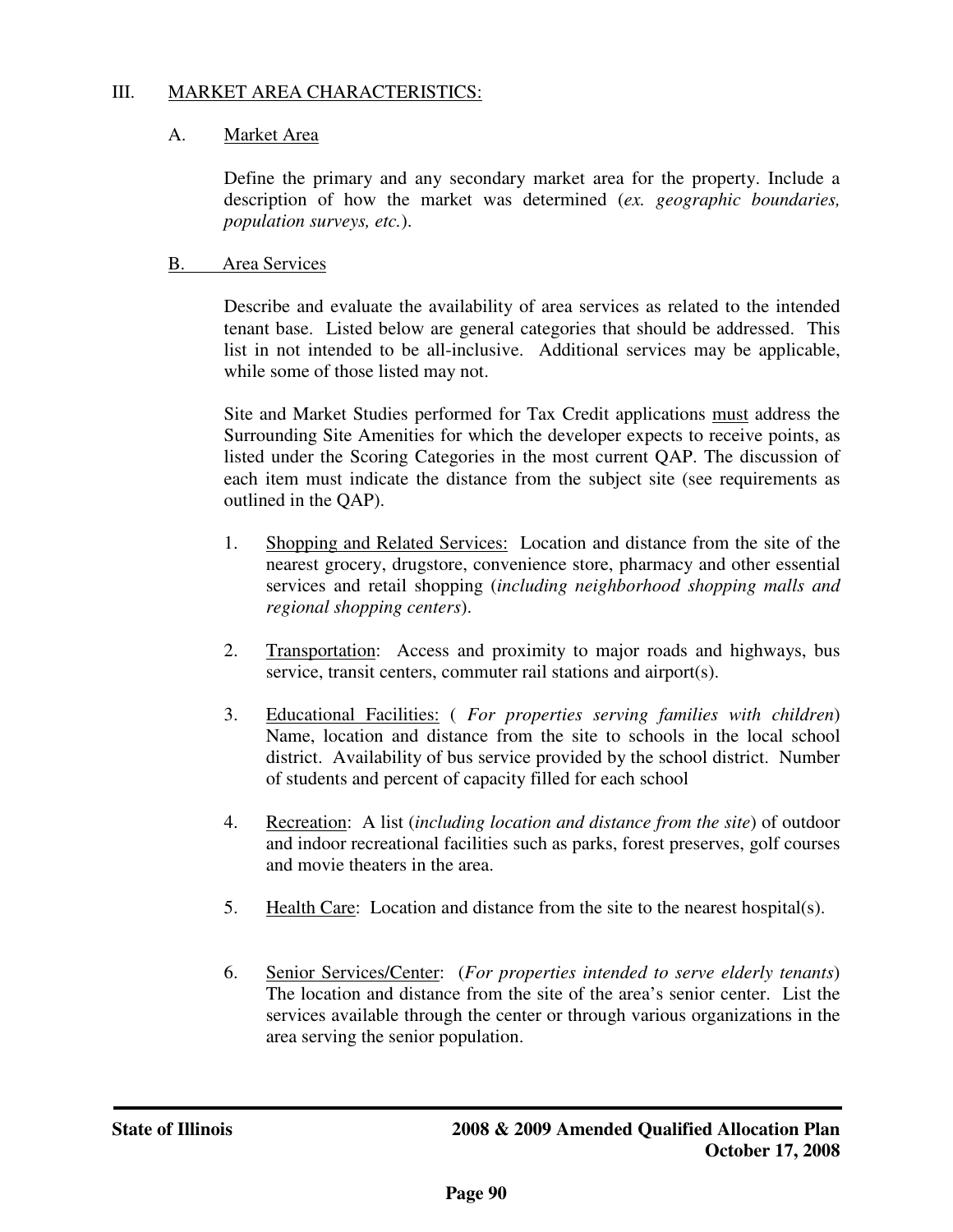## C. Population/Demographic Characteristics

Include the most current demographic data (*typically from the Census)* for both the defined primary and secondary market areas. Provide the percentage increase or decrease from the previous Census and any future projections.

The following data should be included in this demographic analysis: general population, number of households, population and households by age, households by size, and distribution of households by income. In addition the analysis should indicate the median age, median household size and median household income and show any trends. Indicate the source of demographic data.

## D. Employment

Present information on the employment base and recent or predicted growth in the area. Note any local employment declines or losses of major area employers. Indicate the source of the above information.

If the study is being prepared for a developer who is applying for Tax Credits, and who anticipates being awarded points for the "Live Near Work" category (see the most current QAP), the study must delineate the distance of the employers, identified by the developer, from the subject site. Acceptable distances are fivemiles for non-rural areas, and ten-miles for rural areas. (See the most current QAP for the list of non-rural areas).

In addition, the study must also document the existence and availability, or lack of, decent affordable rental housing within the primary market area. This documentation must be provided in Exhibits 1 and 2 found at the back of this format. In particular, the development condition, number of units and occupancy must be denoted on the Exhibits in order for us to make our evaluation. If this information is not provided, the developer will not receive points under the "Live Near Work" category.

# IV. HOUSING MARKET CHARACTERISTICS

## A. General Housing Characteristics

Provide the tenure (*owner vs. renter)* of the area housing stock. Include the age of the housing stock, the total number of year- round housing units, and the number and percent of occupied units. Indicate the source of this information.

Discuss the affordability of single-family housing alternatives for the targeted population in the primary market area.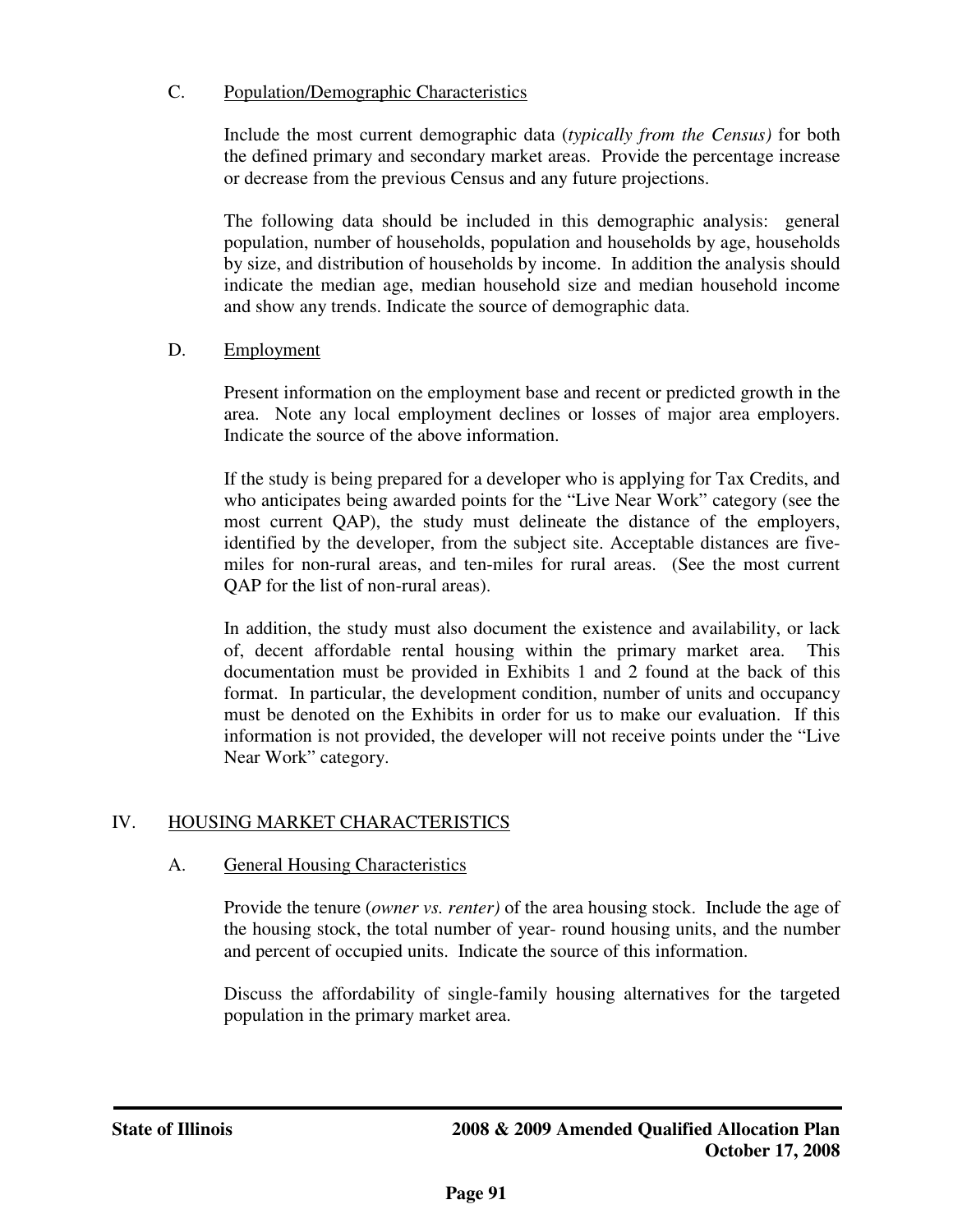## B. Housing Activity

Indicate the number of building permits issued from 1996 to the present for both single family and multifamily units. Indicate the source of this data.

## C. Consolidated Plan

Determine whether the municipality has a local Consolidated Plan. If so, explain how the proposed project addresses the priorities stated in the local Consolidated Plan. Provide sources for the information presented.

## D. Comparable Analysis

- 1. Comparable Properties: Present a narrative description of each comparable in the rental market. Include information regarding the unit and development amenities offered, the condition of the property and occupancy information when available. A detailed summary of these developments in table format (*as shown in Exhibit 1*) should also be included.
- 2. Comparison of Market Area Rental Market: Provide a comparison summary of the proposed development and the competing market-area rental developments detailed above. The summary is to include rent, square footage and unit composition comparisons. If no comparable developments exist within the market area, the mean gross rent for the area and the census tract in which the site is located should be examined. A final statement of the proposed property's position in the rental market compared to the current rental market should be made. This statement should also indicate whether this position is acceptable and give reasons for the proposed developments acceptability.
- 3. Project and Market Rate Property Data (Only complete this section for projects with deep subsidy only i.e. Section 8 or Section 515): Provide data pertaining to the proposed project's current contract rents by unit type. Additionally, provide both a narrative and table discussion of comparable market-rate properties in terms of location, development size, amenities, and current rent levels by unit type.

Obtain and provide historical market rate rental trends (preferably 5 years back) for all properties utilized above. Utilize this same data to estimate market rate rents in the area over a future five year period. Detail/explain this analysis in both a numeric and narrative format.

## E. Other Affordable Housing Properties (*not listed as comps above)*

Provide a summary description of affordable housing in the primary market area. Include information on the condition of each property and the overall attitude in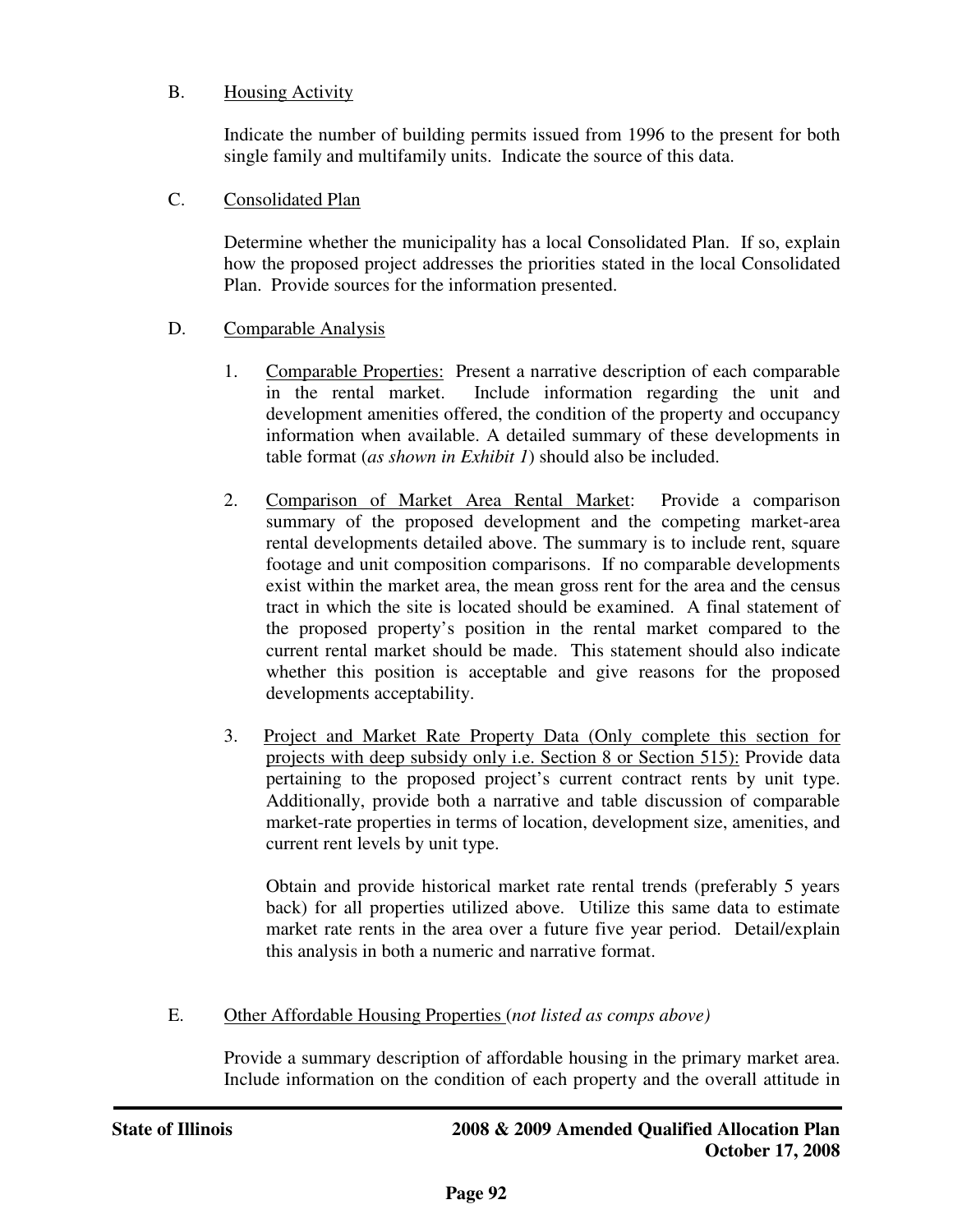the market regarding these non-IHDA affordable housing options. Further detail on each property is provided in Exhibit 2.

## AFFORDABILITY/DEMAND

#### A. Affordable Rent Analysis

Calculate what percentage of a household's monthly income will be required for rent, utilizing maximum income limits and proposed rents. Provide a range of affordability, based on annual income by calculating the minimum monthly income a household can make and still afford the proposed rent. Please indicate the percentage of household income used to determine the minimum annual income affordability. Note: historically the Authority has considered 35% of monthly household income for family households and 45% of monthly income for elderly households as a reasonable threshold for affordability. This data should be presented in table format, using the following example.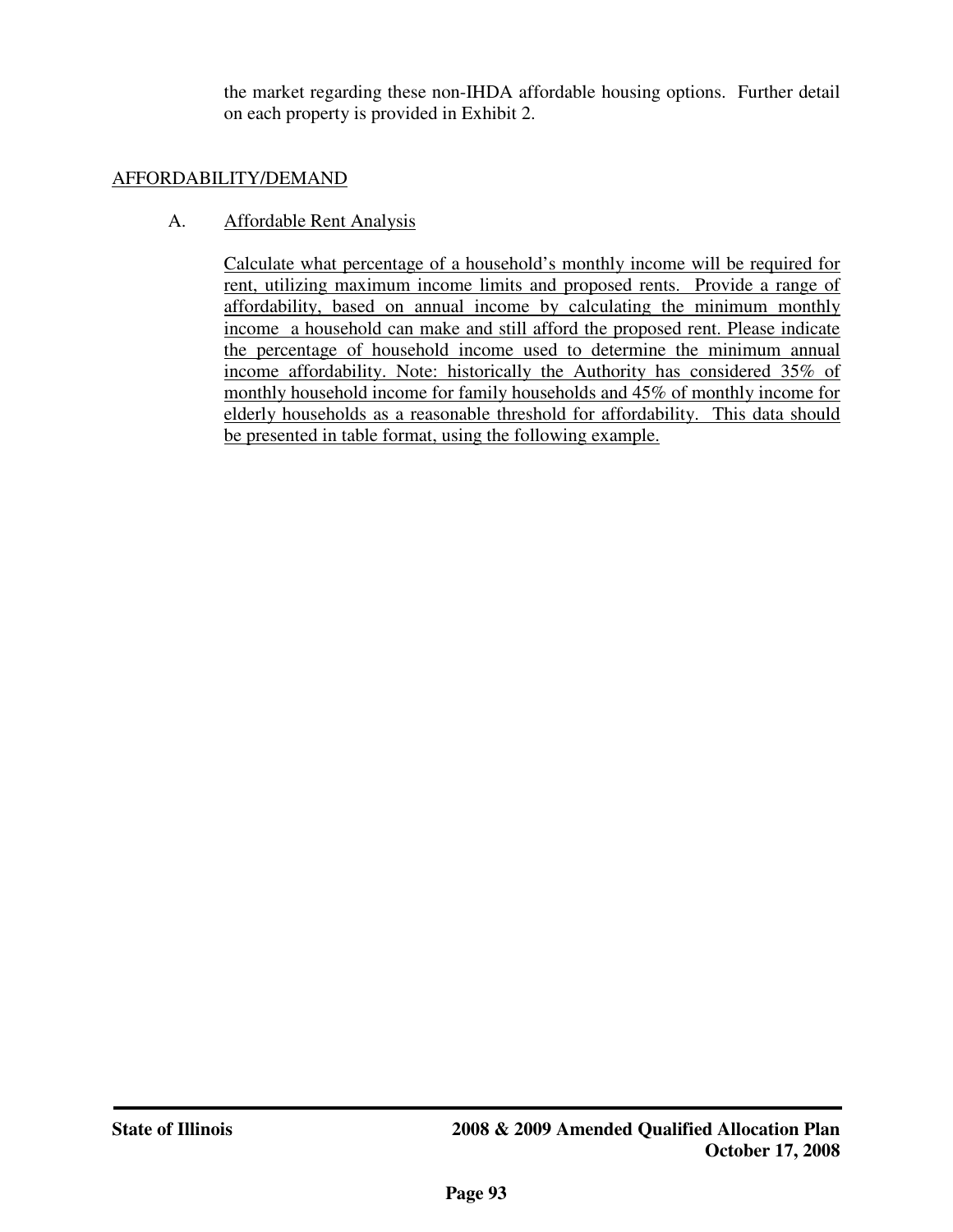| 1 Person  | 2 Person  | 3 Person  | 4 Person |
|-----------|-----------|-----------|----------|
| Household | Household | Household | Househol |

Household Household Household Household

## *Very Low Income Units*

(X% median income)

## 1 BR Units

Maximum Income Limit for Household Size Proposed Monthly Rent Plus Utilities Rent as % of Maximum Monthly Income Minimum Income Needed for Affordability (Based on X % of Monthly Income)

## 2 BR Units

Maximum Income Limit for Household Size Proposed Monthly Rent Plus Utilities Rent as % of Maximum Monthly Income Minimum Income Needed for Affordability (Based on X % of Monthly Income)

# *Low Income Limits*

(X% median income)

## 1 BR Units

Maximum Income Limit for Household Size Proposed Monthly Rent Plus Utilities Rent as % of Maximum Monthly Income Minimum Income Needed for Affordability (Based on X % of Monthly Income)

## 2 BR Units

Maximum Income Limit for Household Size Proposed Monthly Rent Plus Utilities Rent as % of Maximum Monthly Income Minimum Income Needed for Affordability (Based on X % of Monthly Income)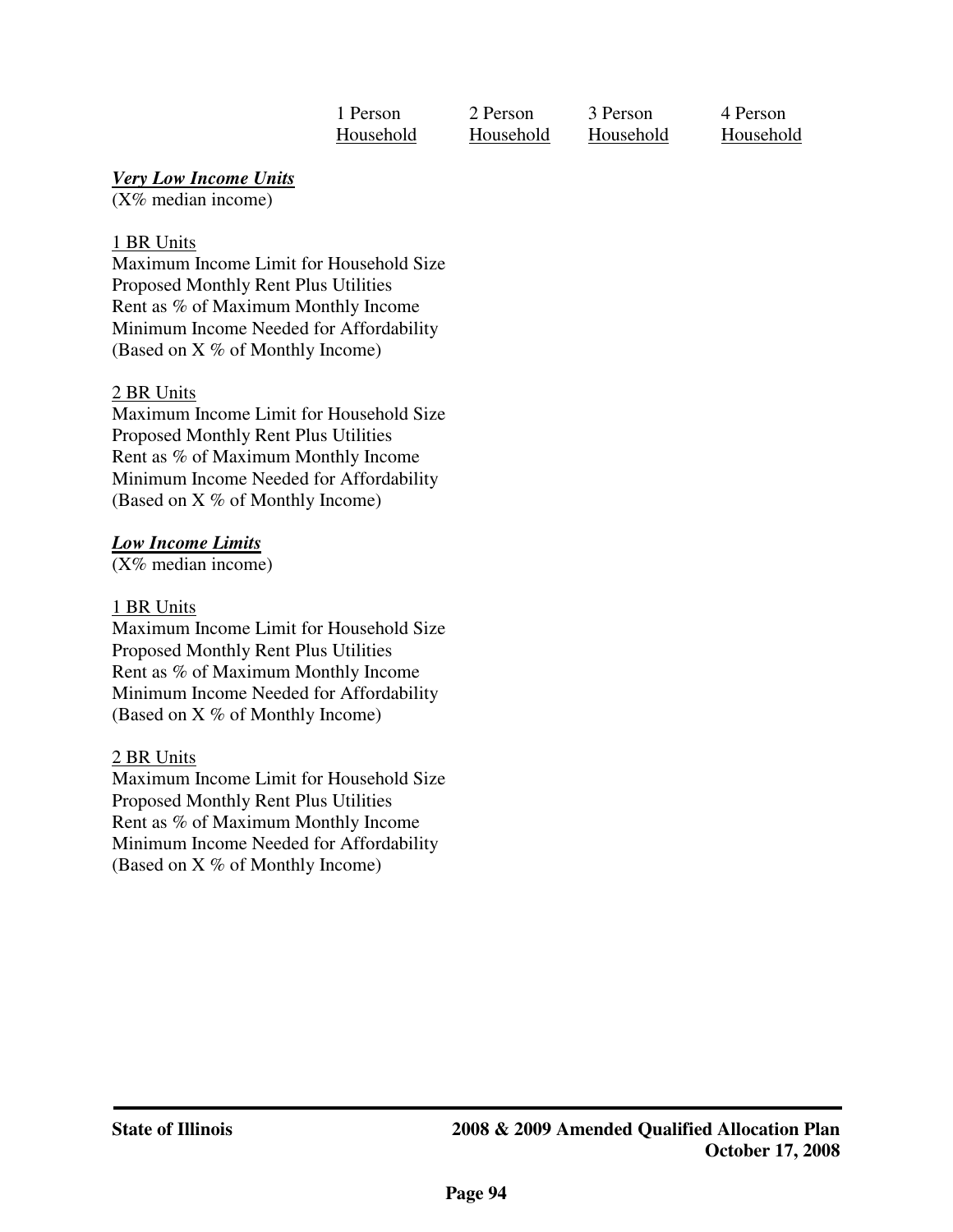## B. Capture and Penetration Rate

Calculate the capture rate for each income strata (*market rate, 80%, 60%, 50%, etc.*) proposed. IHDA's methodology for calculating a capture rate is as follows: divide the number of the proposed units, within each income strata, by the total number of income/age eligible households. The number of households should be based on those households at the minimum annual income as determined above, in Section A, up to the maximum income level for a given income strata. Also calculate an overall capture rate for the property based on the total number of proposed units. Indicate if the capture rates are at acceptable percentages and why. Note: historically the Authority has considered a  $5\% - 7\%$  capture rate, utilizing IHDA's methodology, to be a reasonable maximum capture rate for a given income strata/property.

## C. Absorption Rate

Project the amount of time expected to achieve stabilized occupancy (95%) at the proposed development based on the average number of units leased per month at comparable new construction or substantially rehabilitated properties. If this information is not available explain why the data was not available.

## D. Housing Need

.

Determine the need for additional affordable housing units by analyzing, at a minimum, the following data:

- 1. Compare the number of other affordable housing units in the area to the number of income/age eligible households in the market area.
- 2. Discuss how vacancy rates, type of housing provided and quality of the affordable housing stock impact the existing supply of affordable housing.
- 3. Look at the cost of homeownership and estimate the number of renters versus homeowners within the income/age eligible household population.
- 4. Compare the household sizes of income/age eligible families to the unit sizes provided in the affordable housing stock and the proposed property.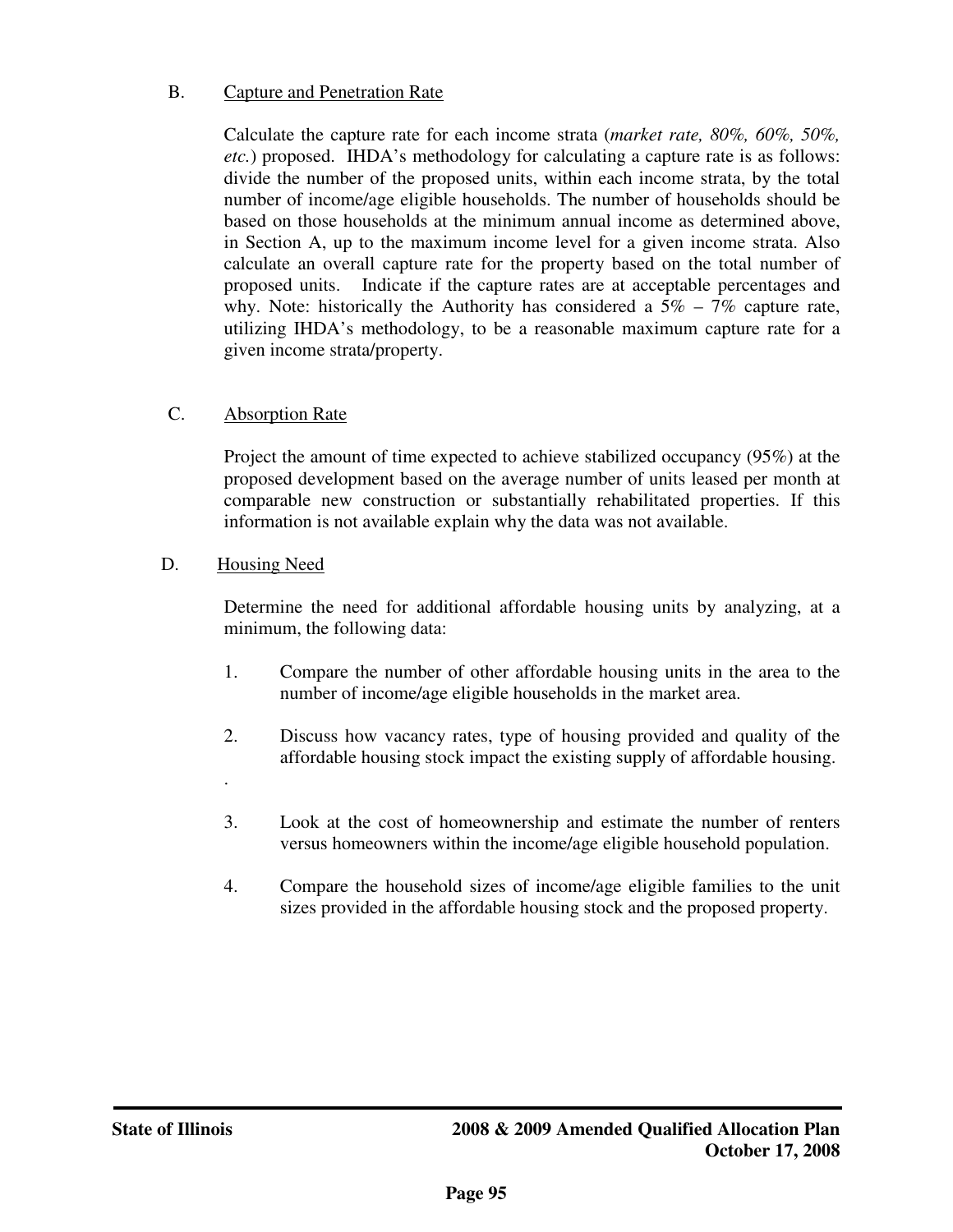#### VI. IMPACT ON OTHER AFFORDABLE HOUSING AND MARKET RATE HOUSING

#### A. **Impact on Other IHDA Properties**

Evaluate the impact the proposed property will have on the occupancy of existing IHDA properties in the market area. Discuss whether or not the proposed property will significantly reduce the tenancy of established IHDA properties and provide attributing factors for your conclusion. **A list of all IHDA properties is available on 3 ½ inch floppy in EXCEL format. For a copy of the disk, email your request to lsomers@ihda.org or call (312) 836-5374. Similar data is also available on the IHDA web page @ www.ihda.org. To access this information choose Forms and Downloads on the home page.** 

#### B. Impact on Other Assisted/Affordable Housing (non-IHDA properties)

Evaluate the impact the proposed property will have on the occupancy of other affordable housing properties in the market area. Discuss whether or not the proposed property will significantly reduce the tenancy of established affordable housing properties and provide the attributing factors for your conclusion. .

C. Impact on Market Rate Housing

If the rents of the proposed property are comparable to market rate units, evaluate the impact the proposed property will have on the occupancy level of existing market rate properties in the area. Discuss whether or not the proposed property will significantly reduce the tenancy of established market rate properties and provide attributing factors for your conclusion.

## VII. CONCLUSIONS AND RECOMMENDATIONS

## A. Conclusions

Provide strengths and weakness of the proposed property in terms of the area's rental market and the income restricted population to be served. Assess the demand for housing based on the current absorption rates and vacancy figures of existing developments. In addition, provide an evaluation of how the proposed property is positioned in the marketplace taking into consideration unit mix, bedroom size, square footage and rents to the market average and to the most comparable existing development(s).

## B. Recommendations

Based on the findings summarized in the conclusion, provide a recommendation regarding whether to accept the property as proposed, accept the property with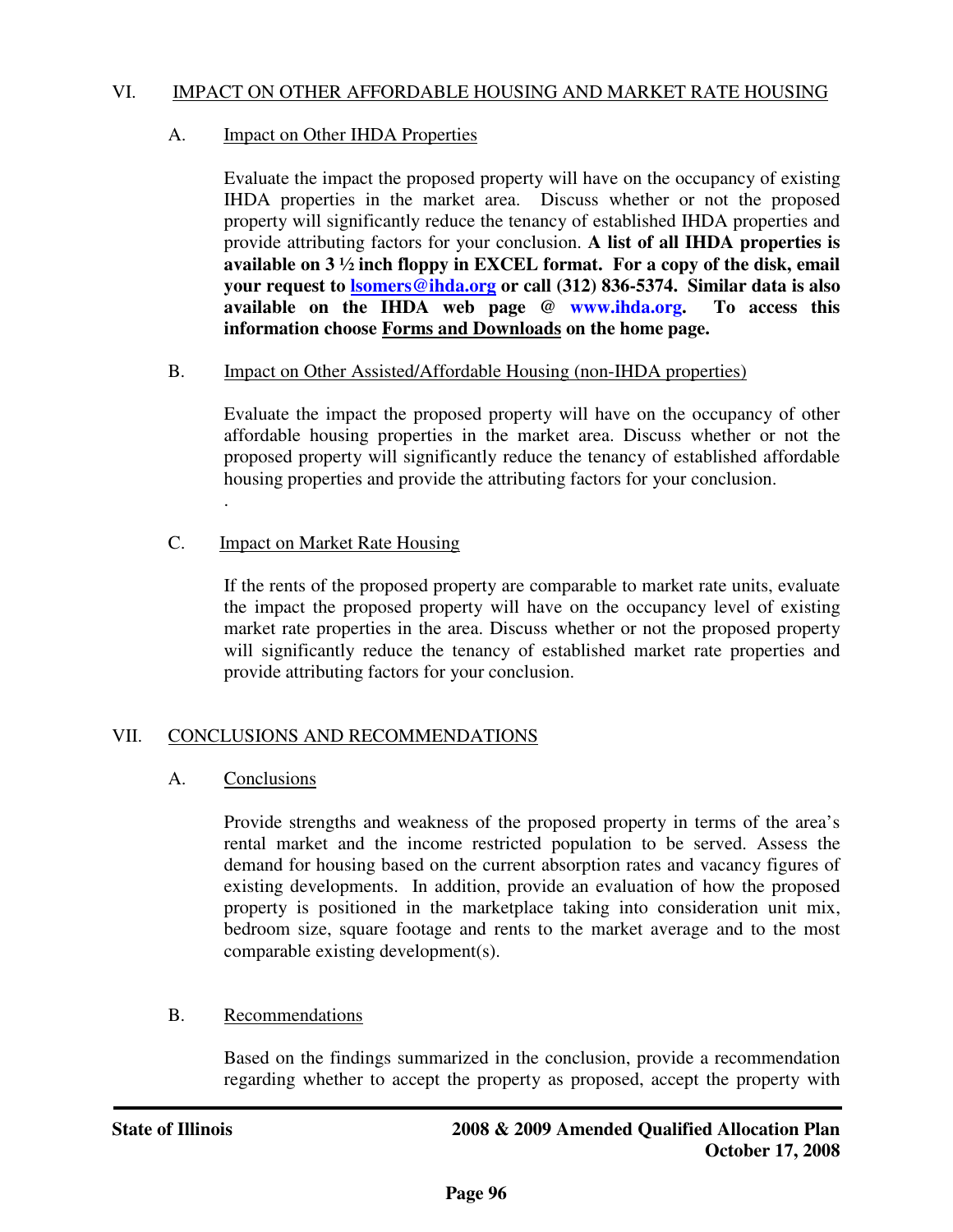changes or to decline the property. If a change is recommended, state the reason for the change and provide an alternative that would fit the market. If the recommendation is to decline a property, provide justification for this conclusion.

*(Generally, recommended changes involve a reconfiguration of the proposed amenities, unit mix, unit type, square footage or rents. Most recommendations to decline a property occur when the recommended changes are too numerous or the market conditions do not support the property).*

## VIII. APPENDIX

Include a map of the primary and secondary market areas denoting the subject property and comps, a site map, color photographs of the site and comparable developments, the market area comparable survey (*see Exhibit 1)*, population and housing characteristics (*if not provided in the body of the study)*, building permit data (*if not provided in the body of the study)*, and the affordable housing data as described below (*illustrated in Exhibit 2)*.

A. Affordable Housing Table (*non-IHDA properties)*

Using the table format shown in Exhibit 2, provide data on affordable housing developments within the primary Market Area. This data is to include:

- The type of affordable housing public housing, HOME, Tax Credits, etc.
- Tenant type family, elderly, mixed (*family and elderly)*
- Development condition poor, adequate, good, excellent
- Tenant demographics general income levels, single parents, etc. (*information garnered from Management)*
- Other general characteristics total number of units, number of income restricted units, occupancy rate, etc.
- B. Affordable Housing Map

 Include in the Appendix, a separate map denoting the subject property and each of the affordable housing developments. This map should present as much detail as possible.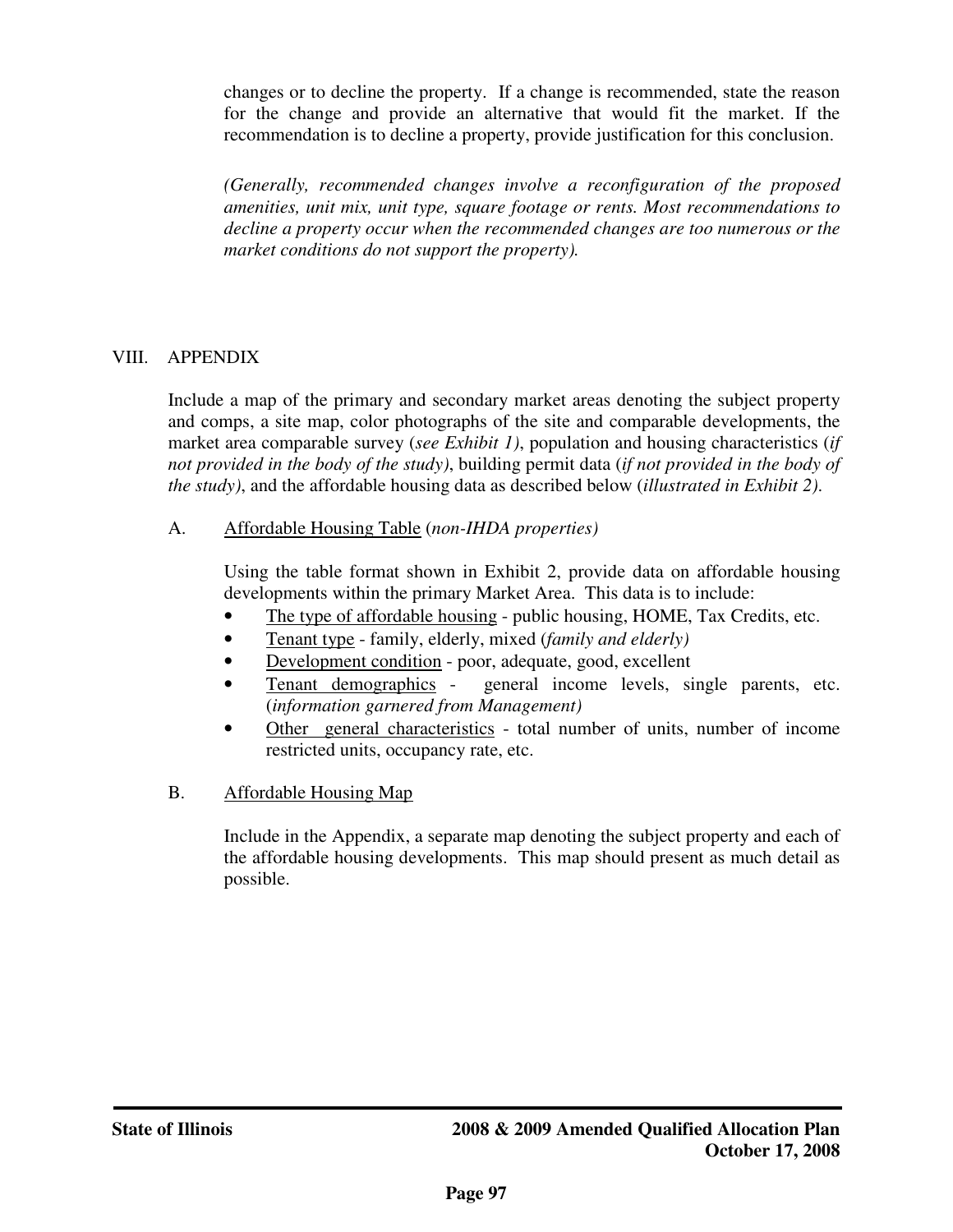## **EXHIBIT 1**

# Comparable Properties

| <b>Development</b><br><b>Name/Address</b> |                 | Year<br><b>Built</b> | <b>Total</b><br>Units | Unit<br><b>Type</b> | <b>Units</b><br>By<br><b>Type</b> | Rent<br>Range  | Sq. Ft.<br>Range | Rent/Sq.<br><b>Ft. Range</b> |
|-------------------------------------------|-----------------|----------------------|-----------------------|---------------------|-----------------------------------|----------------|------------------|------------------------------|
| Main<br><b>Street</b><br>Apts.            |                 | 1999                 | 99                    | 1 BR                | 33                                | \$693          | 650              | \$1.06                       |
| 123 Main Street<br>Your Town, IL          |                 |                      |                       | 2 BR<br>3 BR        | 33<br>33                          | \$836<br>\$970 | 857<br>1,026     | \$0.97<br>\$0.95             |
| Phone<br>Number:                          | $123 -$<br>1234 |                      |                       |                     |                                   |                |                  |                              |
| <b>Occupancy:</b>                         | 100%            |                      |                       |                     |                                   |                |                  |                              |
| <b>Utilities:</b>                         | Incl.           |                      |                       |                     |                                   |                |                  |                              |
| <b>Amenities:</b>                         | Pool            |                      |                       |                     |                                   |                |                  |                              |
| <b>Development</b><br><b>Condition:</b>   | Good<br>Cond.   |                      |                       |                     |                                   |                |                  |                              |
| Weighted<br>Average<br>Rent/Sq. Ft.:      |                 |                      |                       |                     |                                   |                |                  |                              |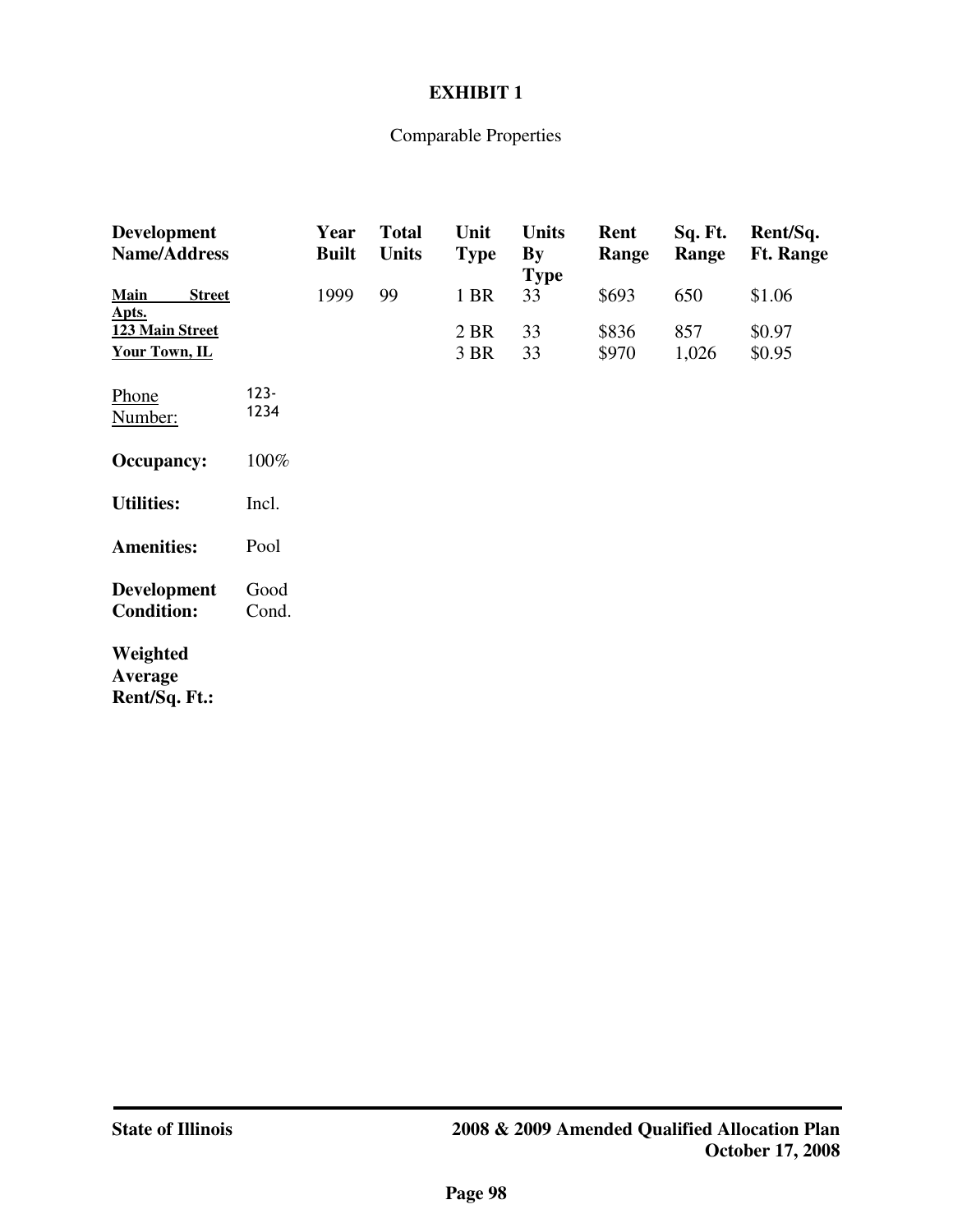# **EXHIBIT 2**

#### Sample format for the Summary of Market Area Affordable Housing

| Development<br>Name/Address<br>City/Zip Code | County | Phone<br>Number | Tenant<br>Base | Bedroom<br>Types | Affordable<br>Housing<br>Program | Total<br>Number of<br>Units | Low<br>Income<br>Units | Development<br>Condition | Overall<br>Occupancy | <b>Tenant Demographics</b> | Comments<br>(distance)<br>from subject) |
|----------------------------------------------|--------|-----------------|----------------|------------------|----------------------------------|-----------------------------|------------------------|--------------------------|----------------------|----------------------------|-----------------------------------------|
| <b>City Apartments</b>                       | McLean | 123-1234        | Elderly        |                  | Section 8                        | 100                         | 100                    | Adequate                 | 100%                 | 50% of median              | none                                    |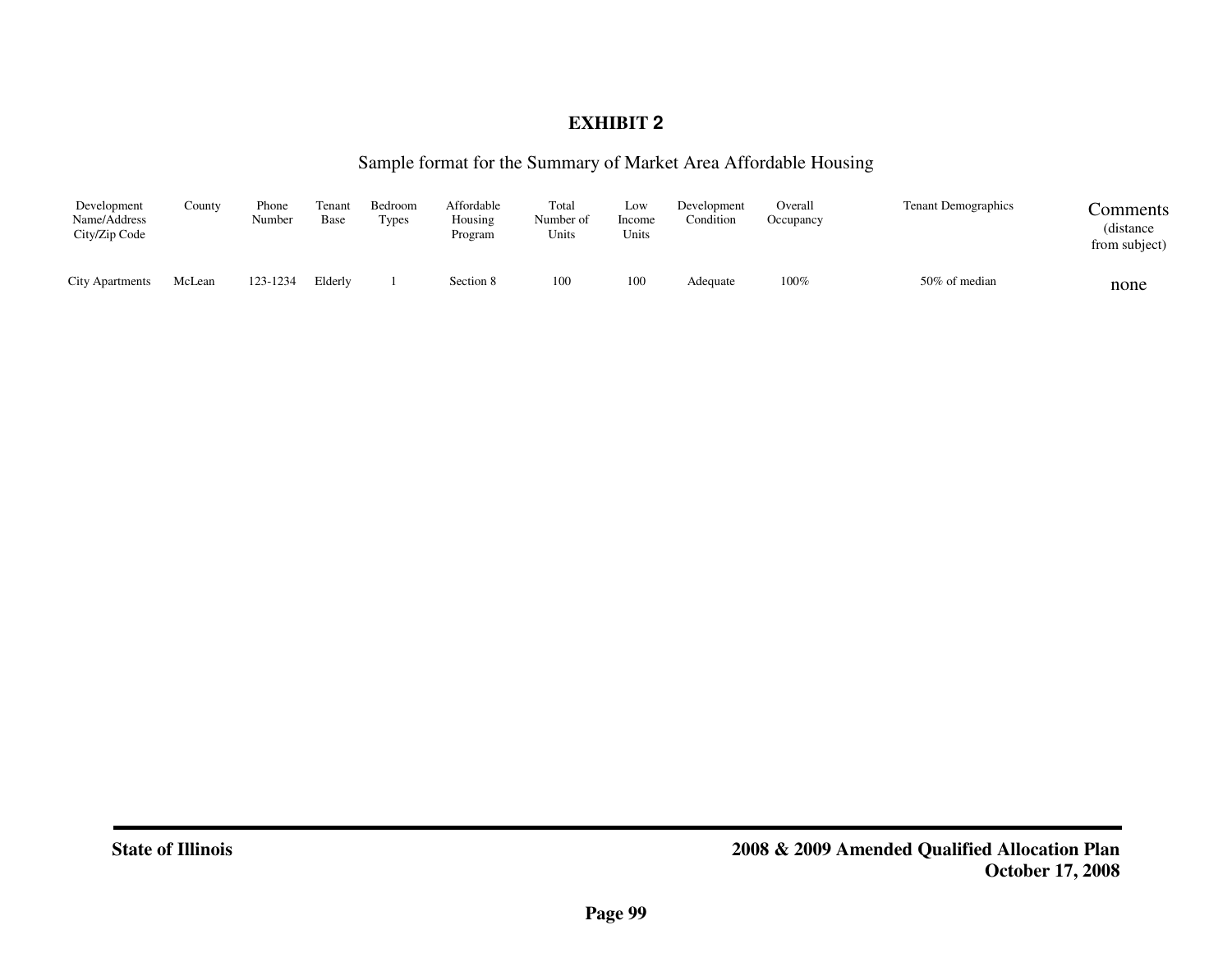ATTACHMENT 4

# **PHYSICAL NEEDS ASSESSMENT**

# **GUIDANCE TO THE PROPERTY EVALUATOR**

j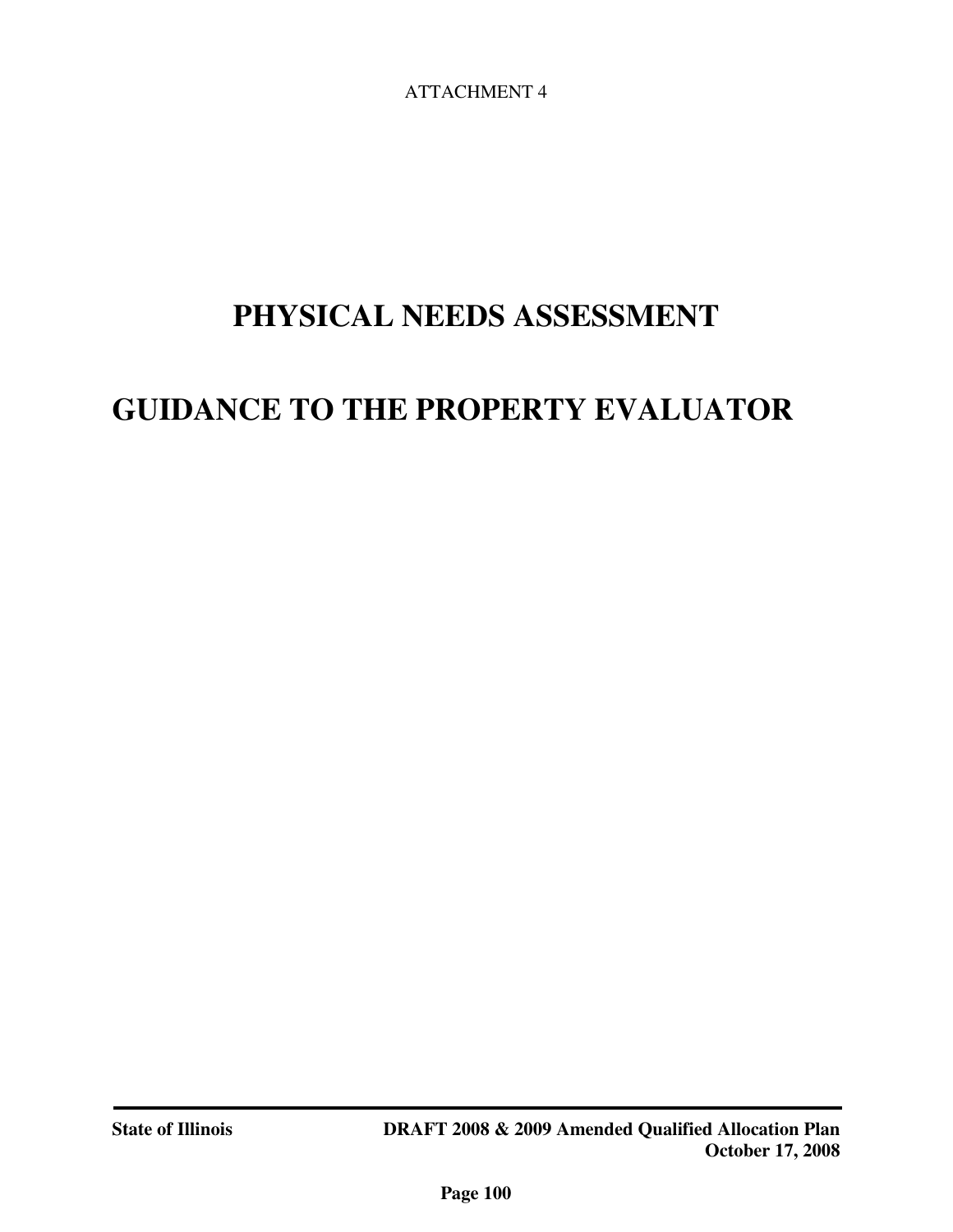# **SAMPLE REPORT MASTER 8-09-07**

#### **PROPERTY NEEDS ASSESSMENT**

#### **FOR**

**NAME OF PROJECT ADDRESS OF PROJECT CITY, ILLINOIS ZIP** 

**DATE:** 

#### **PREPARED FOR**

**NAME OF CLIENT ADDRESS OF CLIENT CITY, STATE** 

**PREPARED BY:** 

**NAME ADDRESS CITY, STATE, ZIP**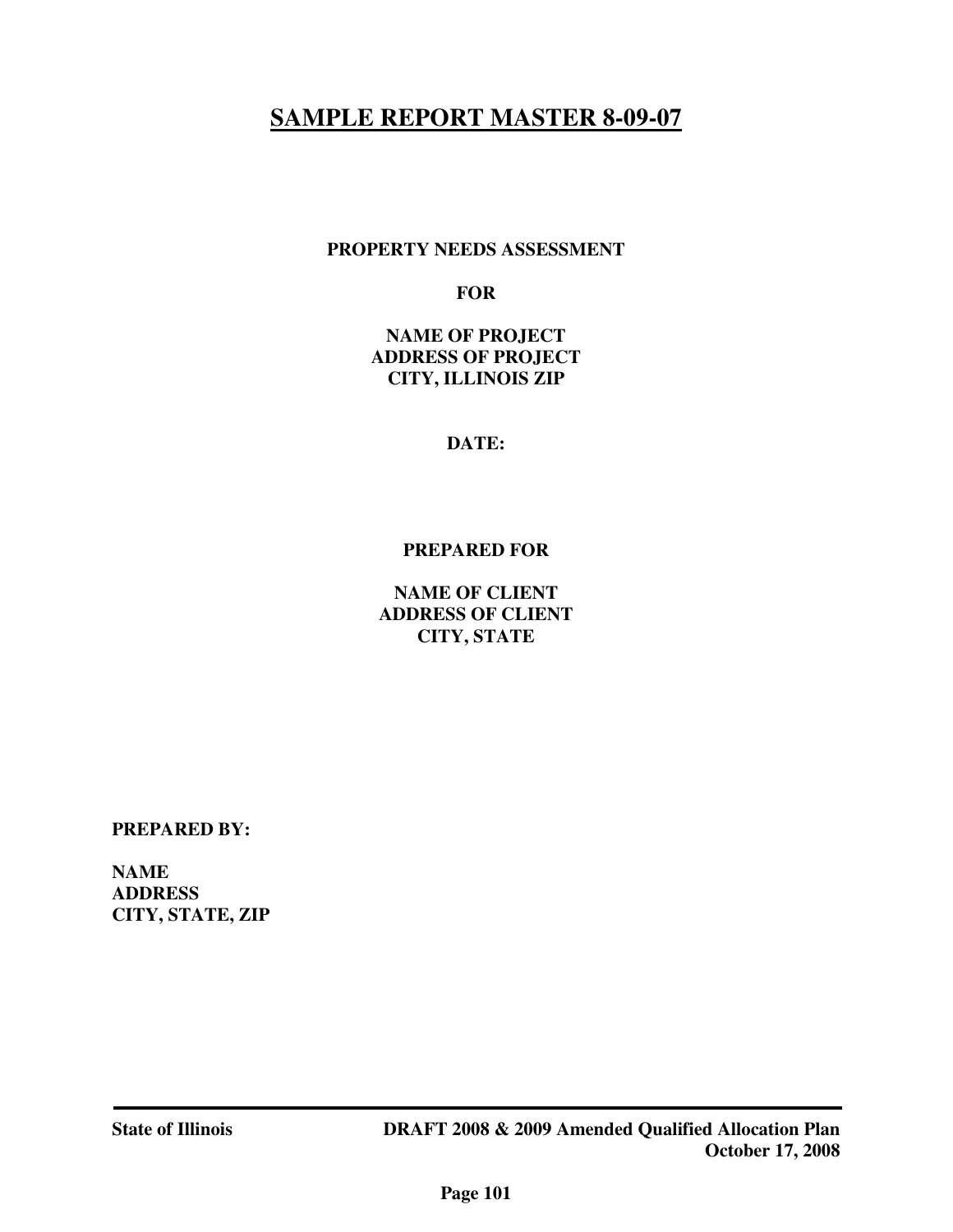Date:

Client Name Address

> Property Needs Assessment PROPERTY NAME STREET NUMBER & NAME CITY, STATE ZIP

Dear Mr. or Ms. ……..

We are pleased to provide the results of the Property Needs Assessment of the PROPERTY NAME in ANY CITY, STATE. This assessment was authorized on Date.

We appreciate the opportunity to provide engineering services to name of client. If you have any questions concerning this report, or if we can assist you in any other manner, please call our office.

Sincerely,

.

(Your Name)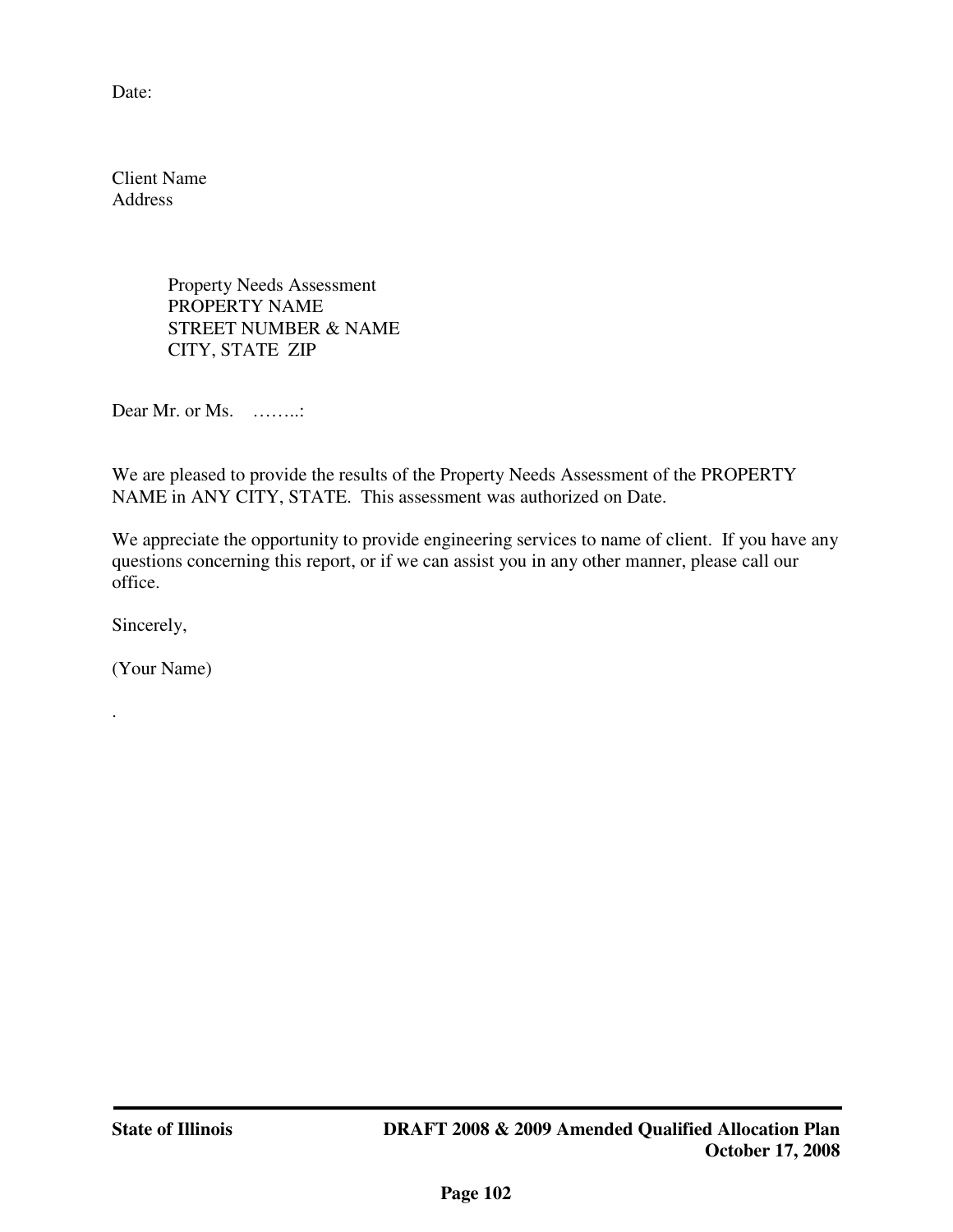# **TABLE OF CONTENTS**

| 1.0 |                                                                                      |  |
|-----|--------------------------------------------------------------------------------------|--|
| 2.0 |                                                                                      |  |
|     | 2.01<br>2.02<br>2.03<br>2.04<br>2.05                                                 |  |
| 3.0 |                                                                                      |  |
|     | 3.01<br>3.02<br>3.03<br>3.04                                                         |  |
| 4.0 |                                                                                      |  |
|     | 4.01<br>4.02<br>4.03<br>4.04<br>4.05<br>4.06<br>4.07<br>4.08<br>4.09<br>4.10<br>4.11 |  |
| 5.0 |                                                                                      |  |
| 6.0 |                                                                                      |  |

#### **APPENDIX A - EXHIBITS**

**APPENDIX B - PHOTOGRAPHS**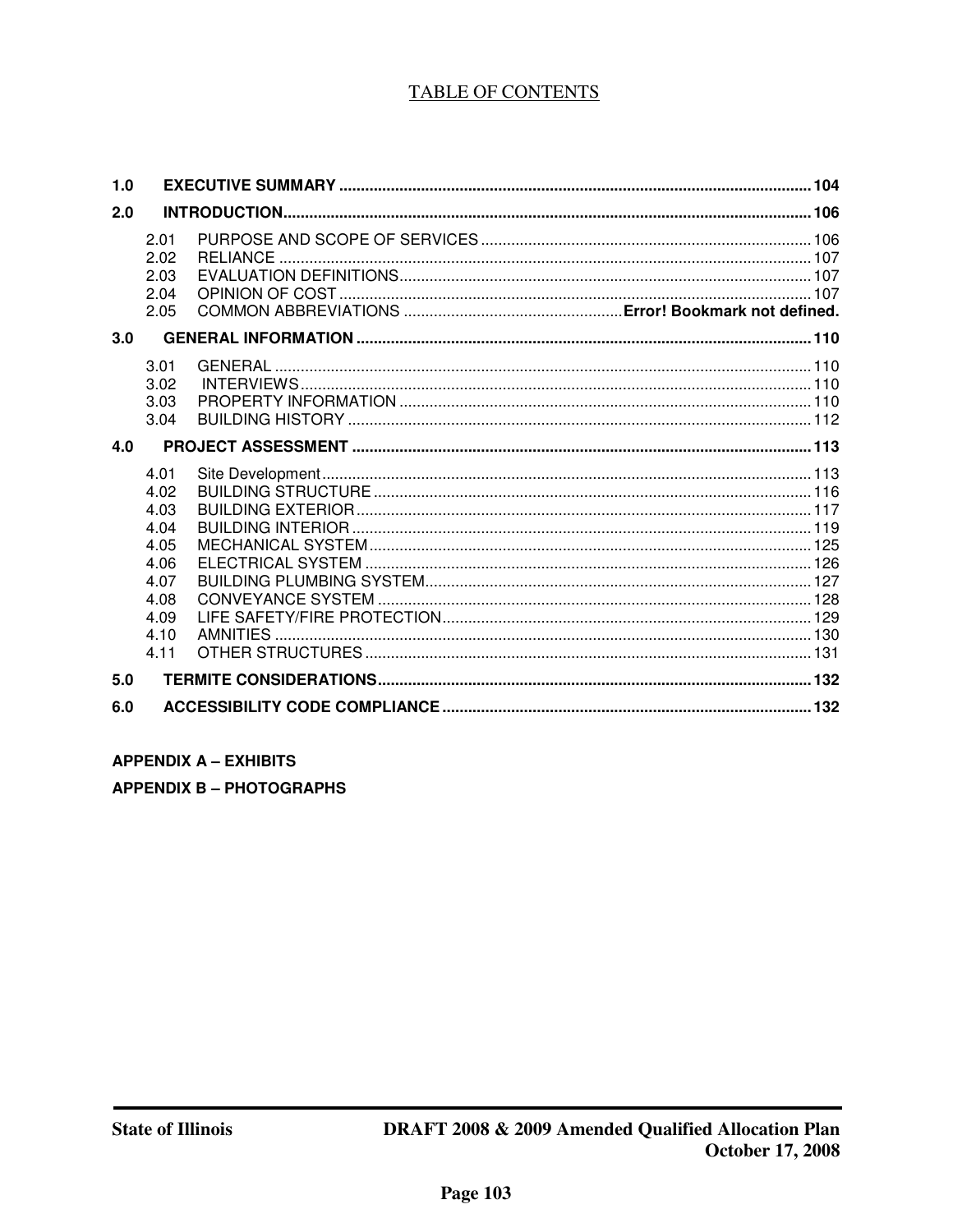# **1.0 EXECUTIVE SUMMARY**

| <b>Property Name:</b>            | Savoy Apartments                          |                |                 |  |  |  |  |
|----------------------------------|-------------------------------------------|----------------|-----------------|--|--|--|--|
| <b>Location:</b>                 | 123 Main Street, Tri-City, Illinois 60198 |                |                 |  |  |  |  |
| <b>Date of Assessment</b>        | March 20, 2003                            |                |                 |  |  |  |  |
| <b>Site Information</b>          | 6.5 Acres                                 |                |                 |  |  |  |  |
| <b>Buildings and Amenities:</b>  | <b>Apartment Buildings</b>                |                | Five, 3-stories |  |  |  |  |
|                                  | Club house/ rental office.                |                | One, 1-story    |  |  |  |  |
|                                  | Swimming pool                             |                | One, Heated     |  |  |  |  |
|                                  | Maintenance Building                      |                | One, 1-story    |  |  |  |  |
|                                  | Garages                                   |                | N/A             |  |  |  |  |
|                                  | Carports                                  |                | N/A             |  |  |  |  |
|                                  | Other                                     |                | N/A             |  |  |  |  |
| <b>Number of Apartments:</b>     | Leased:<br>Vacant:<br>Total:              | 95<br>5<br>100 |                 |  |  |  |  |
| <b>Number of Parking Spaces:</b> | Standard:                                 | 98             |                 |  |  |  |  |
|                                  | Disabled:                                 | 2              |                 |  |  |  |  |
|                                  | Total:                                    | 100            |                 |  |  |  |  |
| <b>Number of Parking Spaces</b>  | Standard:                                 | 96             |                 |  |  |  |  |
| <b>Required:</b>                 | Disabled:                                 | $\overline{4}$ |                 |  |  |  |  |
|                                  | Total:                                    | 100            |                 |  |  |  |  |
| <b>Construction Date:</b>        | 1991                                      |                |                 |  |  |  |  |
| <b>First Occupancy Date:</b>     | 1992                                      |                |                 |  |  |  |  |

Generally, the building appears to be in fair to good physical condition. Both the exterior and interior appear to be well maintained. Based on the site observations, there are recommended capital expenditures that should be accomplished during the evaluation period.

The following table presents recommended expenditures categorized as Critical Repair (All deficiencies of health and safety, violation of Section 8 housing quality standards, FHA's regulatory agreement standards that require immediate remediation, and building and fire code violations). Immediate Repair and Replacement Items (All items of significant deferred and other maintenance items that will need to be addressed within 12 months of closing including accessibility requirements), Long Term Physical Needs (All items that require repair and replacement over the evaluation period)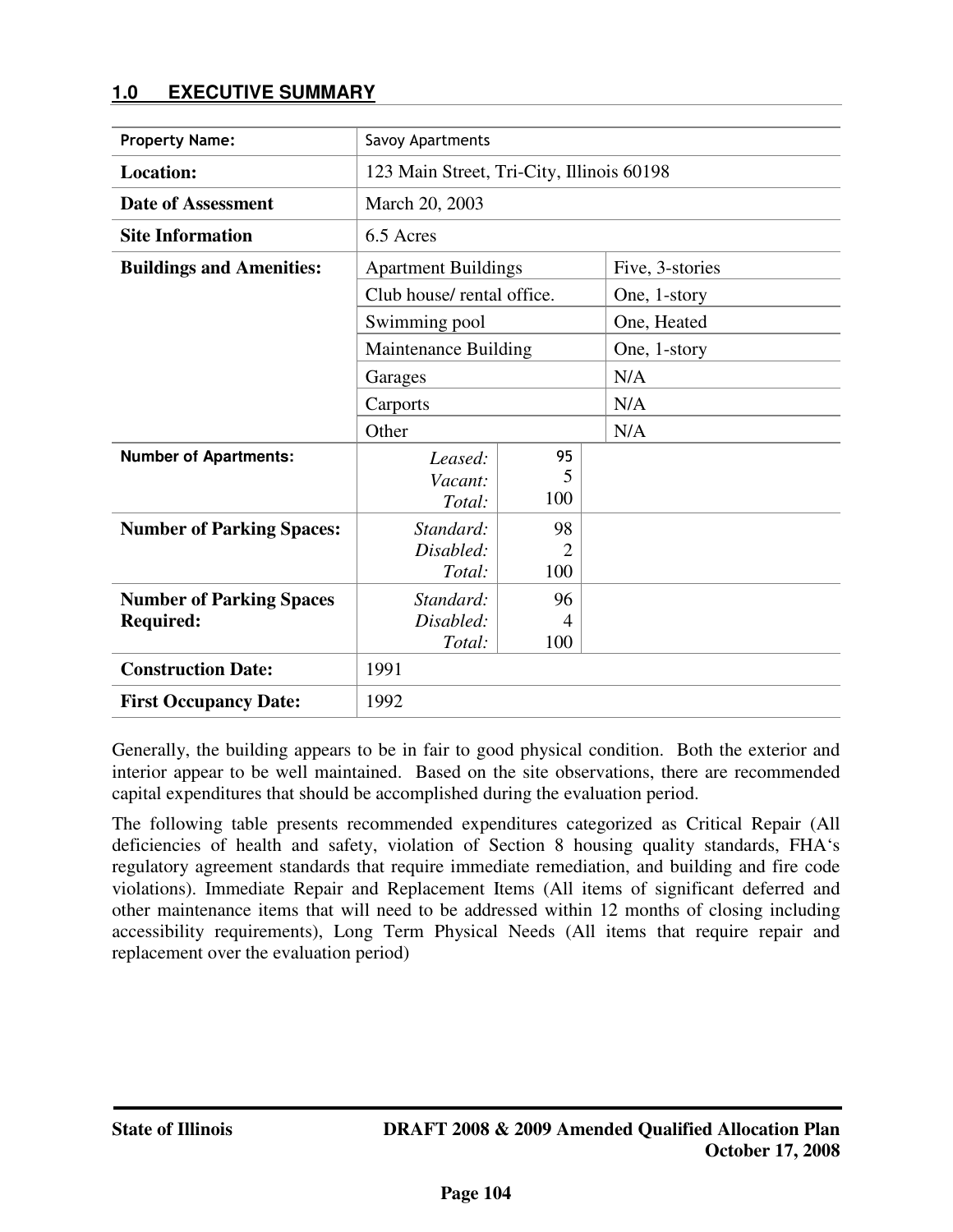| <b>Capital Expenditures - 10-year Term Period</b><br><b>PROPERTY NAME - ANY CITY, Illinois</b>                                       |             |                                          |                   |                                                    |                    |                    |  |  |  |
|--------------------------------------------------------------------------------------------------------------------------------------|-------------|------------------------------------------|-------------------|----------------------------------------------------|--------------------|--------------------|--|--|--|
| <b>Item</b>                                                                                                                          | <b>POOR</b> | <b>Property Condition</b><br><b>FAIR</b> | GOOD              | <b>Immediate</b><br>Repair &<br><b>Replacement</b> | <b>Long Term</b>   |                    |  |  |  |
| <b>4.01 Site Development</b>                                                                                                         |             |                                          |                   | \$                                                 | $\mathbb{S}$       | \$                 |  |  |  |
| <b>4.02 Building Structure</b>                                                                                                       |             |                                          |                   | \$                                                 | $\mathbb{S}$       | \$                 |  |  |  |
| <b>4.03 Building Structure</b>                                                                                                       |             |                                          |                   | \$                                                 | $\mathbb{S}$       | $\mathbf{\hat{S}}$ |  |  |  |
| <b>4.04 Building Interior</b>                                                                                                        |             |                                          |                   | \$                                                 | $\mathbb{S}$       | \$                 |  |  |  |
| <b>4.05 Mechanical Systems</b>                                                                                                       |             |                                          |                   | \$                                                 | $\mathbb{S}$       | \$                 |  |  |  |
| <b>4.06 Electrical Systems</b>                                                                                                       |             |                                          |                   | \$                                                 | $\mathbb{S}$       | \$                 |  |  |  |
| <b>4.07 Building Plumbing Systems</b>                                                                                                |             |                                          |                   | \$                                                 | $\mathcal{S}$      | \$                 |  |  |  |
| <b>4.08 Conveyance Systems</b>                                                                                                       |             |                                          |                   | \$                                                 | $\mathbb{S}$       | \$                 |  |  |  |
| <b>4.09 Life Safety/Fire Protection</b>                                                                                              |             |                                          |                   | \$                                                 | \$                 | $\mathbf{\hat{S}}$ |  |  |  |
| <b>4.10 Amenities</b>                                                                                                                |             |                                          |                   | \$                                                 | \$                 | \$                 |  |  |  |
| <b>4.11 Other Structures</b>                                                                                                         |             |                                          |                   | \$                                                 | $\mathbf{\hat{S}}$ | $\mathbf{\hat{S}}$ |  |  |  |
|                                                                                                                                      |             |                                          | <b>Sub Totals</b> | $\mathbf{\$}$                                      | \$                 | \$                 |  |  |  |
| <b>TOTAL FACILITY CAPITAL EXPENDITURES (Accessibility compliance)</b><br>costs and environmental remediation costs are not included) |             |                                          |                   |                                                    |                    |                    |  |  |  |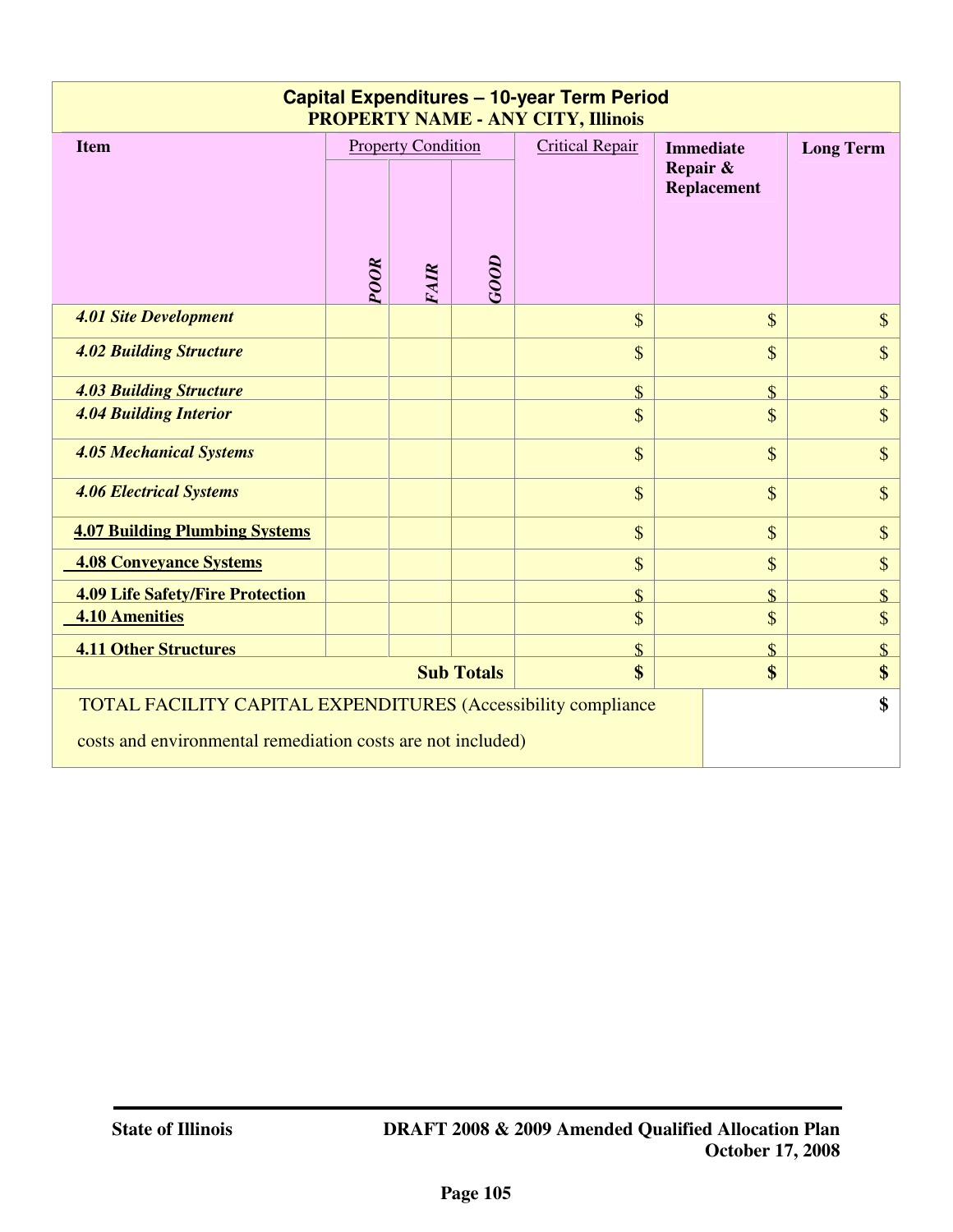#### **2.01 PURPOSE AND SCOPE OF SERVICES**

RAH & Associates conducted a walk-through observation of the Savoy Apartments, located at 123 main Street, in Tri city, Illinois on March 15, 2003. This assessment was authorized on March 5, 2007, and performed in general accordance with the proposal dated March 2, 2007.

The purpose of this Property Condition Report is to observe and document readily visible materials and building system defects, which might significantly affect the value of the property, and determine if conditions exist which may have a significant impact on the continued operation of the facility during the evaluation period. **This assessment shall not be used by the developer as his scope of work. It should be viewed as an addendum to the scope of work prepared by the developer's design architect.** 

The assessment included a site visit, interviews with property management personnel; inquiries to the local building department, zoning department and fire department; a review of readily available construction documents (drawings and specifications) provided by the property owner; and visual observations of the following systems components: site development, building exterior and interior, building structure, mechanical, electrical and plumbing systems; conveyance systems, life safety/fire protection, and general accessibility compliance.

This report is intended to provide a general overview of the building systems and their overall condition. It has been performed using that degree of skill and care normally exercised by reputable consultants performing similar work. The activities of this assessment included observations of visible and readily accessible areas. The observations were performed without removing or damaging components of the existing building systems. Consequently, certain assumptions have been made regarding conditions and operating performance. Comprehensive studies to identify, document, and evaluate every existing defect or deficiency, were not conducted. In some cases, additional studies may be warranted to fully evaluate concerns noted. In addition, system checks or testing of the equipment in the operating mode is beyond the scope of this assessment.

The observations, findings, and conclusions within this report are based on our professional judgment and information obtained during the course of this assessment. The opinions and recommendations presented herein are based on our observations, evaluation of the information provided, and interviews with personnel familiar with the property and should not be considered design solutions. No calculations have been performed to determine the adequacy of the facility's original design. It is possible that defects and/or deficiencies exist that were not readily accessible or visible. Problems may develop with time, which were not evident at the time of this assessment. The opinions and recommendations in this report should not be construed in anyway to constitute a warranty or guarantee regarding the current or future performance of any system identified.

j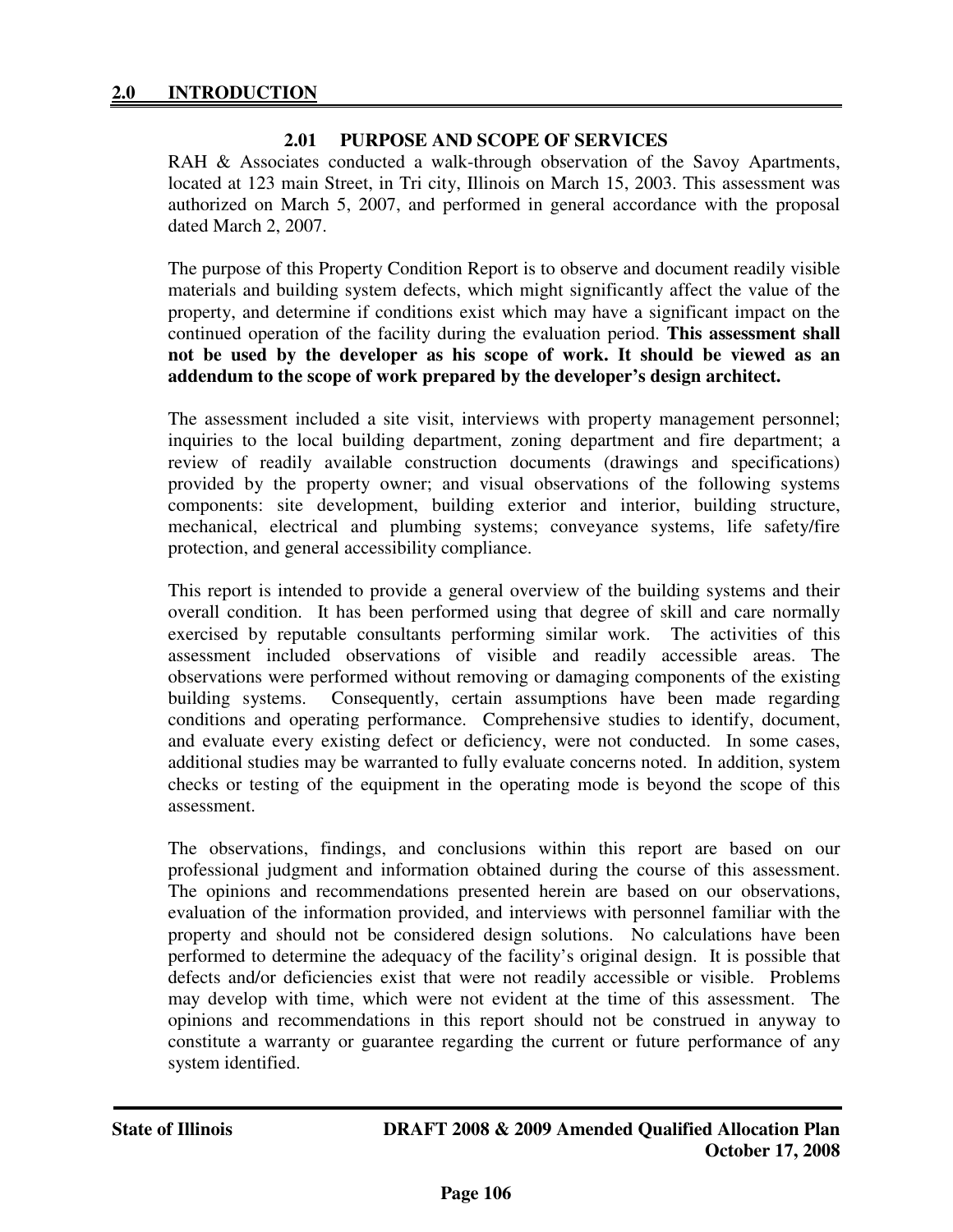- The representations regarding the status of accessibility requirements is based on visual observation and some physical measuring and, thus, are intended to be a good faith effort to assist the Client by noting nonconforming conditions along with estimates of costs to correct and are not to be considered to be based on a detailed study.
- This Report does not confirm the presence or absence of asbestos, PCB's, lead base paints or toxic soils on this property.
- The preparer of this report shall at all times be an independent observer and cannot be connected in any other fashion to the project such as the design architect or construction observer.

## **2.02 RELIANCE**

This report was prepared for the use of **Ace Development Company** and the Illinois Housing Development Authority, 401 North Michigan Avenue, Suite 900, Chicago, IL, its successors and/or assigns. This report is expressly and exclusively for the sole use and benefit of the client and the Illinois Housing Development Authority and is not for the use or benefit of, nor may any other person or entity rely upon this report without the advanced written consent of RAH & Associates.

 **2.03 EVALUATION DEFINITIONS** 

- *Good***:** Average to above-average condition for the building system or material assessed, with consideration of its age, design and geographical location. Generally, other than normal maintenance, no work is recommended or required.
- *Fair*: Average condition for the building system evaluated. Some work is required or recommended, primarily due to the normal aging and wear of the building system, to return to a good condition.
- *Poor***:** Below average condition for the building system evaluated. Significant work anticipated returning the building system or material to an acceptable condition.

## **2.04 OPINION OF COST**

The opinion of costs presented is for the repair/replacement of readily visible materials and building system defects that might significantly affect the value of the property during the evaluation period. These opinions are based on approximate quantities and values. They do not constitute a warranty that all items, which may require repair or replacement, are included.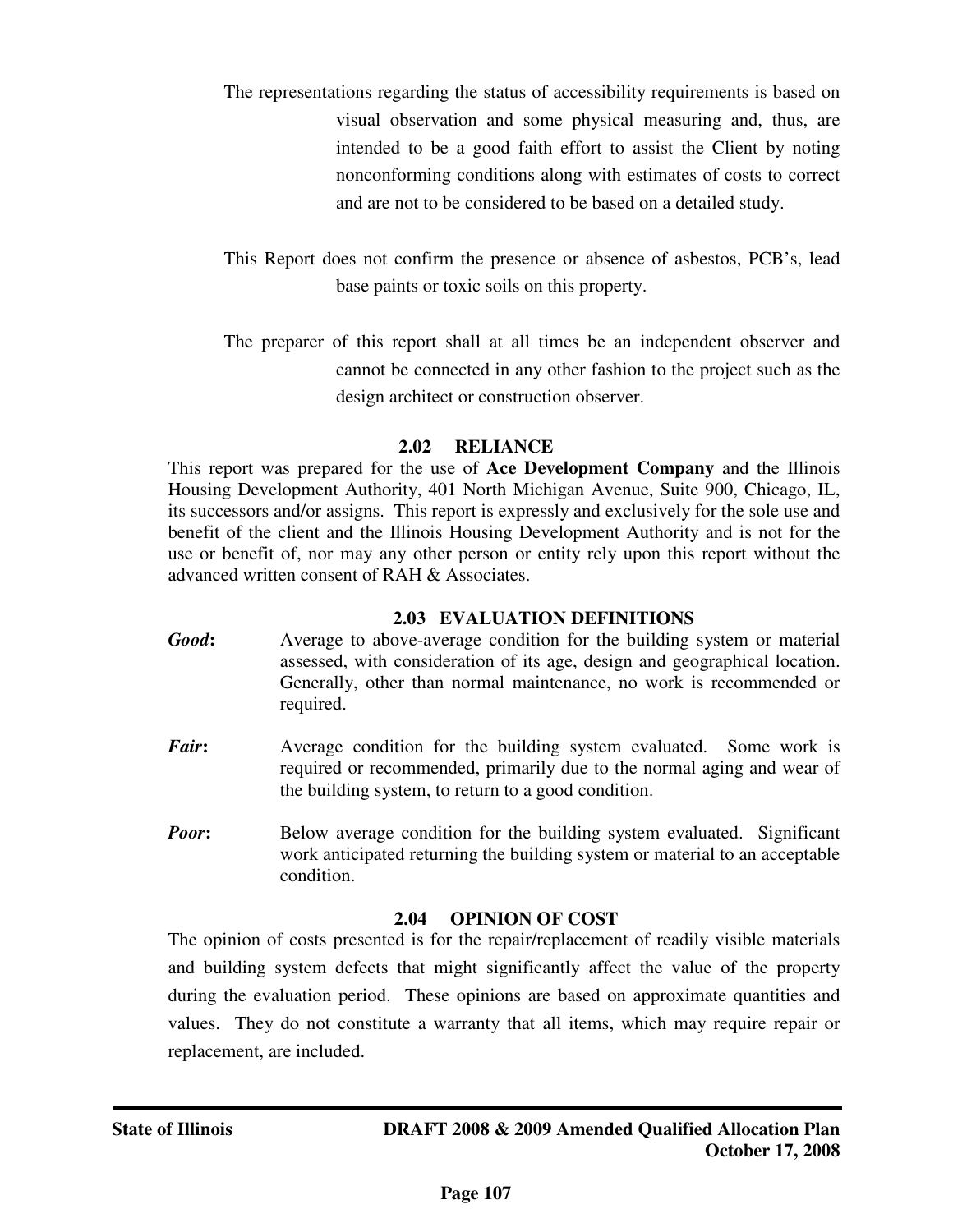Estimated cost opinions presented in this report are from a combination of sources. The primary sources are from Means Repair and Remodeling Cost Data and Means Facilities Maintenance and Repair Cost Data; past invoices or bid documents provided by site management; as well as the report preparer's experience with costs for similar projects and city cost indexes.

Replacement and Repair Cost estimates are based on approximate quantities. Information furnished by site personnel or the property management, if presented, is assumed by this report preparer to be reliable. A detailed inventory of quantities for cost estimating is not a part of the scope of this Report.

Actual costs may vary depending on such matters as type and design of remedy; quality of materials and installation; manufacturer of the equipment or system selected; field conditions; whether a physical deficiency is repaired or replaced in whole; phasing of the work; quality of the contractor(s); project management exercised; and the availability of time to thoroughly solicit competitive pricing. In view of these limitations, the costs presented herein should be considered "order of magnitude" and used for budgeting purposes only. Detailed design and contractor bidding is recommended to determine actual cost.

These opinions should not be interpreted a design solution, construction bid, an offer to perform the work, or the entire scope of work to be performed. All costs are stated in present value. The recommendations and opinions of cost provided herein are based on the understanding that the facility will continue operating in its present occupancy classification and general quality level unless otherwise stated.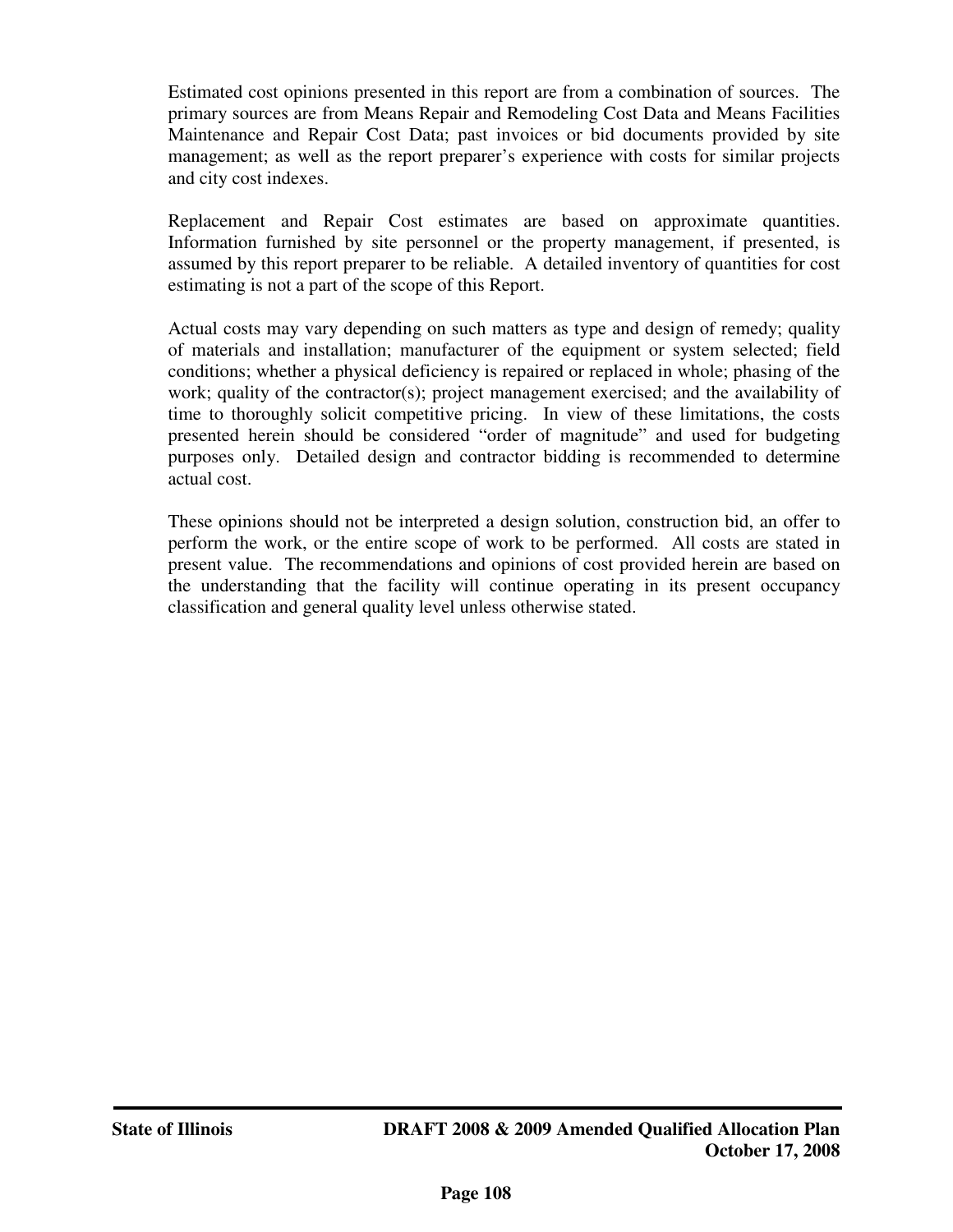| 2.05 | <b>COMMON ABBREVIATIONS</b> |
|------|-----------------------------|
|------|-----------------------------|

|                    | <b>ALEC:</b> Aluminized Emulsion Coating<br>(Roofing)    | HP:         | Horsepower                                       |
|--------------------|----------------------------------------------------------|-------------|--------------------------------------------------|
| A/V:               | <b>Audio Visual Device</b>                               |             | HVAC: Heating, Ventilation & Air<br>Conditioning |
|                    | <b>BLDG</b> : Building                                   | IN:         | Inches                                           |
|                    | <b>BOCA:</b> Building Officials & Code<br>Administrators | KVA:        | Kilo-volt amp                                    |
|                    | International, Inc.                                      | LF:         | Linear Feet                                      |
| <b>BUR:</b>        | <b>Built-Up Roof</b>                                     | <b>MEP:</b> | Mechanical, Electrical and<br>Plumbing           |
| CF:                | <b>Cubic Feet</b>                                        | MP:         | <b>Manual Pull Station</b>                       |
| CIP:               | Cast Iron Pipe                                           | NRA:        | Net Rentable Area                                |
| $\mathbf{CMP:}$    | Corrugated Metal Pipe                                    | NO:         | Number                                           |
| CMU:               | <b>Concrete Masonry Units</b>                            | PB:         | Polybutylene                                     |
| CY:                | Cubic Yard                                               | PVC:        | Poly Vinyl Chloride                              |
| DX:                | Direct Expansion                                         | RCP:        | <b>Reinforced Concrete Pipe</b>                  |
| <b>EIFS:</b>       | <b>Exterior Insulating Finish System</b>                 | SBC:        | <b>Standard Building Code</b>                    |
| EMT:               | Electrical Metallic Tubing (Conduit)                     | SD:         | <b>Smoke Detector</b>                            |
| <b>EPD</b>         | Ethylene Propylene Diene Monomer                         | SF:         | <b>Square Feet</b>                               |
| M:                 |                                                          |             |                                                  |
| $\boldsymbol{F}$ : | Fahrenheit                                               | SY:         | Square Yard                                      |
| FT:                | Feet                                                     | UBC:        | Uniform Building Code                            |
| GBA:               | Gross Building Area                                      | VAT:        | Vinyl Asbestos Tile                              |
| HC:                | Handicap                                                 | VAV:        | Variable Air Volume                              |
| HID:               | High-Intensity Discharge (Lighting)                      | VWC:        | Vinyl Wall Covering                              |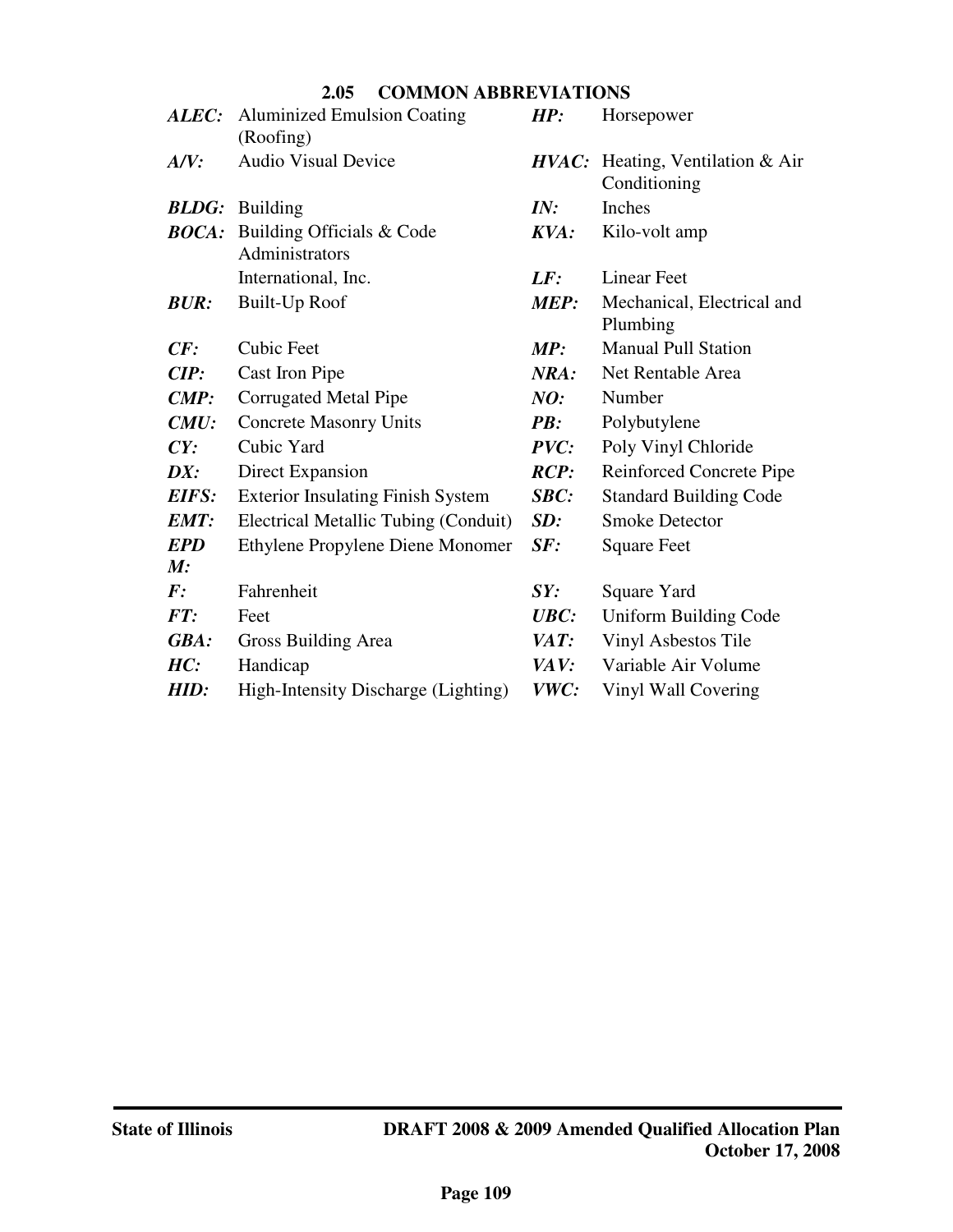#### **3.01 GENERAL**

The Savoy Apartments is a 3-story, multi-tenant, apartment complex consisting of five, 3-story buildings, each containing 15, one-bedroom units and 15, two-bedroom units for grand total of 150-units. There is a one, 1-story clubhouse/rental office building and a one, 1-story maintenance building. Parking consists of asphalt-pavement. The architectural treatments of the buildings include face brick exterior walls, with a combination of a concrete-tile pitched roof shingles surrounding a low-sloped elastomeric rubber membrane roof area. The facility appears to be in generally good to fair overall condition for its age, use, and design.

#### **3.02 INTERVIEWS**

The following individuals were interviewed:

| <b>Name</b>                             | <b>Title</b>                         | <b>Phone Number</b> |
|-----------------------------------------|--------------------------------------|---------------------|
| Laura Smith                             | <b>On-site Property Manager</b>      | 309-674-8927        |
| Maintenance Supervisor<br>Proctor Jones |                                      | 309-674-8927        |
| Ralph Pulley                            | Building & Zoning Department Officer | 309-674-9200        |
| Captain Robert Lee                      | <b>Fire Prevention Bureau</b>        | 309-674-7290        |
|                                         |                                      |                     |

#### **3.03 PROPERTY INFORMATION**

The site visit portion of this property condition assessment was performed on March 20, 2003, by RAH & Associates. The weather at the time of our observation was clear with temperatures near 60 degrees° Fahrenheit.

| <b>Property Name and Address:</b> |                         |                                                   |  |
|-----------------------------------|-------------------------|---------------------------------------------------|--|
|                                   | <b>Savoy Apartments</b> |                                                   |  |
|                                   | 123 Main Street         |                                                   |  |
|                                   | Tri-City, Illinois      |                                                   |  |
| <b>Site Information:</b>          |                         |                                                   |  |
| <b>Surrounding Area:</b>          |                         | <i>North:</i> Commercial/Multi-family Residential |  |
|                                   |                         | <i>South:</i> Single/Multi-family Residential     |  |
|                                   | East:                   | Commercial/Multi-family Residential               |  |
|                                   | West:                   | Commercial/Multi-family Residential               |  |
| Land Area:                        | 6.5 Acres               |                                                   |  |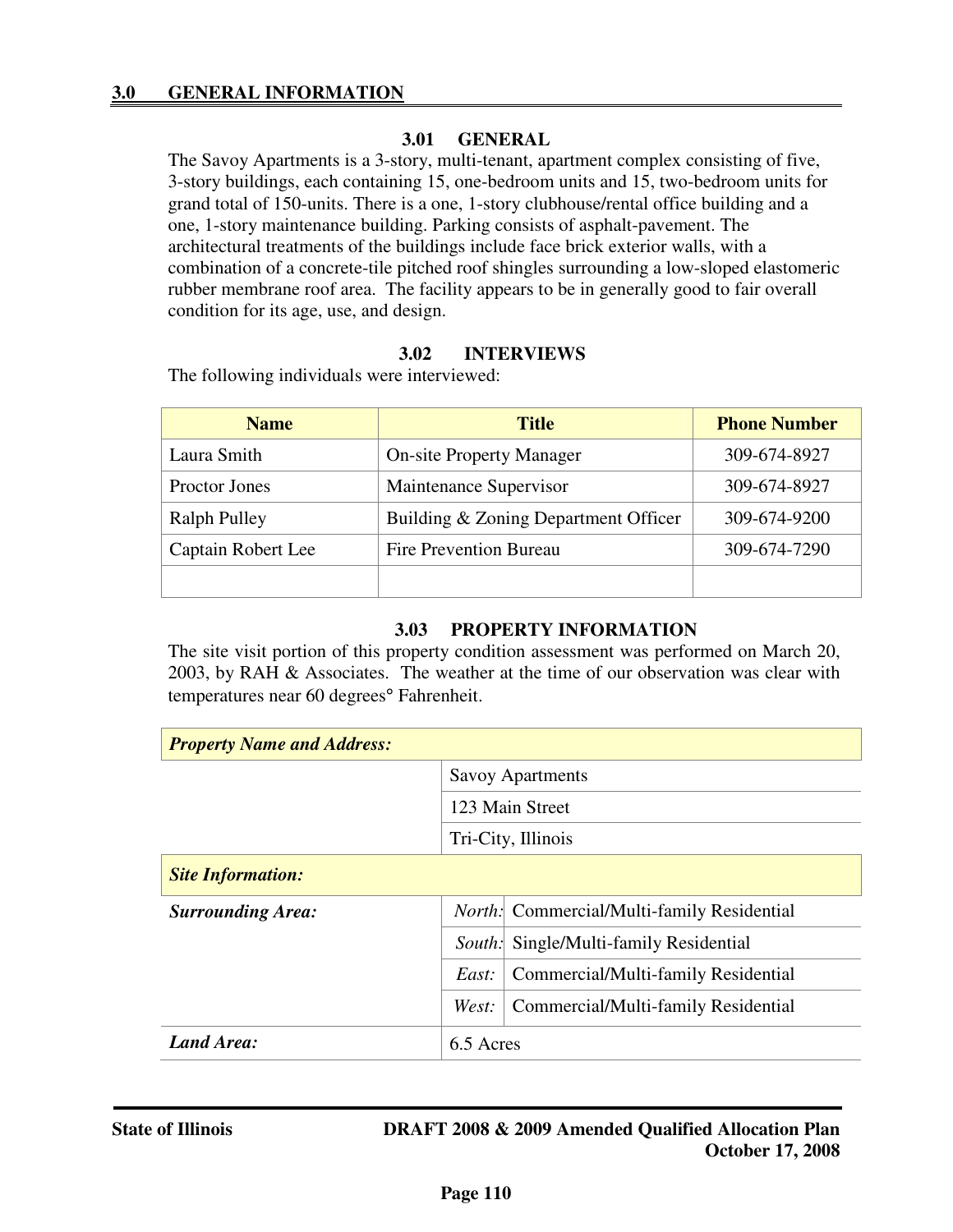| <b>Number of Entry Drives:</b>                                      | $\overline{2}$                                                                                                                                                                                                                                                                                                                                                                                         |        |                               |
|---------------------------------------------------------------------|--------------------------------------------------------------------------------------------------------------------------------------------------------------------------------------------------------------------------------------------------------------------------------------------------------------------------------------------------------------------------------------------------------|--------|-------------------------------|
| <b>Parking Spaces:</b>                                              |                                                                                                                                                                                                                                                                                                                                                                                                        |        |                               |
| <b>Standard</b>                                                     | 98                                                                                                                                                                                                                                                                                                                                                                                                     |        |                               |
| Handicap                                                            | $\overline{2}$                                                                                                                                                                                                                                                                                                                                                                                         |        |                               |
| <b>Garage Parking</b>                                               | N/A                                                                                                                                                                                                                                                                                                                                                                                                    |        |                               |
| <b>Total</b>                                                        | 100                                                                                                                                                                                                                                                                                                                                                                                                    |        |                               |
|                                                                     | <i>Required</i>   Per current Zoning 150                                                                                                                                                                                                                                                                                                                                                               |        |                               |
| <b>Building Classification Information:</b>                         |                                                                                                                                                                                                                                                                                                                                                                                                        |        |                               |
| <b>Building Code:</b>                                               | <b>BOCA - 1984</b><br>Original<br>Construction:                                                                                                                                                                                                                                                                                                                                                        |        |                               |
|                                                                     | Present:                                                                                                                                                                                                                                                                                                                                                                                               | 2000   | International Building Code - |
|                                                                     | Code Violations:                                                                                                                                                                                                                                                                                                                                                                                       | None   |                               |
| Zoning:                                                             | $R-5$                                                                                                                                                                                                                                                                                                                                                                                                  |        |                               |
| <b>Compliance with current Zoning</b><br>Ordinance:                 | Legal nonconforming use. The R-5 Zoning parking<br>and density regulations have changed. The Zoning<br>Officer reported that if 50% or less of the buildings<br>were destroyed by a disaster, the property could be<br>rebuilt to original configuration. If more than 50% of<br>the buildings are destroyed then the rebuilding of the<br>property would have to comply with the newest<br>ordinance. |        |                               |
| <b>Total Building Area: (SF)</b>                                    | 81,000 SF                                                                                                                                                                                                                                                                                                                                                                                              |        |                               |
| <b>Building Coverage:</b>                                           | Approximately 29 percent                                                                                                                                                                                                                                                                                                                                                                               |        |                               |
| <b>Number of Apartments</b>                                         | <b>Leased</b>                                                                                                                                                                                                                                                                                                                                                                                          | Vacant | <b>Total</b>                  |
|                                                                     | 95                                                                                                                                                                                                                                                                                                                                                                                                     | 5      | 100                           |
| <b>Financial Assisted Programs</b><br>(Section 8, 236 Housing, etc) | 50 - 236 Housing Units and 25 - Section 8 Units                                                                                                                                                                                                                                                                                                                                                        |        |                               |
| <b>Geographic Information:</b>                                      |                                                                                                                                                                                                                                                                                                                                                                                                        |        |                               |
| <b>Seismic Zone:</b>                                                | Zone 2B: Moderate probability of damaging ground<br>motion (UBC 1997)                                                                                                                                                                                                                                                                                                                                  |        |                               |
| <b>Proximity to Flood Plain:</b>                                    | Zone B: Area between the 100-year and 500-year<br>flood plain (per FEMA, Panel 1600020011E, August<br>2, 1996)                                                                                                                                                                                                                                                                                         |        |                               |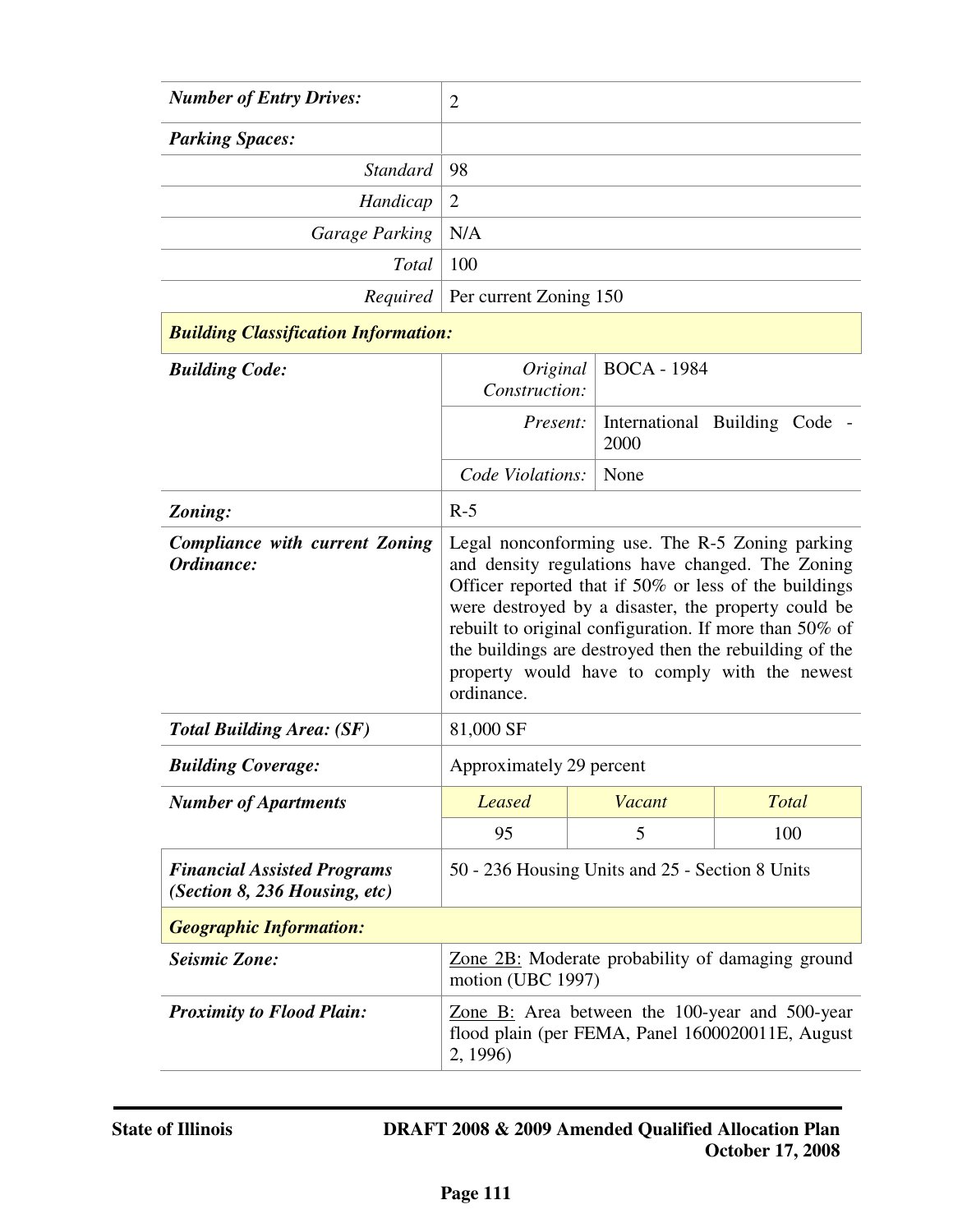| <b>Utility Suppliers:</b>                         |                                                                                                                                |      |  |
|---------------------------------------------------|--------------------------------------------------------------------------------------------------------------------------------|------|--|
| Electric:                                         | Illinois Power Company                                                                                                         |      |  |
| Water:                                            | City of Tri-City                                                                                                               |      |  |
| <b>Storm Sewer</b>                                | City of Tri-City                                                                                                               |      |  |
| <b>Sanitary Sewer:</b>                            | City of Tri-City                                                                                                               |      |  |
| Gas:                                              | <b>NICOR</b>                                                                                                                   |      |  |
| Telephone:                                        | <b>SBC</b>                                                                                                                     |      |  |
| 3.04                                              | <b>BUILDING HISTORY</b>                                                                                                        |      |  |
| <b>Date of Completion:</b>                        | 1992                                                                                                                           |      |  |
| Date(s) of Major Improvements:                    | 1996, 1999, $& 2002$ Seal coated and re-striped the<br>parking lot.<br>Up-graded fire<br>2000<br>alarm<br>system<br>to<br>meet |      |  |
|                                                   | accessibility standards.                                                                                                       |      |  |
|                                                   | 2001 Replaced all appliances $\&$ replaced 50% of the<br>roofs                                                                 |      |  |
| <b>Status of Occupancy Certificate:</b>           | On file with the City                                                                                                          |      |  |
| <b>Current Owner(s):</b>                          | Tri-City Development, LLC                                                                                                      |      |  |
| <b>Architects:</b>                                | Unknown                                                                                                                        |      |  |
| <b>Structural Engineers:</b>                      | Unknown                                                                                                                        |      |  |
| <b>Mechanical/Electrical Engineers:</b>           | Unknown                                                                                                                        |      |  |
| <b>Civil Engineers</b>                            | Unknown                                                                                                                        |      |  |
| <b>Building Documents Reviewed:</b><br>Drawing(s) |                                                                                                                                | Date |  |
| <b>Architectural Drawings</b>                     | Not available                                                                                                                  |      |  |
| <b>MEP Drawings</b>                               | Not available                                                                                                                  |      |  |
| <b>Civil Engineering Drawings</b>                 | Not available                                                                                                                  |      |  |
| <b>Fire protection Drawings</b>                   | Not available                                                                                                                  |      |  |
| <b>A/E</b> Specifications:                        | Not available                                                                                                                  |      |  |
| <b>Geotechnical Soils Report:</b>                 | Not available                                                                                                                  |      |  |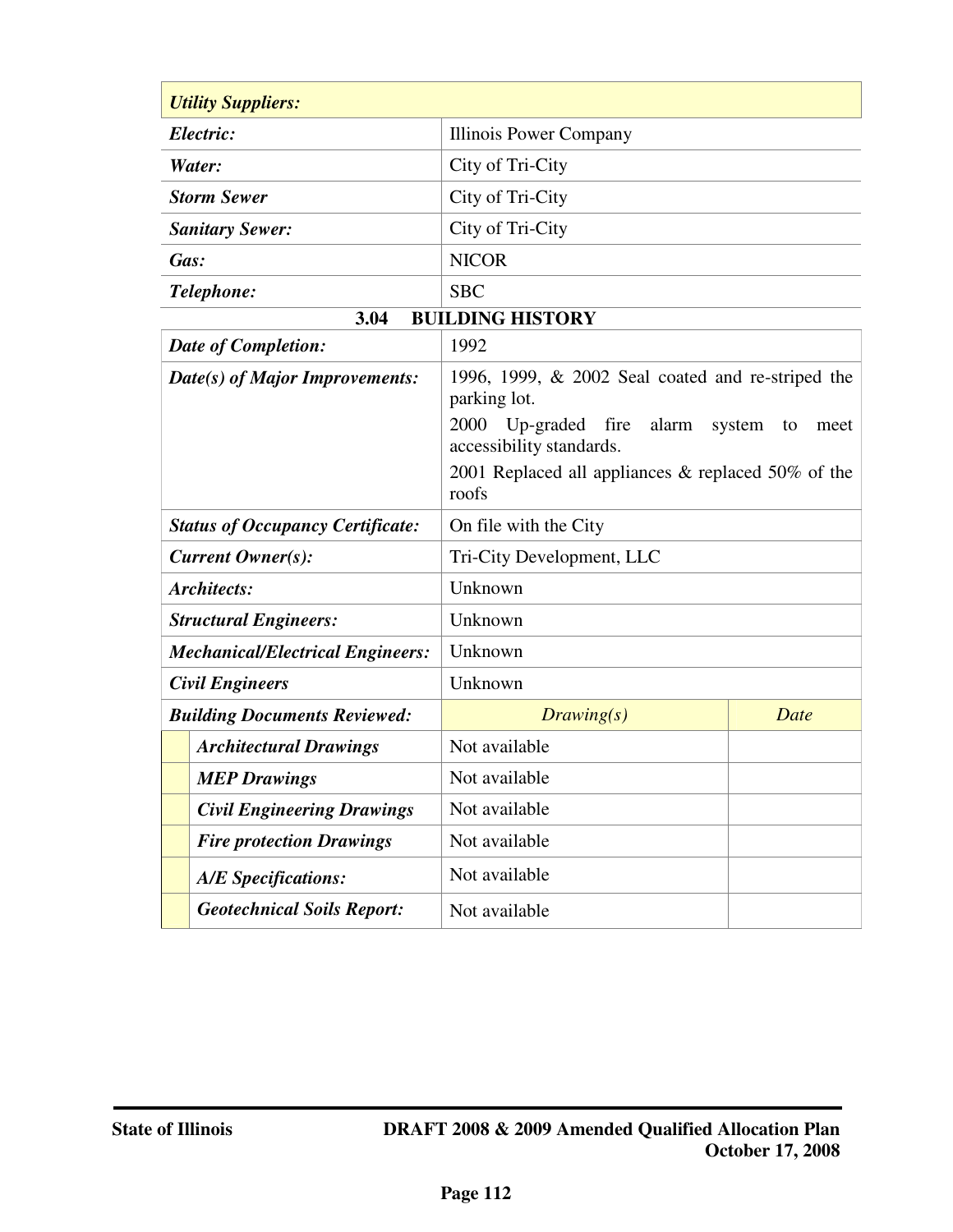# **4.0 PROJECT ASSESSMENT**

| 401.1 Signage:                                                                                                                                                                                                                                       |                                                                                                                                                                                                                                                                                                                                                                                                                                                                                                                                                                  |  |  |
|------------------------------------------------------------------------------------------------------------------------------------------------------------------------------------------------------------------------------------------------------|------------------------------------------------------------------------------------------------------------------------------------------------------------------------------------------------------------------------------------------------------------------------------------------------------------------------------------------------------------------------------------------------------------------------------------------------------------------------------------------------------------------------------------------------------------------|--|--|
| Description:                                                                                                                                                                                                                                         | <b>Observation/Comments:</b>                                                                                                                                                                                                                                                                                                                                                                                                                                                                                                                                     |  |  |
| A monument sign at the main entrance<br>provides property identification signage. The<br>sign is suspended between two brick piers<br>and is constructed of wood with painted<br>raised letters.<br>Numbers mounted on the face of building          | The site signage appeared to be generally in<br>good condition anticipated to require only<br>maintenance over<br>evaluation<br>routine<br>the<br>period.                                                                                                                                                                                                                                                                                                                                                                                                        |  |  |
| identifies each building.                                                                                                                                                                                                                            |                                                                                                                                                                                                                                                                                                                                                                                                                                                                                                                                                                  |  |  |
| 401.2 Pavement:                                                                                                                                                                                                                                      |                                                                                                                                                                                                                                                                                                                                                                                                                                                                                                                                                                  |  |  |
| Description:                                                                                                                                                                                                                                         | <b>Observation/Comments:</b>                                                                                                                                                                                                                                                                                                                                                                                                                                                                                                                                     |  |  |
| The roadways and parking lot pavement<br>consist of asphaltic concrete. The drawings<br>indicate pavement specifications to be $2-\frac{1}{2}$<br>inch asphalt over 8 inch compacted (34 inch<br>minus) gravel, compacted to 95% maximum<br>density. | The pavement is approximately 17-years old<br>and appeared in good to fair condition, with<br>some cracking observed, primarily along the<br>roadway. The property manager reported<br>that no seal coating has been applied in<br>recent years. It is recommended that crack-<br>sealing, as well as bituminous seal coating<br>and re-applications of pavement markings<br>be completed. Short Term<br>Additional bituminous seal coating and re-<br>applications of pavement marking will also<br>be required over the evaluation period.<br><b>Long Term</b> |  |  |
| 4.01.3Curbs:                                                                                                                                                                                                                                         |                                                                                                                                                                                                                                                                                                                                                                                                                                                                                                                                                                  |  |  |
| Description:                                                                                                                                                                                                                                         | <b>Observation/Comments:</b>                                                                                                                                                                                                                                                                                                                                                                                                                                                                                                                                     |  |  |
| The curbs consist of cast-in-place concrete.                                                                                                                                                                                                         | The curbs appear to be in generally good<br>condition, requiring only routine maintenance<br>over the evaluation period.                                                                                                                                                                                                                                                                                                                                                                                                                                         |  |  |
| 4.01.4 Sidewalks:                                                                                                                                                                                                                                    |                                                                                                                                                                                                                                                                                                                                                                                                                                                                                                                                                                  |  |  |
| Description:                                                                                                                                                                                                                                         | <b>Observation/Comments:</b>                                                                                                                                                                                                                                                                                                                                                                                                                                                                                                                                     |  |  |
| The sidewalks from the parking areas to the<br>building entries and along the pedestrian<br>constructed<br>of<br>cast-in-place<br>paths<br>are                                                                                                       | The sidewalks appear to be in generally good<br>with<br>significant<br>condition,<br>no<br>cracking<br>observed, requiring only routine maintenance.                                                                                                                                                                                                                                                                                                                                                                                                             |  |  |

# **4.01 Site Development**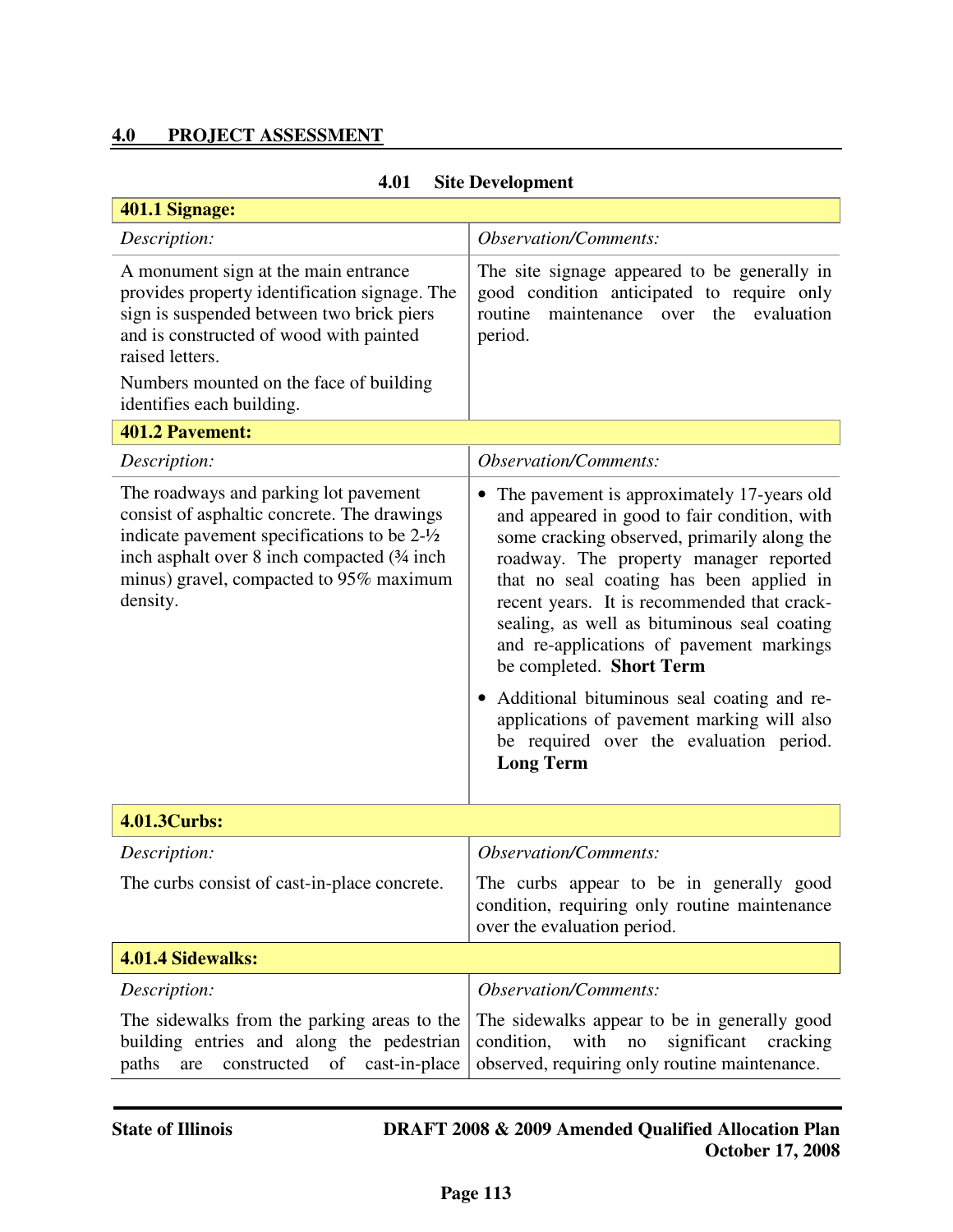| concrete.                                                                                                                                                                                                                                                                                                                                                                      |                                                                                                                                                                                                                                                                                                                                                                                  |  |
|--------------------------------------------------------------------------------------------------------------------------------------------------------------------------------------------------------------------------------------------------------------------------------------------------------------------------------------------------------------------------------|----------------------------------------------------------------------------------------------------------------------------------------------------------------------------------------------------------------------------------------------------------------------------------------------------------------------------------------------------------------------------------|--|
| <b>4.01.5 Retaining Walls:</b>                                                                                                                                                                                                                                                                                                                                                 |                                                                                                                                                                                                                                                                                                                                                                                  |  |
| Description:                                                                                                                                                                                                                                                                                                                                                                   | <b>Observation/Comments:</b>                                                                                                                                                                                                                                                                                                                                                     |  |
|                                                                                                                                                                                                                                                                                                                                                                                | Not applicable for this site.                                                                                                                                                                                                                                                                                                                                                    |  |
| <b>4.01.6 Fencing:</b>                                                                                                                                                                                                                                                                                                                                                         |                                                                                                                                                                                                                                                                                                                                                                                  |  |
| Description:                                                                                                                                                                                                                                                                                                                                                                   | <b>Observation/Comments:</b>                                                                                                                                                                                                                                                                                                                                                     |  |
| There is a 6-foot high ornamental iron fence<br>spanning between masonry piers along the<br>north and west side of the property.<br>There is a 4-foot high ornamental iron fence<br>and gate surrounding the swimming pool.                                                                                                                                                    | The fence and masonry piers appear to be in<br>good condition. Painting will be required<br>over the evaluation period. The cost for this<br>item is minimal and considered to be part of<br>routine maintenance.                                                                                                                                                                |  |
|                                                                                                                                                                                                                                                                                                                                                                                | • The swimming pool fence and gate appear<br>to be in good condition. Painting will be<br>required over the evaluation period. The<br>cost for this item is minimal and considered<br>to be part of routine maintenance.                                                                                                                                                         |  |
| 4.01.7 Dumpster Areas:                                                                                                                                                                                                                                                                                                                                                         |                                                                                                                                                                                                                                                                                                                                                                                  |  |
| Description:                                                                                                                                                                                                                                                                                                                                                                   | <b>Observation/Comments:</b>                                                                                                                                                                                                                                                                                                                                                     |  |
| The dumpsters are located in 4 areas and sit<br>on a concrete pad within a wood board fence<br>enclosure with a metal gate.                                                                                                                                                                                                                                                    | The refuse contractor owns the dumpsters.<br>$\bullet$<br>The wood enclosures appear to be in fair<br>condition.<br>Replacement<br>should<br>be<br>anticipated over the evaluation period. Long<br>Term                                                                                                                                                                          |  |
| 4.01.8 Site Lighting                                                                                                                                                                                                                                                                                                                                                           |                                                                                                                                                                                                                                                                                                                                                                                  |  |
| Description:                                                                                                                                                                                                                                                                                                                                                                   | <b>Observation/Comments:</b>                                                                                                                                                                                                                                                                                                                                                     |  |
| Pole-mounted HID fixtures located along the<br>driving lanes and in the parking area provide<br>site lighting. Building mounted HID fixtures<br>are spaced along the perimeter walls of the<br>building.<br>Wall<br>mounted<br>incandescent<br>fixtures are mounted at the entrance doors to<br>each building and along side the sliding<br>doors to the patios and balconies. | • Lighting<br>not observed<br>night,<br>was<br>at<br>however, based on the amount of fixtures<br>provided and their location, the lighting<br>appeared to be adequate.<br>The exterior site lighting appears to be in<br>generally good condition requiring only<br>routine maintenance over the evaluation<br>period<br>The building lighting HID and incandescent<br>$\bullet$ |  |
|                                                                                                                                                                                                                                                                                                                                                                                | lighting appears to be in generally good<br>condition<br>requiring<br>only<br>routine<br>maintenance over the evaluation period                                                                                                                                                                                                                                                  |  |
| 4.01.9 Landscaping:                                                                                                                                                                                                                                                                                                                                                            |                                                                                                                                                                                                                                                                                                                                                                                  |  |
| Description:                                                                                                                                                                                                                                                                                                                                                                   | <b>Observation/Comments:</b>                                                                                                                                                                                                                                                                                                                                                     |  |
| <b>State of Illinois</b><br><b>DRAFT 2008 &amp; 2009 Amended Qualified Allocation Plan</b>                                                                                                                                                                                                                                                                                     |                                                                                                                                                                                                                                                                                                                                                                                  |  |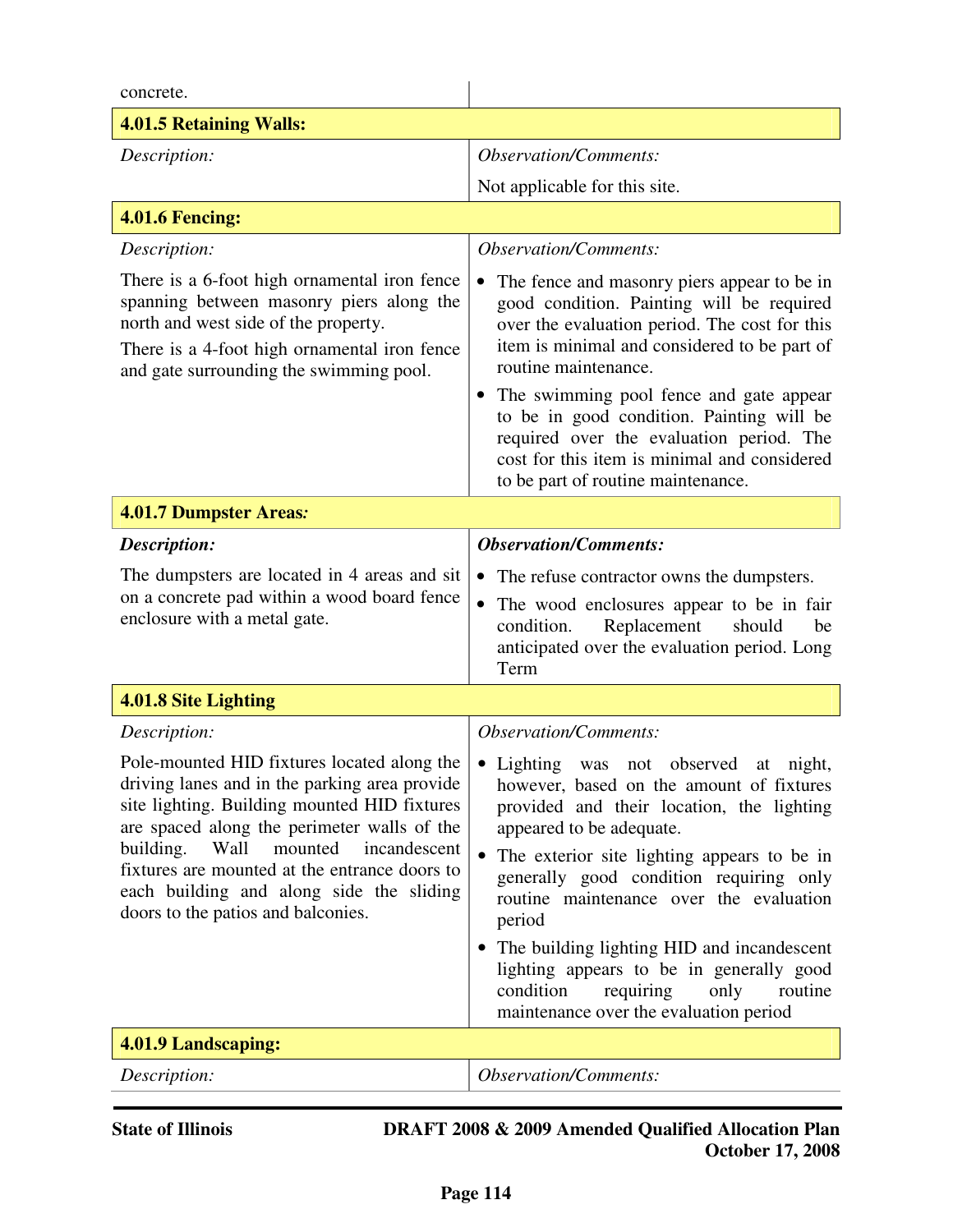| The landscaping consists of mature trees,<br>shrubs, and lawns. The lawn and planting<br>areas have an underground irrigation system.                                                                                                                                                                                                                                | The landscaping appears to be in good<br>condition. Plantings that have died due to<br>dye-off<br>will<br>winter<br>requirement<br>replacement. The cost for this item is<br>minimal and is considered to be part of<br>routine maintenance.<br>• The irrigation system was reported to be in<br>good condition requiring only routine |  |
|----------------------------------------------------------------------------------------------------------------------------------------------------------------------------------------------------------------------------------------------------------------------------------------------------------------------------------------------------------------------|----------------------------------------------------------------------------------------------------------------------------------------------------------------------------------------------------------------------------------------------------------------------------------------------------------------------------------------|--|
|                                                                                                                                                                                                                                                                                                                                                                      | maintenance over the evaluation period.                                                                                                                                                                                                                                                                                                |  |
| 4.01.10 Site Drainage:                                                                                                                                                                                                                                                                                                                                               |                                                                                                                                                                                                                                                                                                                                        |  |
| Description:                                                                                                                                                                                                                                                                                                                                                         | <b>Observation/Comments:</b>                                                                                                                                                                                                                                                                                                           |  |
| Site storm water from lawns and paved areas<br>appears to drain overland into catch basins<br>located in the parking lots and lawn areas.<br>These catch basins flow via underground<br>piping into an on-site storm water retention<br>area located on the north side of the property.                                                                              | The drainage system appears to be adequate<br>and is reported to be in good condition<br>requiring only routine maintenance over the<br>evaluation period.                                                                                                                                                                             |  |
| <b>4.01.11 Sanitary Sewer:</b>                                                                                                                                                                                                                                                                                                                                       |                                                                                                                                                                                                                                                                                                                                        |  |
| Description:                                                                                                                                                                                                                                                                                                                                                         | <b>Observation/Comments:</b>                                                                                                                                                                                                                                                                                                           |  |
| The site sanitary sewer discharges into a<br>municipal sewer main located in Main Street.<br>The civil engineering drawings indicate that<br>the piping material is reinforced concrete.<br>The sanitary sewer service to each building<br>is 4-inch vitrified clay entering the front of<br>the building.                                                           | Due to hidden conditions the site sanitary<br>sewer system could not be viewed. The<br>Maintenance Supervisor reported that the<br>system appears to be in good condition and no<br>major problems have been experienced.                                                                                                              |  |
| 4.01.12 Lift Stations:                                                                                                                                                                                                                                                                                                                                               |                                                                                                                                                                                                                                                                                                                                        |  |
| Description:                                                                                                                                                                                                                                                                                                                                                         | <b>Observation/Comments:</b>                                                                                                                                                                                                                                                                                                           |  |
|                                                                                                                                                                                                                                                                                                                                                                      | Not applicable to this project.                                                                                                                                                                                                                                                                                                        |  |
| 4.01.13 Domestic Water:                                                                                                                                                                                                                                                                                                                                              |                                                                                                                                                                                                                                                                                                                                        |  |
| Description:                                                                                                                                                                                                                                                                                                                                                         | <b>Observation/Comments:</b>                                                                                                                                                                                                                                                                                                           |  |
| The 8-inch municipal water main located in<br>Main Street supplies the on-site water lines.<br>The property's water distribution system<br>consists of 6-inch ductile iron pipe located in<br>the main roadways on the property. The<br>system is looped.<br>The water service to each building consists<br>of 1.5-inch copper entering the building in<br>the front | Due to hidden conditions the site domestic<br>water system could not be viewed. The<br>Maintenance Supervisor reported that the<br>system appears to be in good condition and<br>no major problems have been experienced.                                                                                                              |  |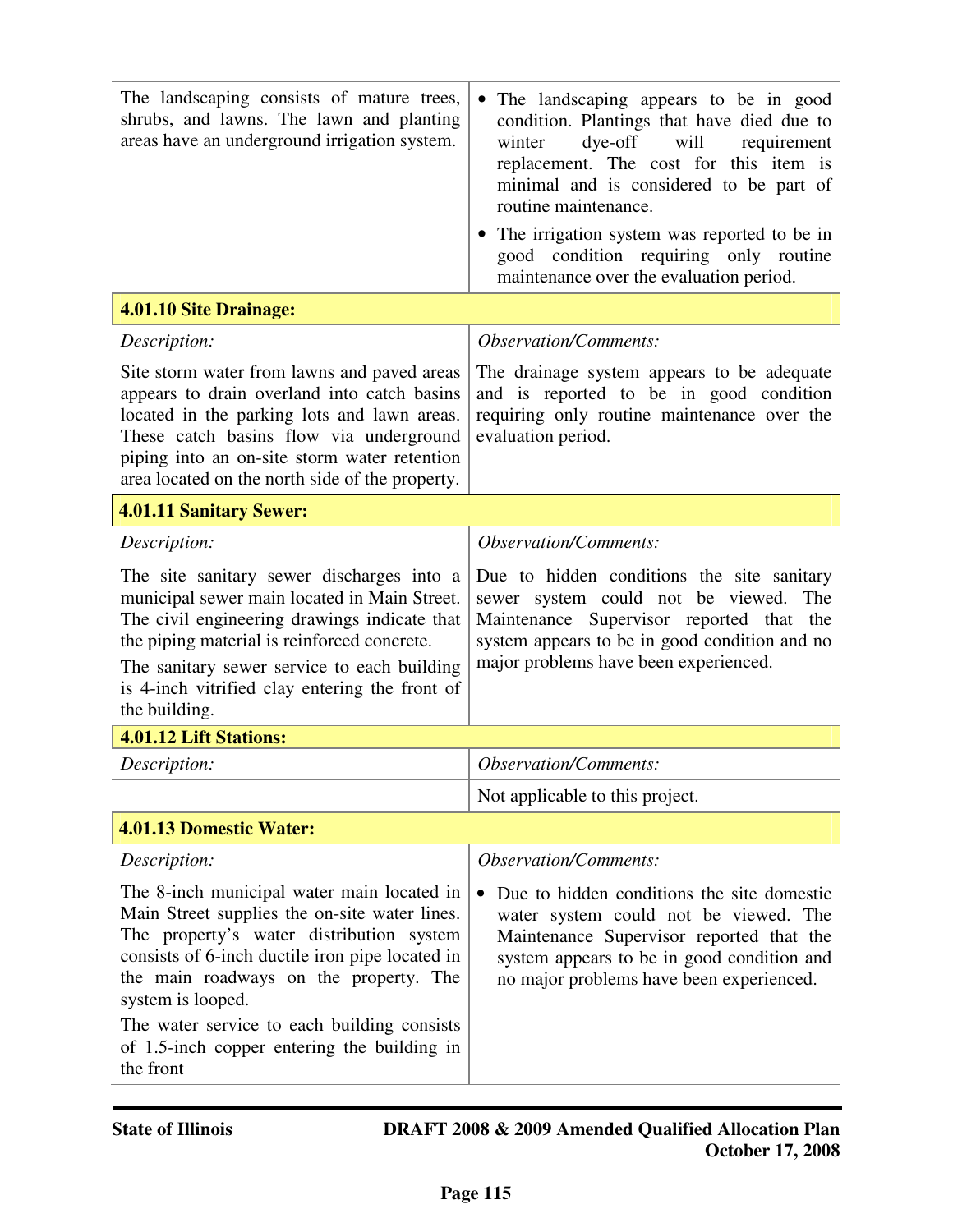The water meters are located in a concrete vault adjacent to each building.

| <b>BUILDING STRUCTURE</b><br>4.02                                                                                                                                                                                                                                                                        |                                                                                                                                                                                             |  |
|----------------------------------------------------------------------------------------------------------------------------------------------------------------------------------------------------------------------------------------------------------------------------------------------------------|---------------------------------------------------------------------------------------------------------------------------------------------------------------------------------------------|--|
| 4.02.1 Geotechnical:                                                                                                                                                                                                                                                                                     |                                                                                                                                                                                             |  |
| Description:                                                                                                                                                                                                                                                                                             | <b>Observation/Comments:</b>                                                                                                                                                                |  |
|                                                                                                                                                                                                                                                                                                          | Geotechnical information was not provided for<br>review.                                                                                                                                    |  |
| 4.02.2 Foundation:                                                                                                                                                                                                                                                                                       |                                                                                                                                                                                             |  |
| Description:                                                                                                                                                                                                                                                                                             | <b>Observation/Comments:</b>                                                                                                                                                                |  |
| The foundation system is indicated on the<br>drawings to consist of cast-in-place concrete<br>perimeter stem wall bearing on reinforced<br>concrete spread footings around the exterior<br>walls, and individual cast-in-place reinforced<br>concrete pads at exterior and interior column<br>locations. | Due to hidden conditions, the footings could<br>not be evaluated. The foundation walls were<br>open for limited evaluation. No cracking or<br>other instability of the system was observed. |  |
| 4.02.3 Slab:                                                                                                                                                                                                                                                                                             |                                                                                                                                                                                             |  |
| Description:                                                                                                                                                                                                                                                                                             | <b>Observation/Comments:</b>                                                                                                                                                                |  |
| The first floor typically consists of a four-<br>inch poured-in-place, reinforced concrete<br>slab bearing on two-inch leveling sand over<br>6-mill vapor barrier and six-inch compacted<br>gravel.                                                                                                      | Observed floors appeared to be level and<br>stable. No significant sign of deflection or<br>movement was observed.                                                                          |  |
| 4.02.4 Superstructure:                                                                                                                                                                                                                                                                                   |                                                                                                                                                                                             |  |
|                                                                                                                                                                                                                                                                                                          |                                                                                                                                                                                             |  |
| Description:                                                                                                                                                                                                                                                                                             | <b>Observation/Comments:</b>                                                                                                                                                                |  |
| The exterior walls consist of load-bearing<br>wood stud framing with interior<br>steel<br>columns and wood floor trusses supporting<br>the upper floor. The roof framing consists of<br>manufactured<br>wood<br>trusses<br>and<br><b>OSB</b><br>sheathing.                                               | The superstructure appeared to be in generally<br>good condition. No evidence of structural<br>instability was observed.                                                                    |  |
| <b>4.02.5 Floor Framing:</b>                                                                                                                                                                                                                                                                             |                                                                                                                                                                                             |  |
| Description:                                                                                                                                                                                                                                                                                             | <b>Observation/Comments:</b>                                                                                                                                                                |  |
| The<br>floor<br>is<br>constructed<br>with<br>upper<br>manufactured wood truss joists supporting<br>the plywood floor deck and lightweight<br>concrete floor fill.                                                                                                                                        | Sign of deflection and movement in the floors<br>were not observed indicating that the floor<br>framing was stable.                                                                         |  |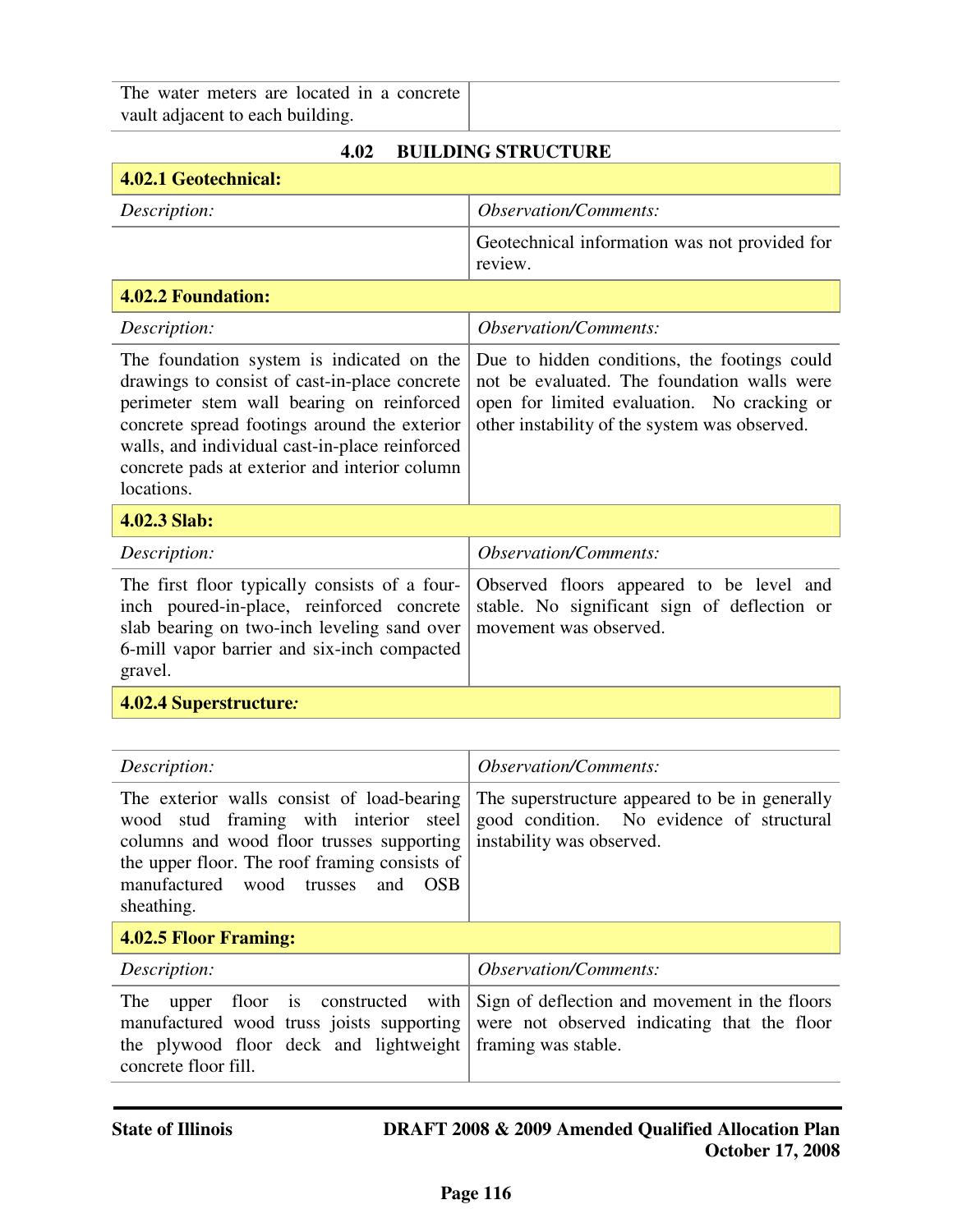| <b>4.02.6 Roof Framing:</b>                                                                                                                                                                    |                                                                                                                                                                                                             |  |  |
|------------------------------------------------------------------------------------------------------------------------------------------------------------------------------------------------|-------------------------------------------------------------------------------------------------------------------------------------------------------------------------------------------------------------|--|--|
| Description:                                                                                                                                                                                   | <i><b>Observation/Comments:</b></i>                                                                                                                                                                         |  |  |
| The roof is constructed with manufactured<br>wood truss spaced at approximately 24-<br>inches center-to-center supporting<br>the<br>plywood floor deck and lightweight concrete<br>floor fill. | Sign of deflection and movement in the roof<br>$\bullet$<br>framing were not observed indicating that<br>the roof framing was stable.<br>Fire retardant plywood sheathing was not<br>$\bullet$<br>observed. |  |  |

| <b>BUILDING EXTERIOR</b><br>4.03                                                                                                                                                                                                                                            |                                                                                                                                                                                                                                                                                                         |  |
|-----------------------------------------------------------------------------------------------------------------------------------------------------------------------------------------------------------------------------------------------------------------------------|---------------------------------------------------------------------------------------------------------------------------------------------------------------------------------------------------------------------------------------------------------------------------------------------------------|--|
| 4.03.1 Wall Assembly/Finish:                                                                                                                                                                                                                                                |                                                                                                                                                                                                                                                                                                         |  |
| Description:                                                                                                                                                                                                                                                                | Observation/Comments:                                                                                                                                                                                                                                                                                   |  |
| The exterior walls are constructed of brick<br>veneer over CDX plywood sheathing and 2<br>x 4 wood stud framing with R-11 fiberglass<br>batt insulation.<br>T-1-11 spandrel panels are located above<br>and below the bedroom windows on all four<br>sides of the building. | The exterior brick walls appeared to be in<br>$\bullet$<br>good condition. No evidence of spalling,<br>cracking, or efflorescence was observed.<br>• The T-1-11 wood siding is in fair condition.<br>Replacement of damaged areas and painting<br>will be required within the first year. Short<br>Term |  |

| 4.03.2 Windows; Glass/Glazing:                                                                                                                    |                                                                                                                                                                                              |
|---------------------------------------------------------------------------------------------------------------------------------------------------|----------------------------------------------------------------------------------------------------------------------------------------------------------------------------------------------|
| Description:                                                                                                                                      | <i>Observation/Comments:</i>                                                                                                                                                                 |
| The building's windows consist of double-<br>glazed sliding units, set in anodized<br>aluminum frames.                                            | The windows appear to be in fair to poor<br>$\bullet$<br>condition. Thirty widows require immediate<br>replacement required. Critical Repair.                                                |
|                                                                                                                                                   | The double pane glass appeared to be in<br>generally good condition. The seals in<br>fourteen units appear to be broken requiring<br>immediate replacement. Critical Repair                  |
| <b>4.03.3 Exterior Doors:</b>                                                                                                                     |                                                                                                                                                                                              |
| Description:                                                                                                                                      | <i><b>Observation/Comments:</b></i>                                                                                                                                                          |
| The main entrance doors to each building<br>consist of full-glass panels set in aluminum                                                          | The exterior main entrance doors appeared to<br>be in generally good condition.                                                                                                              |
| frame.<br>The rear exterior doors are insulated metal<br>doors with a 10-inch x 10-inch vision panel.<br>The exterior service doors are insulated | The exterior insulated metal service doors<br>appear to be in good condition. Scraping and<br>painting will be required over the evaluation<br>period. The cost for this item is minimal and |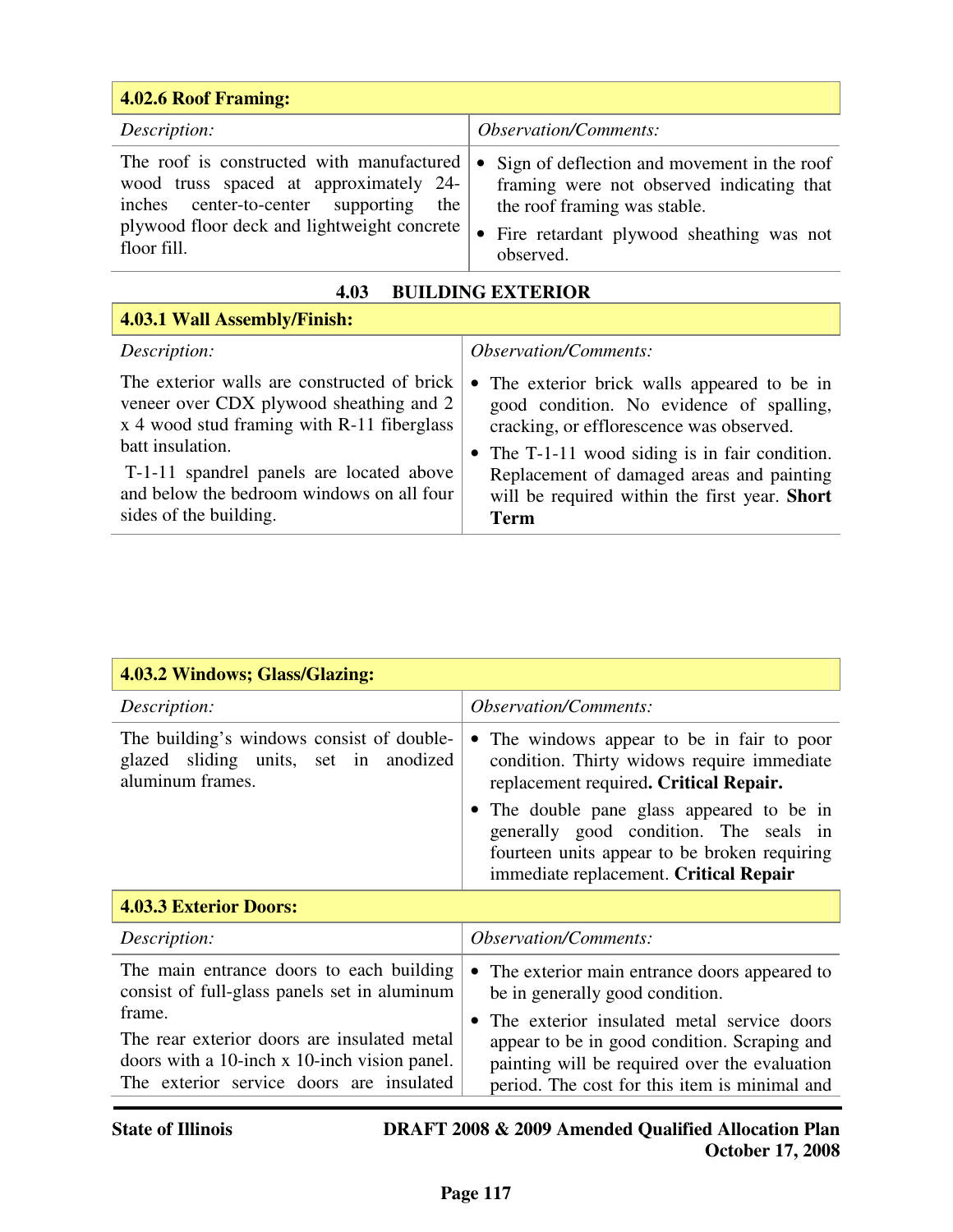| metal doors                                                                                                     | considered<br>be part of<br>routine<br>to<br>$\overline{1}S$<br>maintenance.                                                              |
|-----------------------------------------------------------------------------------------------------------------|-------------------------------------------------------------------------------------------------------------------------------------------|
| <b>4.03.4 Sealant:</b>                                                                                          |                                                                                                                                           |
| Description:                                                                                                    | <i>Observation/Comments:</i>                                                                                                              |
| Elastomeric type sealant material is applied<br>around areas around windows, doors, and<br>expansion joints.    | Observed sealant appears to be dried-out and in<br>condition<br>requiring<br>immediate<br>poor<br>replacement. Critical Repair            |
| <b>4.03.5 Exterior Stairs:</b>                                                                                  |                                                                                                                                           |
| Description:                                                                                                    | <i><b>Observation/Comments:</b></i>                                                                                                       |
| The exterior stairs are constructed of<br>concrete fill metal pans with steel stringers<br>and metal handrails. | The exterior stairs appear to be in good<br>Scraping and painting will be<br>condition.<br>required over the evaluation period. Long Term |

| <b>4.03.6 Roofing:</b>                                                                                                                                                                                                                                                                           |                                                                                                                                                                                                                                                                                                                                                                                           |
|--------------------------------------------------------------------------------------------------------------------------------------------------------------------------------------------------------------------------------------------------------------------------------------------------|-------------------------------------------------------------------------------------------------------------------------------------------------------------------------------------------------------------------------------------------------------------------------------------------------------------------------------------------------------------------------------------------|
| Description:                                                                                                                                                                                                                                                                                     | <b>Observation/Comments:</b>                                                                                                                                                                                                                                                                                                                                                              |
| The building has a pitched roofing system<br>consisting of asphalt shingles over roofing<br>felts. The roof drainage consists of metal<br>downspouts<br>and<br>empting<br>gutters<br><sub>on</sub><br>concrete splash blocks.                                                                    | The asphalt shingle roofing is 7-years old<br>$\bullet$<br>and appears to be in good condition Based on<br>its EUL of 15 to 20 years, roof replacement<br>is not anticipated over the evaluation period.<br>• A roof warranty was not available.<br>• The roof drainage appears to be adequate and<br>in good condition requiring only routine<br>maintenance over the evaluation period. |
| 4.03.7 Skylights:                                                                                                                                                                                                                                                                                |                                                                                                                                                                                                                                                                                                                                                                                           |
| Description:                                                                                                                                                                                                                                                                                     | <b>Observation/Comments:</b>                                                                                                                                                                                                                                                                                                                                                              |
|                                                                                                                                                                                                                                                                                                  | Not applicable for this project.                                                                                                                                                                                                                                                                                                                                                          |
| 4.03.8 Patios & Balconies:                                                                                                                                                                                                                                                                       |                                                                                                                                                                                                                                                                                                                                                                                           |
| Description:                                                                                                                                                                                                                                                                                     | <b>Observation/Comments:</b>                                                                                                                                                                                                                                                                                                                                                              |
| The ground-level patios are cast-in-place<br>reinforced concrete slabs-on-grade.<br>The upper level balcony framing consists of<br>pressure-treated wood joists cantilevered off<br>of the building framing. The balcony decks<br>are 2-inch x 6-inch pressure-treated wood<br>open slat boards. | The ground-level patio slabs appear to be in<br>$\bullet$<br>good condition with limited signs<br>of<br>movement and minor cracking. Repairs are<br>considered<br>minor<br>and<br>be<br>routine<br>to<br>maintenance.<br>The upper level balconies appeared to be in<br>good condition. Painting will be required<br>over the evaluation period. Long Term                                |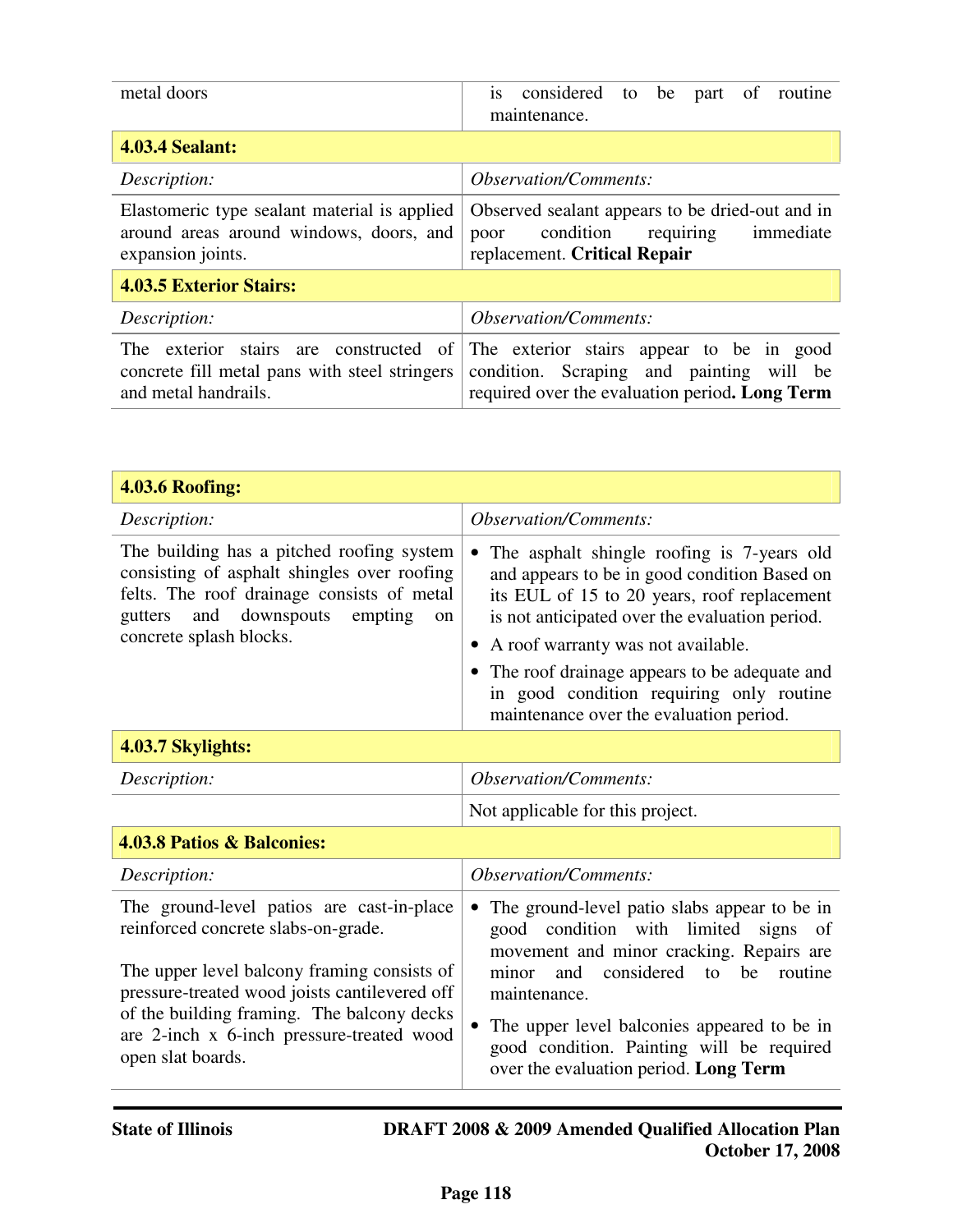#### The balcony guardrails are metal.

# **4.04 BUILDING INTERIOR**

# **4.04.1 Dwelling Units:**

To establish a representative sample and gain a clear understanding of the overall property condition, Approximately ten percent of the apartment units were observed in order n. The property has a total of 100 units.

| <b>Unit Type</b>                      | <b>Total</b> |
|---------------------------------------|--------------|
| One-bedroom, one-bath                 | 25           |
| Two-bedroom, one-bath                 | 50           |
| Two-bedroom, two-baths                | $\theta$     |
| Three-bedroom, two-baths              | 25           |
| Three-bedroom, two and one-half-baths | $\Omega$     |
| Total number of units                 | 100          |

The following apartments were observed while on-site:

| Unit Number | Unit Type               | <b>Status</b>                   |
|-------------|-------------------------|---------------------------------|
| 123         | One-bedroom, one-bath   | Vacant                          |
| 156         | Two-bedroom, one-bath   | Occupied                        |
| 289         | Two-bedroom, two-bath   | Occupied                        |
| 345         | Three-bedroom, two-bath | Occupied                        |
| 456         | Three-bedroom, two-bath | Vacant – Handicapped Accessible |

#### **4.04.2 Common Area Interior Finishes:**

#### **Common Area Stairs:**

| Description:                                                                                                                 | <i><b>Observation/Comments:</b></i>                                                                                                                                                                                 |
|------------------------------------------------------------------------------------------------------------------------------|---------------------------------------------------------------------------------------------------------------------------------------------------------------------------------------------------------------------|
| The Interior stairs consist of closed<br>risers, wood tread units with carpet<br>finish.<br>The handrails are constructed of | • The interior stairs appear to be in generally<br>good condition and are anticipated to require<br>only routine maintenance over the evaluation<br>period.                                                         |
| ornamental iron with wood top rails.                                                                                         | • The interior stair carpet is three years old and<br>appears to be in fair condition. The EUL of<br>the carpet indicates that replacement will be<br>anticipated during the evaluation period.<br><b>Long Term</b> |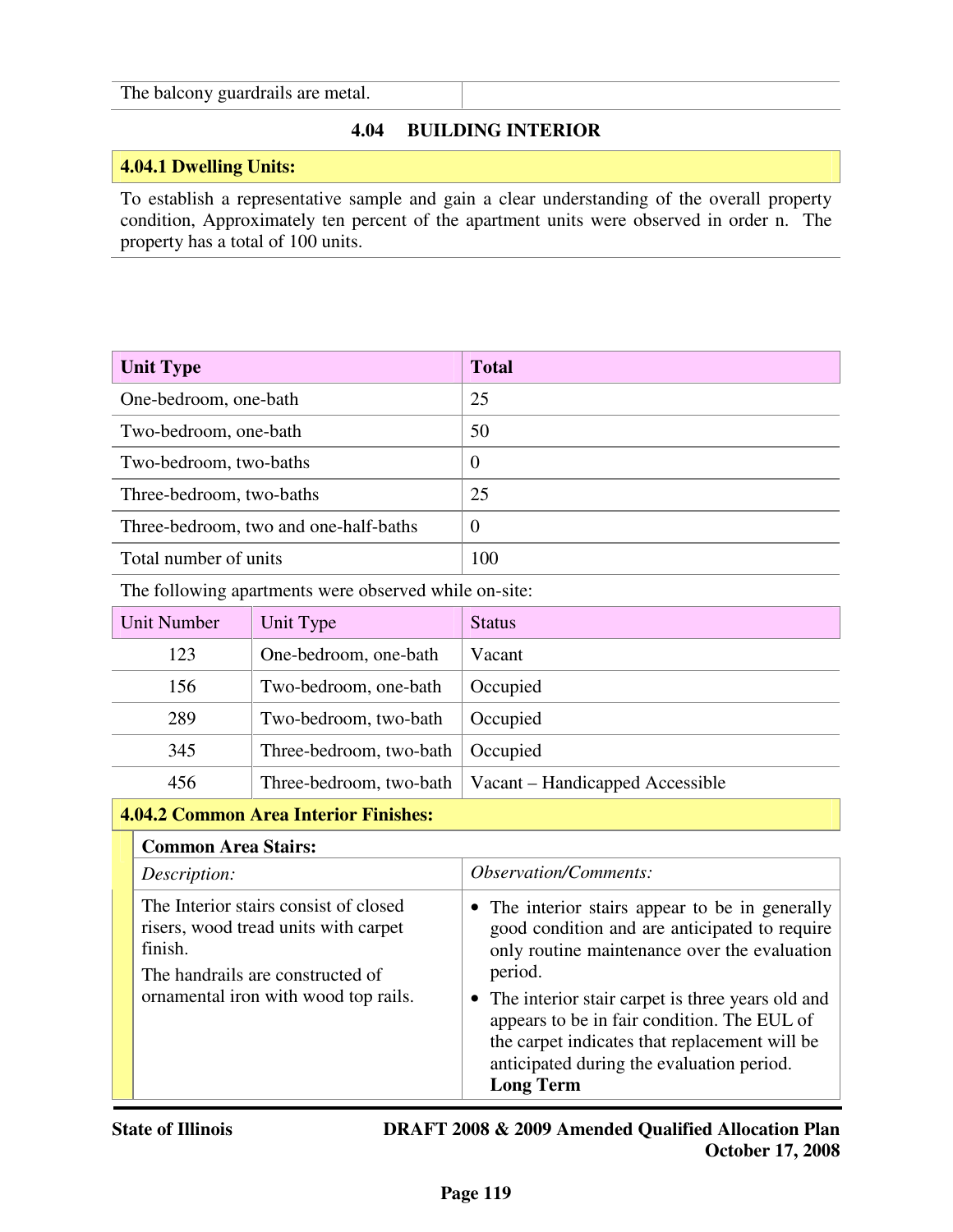| <b>Common Area Doors:</b>                                                                                             |                                 |                                                                                                                                              |
|-----------------------------------------------------------------------------------------------------------------------|---------------------------------|----------------------------------------------------------------------------------------------------------------------------------------------|
| Description:                                                                                                          |                                 | <b>Observation/Comments:</b>                                                                                                                 |
| The Interior common area doors and<br>apartment entrance doors are typically<br>solid-core doors set in metal frames. |                                 | The common area doors appear to be in good<br>Replacement, if required,<br>condition.<br>is<br>considered to be part of routine maintenance. |
| <b>Corridors:</b>                                                                                                     |                                 |                                                                                                                                              |
| Floor:                                                                                                                | Carpet                          | The carpeting is 9-years old and appears to be in<br>poor condition requiring immediate replacement.<br><b>Critical Need</b>                 |
| Walls:                                                                                                                | Painted Drywall                 | The walls appear to be in poor condition.<br>Immediate repair and painting is required.<br><b>Critical Need</b>                              |
| Ceiling:                                                                                                              | Painted drywall                 | The walls appear to be in poor condition.<br>Immediate repair<br>and painting is required.<br><b>Critical Need</b>                           |
| <b>Clubhouse/Rental Office</b>                                                                                        |                                 |                                                                                                                                              |
| Foyer                                                                                                                 |                                 |                                                                                                                                              |
| Floor:                                                                                                                | Ceramic tile                    | The ceramic tile original and appears to be in good<br>condition requiring only routine maintenance over<br>the evaluation period.           |
| Walls:                                                                                                                | Painted drywall                 | The walls appear to be in good condition. Painting<br>is recommended over the evaluation period. Long<br><b>Term</b>                         |
| Ceiling:                                                                                                              | 2X4 suspended<br>ceiling panels | The ceiling is original and appears to be in good<br>condition requiring only routine maintenance over<br>the evaluation period.             |
| <b>Clubroom</b>                                                                                                       |                                 |                                                                                                                                              |
| Floor:                                                                                                                | Carpet                          | The carpeting is 5-years old and appears to be in<br>fair condition requiring replacement over the<br>evaluation period. Long Term           |
| Walls:                                                                                                                | Painted drywall                 | The walls appear to be in good condition. Painting<br>is recommended over the evaluation period. Long<br><b>Term</b>                         |
| Ceiling:                                                                                                              | Painted drywall                 | The ceiling appears to be in good condition.<br>Painting is recommended over the evaluation<br>period. Long Term                             |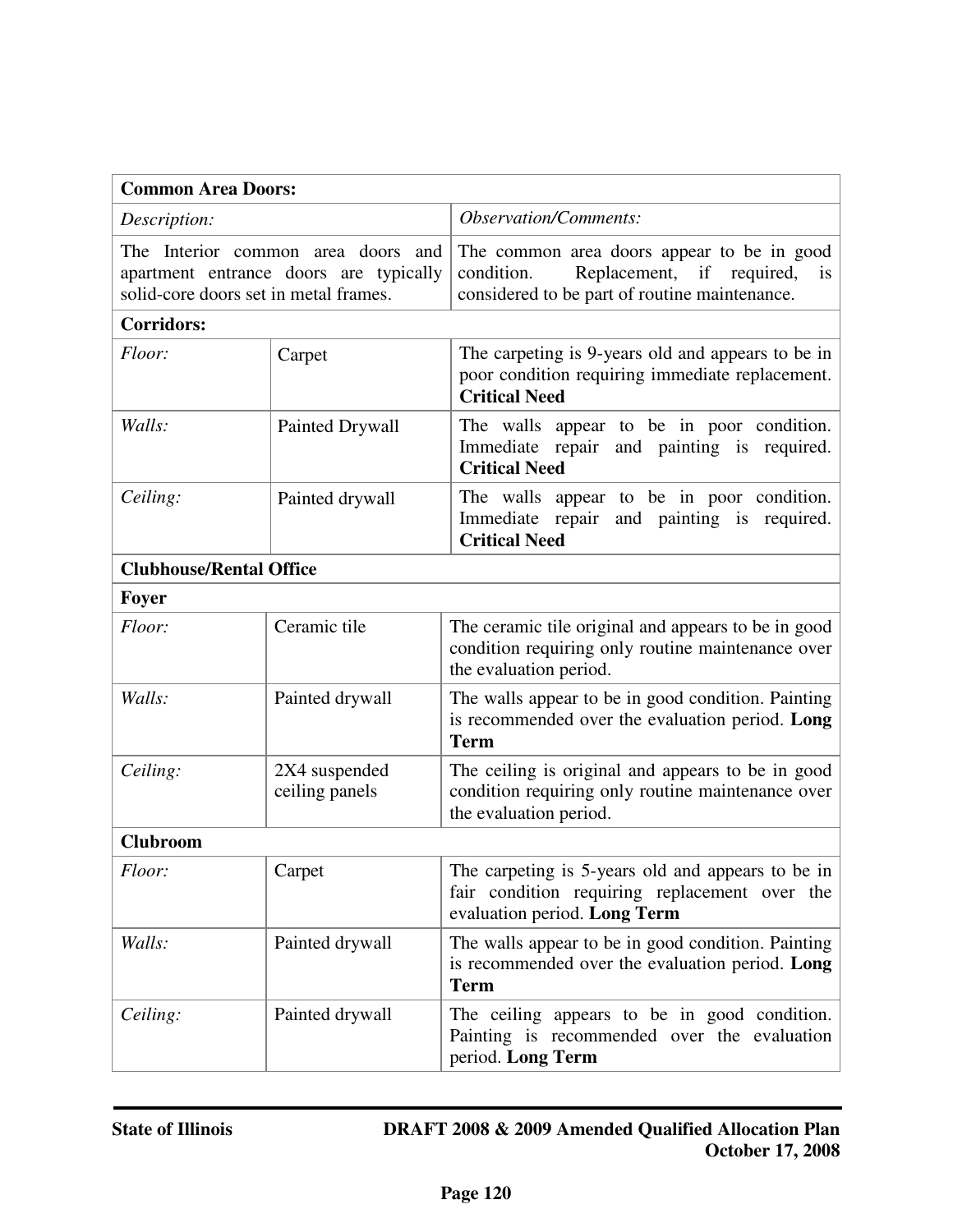| <b>Rental Office</b> |                                  |                                                                                                                                         |
|----------------------|----------------------------------|-----------------------------------------------------------------------------------------------------------------------------------------|
| Floor:               | Carpet                           | The carpeting is 5-years old and appears to be in<br>fair condition requiring replacement over the<br>evaluation period. Long Term      |
| Walls:               | Painted drywall/Wall<br>covering | The walls appear to be in good condition.<br>Painting is recommended over the evaluation<br>period. Long Term                           |
|                      |                                  | The walls that are covered with wall covering<br>to be in poor condition<br>requiring<br>appear<br>immediate replacement. Critical need |
| Ceiling:             | 2X4 suspended<br>ceiling panels  | The ceiling is original and appears to be in good<br>condition requiring only routine maintenance<br>over the evaluation period.        |
| <b>Health Club</b>   |                                  |                                                                                                                                         |
| Floor:               | Carpet                           | The carpeting is 5-years old and appears to be in<br>fair condition requiring replacement over the<br>evaluation period. Long Term      |
| Walls:               | Painted drywall                  | The walls appear to be in good condition. Painting<br>is recommended over the evaluation period. Long<br><b>Term</b>                    |
| Ceiling:             | 2X4 suspended<br>ceiling panels  | The ceiling is original and appears to be in good<br>condition requiring only routine maintenance over<br>the evaluation period.        |
| Washrooms            |                                  |                                                                                                                                         |
| Floor:               | Vinyl tile                       | The flooring is original and appears to be in good<br>condition requiring only routine maintenance over<br>the evaluation period.       |
| Walls:               | Ceramic tile/Painted<br>drywall  | The ceramic tile is original and appears to be in<br>good requiring only routine maintenance over the<br>evaluation period.             |
|                      |                                  | The drywall walls appear to be in good condition.<br>Painting is recommended over the evaluation<br>period. Long Term                   |
| Ceiling:             | Painted drywall                  | The ceiling appears to be in good condition.<br>Painting is recommended over the evaluation<br>period. Long Term                        |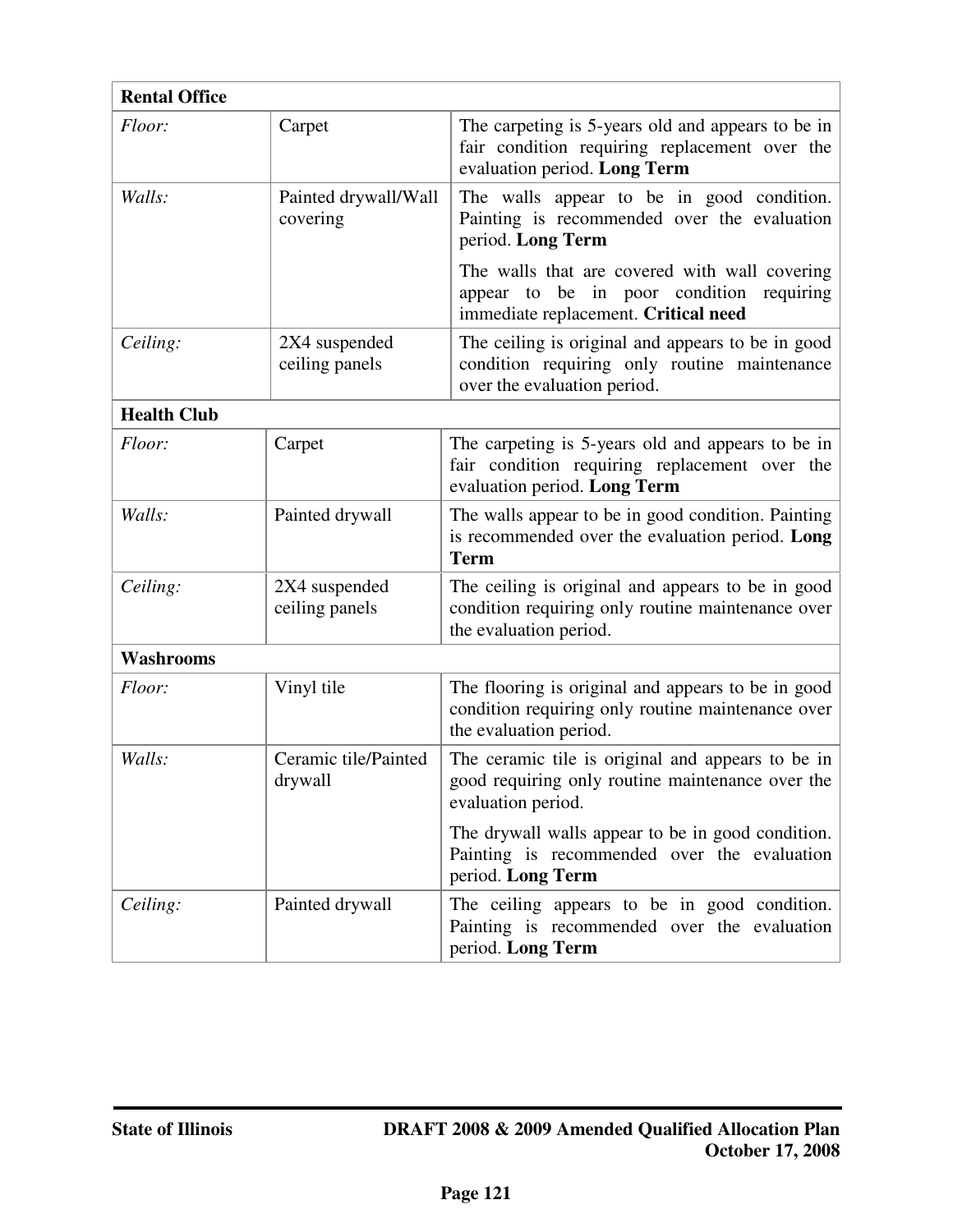| <b>Kitchen</b>                 |                                             |                                                                                                                                                    |
|--------------------------------|---------------------------------------------|----------------------------------------------------------------------------------------------------------------------------------------------------|
| Floor:                         | Quarry tile                                 | The flooring is original and appears to be in good<br>condition requiring only routine maintenance<br>over the evaluation period.                  |
| Walls:                         | Washable wall<br>covering                   | The walls appear to be in good condition<br>requiring only routine maintenance over the<br>evaluation period                                       |
| Ceiling:                       | 2X4 suspended<br>washable ceiling<br>panels | The ceiling is original and appears to be in good<br>condition requiring only routine maintenance<br>over the evaluation period.                   |
| Laundry                        |                                             |                                                                                                                                                    |
| Floor:                         | Vinyl tile                                  | The flooring is original and appears to be in good<br>condition requiring only routine maintenance over<br>the evaluation period.                  |
| Walls:                         | Painted drywall                             | The walls appear to be in good condition requiring<br>only routine maintenance over the evaluation<br>period                                       |
| Ceiling:                       | 2X4 suspended<br>ceiling panels             | The ceiling is original and appears to be in good<br>condition requiring only routine maintenance over<br>the evaluation period.                   |
| <b>Pool Equipment Room</b>     |                                             |                                                                                                                                                    |
| Floor:                         | <b>Exposed concrete</b>                     | The flooring is original and appears to be in good<br>condition requiring only routine maintenance over<br>the evaluation period.                  |
| Walls:                         | Drywall                                     | The walls appear to be in good condition requiring<br>only routine maintenance over the evaluation<br>period                                       |
| Ceiling:                       | Drywall                                     | The ceiling is original and appears to be in good<br>condition requiring only routine maintenance over<br>the evaluation period.                   |
|                                | <b>4.04.3 Apartment Building Finishes</b>   |                                                                                                                                                    |
| Description:                   | <b>Observation/Comment</b>                  |                                                                                                                                                    |
| <b>Living Room/Dining Room</b> |                                             |                                                                                                                                                    |
| Floor:                         | Carpet                                      | The EUL of the carpet indicates that replacement<br>will be anticipated during the evaluation period.<br>Critical Need, Immediate Need & Long term |
| Walls:                         | Painted drywall                             | The walls and ceiling appear to be in good                                                                                                         |
| Ceiling:                       | Painted drywall                             | condition. Painting is done at tenant turnover and<br>is considered part of routine maintenance.                                                   |
| <b>Kitchen</b>                 |                                             |                                                                                                                                                    |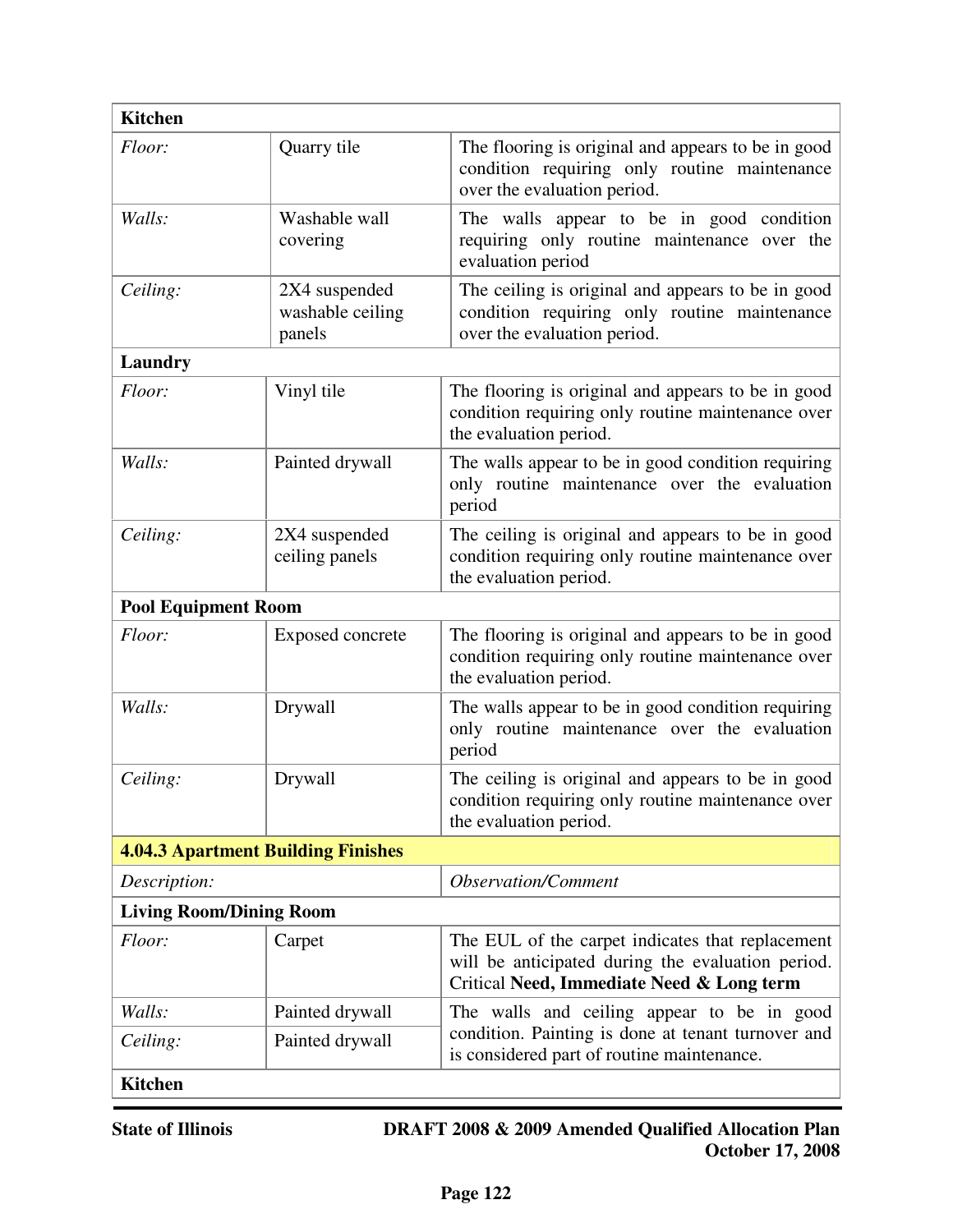| Floor:          | Vinyl tile               | The EUL of the vinyl tile indicates<br>that<br>replacement will be anticipated<br>during<br>the<br>evaluation period. Long Term.                                                    |
|-----------------|--------------------------|-------------------------------------------------------------------------------------------------------------------------------------------------------------------------------------|
| Walls:          | Painted drywall          | The walls and ceiling appear to be in good                                                                                                                                          |
| Ceiling:        | Painted drywall          | condition. Painting is done at tenant turnover and<br>is considered part of routine maintenance.                                                                                    |
| Cabinets:       | Wood                     | The cabinets are original and appear to be in good<br>to fair condition requiring some replacement<br>during the evaluation period. Critical Need &<br><b>Immediate Need.</b>       |
| Countertop      | <b>Laminated Plastic</b> | The countertops are original and appear to be in<br>good to fair condition requiring some replacement<br>during the evaluation period. Critical Need $\&$<br><b>Immediate Need.</b> |
| <b>Bathroom</b> |                          |                                                                                                                                                                                     |
| Floor:          | Vinyl Tile               | The EUL of the vinyl tile indicates<br>that<br>replacement will be anticipated<br>during<br>the<br>evaluation period. Long Term.                                                    |
| Walls:          | Painted drywall          | The walls and ceiling appear to be in good                                                                                                                                          |
| Ceiling:        | Painted drywall          | condition. Painting is done at tenant turnover and<br>is considered part of routine maintenance.                                                                                    |
| Tub/Shower:     | Ceramic tile             | The tub surrounds appear to be in fair condition<br>requiring some replacement, Critical need &<br>Immediate Need.                                                                  |
| Vanity:         | Wood                     | The cabinets are original and appear to be in good<br>to fair condition requiring some replacement<br>during the evaluation period. Critical Need $\&$<br><b>Immediate Need.</b>    |

| <b>Bedroom</b> |                        |                                                                                                                                                               |
|----------------|------------------------|---------------------------------------------------------------------------------------------------------------------------------------------------------------|
|                | <i>Floor:</i>   Carpet | The EUL of the carpet indicates that replacement<br>will be anticipated during the evaluation period.<br><b>Critical Need, Immediate Need &amp; Long term</b> |

| <i>Walls:</i> Painted drywall     | The walls and ceiling appear to be in good                                                       |
|-----------------------------------|--------------------------------------------------------------------------------------------------|
| <i>Ceiling:</i>   Painted drywall | condition. Painting is done at tenant turnover and<br>is considered part of routine maintenance. |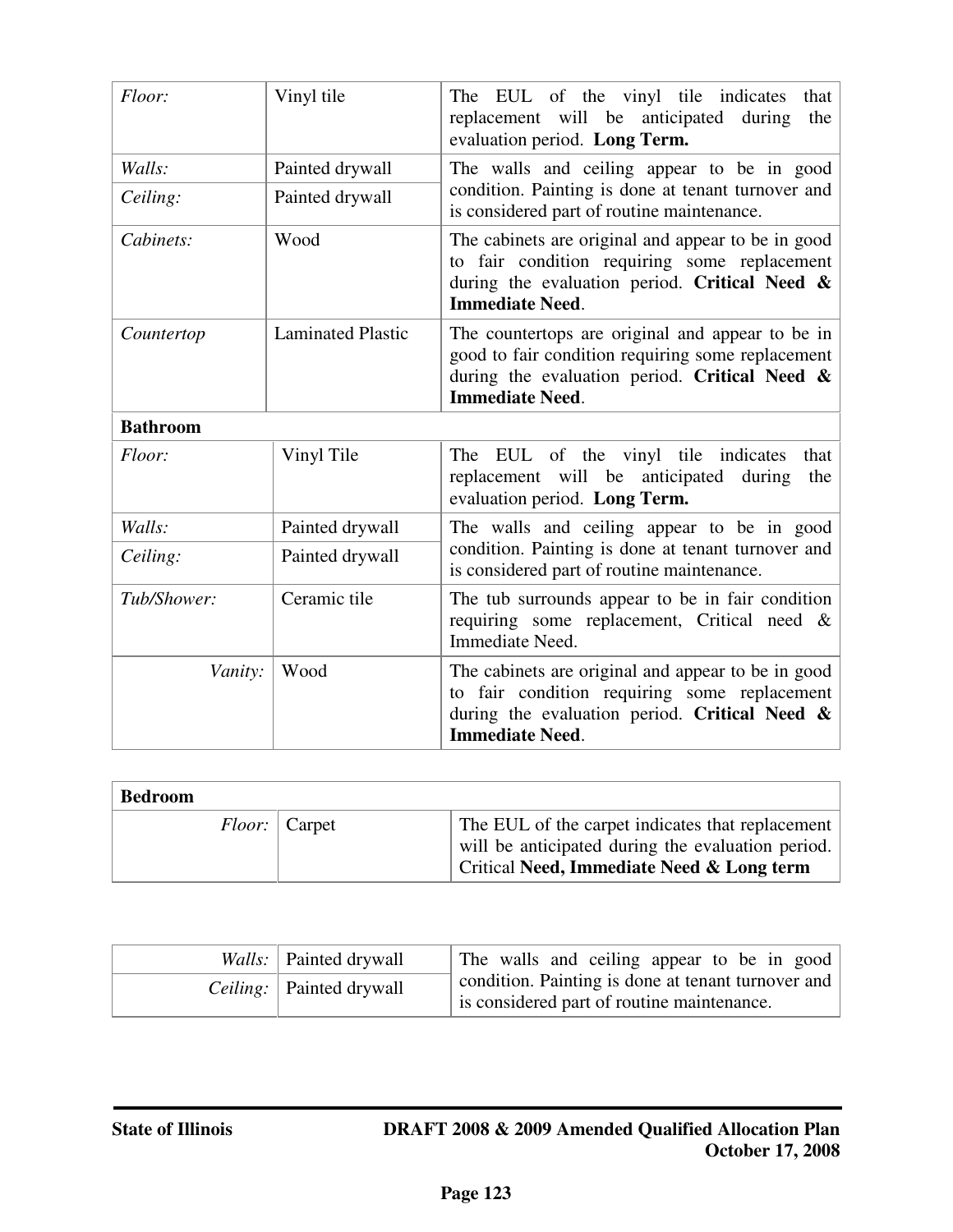| <b>Utility Room</b>  |                 |                                        |                                                                                                  |                                                                                                                                                                    |
|----------------------|-----------------|----------------------------------------|--------------------------------------------------------------------------------------------------|--------------------------------------------------------------------------------------------------------------------------------------------------------------------|
| Vinyl tile<br>Floor: |                 |                                        |                                                                                                  | The flooring appears to be in good condition<br>requiring only routine maintenance over the<br>evaluation period.                                                  |
| Walls:               |                 | Painted drywall                        |                                                                                                  | The walls and ceiling appear to be in good                                                                                                                         |
| Ceiling:             | Painted drywall |                                        | condition. Painting is done at tenant turnover and<br>is considered part of routine maintenance. |                                                                                                                                                                    |
| 4.04.4 Appliances:   |                 |                                        |                                                                                                  |                                                                                                                                                                    |
| Description:         |                 |                                        |                                                                                                  | <b>Observation/Comment</b>                                                                                                                                         |
| Appliance            | Age<br>Range    | Number of<br>Replacement<br>s Required |                                                                                                  | The appliances are generally original but some<br>replacement has occurred. They appear to be in<br>generally good condition. The remaining useful                 |
| Refrigerator:        | 1 to 18         | 23                                     |                                                                                                  | life indicates that replacement of some of these<br>units will be anticipated during the evaluation<br>period. Critical Need, Immediate Need & Long<br><b>Term</b> |
| Appliance            | Age<br>Range    | Number of<br>Replacement<br>s Required |                                                                                                  | The appliances are generally original but some<br>replacement has occurred. They appear to be in<br>generally good condition. The remaining useful                 |
| Refrigerator:        | 1 to 18         | 23                                     |                                                                                                  | life indicates that replacement of some of these<br>units will be anticipated during the evaluation                                                                |
| Range:               | 2 to 20         | 35                                     |                                                                                                  | period. Critical Need, Immediate Need & Long                                                                                                                       |
| Hood:                | 2 to 20         | 35                                     |                                                                                                  | <b>Term</b>                                                                                                                                                        |
| Dishwasher:          | 1 to 15         | 26                                     |                                                                                                  |                                                                                                                                                                    |
| Microwave:           | N/A             |                                        |                                                                                                  |                                                                                                                                                                    |
| <b>4.04.5 Doors:</b> |                 |                                        |                                                                                                  |                                                                                                                                                                    |

| Description:                                                                                                                                                                              | <i><b>Observation/Comments:</b></i>                                                                                                                                                                                                                                                                                                              |
|-------------------------------------------------------------------------------------------------------------------------------------------------------------------------------------------|--------------------------------------------------------------------------------------------------------------------------------------------------------------------------------------------------------------------------------------------------------------------------------------------------------------------------------------------------|
| The apartment entrance doors are typically<br>solid-core doors set in metal frames.<br>The interior doors within the apartments are<br>typically hollow-core doors set in wood<br>frames. | • The common area doors and the apartment<br>entrance doors appear to be in good<br>condition. Replacement, if required, is<br>considered to be part of routine maintenance.<br>• The hollow-core doors within the apartment<br>appear to be in good condition.<br>Replacement, if required, is considered to be<br>part of routine maintenance. |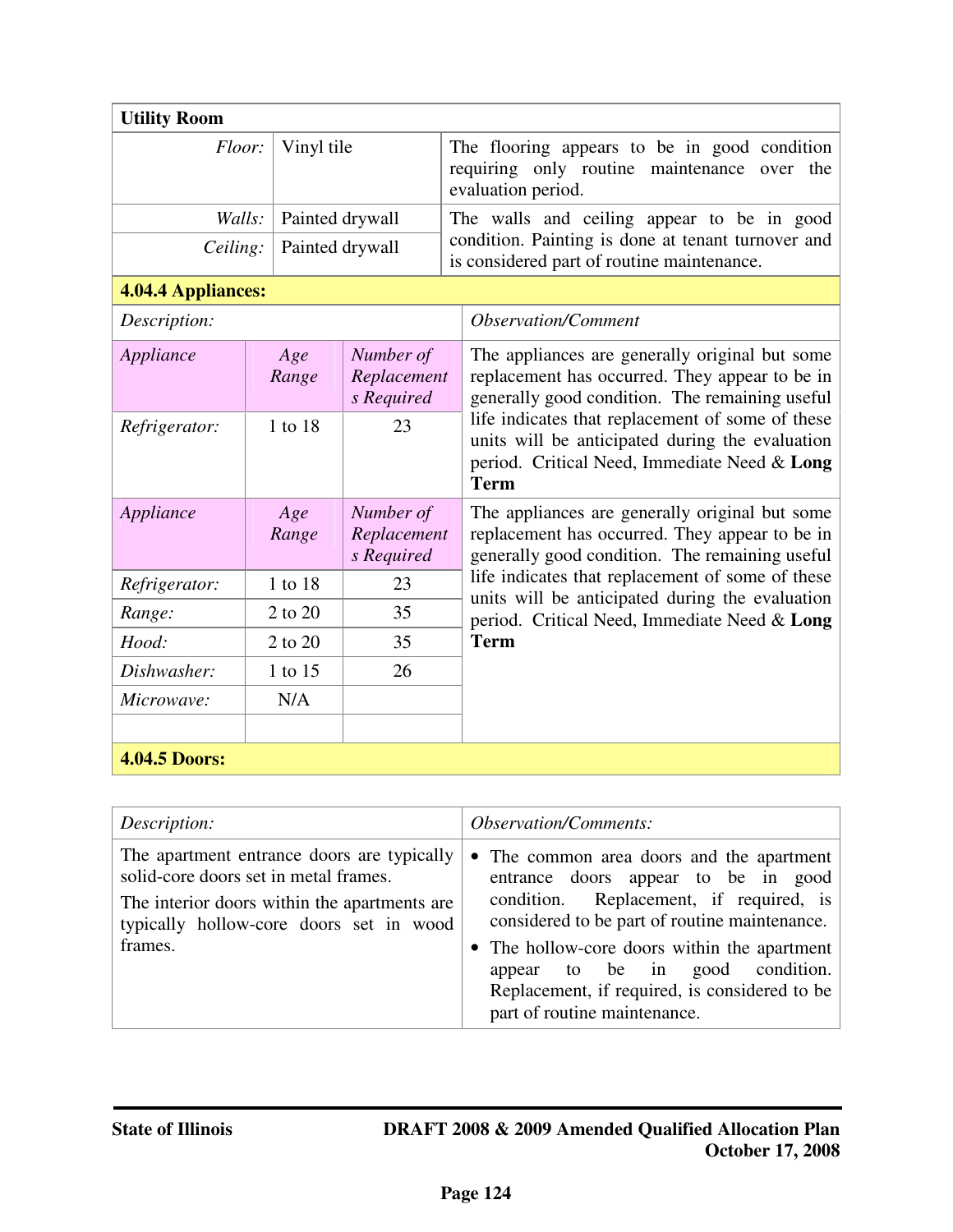| <b>4.04.6 Interior Stairs:</b>                                                                                                                                                   |                                                                                                                                                                                                                                                                                                                                                                                                                          |  |
|----------------------------------------------------------------------------------------------------------------------------------------------------------------------------------|--------------------------------------------------------------------------------------------------------------------------------------------------------------------------------------------------------------------------------------------------------------------------------------------------------------------------------------------------------------------------------------------------------------------------|--|
| Description:                                                                                                                                                                     | <b>Observation/Comments:</b>                                                                                                                                                                                                                                                                                                                                                                                             |  |
| The common area interior stairs consist of<br>closed risers, wood tread units with carpet<br>finish.<br>The handrails are constructed of ornamental<br>iron with wood top rails. | The common area interior stairs appear to be<br>in generally good condition and<br>are<br>anticipated to<br>only<br>require<br>routine<br>maintenance over the evaluation period.<br>The common area interior stair carpet is three<br>$\bullet$<br>years old and appears to be in fair condition.<br>The EUL of the carpet indicates that<br>replacement will be anticipated during the<br>evaluation period. Long Term |  |
| 4.04.7 Corridors:                                                                                                                                                                |                                                                                                                                                                                                                                                                                                                                                                                                                          |  |
| Description:                                                                                                                                                                     | <b>Observation/Comments:</b>                                                                                                                                                                                                                                                                                                                                                                                             |  |
| corridor<br>finish<br>The<br>Interior<br>common<br>consists of carpet floors, painted drywall<br>walls and ceilings.                                                             | The interior common corridor carpet is three<br>$\bullet$<br>years old and appears to be in fair condition.<br>The EUL of common area corridor carpet<br>indicates that replacement of the common<br>corridor and stair carpet will be required.<br><b>Long Term</b>                                                                                                                                                     |  |
|                                                                                                                                                                                  | • The interior corridor and stairway walls and<br>ceilings appear to be in fair condition and<br>will require painting during the evaluation<br>period. Long Term                                                                                                                                                                                                                                                        |  |

# **4.05 MECHANICAL SYSTEM**

| 4.05.1 Heating/Cooling:                                                                                                                                                                                                                                                                                                                                                             |                                                                                                                                                                                                                                                                                                                                                                                                                                                                                                                                                        |
|-------------------------------------------------------------------------------------------------------------------------------------------------------------------------------------------------------------------------------------------------------------------------------------------------------------------------------------------------------------------------------------|--------------------------------------------------------------------------------------------------------------------------------------------------------------------------------------------------------------------------------------------------------------------------------------------------------------------------------------------------------------------------------------------------------------------------------------------------------------------------------------------------------------------------------------------------------|
| Description:                                                                                                                                                                                                                                                                                                                                                                        | <i><b>Observation/Comments:</b></i>                                                                                                                                                                                                                                                                                                                                                                                                                                                                                                                    |
| Heating and cooling for the typical<br>apartment is provided individual, gas-fired,<br>furnaces with split air-conditioning. The<br>furnace is located in the utility closet along<br>with the water heater. The condensing unit<br>is located on a concrete pad on the exterior<br>of the building. The cooling capacity of the<br>units ranges from 1 Ton to $2\frac{1}{2}$ Tons. | The furnaces are reported to be original and<br>in operating condition. The EUL for these<br>units is<br>approximately<br>15-years.<br>Replacement of these units<br>be<br>will<br>anticipated over the evaluation period. Long<br><b>Term</b><br>The condensing units are reported to range in<br>age from 1-year to 12-years. Approximately<br>20% of the units are less than 5-years old.<br>The EUL for these units is approximately 15-<br>years. Replacement of 80% units will be<br>anticipated over the evaluation period. Long<br><b>Term</b> |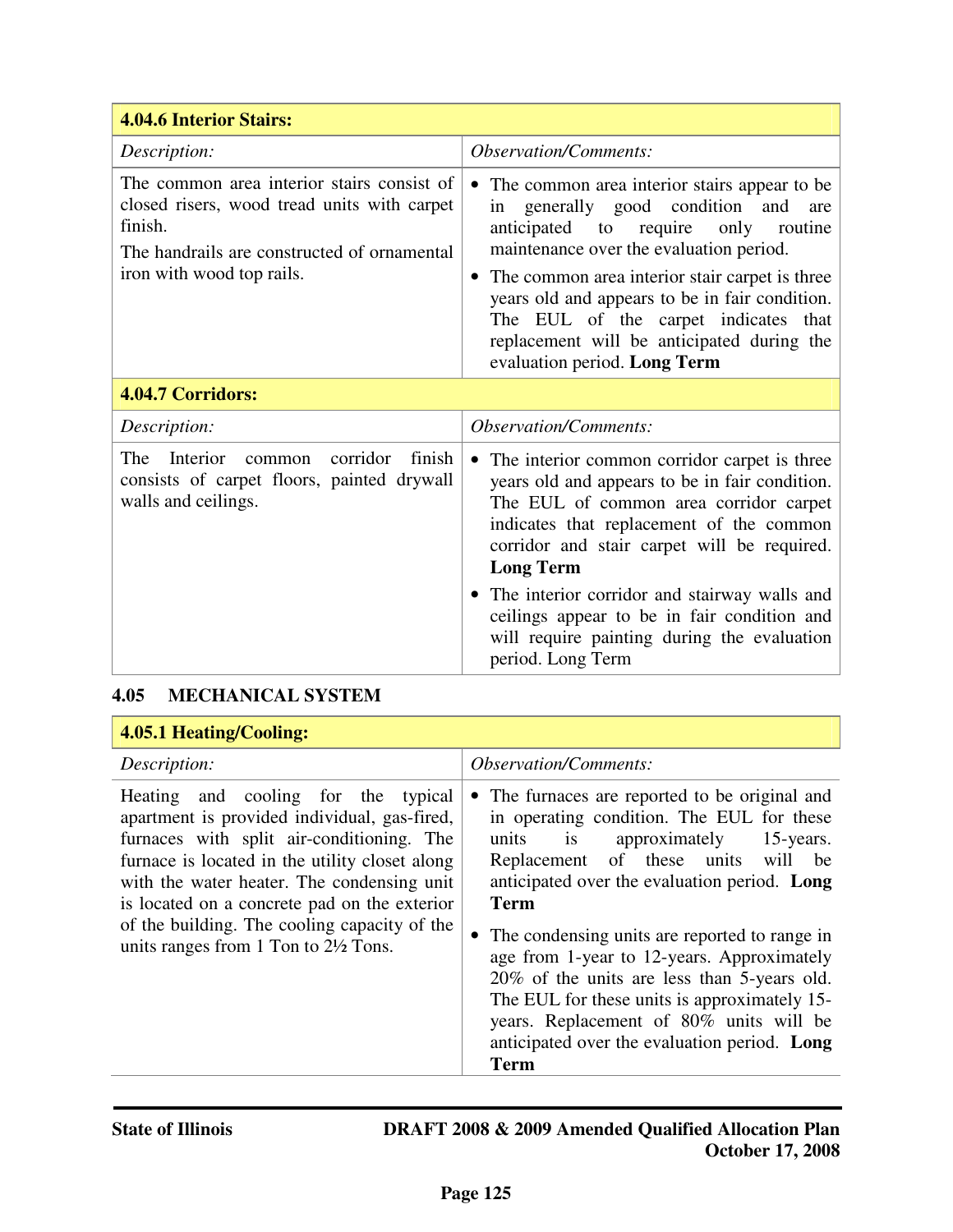| 4.05.2 Ductwork:                                                                                                                                                                                                             |                                                                                                                                                                                                                                                                                                                                                                                                                                                                                    |  |
|------------------------------------------------------------------------------------------------------------------------------------------------------------------------------------------------------------------------------|------------------------------------------------------------------------------------------------------------------------------------------------------------------------------------------------------------------------------------------------------------------------------------------------------------------------------------------------------------------------------------------------------------------------------------------------------------------------------------|--|
| Description:                                                                                                                                                                                                                 | <b>Observation/Comments:</b>                                                                                                                                                                                                                                                                                                                                                                                                                                                       |  |
| Supply air distribution is provided through<br>sheet metal ductwork. Return air is through<br>a wall grille at the base of the utility closet.<br>Electric wall-mounted thermostats control<br>the temperature in each unit. | Observation of the ductwork was limited to<br>$\bullet$<br>the furnace closet. It was reported by the<br>Maintenance Supervisor that the ductwork is<br>in good condition and no problems have been<br>experienced with the system<br>Electric wall-mounted thermostats<br>were<br>be<br>in<br>good<br>condition.<br>reported<br>to<br>Replacement is anticipated on an as needed<br>basis. The cost for this item is minimal and<br>considered to be part of routine maintenance. |  |
| <b>4.05.3 Ventilation:</b>                                                                                                                                                                                                   |                                                                                                                                                                                                                                                                                                                                                                                                                                                                                    |  |
| Description:                                                                                                                                                                                                                 | <i><b>Observation/Comments:</b></i>                                                                                                                                                                                                                                                                                                                                                                                                                                                |  |
| fans that discharges<br>Powered exhaust<br>typically through the roof exhaust the<br>bathrooms.<br>Air from the typical kitchen is exhausted to<br>the exterior by ductwork from the range<br>hood.                          | The bathroom exhaust system appears to be<br>operational and in good condition. Fan<br>replacement is done on an as needed basis<br>and is considered to be part of routine<br>maintenance<br>The kitchen exhaust system appears to be<br>$\bullet$<br>operational and in good condition. Fan<br>replacement is done on an as needed basis<br>and is considered to be part of routine<br>maintenance.                                                                              |  |

# **4.05.4 Energy Management:**

| Description: | <i><b>Observation/Comments:</b></i> |
|--------------|-------------------------------------|
|              | Not applicable to this project.     |

# **4.06 ELECTRICAL SYSTEM**

# **4.06.1 Distribution:**

| Description:                                                                                                                                                                                                                                                                                                                                                                                                                                                           | <i><b>Observation/Comments:</b></i>                                                                                                                                                                                                                                                                                                                   |
|------------------------------------------------------------------------------------------------------------------------------------------------------------------------------------------------------------------------------------------------------------------------------------------------------------------------------------------------------------------------------------------------------------------------------------------------------------------------|-------------------------------------------------------------------------------------------------------------------------------------------------------------------------------------------------------------------------------------------------------------------------------------------------------------------------------------------------------|
| The electric service to the building is run<br>underground from a pad-mounted utility<br>company transformer located on the exterior<br>of the building. The electrical service is<br>rated at 600 Amps, 120/208 volt, three-<br>phase, four-wire. The electric service to<br>each apartment circuit breaker panel is rated<br>at 100 amps. Branch distribution wiring was<br>observed to be copper in metal raceway.<br>The main distribution panel with the electric | • The electric service to the building and to<br>each apartment appears to be adequate.<br>• The main distribution panels, meter banks,<br>and circuit breaker panels appear to be in<br>good condition requiring only routine<br>maintenance.<br>• The copper wiring was reported to be in good<br>condition and no major problems have<br>occurred. |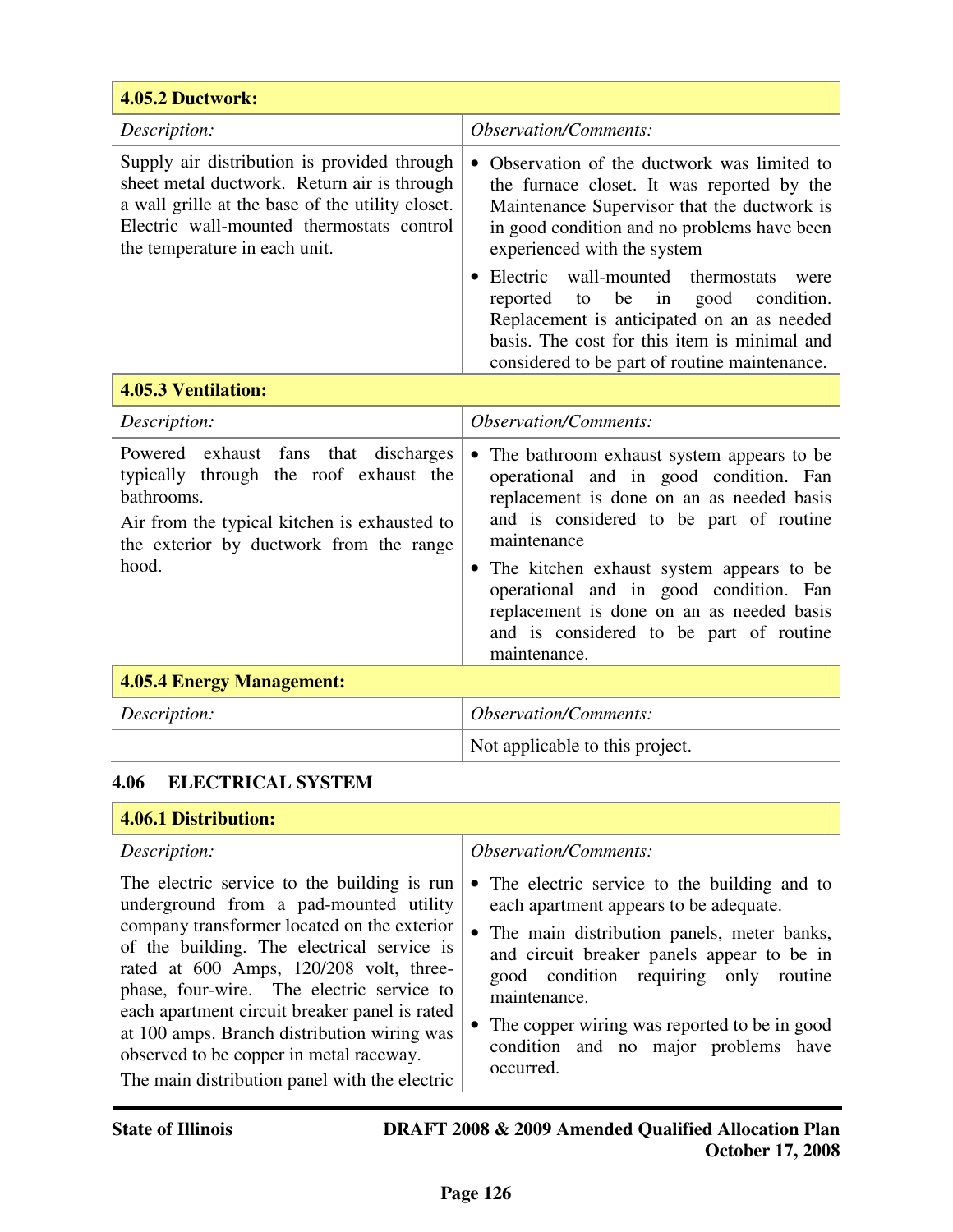| meters and disconnect switches, are located<br>on the exterior wall of the building. Each<br>apartment is metered separately.                                                                                                                                                                                                 |                                                                                                                                                                                                                                                                                                                                                                                                                                                                   |  |  |
|-------------------------------------------------------------------------------------------------------------------------------------------------------------------------------------------------------------------------------------------------------------------------------------------------------------------------------|-------------------------------------------------------------------------------------------------------------------------------------------------------------------------------------------------------------------------------------------------------------------------------------------------------------------------------------------------------------------------------------------------------------------------------------------------------------------|--|--|
| 4.06.2 Transformer:                                                                                                                                                                                                                                                                                                           |                                                                                                                                                                                                                                                                                                                                                                                                                                                                   |  |  |
| Description:                                                                                                                                                                                                                                                                                                                  | <b>Observation/Comments:</b>                                                                                                                                                                                                                                                                                                                                                                                                                                      |  |  |
| There are four pad mounted at this site.                                                                                                                                                                                                                                                                                      | The pad-mounted transformer is owned and<br>maintained by the local power company.                                                                                                                                                                                                                                                                                                                                                                                |  |  |
| <b>4.06.3 Emergency Generator:</b>                                                                                                                                                                                                                                                                                            |                                                                                                                                                                                                                                                                                                                                                                                                                                                                   |  |  |
| Description:                                                                                                                                                                                                                                                                                                                  | <b>Observation/Comments:</b>                                                                                                                                                                                                                                                                                                                                                                                                                                      |  |  |
|                                                                                                                                                                                                                                                                                                                               | Not applicable for this property.                                                                                                                                                                                                                                                                                                                                                                                                                                 |  |  |
| 4.06.4 Lighting:                                                                                                                                                                                                                                                                                                              |                                                                                                                                                                                                                                                                                                                                                                                                                                                                   |  |  |
| Description:                                                                                                                                                                                                                                                                                                                  | <b>Observation/Comments:</b>                                                                                                                                                                                                                                                                                                                                                                                                                                      |  |  |
| Interior lighting in the apartments and the<br>common areas are standard incandescent<br>residential grade fixtures commonly used<br>for this type of building.                                                                                                                                                               | The lighting appears to be in good condition.<br>Replacement is done on an as needed basis and<br>is considered part of routine maintenance.                                                                                                                                                                                                                                                                                                                      |  |  |
| <b>BUILDING PLUMBING SYSTEM</b><br>4.07                                                                                                                                                                                                                                                                                       |                                                                                                                                                                                                                                                                                                                                                                                                                                                                   |  |  |
| 4.07.1 Sanitary System:                                                                                                                                                                                                                                                                                                       |                                                                                                                                                                                                                                                                                                                                                                                                                                                                   |  |  |
| Description:                                                                                                                                                                                                                                                                                                                  | <i><b>Observation/Comments:</b></i>                                                                                                                                                                                                                                                                                                                                                                                                                               |  |  |
| The soil, waste, and vent system within the<br>building is reported to be cast iron.                                                                                                                                                                                                                                          | The Maintenance Supervisor reported that the<br>plumbing system is in good operating condition.<br>Minor problems such as clogged drains are<br>anticipated over the evaluation period and are<br>considered part of routine maintenance.                                                                                                                                                                                                                         |  |  |
| 4.07.2 Water Supply:                                                                                                                                                                                                                                                                                                          |                                                                                                                                                                                                                                                                                                                                                                                                                                                                   |  |  |
| Description:                                                                                                                                                                                                                                                                                                                  | <b>Observation/Comments:</b>                                                                                                                                                                                                                                                                                                                                                                                                                                      |  |  |
| The domestic water service to the building<br>is observed to be $1-1/2$ -inch copper entering<br>the building on the ground floor. The water<br>piping within the building is observed to be<br>copper.<br>The water meter for each building is located<br>an exterior concrete vault located<br>1n<br>adjacent the building. | The building's water distribution systems<br>$\bullet$<br>appears to be well maintained and in<br>generally good condition. The Maintenance<br>Supervisor reported no major problems.<br>Minor problems with the system. Minor<br>problems, such as the repair of leaking<br>faucets, are considered to be part of routine<br>maintenance.<br>The Maintenance Supervisor reported that<br>$\bullet$<br>the water pressure and quantity appears to be<br>adequate. |  |  |
| 3.07.3 Water Heaters:                                                                                                                                                                                                                                                                                                         |                                                                                                                                                                                                                                                                                                                                                                                                                                                                   |  |  |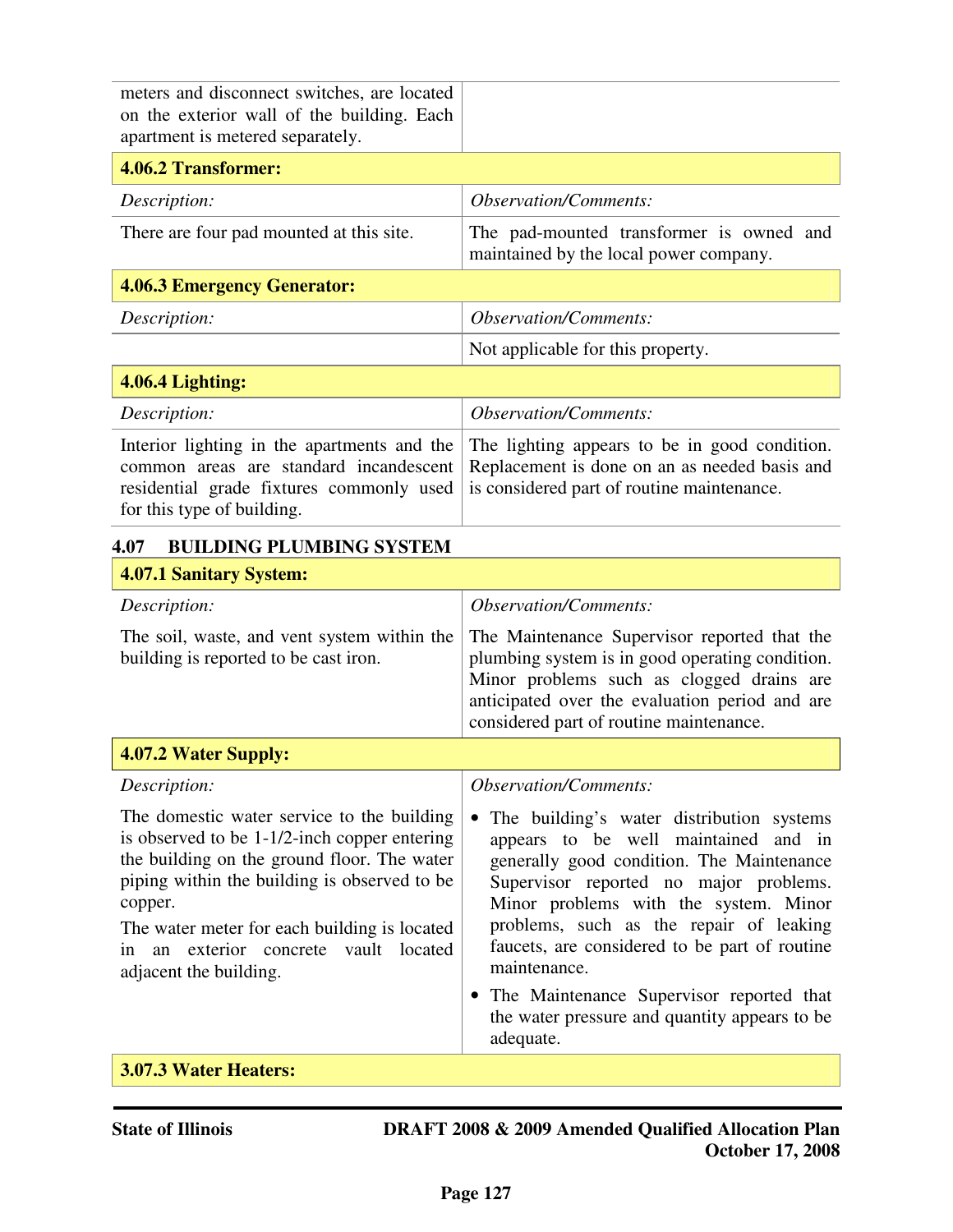| Description:                                                                                                                                                                                                                                                                                   | <b>Observation/Comments:</b>                                                                                                                                                                                                                                                                                                                                                                  |  |  |
|------------------------------------------------------------------------------------------------------------------------------------------------------------------------------------------------------------------------------------------------------------------------------------------------|-----------------------------------------------------------------------------------------------------------------------------------------------------------------------------------------------------------------------------------------------------------------------------------------------------------------------------------------------------------------------------------------------|--|--|
| A 40-gallon gas-fired water heater located<br>in the utility closet in each apartment<br>supplies the hot water needs for that<br>apartment<br>There is an 80-gallon, gas-fired, water<br>heater located in the closet of the laundry<br>that supplies the hot water needs for the<br>laundry. | Sixty percent of the 40-gallon water heaters<br>$\bullet$<br>were reported to be original and in good<br>working condition. However, based on their<br>EUL of 15 years, replacement of these units<br>will be anticipated during the evaluation<br>period. Long Term<br>The 80-gallon water heater located in the<br>laundry is 2-years old and appears to be in<br>good operating condition. |  |  |
| <b>4.07.4 Fixtures:</b>                                                                                                                                                                                                                                                                        |                                                                                                                                                                                                                                                                                                                                                                                               |  |  |
| Description:                                                                                                                                                                                                                                                                                   | <b>Observation/Comments:</b>                                                                                                                                                                                                                                                                                                                                                                  |  |  |
| The plumbing fixtures are standard type for<br>this type of application.                                                                                                                                                                                                                       | The plumbing fixtures are reported to be in<br>good condition. Replacement is done on an as<br>needed basis and considered to be part of<br>routine maintenance.                                                                                                                                                                                                                              |  |  |
| 4.07.5 Natural Gas:                                                                                                                                                                                                                                                                            |                                                                                                                                                                                                                                                                                                                                                                                               |  |  |
| Description:                                                                                                                                                                                                                                                                                   | <b>Observation/Comments:</b>                                                                                                                                                                                                                                                                                                                                                                  |  |  |
| The building's gas service is a steel pipe<br>service entering the front of the building.<br>The gas piping within the building is<br>reported to be steel. The gas meter is<br>located on the exterior wall of the building.                                                                  | The gas pressure and quantity was reported to<br>be adequate.                                                                                                                                                                                                                                                                                                                                 |  |  |

#### **4.08 CONVEYANCE SYSTEM**

# **4.08.1 Elevators:**

| Description:                                                                                                                                                                                                                                                                                                                                                                                                                                                                                     | <i><b>Observation/Comments:</b></i>                                                                                                                                                                                                                                                                                                                                                                                                                                                                                                                                                                             |
|--------------------------------------------------------------------------------------------------------------------------------------------------------------------------------------------------------------------------------------------------------------------------------------------------------------------------------------------------------------------------------------------------------------------------------------------------------------------------------------------------|-----------------------------------------------------------------------------------------------------------------------------------------------------------------------------------------------------------------------------------------------------------------------------------------------------------------------------------------------------------------------------------------------------------------------------------------------------------------------------------------------------------------------------------------------------------------------------------------------------------------|
| The property has two hydraulic passenger<br>elevator, providing access to all floors of the<br>building. The elevator was manufactured by<br>Dover Elevator Company and is serviced by<br>ABC Elevator Company. The elevator has a<br>rated capacity of 2,500 pounds.<br>The elevator machinery is located in a room<br>under the stairs.<br>The cab finish consists of a vinyl tile floor,<br>plastic laminate wall panel walls, and<br>incandescent recessed lighting in a drywall<br>ceiling. | The elevator is the original installation. ADA<br>٠<br>up-grades were completed in May of 1996.<br>The elevator was last serviced in August<br>2001.<br>The<br>number<br>of elevators<br>$\bullet$<br>and<br>the<br>responsiveness was reported to provide<br>adequate service for the building.<br>• The elevator service contractor reported that<br>the machine unit for both elevators are<br>original and appear to be in good condition.<br>• The cab finish is 5 years old and appears to<br>be in good condition. Cab refinishing should<br>be anticipated within the next 7-years. Long<br><b>Term</b> |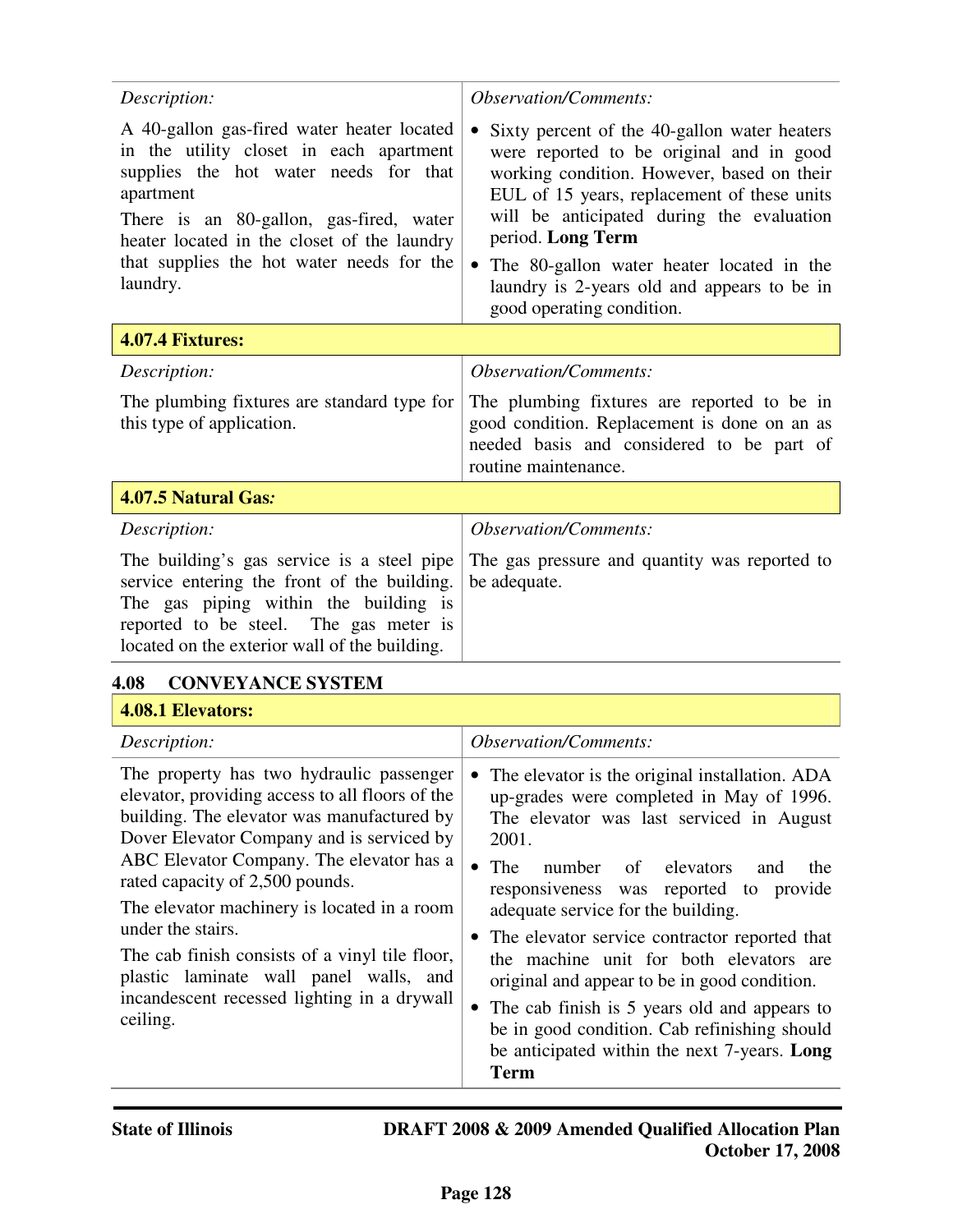# **4.09 LIFE SAFETY/FIRE PROTECTION**

# **4.09.1 Sprinklers/Siamese/Standpipes***:*

| Description:                                                                                                                                                                                                                                                                                                                                                                                                                                                                                            | <b>Observation/Comments:</b>                                                                                                                                                                                                                                                                                                                                                                                                                                                                    |
|---------------------------------------------------------------------------------------------------------------------------------------------------------------------------------------------------------------------------------------------------------------------------------------------------------------------------------------------------------------------------------------------------------------------------------------------------------------------------------------------------------|-------------------------------------------------------------------------------------------------------------------------------------------------------------------------------------------------------------------------------------------------------------------------------------------------------------------------------------------------------------------------------------------------------------------------------------------------------------------------------------------------|
| The sprinkler system consists of a wet-pipe<br>sprinkler system and a wet standpipe with<br>fire department hose valves and connections<br>on the floor landings in each stair tower.<br>There is a Siamese connection on the<br>exterior of the building, and<br>The firewater service enters the building in<br>the fire protection equipment room on the<br>first floor along with the domestic water<br>main.<br>There is a fire pump rated at XXX gpm and<br>a back flow preventer for the system. | • The sprinkler system is serviced and<br>inspected periodically by the sprinkler<br>service contractor. The last inspection<br>September 2001. The inspection reports<br>indicate that the system appears to be<br>functional and in good condition.<br>• The fire pump and backflow preventer are<br>tested and inspected at the time the sprinkler<br>system is inspected and the records indicate<br>that the fire pump and the backflow preventer<br>are functional and in good condition. |
| <b>4.09.2 Fire Hydrants:</b>                                                                                                                                                                                                                                                                                                                                                                                                                                                                            |                                                                                                                                                                                                                                                                                                                                                                                                                                                                                                 |

| Description:                                                                                                                                                                                                                                                                                                             | <i><b>Observation/Comments:</b></i>                                                                                                                                                                                                                                                                                                                                              |  |
|--------------------------------------------------------------------------------------------------------------------------------------------------------------------------------------------------------------------------------------------------------------------------------------------------------------------------|----------------------------------------------------------------------------------------------------------------------------------------------------------------------------------------------------------------------------------------------------------------------------------------------------------------------------------------------------------------------------------|--|
| On-site fire hydrants located along the<br>roadways and on islands in the various<br>parking lots.                                                                                                                                                                                                                       | The fire hydrants are serviced annually by the<br>local fire department.                                                                                                                                                                                                                                                                                                         |  |
| 4.09.3 Emergency & Exit Lighting:                                                                                                                                                                                                                                                                                        |                                                                                                                                                                                                                                                                                                                                                                                  |  |
| Description:                                                                                                                                                                                                                                                                                                             | <i><b>Observation/Comments:</b></i>                                                                                                                                                                                                                                                                                                                                              |  |
| The building is equipped with battery-pack<br>emergency lights along the corridors and in<br>the stairways.<br>Battery back-up exit lights are located<br>above all required exit doors.                                                                                                                                 | The exit lights and emergency lights appear to<br>be in good condition. The EUL indicates that<br>replacement should be anticipated over the<br>evaluation period. The cost for fixture and<br>battery replacement is minimal and considered<br>to be part of routine maintenance.                                                                                               |  |
| 4.09.4 Fire Alarm System:                                                                                                                                                                                                                                                                                                |                                                                                                                                                                                                                                                                                                                                                                                  |  |
| Description:                                                                                                                                                                                                                                                                                                             | <b>Observation/Comments:</b>                                                                                                                                                                                                                                                                                                                                                     |  |
| The typical building is equipped with a fire.<br>alarm consisting of a control panel located<br>in the sprinkler equipment, room pull<br>stations and horns with strobes located<br>along the path of exit travel, one enunciator<br>panel located in the main lobby, and smoke<br>detectors located in the common areas | A fire alarm service contractor inspects<br>services the fire alarm system periodically.<br>The system was last inspected and tested in<br>August 2001 and the no deficiencies were<br>cited. The results were forwarded to the local<br>fire department. The system appears to be<br>functional and in good condition requiring<br>only routine maintenance over the evaluation |  |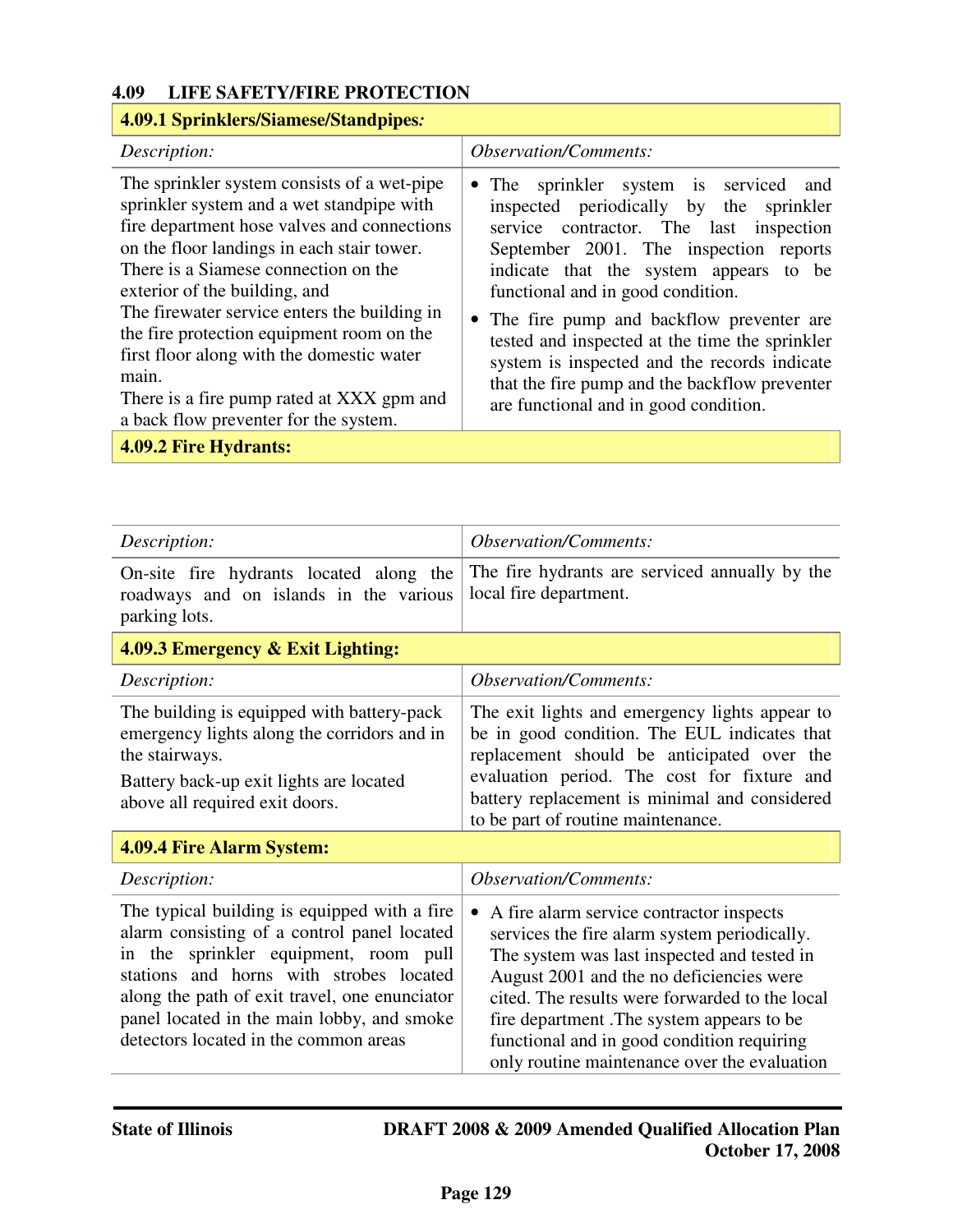|                                                                             | period.<br>• ADT monitors the fire alarm system and<br>notifies the local fire department in the event<br>of an incident.                                                 |  |
|-----------------------------------------------------------------------------|---------------------------------------------------------------------------------------------------------------------------------------------------------------------------|--|
| <b>4.09.5 Smoke detectors:</b>                                              |                                                                                                                                                                           |  |
| Description:                                                                | <i>Observation/Comments:</i>                                                                                                                                              |  |
| Smoke detectors were observed in each<br>apartment and in the common areas. | The apartment smoke detectors located in the<br>$\bullet$<br>apartments are wired into the apartment's<br>electrical panel and sounds the alarm in the<br>apartment only. |  |
|                                                                             | • The common area smoke detectors are wired<br>into the building's fire alarm system. They<br>sound the alarm in the building and notify<br>ADT when activated.           |  |

| <b>409.6 Fire Extinguishers:</b>                                                      |                                                                                                                                      |  |  |  |  |
|---------------------------------------------------------------------------------------|--------------------------------------------------------------------------------------------------------------------------------------|--|--|--|--|
| Description:                                                                          | <i><b>Observation/Comments:</b></i>                                                                                                  |  |  |  |  |
| Type ABC fire extinguishers are located in<br>various areas within the tenant spaces. | A fire extinguisher contractor services the fire<br>extinguishers. The tag indicates that they were<br>last serviced in August 2001. |  |  |  |  |
| <b>4.09.7 Smoke Evacuation:</b>                                                       |                                                                                                                                      |  |  |  |  |
| Description:                                                                          | <i><b>Observation/Comments:</b></i>                                                                                                  |  |  |  |  |
|                                                                                       | Not applicable to this site.                                                                                                         |  |  |  |  |

# **4.10 AMENITIES**

| <b>4.10.1 Swimming Pool:</b>                                                                                                                                                                                                                                                         |                                                                                                                                                                                                                                                                                                                                                                                                                                                |
|--------------------------------------------------------------------------------------------------------------------------------------------------------------------------------------------------------------------------------------------------------------------------------------|------------------------------------------------------------------------------------------------------------------------------------------------------------------------------------------------------------------------------------------------------------------------------------------------------------------------------------------------------------------------------------------------------------------------------------------------|
| Description:                                                                                                                                                                                                                                                                         | <i><b>Observation/Comments:</b></i>                                                                                                                                                                                                                                                                                                                                                                                                            |
| The property has one in-ground outdoor<br>poor swimming pool adjacent to the<br>clubhouse/rental office. The swimming<br>pool is constructed of concrete with ceramic<br>tile at the water line. It has a concrete<br>coping and a concrete walking surface<br>surrounding the pool. | The swimming pool appeared to be in good<br>$\bullet$<br>condition, anticipated to require only routine<br>maintenance such as preparing and painting<br>the pool interior surface. Relining should not<br>be expected over the evaluation period.<br>• The concrete walking surface surrounding<br>appears to be in good condition. Minor<br>cracking was observed. Repairs are minor<br>and considered to be part of routine<br>maintenance. |

h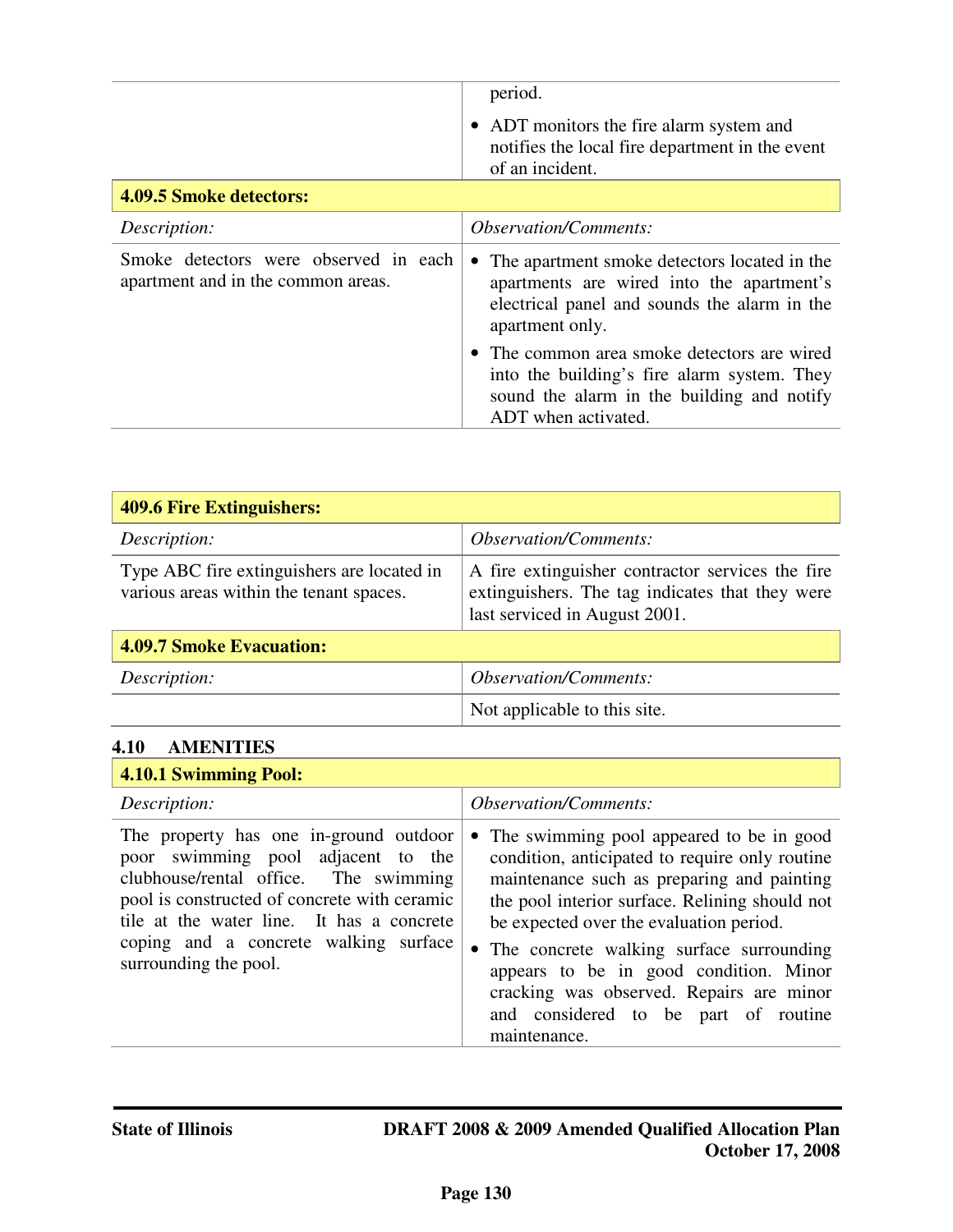| <b>4.10.2 Swimming Pool Equipment:</b>                                                                                                                                                                                                                                                                                                                                                                    |                                                                                                                                                                                                                                                                                                                 |  |  |  |  |
|-----------------------------------------------------------------------------------------------------------------------------------------------------------------------------------------------------------------------------------------------------------------------------------------------------------------------------------------------------------------------------------------------------------|-----------------------------------------------------------------------------------------------------------------------------------------------------------------------------------------------------------------------------------------------------------------------------------------------------------------|--|--|--|--|
| Description:                                                                                                                                                                                                                                                                                                                                                                                              | <b>Observation/Comments:</b>                                                                                                                                                                                                                                                                                    |  |  |  |  |
| The swimming pool equipment is located in<br>the clubhouse building adjacent to the pool.<br>The equipment consists of water filters and<br>circulating pumps.<br>The pool water is<br>heated. The pool water heater is gas-fired<br>and located in the same room as the balance<br>of the pool equipment.                                                                                                | The pool equipment appeared to be in good<br>to fair condition. According to its EUL, the<br>pool equipment will need to be replaced<br>during the evaluation period.<br>The water is new and appears to be in good<br>condition anticipated to require only routine<br>maintenance over the evaluation period. |  |  |  |  |
| 4.10.3 Children's Play Area:                                                                                                                                                                                                                                                                                                                                                                              |                                                                                                                                                                                                                                                                                                                 |  |  |  |  |
| Description:                                                                                                                                                                                                                                                                                                                                                                                              | <b>Observation/Comments:</b>                                                                                                                                                                                                                                                                                    |  |  |  |  |
| There is a children's play area located in the<br>northeast corner of the property. The<br>equipment consists wood climbing<br>apparatus, one slide, three swings, and a<br>sand box.                                                                                                                                                                                                                     | The play equipment is reported to be 3-years<br>old and appears to be well maintained and in<br>condition<br>requiring<br>only<br>good<br>routine<br>maintenance over the evaluation period.                                                                                                                    |  |  |  |  |
| <b>OTHER STRUCTURES</b><br>4.11                                                                                                                                                                                                                                                                                                                                                                           |                                                                                                                                                                                                                                                                                                                 |  |  |  |  |
| <b>4.11.1 Clubhouse/Rental Office:</b>                                                                                                                                                                                                                                                                                                                                                                    |                                                                                                                                                                                                                                                                                                                 |  |  |  |  |
| Description:                                                                                                                                                                                                                                                                                                                                                                                              | <b>Observation/Comments:</b>                                                                                                                                                                                                                                                                                    |  |  |  |  |
| The clubhouse building, which houses the<br>rental office, public restrooms with showers<br>and lockers, health club, pool equipment,<br>club room and kitchen, is constructed of<br>materials similar to the apartment buildings.<br>See Section 7.0, Building Architectural and<br>Structural Systems for details.                                                                                      | The clubhouse appears to be in good condition.<br>Interior floor and wall finish replacement will<br>be required over the evaluation period as well<br>as exterior wall finish. The cost of this work is<br>included in the common area carpet and wall<br>finish replacement costs.                            |  |  |  |  |
| 4.11.2 Carports:                                                                                                                                                                                                                                                                                                                                                                                          |                                                                                                                                                                                                                                                                                                                 |  |  |  |  |
| Description:                                                                                                                                                                                                                                                                                                                                                                                              | <b>Observation/Comments:</b>                                                                                                                                                                                                                                                                                    |  |  |  |  |
|                                                                                                                                                                                                                                                                                                                                                                                                           | There are no carports at this site,                                                                                                                                                                                                                                                                             |  |  |  |  |
| <b>4.11.3 Garages:</b>                                                                                                                                                                                                                                                                                                                                                                                    |                                                                                                                                                                                                                                                                                                                 |  |  |  |  |
| Description:                                                                                                                                                                                                                                                                                                                                                                                              | <b>Observation/Comments:</b>                                                                                                                                                                                                                                                                                    |  |  |  |  |
| The 20 single-car garages are constructed<br>with vinyl siding attached to 2-inch x 4-inch<br>wood stud walls. The roofs are constructed<br>manufactured<br>wood<br>with<br>trusses<br>and<br>covered asphalt shingles attached and OSB<br>sheathing. There is one, 8-foot x 7-foot<br>vinyl overhead door with an electronic<br>opener. There is one incandescent overhead<br>light fixture in the unit. | The garages are original and appear to be in<br>fair condition. Sections of damaged siding<br>were observed requiring replacement. Short<br>term<br>The roofs are reported to be 3-years old and<br>appear to be in good condition requiring only<br>routine maintenance over the evaluation<br>period.         |  |  |  |  |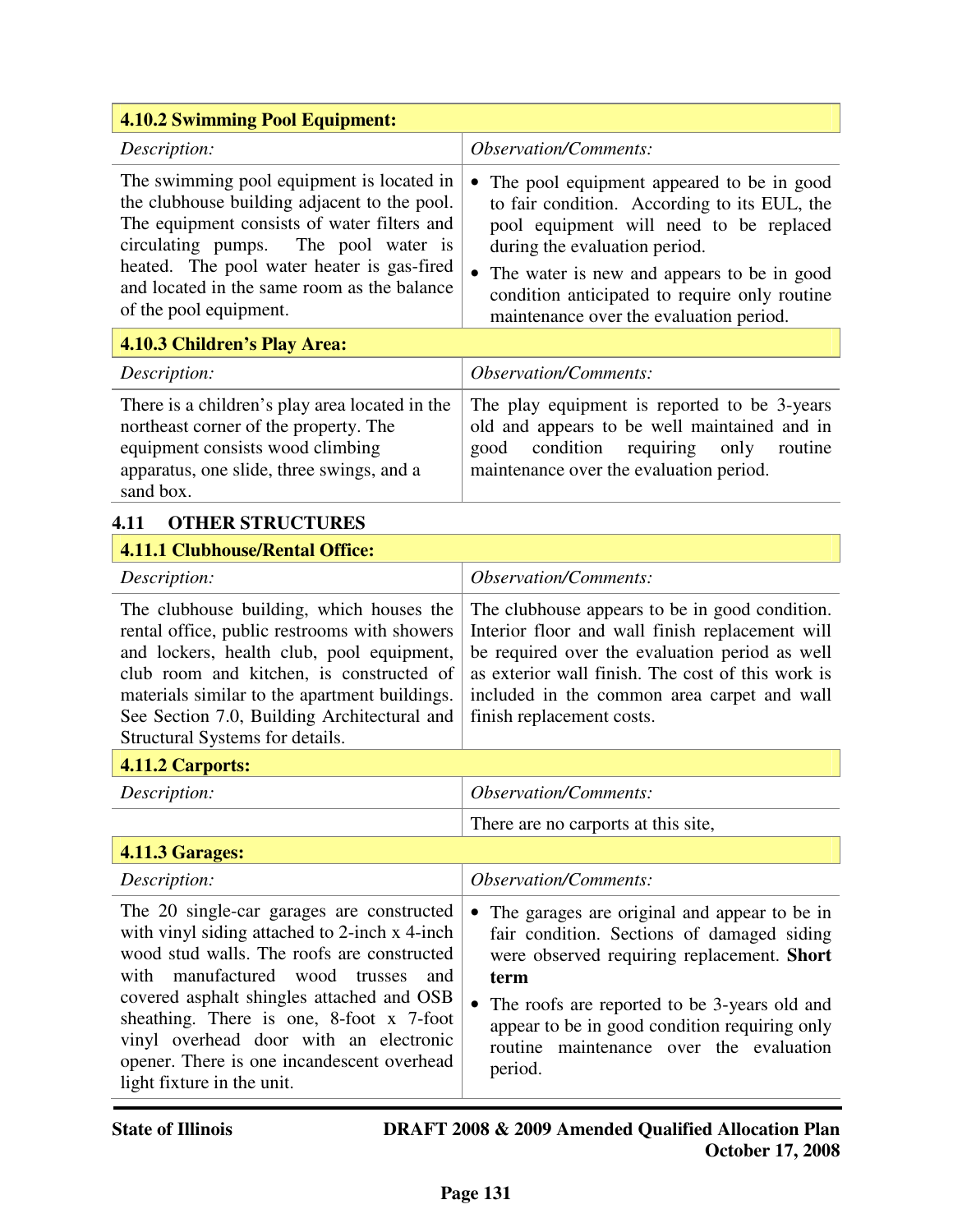# **5.0 TERMITE CONSIDERATIONS**

To the best knowledge of the property manager, termite activity has not been reported at the property; however, no inspections have been performed. The foundation walls of the building are constructed with materials not conducive to termite infiltration. However, exterior walls are constructed of materials that may be conductive to termite infiltration. The facility is located in a region where termites are known to exist. Consequently, the risk of termite activity is considered moderate to high; therefore, a termite inspection is recommended

# **6.0 ACCESSIBILITY CODE COMPLIANCE**

One or more of the following accessibility codes may be applicable to the development:

# **THE ILLINOIS ACCESSIBILITY CODE**

The purpose of this Illinois Accessibility Code (IAC or Code) is to implement the Environmental Barriers Act (EBA) [410 ILCS 25] as amended to date, and to replace the former version of the Code (71 Ill. Adm. Code 400) effective May 1, 1988. This Code is intended to ensure that the built environment, including all spaces and elements of all applicable buildings and facilities in the State of Illinois are so designed, constructed, and/or altered to assure the safety and welfare of all members of society and to be readily accessible to, and usable by, environmentally limited persons.

This Code is also intended to resolve areas of difference between the federal accessibility standards, Americans with Disabilities Act Accessibility Guidelines (ADAAG), which are applicable to buildings and facilities covered by the Americans with Disabilities Act (ADA), and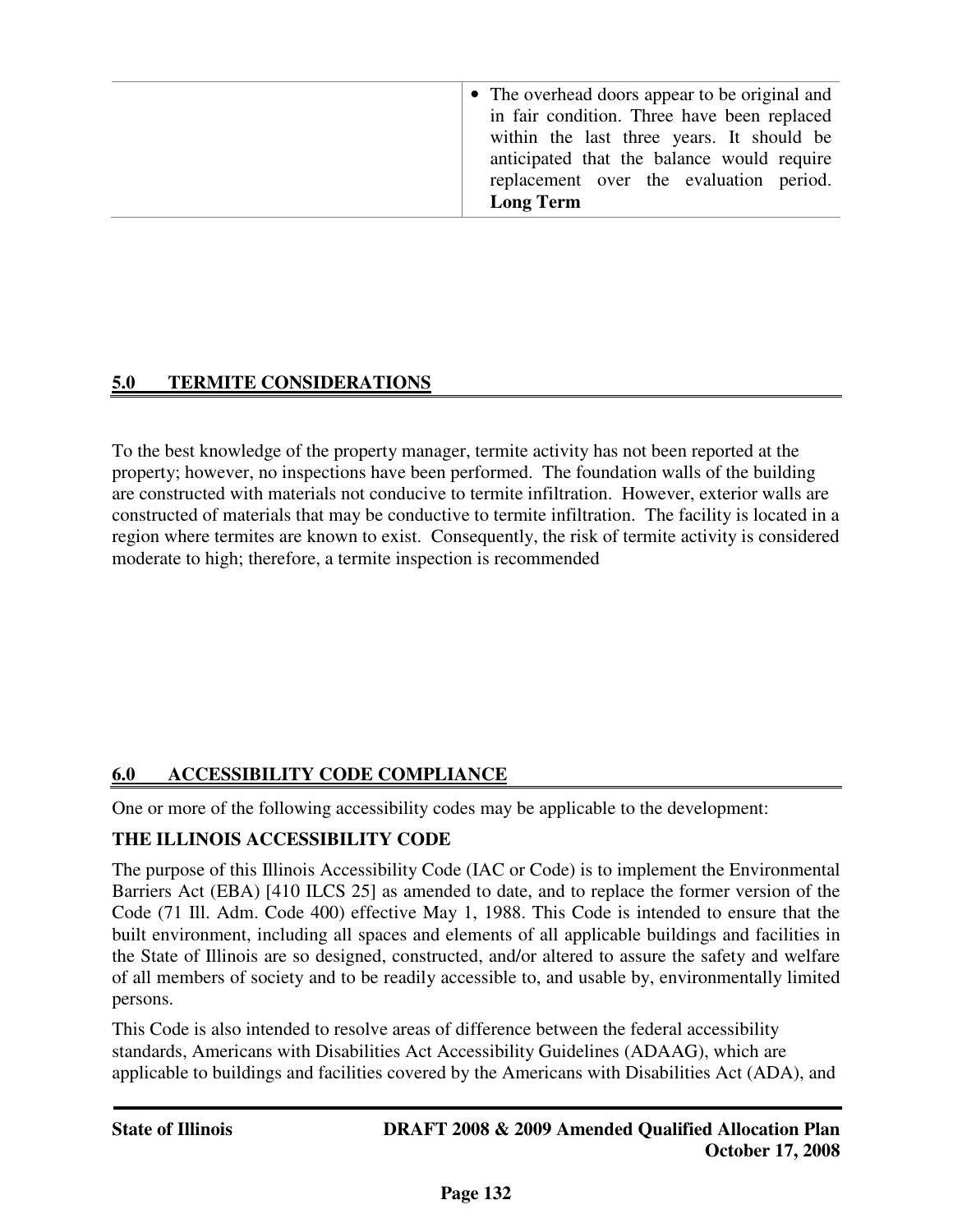the Illinois accessibility standards, IAC, which are applicable to buildings and facilities in the State of Illinois covered by the EBA. The drafters of this Code compared and adopted the stricter of State or federal accessible design standards.

This Code, together with the Environmental Barriers Act (EBA) and the standards incorporated by reference identified in Section 400.120, has the force of a building code and as such is law in the State of Illinois.

# **Applicability**

• Buildings and facilities covered: This Code applies to all **"public facilities"** and "Multi-story housing units" as defined and governed by the EBA and located, in whole or in part, within the legal geographic boundaries of the State of Illinois, unless specifically exempted herein. **It also applies to all buildings financed whole or in part or guaranteed by a governmental unit such as the Illinois Housing Development Authority.** 

The fact that a building or facility governed by the EBA is also a facility financed by federal funds is no bar to the application of this Code.

• This Code is applicable when work involving new construction, alterations, additions, historic preservation, restoration, or reconstruction in whole or in part begins after the effective date of this Code. The Code becomes enforceable with the signing of a construction contract, issuance of an official authorization or permit for construction, or the start of construction, whichever occurs first.

This report generally defines the non-compliant elements and physical barriers observed and the estimated costs for modification to provide compliance. This review is not considered to be a full accessibility survey, nor does it likely cover all aspects of non-compliance.

# **Definitions:**

"**Alteration**": Any modification or renovation that affects or could affect the usability of the building or facility or part of the building or facility. Alteration includes, but is not limited to, remodeling, renovation, rehabilitation, reconstruction, historic preservation, historic reconstruction, historic restoration (as separately required in Section 400.610), changes or rearrangement of the structural parts or elements, extraordinary repairs (as defined herein), changes to or replacement of plumbing fixtures or controls, changes or rearrangement in the plan configuration of walls and full-height partitions, and changes or improvements to parking lots (as separately required in Section 400.510 (e) 10) (C)). **The following work is not considered to be an alteration unless it affects the usability of the building or facility: normal maintenance, re-roofing, interior or exterior redecoration, changes to mechanical and electrical systems, replacement of plumbing, piping or valves, asbestos removal, or installation of fire sprinkler systems. (Section 3, EBA).** 

"**Public Facility**": **A***ny building, structure, or site improvement which is: owned by or on behalf of a governmental unit; leased, rented or used, in whole or in part, by a governmental unit, or financed, in whole or in part, by a grant or a loan made or guaranteed by a governmental*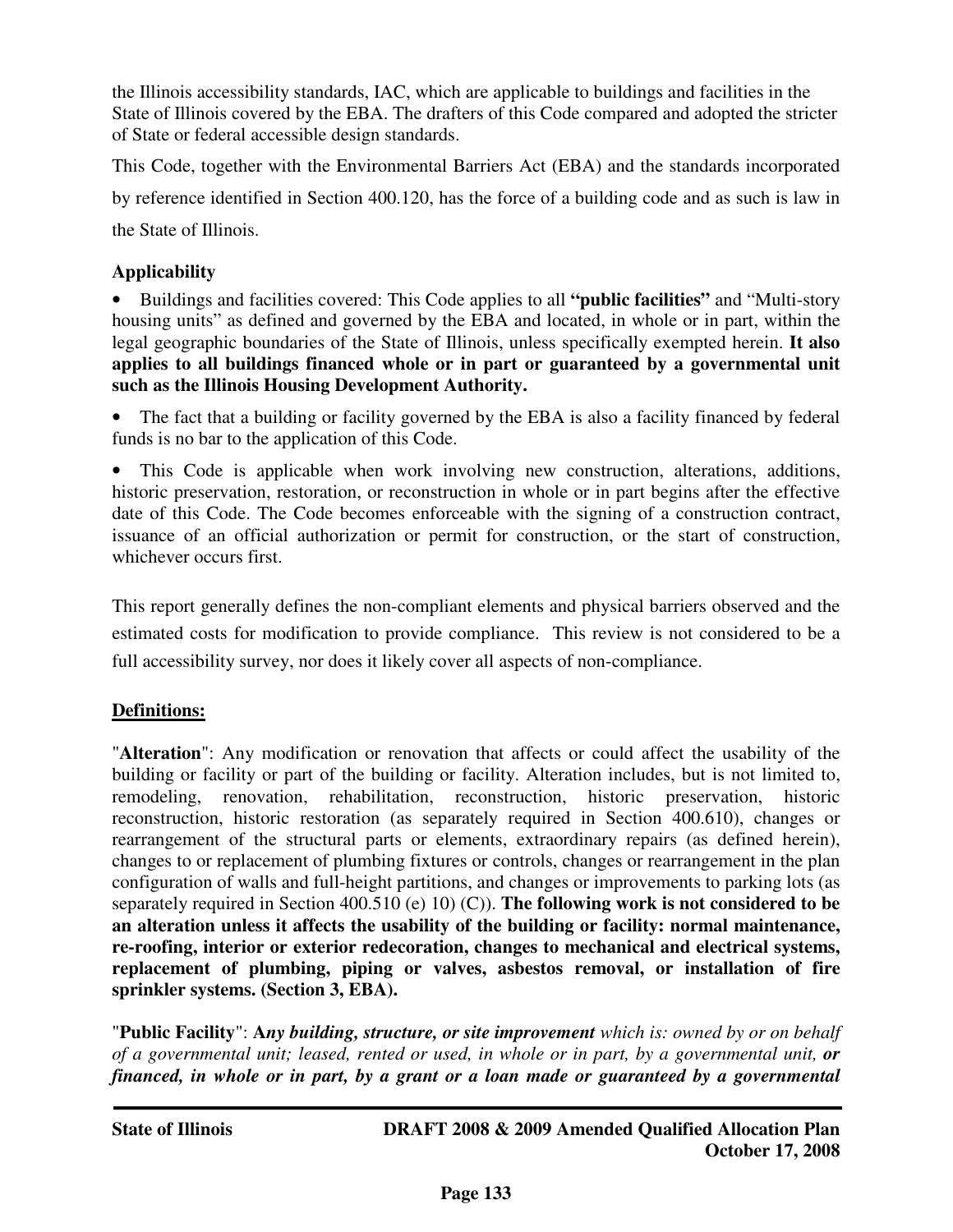*unit; or any building, structure, or site improvement used or held out for use or intended for use by the public or by employees for one or more of, but not limited to, the following: the purpose of gathering, recreation, transient lodging, education, employment, institutional care, or the purchase, rental, sale or acquisition of any goods, personal property or services; places of public display or collection; social service establishments; and stations used for specified public transportation*. (Section 3, EBA).

**"Technically Infeasible":** With respect to an alteration of a building or a facility, a change that has little likelihood of being accomplished because existing structural conditions would require removing or altering a load-bearing member, which is an essential part of the structural frame; or because other existing physical or site constraints prohibit modification or addition of elements, spaces or features which are in full and strict compliance with the minimum requirements for new construction and which are necessary to provide accessibility. (ADAAG 4.1.6)

# **Alteration Work**

**Section 400.510a)** of the Illinois Accessibility Code requires Alterations (as defined in Section 400.210(b)(11)) to existing public facilities to which the Environmental Barriers Act and this Code apply shall be accessible as provided in this Section.

The preparer of this report shall use the developers scope of work and the contractor's or architect's detailed cost estimate to determine which of the following applications apply in determining the level of accessibility required. See the example below.

**Example:** The **Contractor's Sworn Statement** indicates that total cost of the construction work will be \$1,500.000.00. The work **not** considered as alternation work as defined in the Code, such as roofing, new carpeting, and painting and decorating, totals \$100,000.00. The alternation cost is \$1,500,000.00 - \$100,000.00 = \$1,400,000.00. The reproduction cost of the project is determined to be \$5,000,000.00 (\$130.00/SF)

The percentage is  $$1,400,000.00 \div $5,000,000.00 = 28\%$ .

**If the alteration costs more than 15% but less than 50% of the reproduction cost of the public facility, and more than \$100,000, the following shall comply with the applicable requirements for new construction** (see Sections 400.310 and 400.320):

**A) the element or space being altered;** 

**B) an entrance and a means of egress intended for use by the general public;**

**C) all spaces and elements necessary to provide horizontal and vertical accessible routes between an accessible entrance and means of egress and the element or space being altered.** VERTICAL ACESS EXCEPTION: **However, privately owned** 

**public facilities are not required to provide vertical access in a building with two levels of occupiable space where the cost of providing such vertical access is more than 20% of the reproduction cost of the public facility;**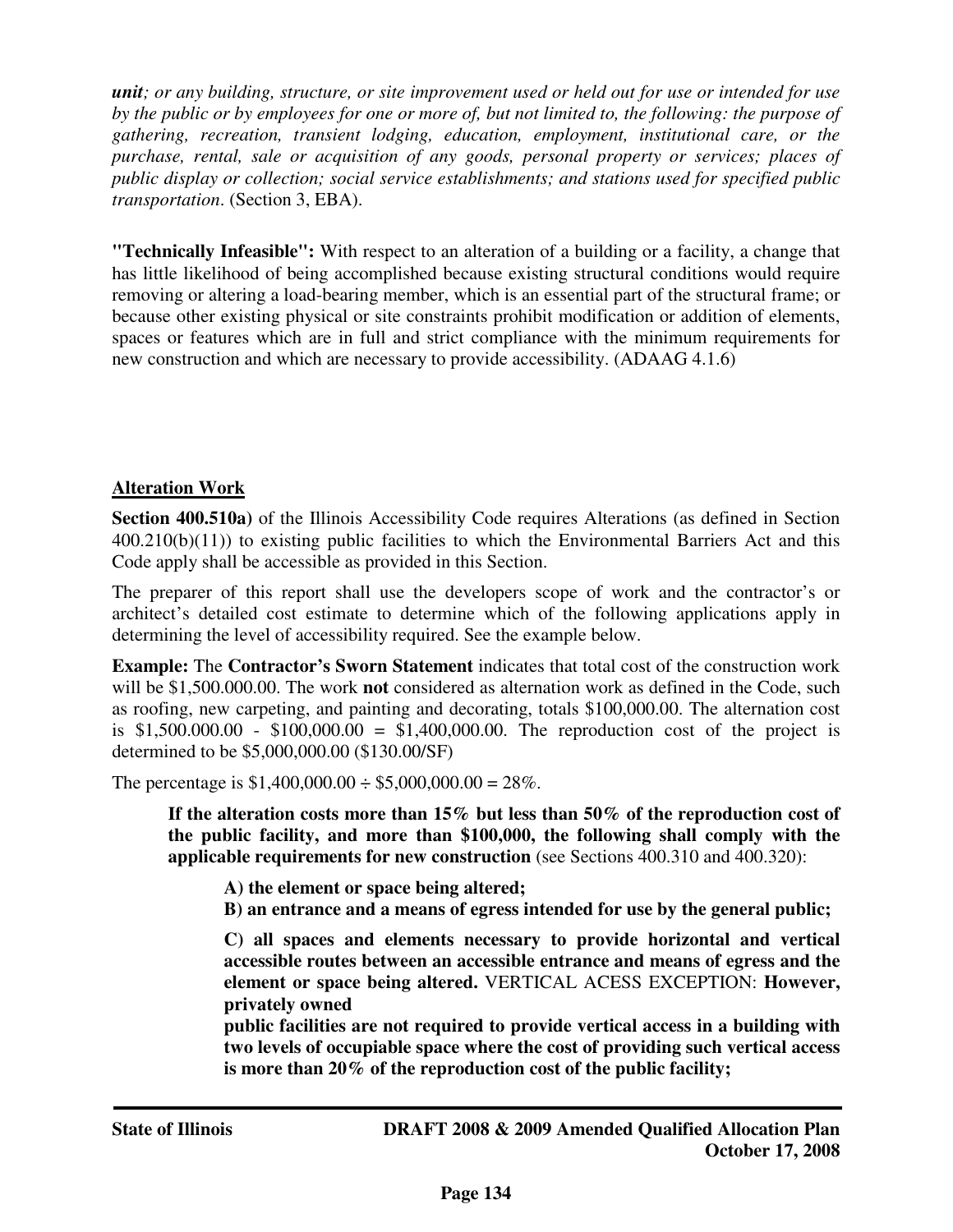**D) at least one accessible toilet room for each sex or a unisex toilet, when permitted, if toilets are provided or required** (see subsection (e)(1) of this Section);

**E) accessible parking spaces, where parking is provided; and** 

**F) an accessible route from public sidewalks or from the accessible parking spaces, if provided, to an accessible entrance.** (Section 5, EBA).

**Section 400.510 b)** of the Illinois Accessibility Code, **Scope** is as follows:

#### **All Public Facilities - Alteration Costs 15% or Less:**

If the alteration costs 15% or less of the reproduction cost of the public facility, the element or space being altered shall comply with the applicable requirements for new construction (Section 5, EBA) (see Sections 400.310 and 400.320). (See also subsection (b)(6) of this Section for treatment of alterations to Specific categories of public facilities.)

#### **All Public Facilities Other Than State-Owned - Alteration Costs 15% to 50% and less than \$100,000:**

If the alteration costs more than 15% but less than 50% of the reproduction cost of the public facility, and less than \$100,000, the following shall comply with the applicable requirements for new construction (see Sections 400.310 and 400.320):

A) the element or space being altered; and

B) an entrance and a means of egress intended for use by the general public. (Section 5, EBA).

#### **All Public Facilities Other Than State-Owned - Alteration Costs 15% to 50% and More than \$100,000:**

If the alteration costs more than 15% but less than 50% of the reproduction cost of the public facility, and more than \$100,000, the following shall comply with the applicable requirements for new construction (see Sections 400.310 and 400.320):

A) the element or space being altered;

B) an entrance and a means of egress intended for use by the general public;

C) all spaces and elements necessary to provide horizontal and vertical accessible routes between an accessible entrance and means of egress and the element or space being altered. VERTICAL ACESS EXCEPTION: However, privately owned

public facilities are not required to provide vertical access in a building with two levels of occupiable space where the cost of providing such vertical access is more than 20% of the reproduction cost of the public facility;

D) at least one accessible toilet room for each sex or a unisex toilet, when permitted, if toilets are provided or required (see subsection (e)(1) of this Section):

E) accessible parking spaces, where parking is provided; and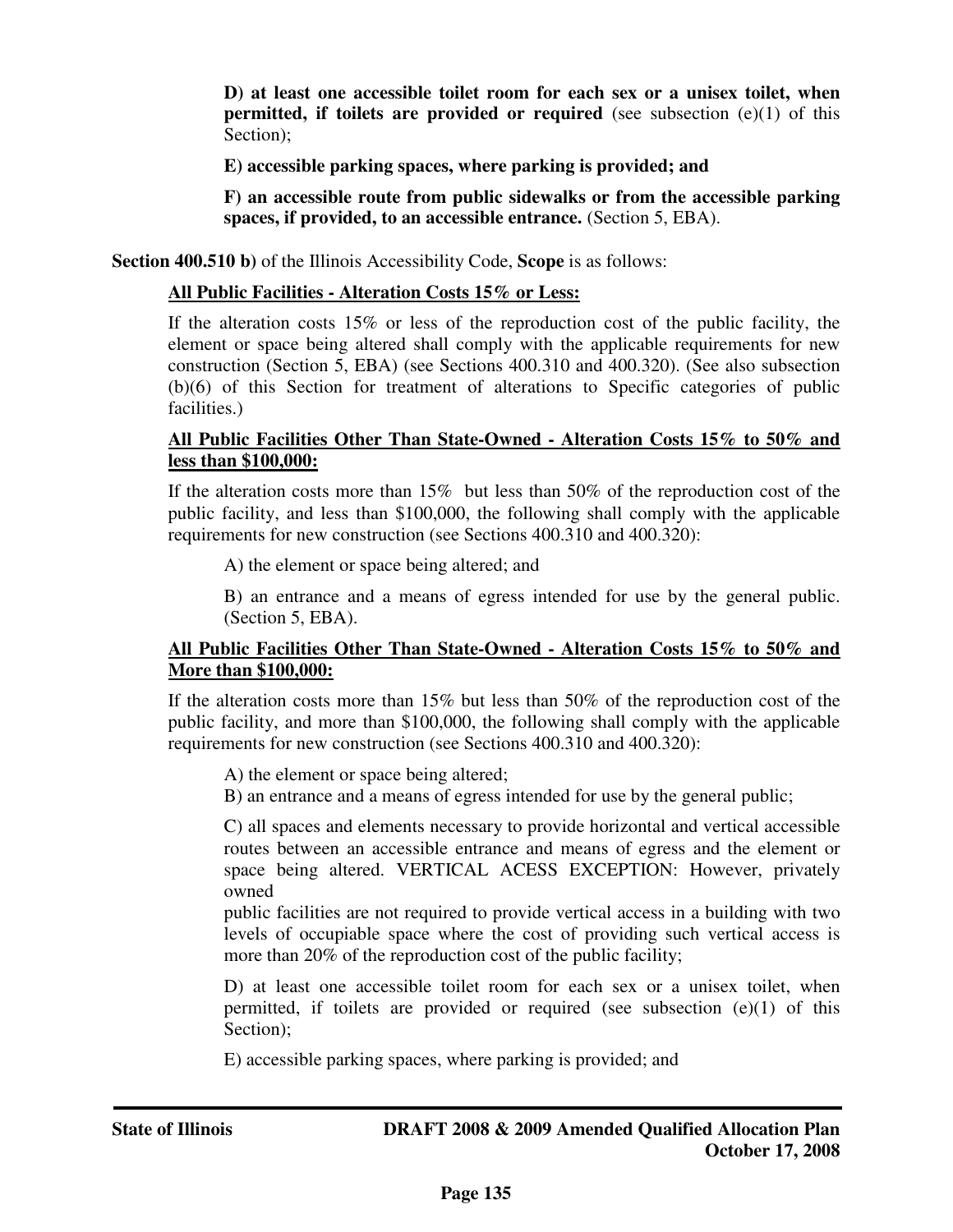F) an accessible route from public sidewalks or from the accessible parking spaces, if provided, to an accessible entrance. (Section 5, EBA).

# **All Public Facilities - Alteration Costs 50% or More:**

If the alteration costs 50% or more of the reproduction cost of the public facility, the entire public facility shall comply with the applicable requirements for new construction (see Sections 400.310 and 400.320).

## **Alterations to Specific Categories of Public Facilities:**

For religious entities, private clubs, and owner-occupied transient lodging facilities of five units, compliance with the standards adopted by the Capital Development Board is not mandatory if the alteration costs 15% or less of the reproduction cost of the public facility. However, if the cost of the alteration exceeds \$100,000, the element or space being altered must comply with the applicable requirements for new construction (Section 5, EBA) (see Sections 400.310 and 400.320). If the alteration costs more than 15% of the reproduction cost, subsections (b)(3), (4) and (5) above, as applicable, govern.

# **Section 400.510d of the Illinois Accessibility Code: Housing**

1) Scope: Alterations to housing that is owned, financed or guaranteed by a governmental unit is subject to the applicable requirements of subsection (b) of this Section. Privately financed alterations to housing are not covered by the Environmental Barriers Act or this Code. NOTE: All housing, including new construction and some alterations may be subject to federal law. See Fair Housing Amendments Act, 42 U.S.C. 3601 et seq.

**Section 400.520d of the Illinois Accessibility Codes, Exemptions to the Alterations Requirements:** *Parts of buildings which it would be technically infeasible to make conform to the strict requirements of the Code for new construction, with the approval of the administrative authority.*

# **Conclusion:**

Every Rehab loan will require a certain degree of accessibility. The level of accessibility work required will depend on the total cost of the alteration construction minus items not considered as alternation work, divided by the replacement cost of the project. The resulting percentage will determine the accessibility work required by the Illinois Accessibility Code that must be included in the alteration project.

A full Accessibility Compliance Survey, which is beyond the scope of this report, may reveal further aspects of the facility, which are not in compliance with other accessibility requirements. Since compliance may have legal consequences, we recommend that the developer consult with his architect to insure that all accessibility requirements have been met.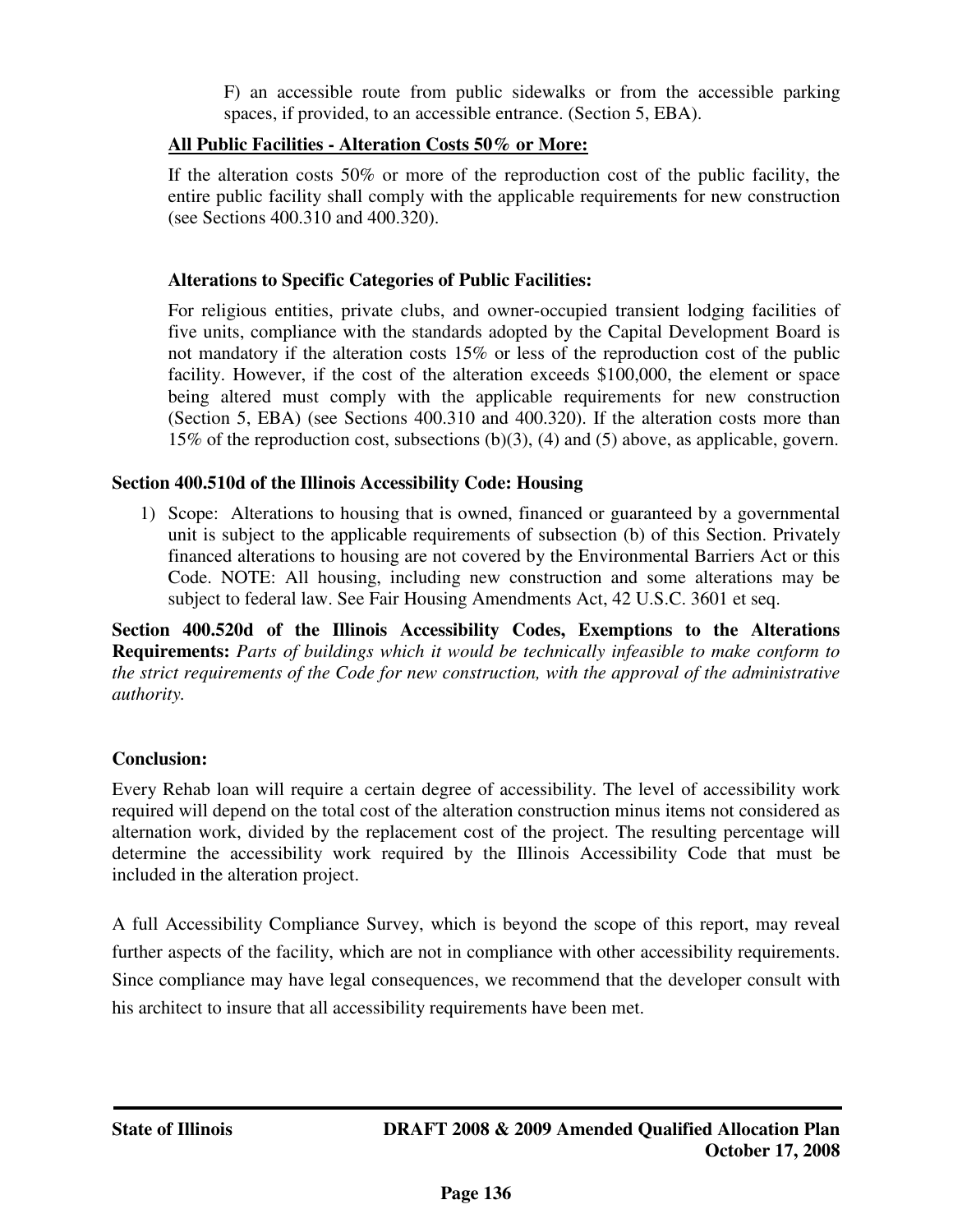#### **SECTION 504 OF THE REHABILITATION ACT (1973)**

**Under Section 504 of the Rehabilitation Act of 1973 as amended, no otherwise qualified individual with a disability may be discriminated against in any program or activity receiving federal financial assistance. The purpose of Section 504 is to eliminate discriminatory behavior toward people with disabilities and to provide physical accessibility, thus ensuring that people with disabilities will have the same opportunities in federally funded programs as do people without disabilities. Program accessibility may be achieved by modifying an existing facility, or by moving the program to an accessible location, or by making other accommodations, including construction of new buildings. HUD's final regulation for Section 504 may be found at 24 CFR Part 8. Rehabilitation**

**Substantial alterations -** Section 504 requires that if alterations are undertaken to a housing project that has 15 or more units, and the rehabilitation costs will be 75 percent or more of the replacement cost of the completed facility, then such developments are considered to have undergone "substantial alterations" (24 CFR 8.23 (a)). For substantial alterations of multifamily rental housing, the accessibility requirements contained in 24 CFR 8.22 must be followed -- a minimum of 5 percent of the dwelling units in the project (but not less than one unit) must be accessible to individuals with mobility impairments, and an additional 2 percent, at a minimum (but not less than one unit), must be accessible to individuals with sensory impairments.

**Other alterations --** When **other alterations** that do not meet the regulatory definition of substantial alterations are undertaken in multifamily rental housing projects of any size, these alterations must, to the maximum extent feasible, make the dwelling units accessible to and usable by individuals with disabilities, until a minimum of 5 percent of the dwelling units (but not less than one unit) are accessible to people with mobility impairments, unless HUD prescribes a higher number pursuant to 24 CFR 8.23(b)(2). If alterations of single elements or spaces of a dwelling unit, when considered together, amount to an alteration of a dwelling unit, then the entire dwelling unit shall be made accessible. For this category of rehabilitation the additional 2 percent of the dwelling units requirement for individuals with sensory impairments does not apply. Alterations to common spaces must, to the maximum extent feasible, make those areas accessible. A recipient is not required to make a dwelling unit, common area, facility or element accessible, if doing so would impose undue financial and administrative burdens on the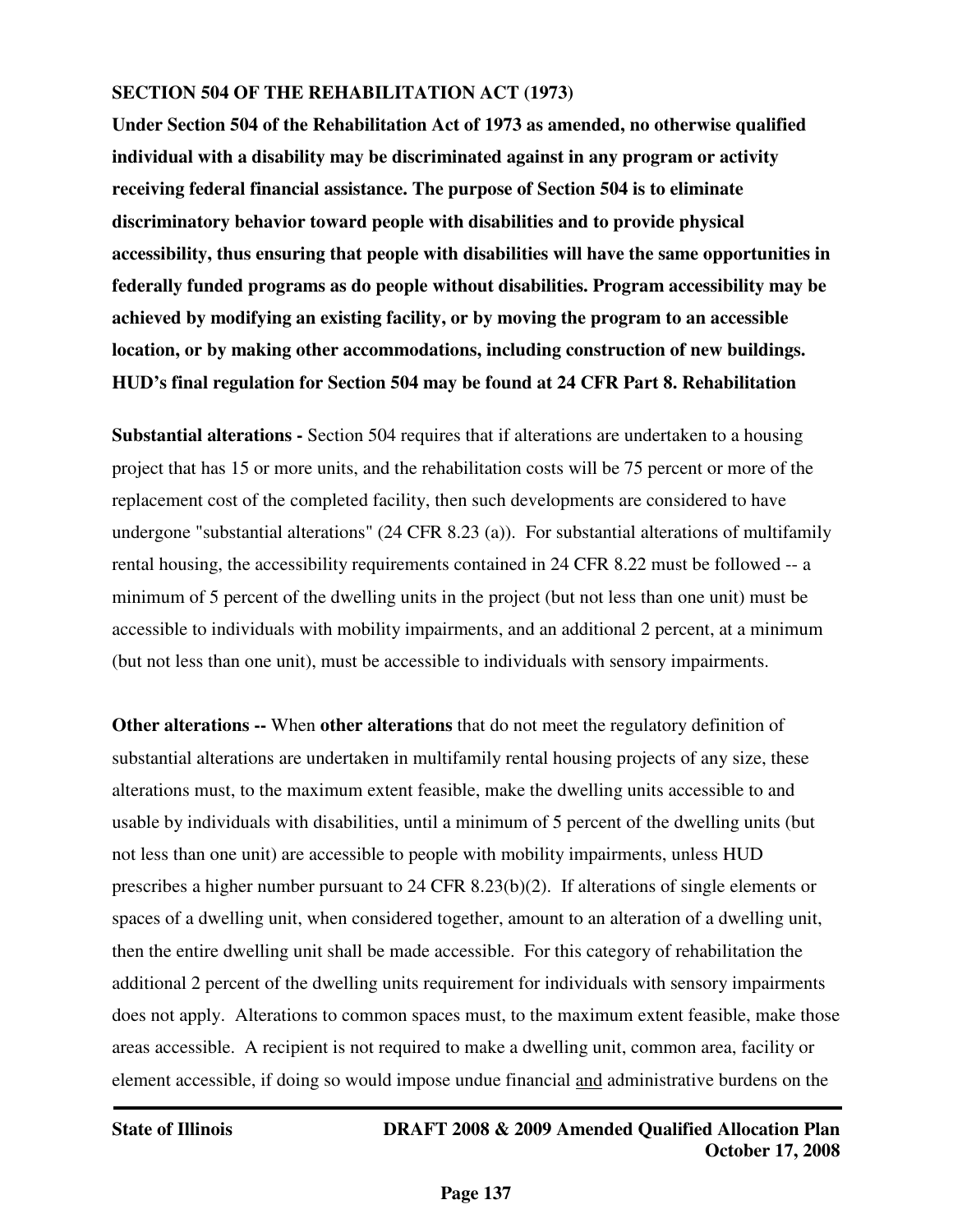operation of the multifamily housing project (24 CFR 8.23(b)). Therefore, with regards to covered alterations, recipients are only required to provide access up to the point of being an undue financial and administrative burden.

### **Accessibility Standards**

Dwelling units designed and constructed in accordance with the Uniform Federal Accessibility Standards (UFAS) will be deemed to comply with the Section 504 regulation. For copies of UFAS, contact the HUD Distribution Center at 1-800-767-7468; hearing or speech-impaired persons may access this number via TTY by calling the Federal Information Relay Service at 1- 800-877-8339. Accessible units must be, to the maximum extent feasible, distributed throughout the projects and sites, and must be available in a sufficient range of sizes and amenities so as not to limit choice.

 Generally, the UFAS is the design standard for providing physical accessibility, although other standards that provides equivalent or greater accessibility may be used.

# **THE AMERICANS WITH DISABILITIES ACT (1990)**

This act is a broad civil rights law guaranteeing equal opportunity for individuals with disabilities in employment, public accommodations, transportation, state and local government services, and telecommunications.

Title II of the ADA applies to all programs, services, and activities provided or made available by public entities. With respect to housing, this includes, for example, public housing and housing provided for state colleges and universities.

Title III of the Act covers all private establishments and facilities considered "public accommodations," such as restaurants, hotels, retail establishments, doctors' offices, theaters, the rental office and related toilets, and access to and through the project from the point of arrival in a multi-family development. People with disabilities must have equal opportunity in these establishments, both in terms of physical access and in the enjoyment of services.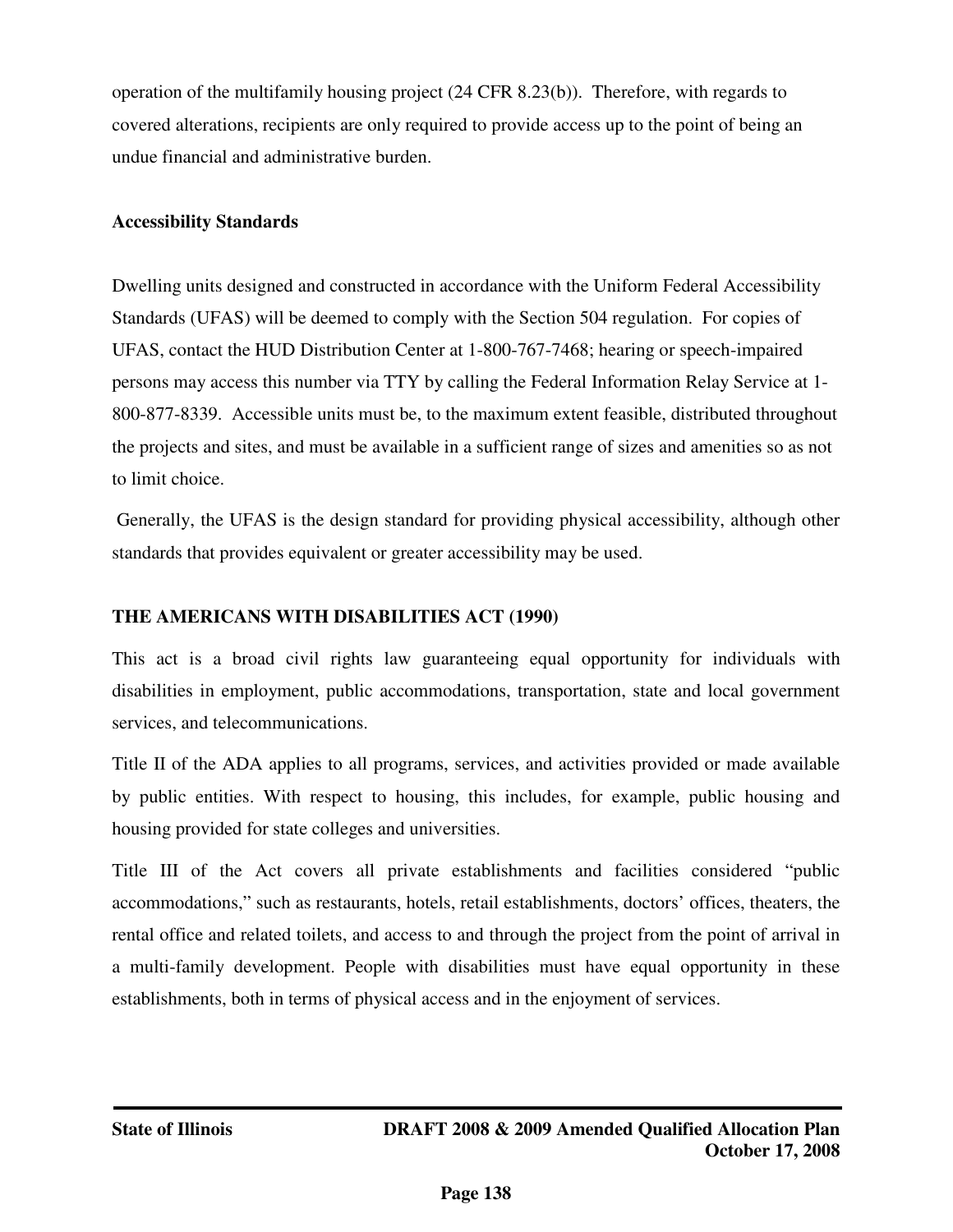Note: For Capital Expenditure Analysis for IHDA Projects only see Supplemental Document 6. For Systems & Conditions Table see Supplemental Document 7.

#### **THE REMAINDER OF THIS PAGE HAS BEEN INTENTIONALLY LEFT BLANK.**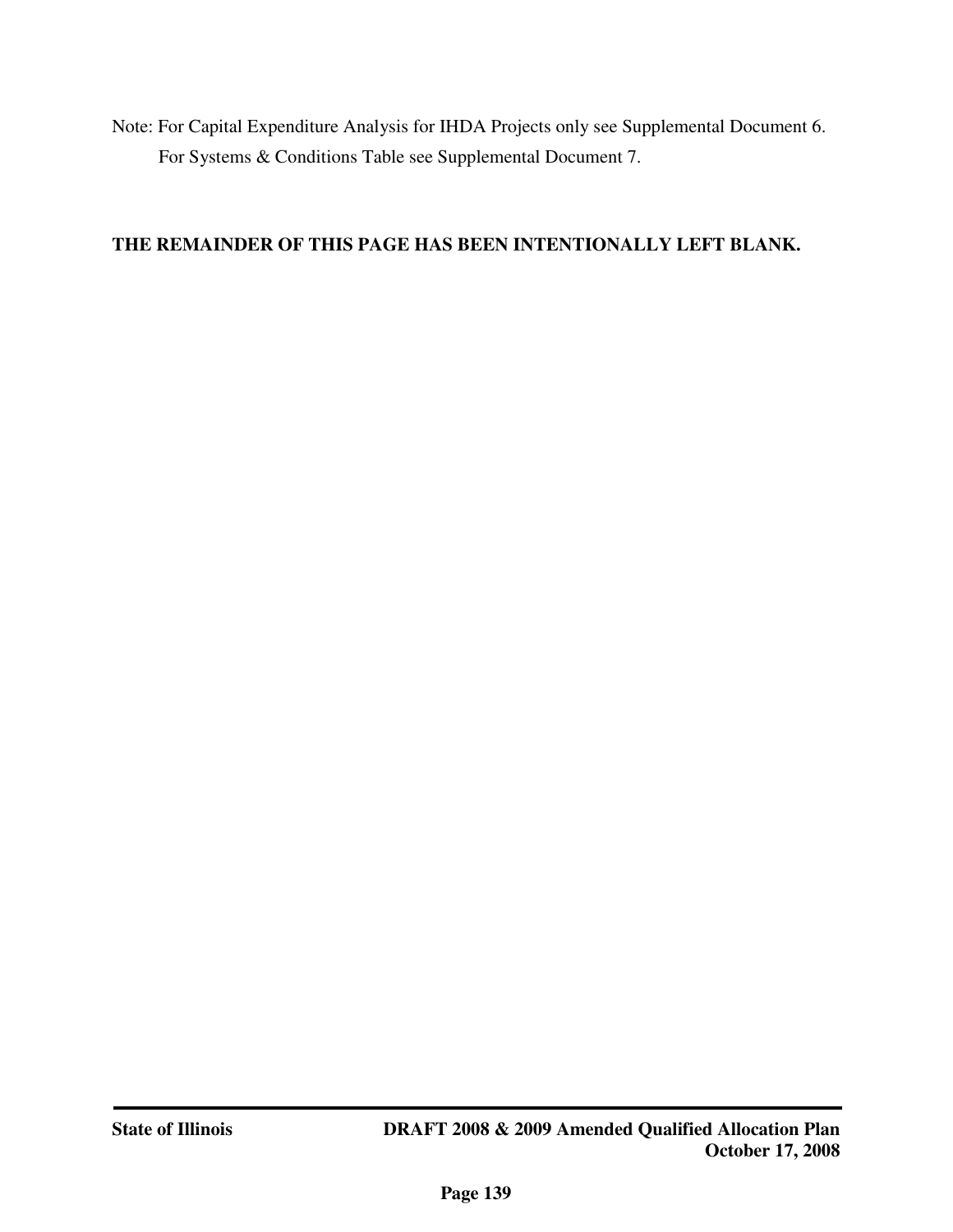#### ATTACHMENT 5 **2008 & 2009 SCHEDULE OF FEES**\*

| 1. | <b>Application Fee</b>                       | \$500 for Projects with 25 or fewer units.<br>\$1,100 for Projects with more than 25 units.<br>\$1,100 for Projects with tax-exempt financing.<br>\$500 for Projects competing under the Nonprofit Set-<br>Aside, regardless of the size of the Project.<br>An additional fee is required for resubmitting an                                                                                                                                                                                                                                                                                                                                                                                        |  |  |  |  |
|----|----------------------------------------------|------------------------------------------------------------------------------------------------------------------------------------------------------------------------------------------------------------------------------------------------------------------------------------------------------------------------------------------------------------------------------------------------------------------------------------------------------------------------------------------------------------------------------------------------------------------------------------------------------------------------------------------------------------------------------------------------------|--|--|--|--|
| 2. | Reservation Fee/<br><b>Determination Fee</b> | application denied in the first round in the second round.<br>6.5% of annual Tax Credit amount stated in the<br>Reservation Letter for Projects competing under the<br>Authority Housing Credit Ceiling.<br>6.5% of the annual Tax Credit amount identified in the<br>Determination Letter for Projects financed with tax-<br>exempt bonds.<br>Minimum: \$500 One-Time                                                                                                                                                                                                                                                                                                                               |  |  |  |  |
| 3. | Modification Fee**                           | \$500 for changes in the ownership structure or changes<br>in the name of the ownership entity; or for requests for<br>extensions for meeting special conditions set forth in the<br>Reservation Letter.<br>\$1,000 for changes to the characteristics of the Project,<br>such as unit type, distribution, or targeting, or for<br>changes to scoring criteria.<br>$$1,500$ for issuance of amended IRS Form(s) 8609 due<br>to an error in the submission of final Allocation<br>documentation.<br>\$1,500 for an amended Carryover Allocation resulting<br>from a change in building identification numbers or<br>other modification which requires the preparation of an<br>amended IRS Form 8610. |  |  |  |  |
| 4. | <b>Inspection Fee</b>                        | \$1,500 for site visits to review green development<br>components and enhanced accessibility for which the<br>project received points.                                                                                                                                                                                                                                                                                                                                                                                                                                                                                                                                                               |  |  |  |  |
| 5. | Monitoring Fee                               | # Low-Income Units in Project Annual Fee<br>\$75<br>$1 - 10$<br>$11 - 19$<br>\$150<br>20 or more<br>\$25 per unit                                                                                                                                                                                                                                                                                                                                                                                                                                                                                                                                                                                    |  |  |  |  |
| 6. | Subsidy Layering Fee                         | \$1,000                                                                                                                                                                                                                                                                                                                                                                                                                                                                                                                                                                                                                                                                                              |  |  |  |  |

All fees must be sent directly to the Illinois Housing Development Authority's lockbox at IHDA, P.O. Box 93397, Chicago IL 60673. A copy of the check must be sent directly to the Authority.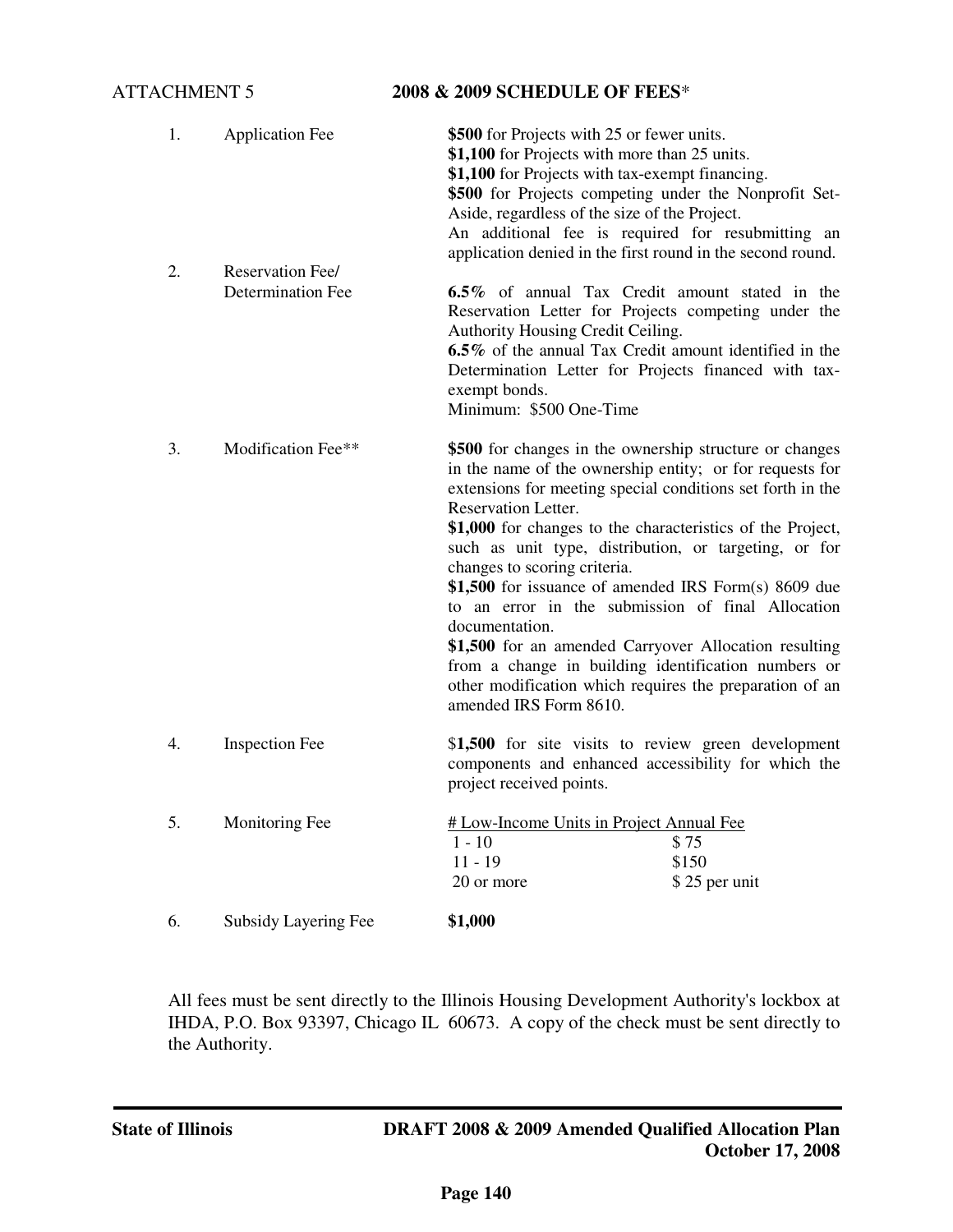\*\* Any requests for modifications to the original Application subsequent to issuance of the Reservation Letter must be in writing, and must be accompanied by the appropriate processing fee.

## **THE REMAINDER OF THIS PAGE HAS BEEN INTENTIONALLY LEFT BLANK.**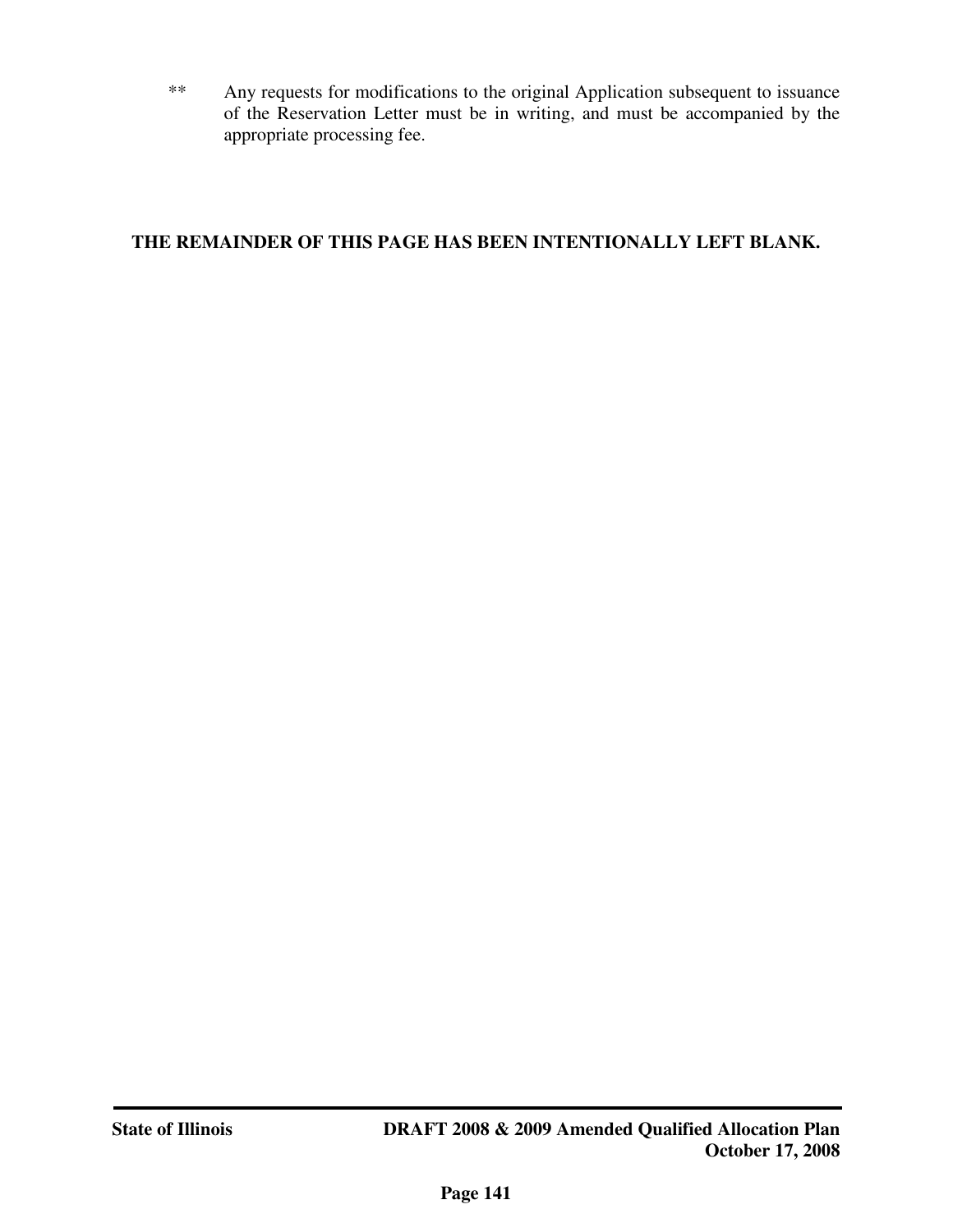#### ATTACHMENT 6

#### **QUALIFIED CENSUS TRACTS**

| $PLI$ INTERCAND JOINE 50, 1777 |        |                   |        |        |        |              |
|--------------------------------|--------|-------------------|--------|--------|--------|--------------|
| CountyTract                    |        | Tract             | Tract  | Tract  | Tract  | <b>Tract</b> |
| Adams                          | 0004   | 0007              | 0008   |        |        |              |
| Alexander                      | 9578   | 9579              |        |        |        |              |
| Champaign                      | 0001   | 0002              | 0003   | 0004   | 0051   | 0052         |
|                                | 0053   | 0058              | 0059   | 0060   |        |              |
| Coles                          | 0007   | 0008              |        |        |        |              |
| Cook                           |        | SEE ATTACHED LIST |        |        |        |              |
| DeKalb                         | 0010   | 0011              | 0012   |        |        |              |
| Jackson                        | 0107   | 0108              | 0109   | 0111   | 0112   | 0113         |
|                                | 0114   | 0115              |        |        |        |              |
| Jefferson                      | 0509   | 0510              |        |        |        |              |
| Kane                           | 8509   | 8515              | 8536   | 8537   |        |              |
| Kankakee                       | 0110   | 0114              | 0115   | 0116   | 0123   |              |
| Knox                           | 0008   | 0009              |        |        |        |              |
| Lake                           | 8623   | 8624.1            | 8624.2 | 8626.5 | 8627   | 8628         |
|                                | 8629.2 |                   |        |        |        |              |
| Macon                          | 0001   | 0003              | 0005   | 0006   | 0007   | 0008         |
|                                | 0009   |                   |        |        |        |              |
| Madison                        | 4003   | 4005              | 4006   | 4007   | 4009.1 | 4013         |
|                                | 4021   | 4024              |        |        |        |              |
| McLean                         | 0104   | 0002              | 0004   | 0501   | 0015   | 0016         |
|                                | 0017   |                   |        |        |        |              |
| McDonough                      | 0104   | 0105              | 0106   |        |        |              |
| Peoria                         | 0001   | 0002              | 0003   | 0005   | 0006   | 0007         |
|                                | 0008   | 0009              | 0012   | 0013   | 0016   | 0018         |
|                                | 0019   |                   |        |        |        |              |
| Pulaski                        | 9711   |                   |        |        |        |              |
| Richland                       | 9780   |                   |        |        |        |              |
| Rock Island                    | 0206   | 0223              | 0226   | 0227   | 0235   | 0236         |
|                                | 0244   |                   |        |        |        |              |
| St. Clair                      | 5004   | 5005              | 5006   | 5009   | 5011   | 5013         |
|                                | 5014   | 5021              | 5022   | 5024.1 | 5025   | 5026.3       |
|                                | 5027   | 5028              | 5029   | 5042.1 | 5045   |              |
| Saline                         | 9555   |                   |        |        |        |              |
| Sangamon                       | 0008   | 0009              | 0013   | 0014   | 0015   | 0016         |
|                                | 0017   | 0024              |        |        |        |              |
| Vermillion                     | 0001   | 0002              | 0004   | 0006   | 0011   |              |
| Will                           | 8813   | 8819              | 8820   | 8821   | 8824   | 8825         |
| Winnebago                      | 0010   | 0011              | 0012   | 0020   | 0024   | 0025         |
|                                | 0026   | 0027              | 0028   | 0029   | 0031   | 0032         |

### 2006 IRS SECTION 42 (d)(5)( C ) QUALIFIED CENSUS TRACTS (2000 DATA, MSA/PMSA DEFINITIONS JUNE 30, 1999)

### *NOTE***: THERE ARE NO DIFFICULT DEVELOPMENT AREAS (IRS Section 42 (d)(5)(C)(iii)) IN ILLINOIS.**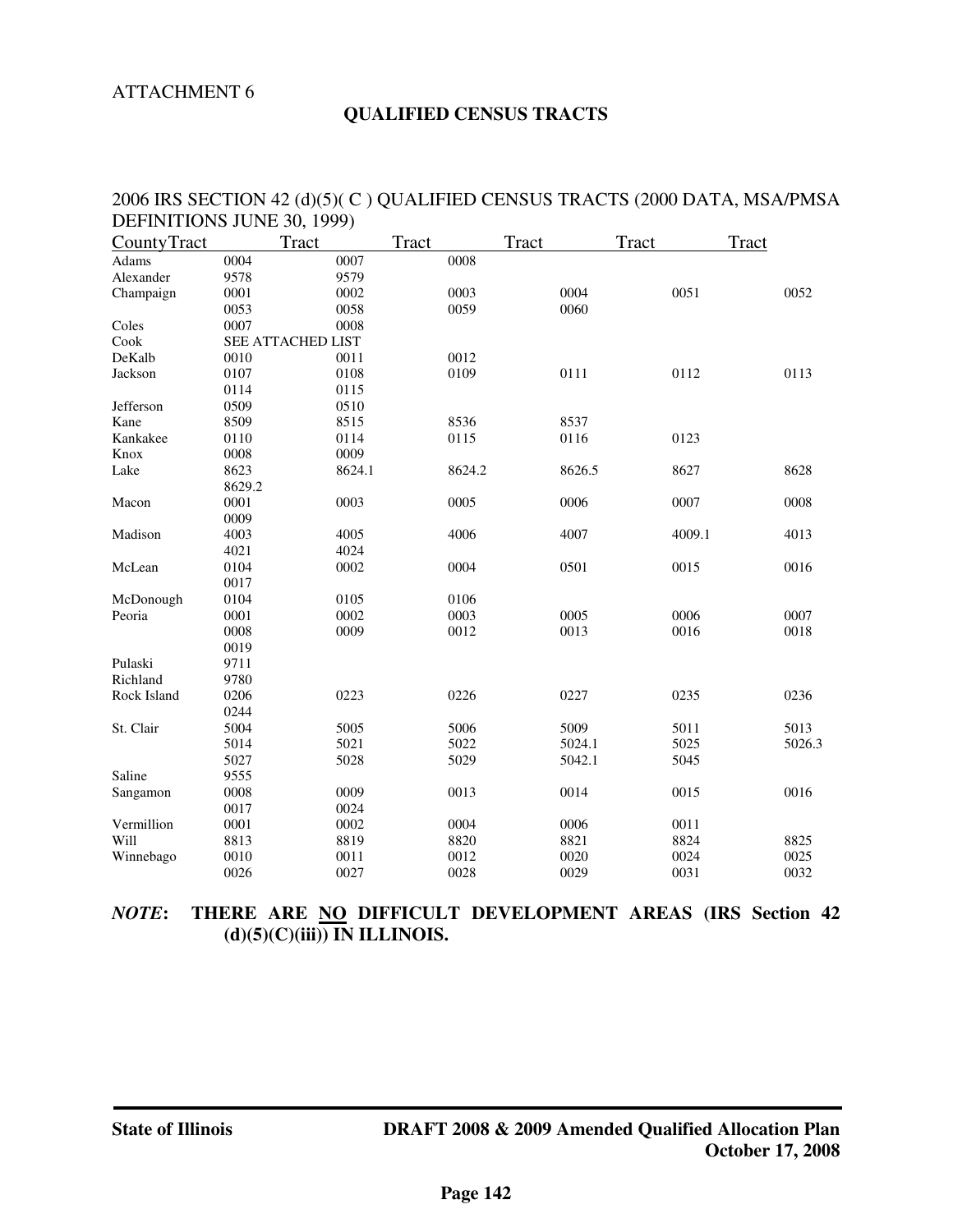#### ATTACHMENT 6 - CONTINUED

#### **QUALIFIED CENSUS TRACTS**

IRS SECTION  $42(d)(5)(C)(ii)$ 

(2000 DATA, MSA/PMSA DEFINITIONS JUNE 30, 1999) COOK COUNTY

| 0101 | 0105 | 0108 | 0306 | 0312               | 0313 | 0315 | 0316 | 0514        | 0607               | 0707 | 0804 |
|------|------|------|------|--------------------|------|------|------|-------------|--------------------|------|------|
| 0805 | 0808 | 0819 | 1401 | 1402               | 1407 | 2005 | 2006 | 2102        | 2105               | 2106 | 2207 |
| 2209 | 2210 | 2211 | 2213 | 2214               | 2215 | 2223 | 2224 | 2226        | 2227               | 2228 | 2229 |
| 2301 | 2302 | 2303 | 2304 | 2305               | 2306 | 2307 | 2308 | 2309        | 2310               | 2311 | 2312 |
| 2313 | 2315 | 2316 | 2317 | 2318               | 2401 | 2406 | 2407 | 2408        | 2409               | 2410 | 2411 |
| 2420 | 2425 | 2426 | 2427 | 2501               | 2510 | 2511 | 2513 | 2514        | 2515               | 2516 | 2517 |
| 2518 | 2519 | 2520 | 2521 | 2522               | 2523 | 2601 | 2602 | 2603        | 2604               | 2605 | 2606 |
| 2607 | 2608 | 2609 | 2610 | 2701               | 2702 | 2703 | 2704 | 2705        | 2706               | 2707 | 2708 |
| 2709 | 2710 | 2711 | 2712 | 2713               | 2714 | 2716 | 2717 | 2718        | 2719               | 2804 | 2805 |
| 2806 | 2807 | 2808 | 2809 | 2810               | 2811 | 2813 | 2814 | 2815        | 2816               | 2817 | 2818 |
| 2822 | 2824 | 2826 | 2827 | 2830               | 2831 | 2832 | 2835 | 2836        | 2838               | 2839 | 2840 |
| 2841 | 2842 | 2902 | 2903 | 2904               | 2905 | 2906 | 2907 | 2908        | 2909               | 2910 | 2911 |
| 2912 | 2913 | 2914 | 2915 | 2916               | 2917 | 2918 | 2919 | 2920        | 2921               | 2922 | 2923 |
| 2924 | 2925 | 2926 | 3001 | 3002               | 3003 | 3004 | 3006 | 3007        | 3008               | 3009 | 3010 |
| 3011 | 3012 | 3013 | 3014 | 3015               | 3016 | 3017 | 3104 | 3105        | 3106               | 3107 | 3108 |
| 3109 | 3110 | 3111 | 3112 | 3113               | 3114 | 3206 | 3302 | 3303        | 3401               | 3402 | 3404 |
| 3405 | 3406 | 3502 | 3504 | 3506               | 3507 | 3511 | 3512 | 3514        | 3515               | 3601 | 3602 |
| 3603 | 3604 | 3605 | 3701 | 3702               | 3703 | 3704 | 3801 | 3802        | 3803               | 3804 | 3805 |
| 3806 | 3807 | 3808 | 3809 | 3810               | 3812 | 3813 | 3814 | 3815        | 3816               | 3817 | 3818 |
| 3819 | 3820 | 3902 | 3903 | 3904               | 4001 | 4002 | 4003 | 4004        | 4005               | 4006 | 4007 |
| 4008 | 4106 | 4113 | 4201 | 4202               | 4203 | 4204 | 4205 | 4206        | 4207               | 4208 | 4209 |
| 4210 | 4211 | 4212 | 4302 | 4303               | 4304 | 4305 | 4307 | 4309        | 4310               | 4313 | 4314 |
| 4401 | 4408 | 4409 | 4601 | 4602               | 4603 | 4605 | 4606 | 4607        | 4608               | 4609 | 4610 |
| 4701 | 4902 | 4910 | 4912 | 4913               | 4914 | 5002 | 5003 | 5105        | 5202               | 5301 | 5302 |
| 5306 | 5401 | 5602 | 5802 | 5803               | 5807 | 5907 | 6001 | 6002        | 6003               | 6009 | 6014 |
| 6102 | 6103 | 6104 | 6105 | 6109               | 6110 | 6111 | 6112 | 6113        | 6114               | 6115 | 6116 |
| 6117 | 6118 | 6119 | 6120 | 6121               | 6122 | 6301 | 6302 | 6304        | 6305               | 6308 | 6601 |
| 6606 | 6607 | 6608 | 6609 | 6701               | 6702 | 6703 | 6704 | 6705        | 6706               | 6707 | 6708 |
| 6709 | 6710 | 6711 | 6712 | 6713               | 6714 | 6715 | 6716 | 6717        | 6718               | 6719 | 6720 |
| 6801 | 6802 | 6803 | 6804 | 6805               | 6806 | 6807 | 6808 | 6809        | 6810               | 6811 | 6812 |
| 6813 | 6814 | 6901 | 6902 | 6903               | 6904 | 6905 | 6907 | 6908        | 6909               | 6911 | 6912 |
| 6915 | 7101 | 7102 | 7103 | 7106               | 7107 | 7109 | 7609 | 8087.2 8093 |                    | 8133 | 8138 |
| 8141 | 8142 | 8175 | 8215 | 8236.3 8243        |      | 8260 | 8268 |             | 8269.1 8269.2 8272 |      | 8273 |
| 8274 | 8290 | 8291 |      | 8293.2 8294.1 8297 |      |      |      |             |                    |      |      |
|      |      |      |      |                    |      |      |      |             |                    |      |      |

\* 8236.03\*\* 8269.01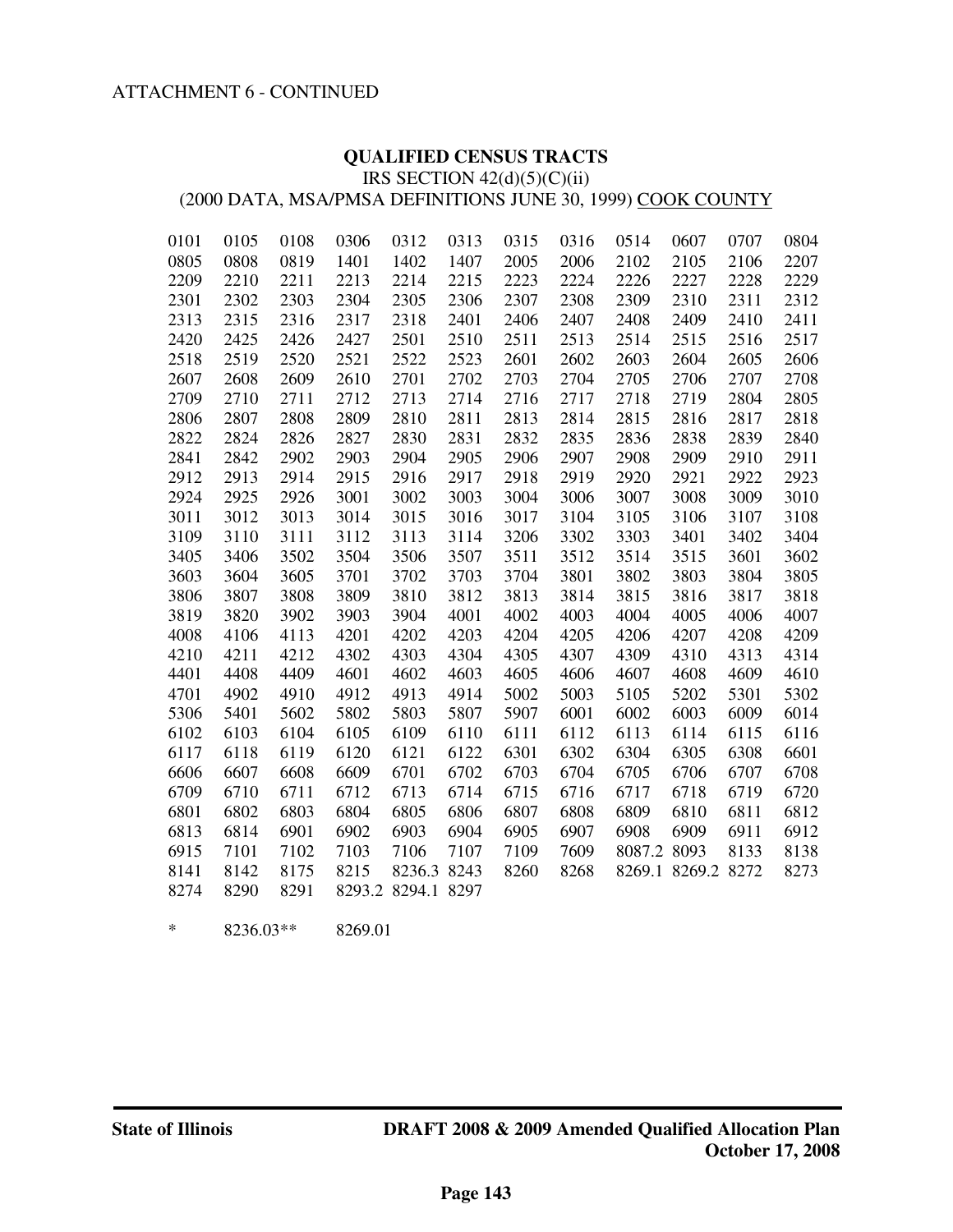#### ATTACHMENT 7 **2009 NON-RURAL MUNICIPALITIES**

**ALL** MUNICIPALITES IN COOK, DUPAGE, AND LAKE COUINTIES will **NOT** receive points as rural areas in the project location scoring category. The following cities, towns and villages will also **NOT** receive points as rural areas in the project location scoring category.

| County    | Municipality                                                 | County<br>Rock | Municipality                                                          |
|-----------|--------------------------------------------------------------|----------------|-----------------------------------------------------------------------|
| Adams     | Quincy                                                       | Island         | Carbon Cliff, Coal Valley, E. Moline,<br>Hampton, Moline, Rock Island |
| Boone     | Belvidere                                                    |                | <b>Silvis</b>                                                         |
| Champaign | Champaign, Urbana, Savoy                                     | St. Clair      | Alorton, Belleville, Cahokia,<br>Caseyville, Centreville, Dupo,       |
| DeKalb    | DeKalb, Sycamore                                             |                | East St. Louis, E. Carondelet,<br>Fairview Heights Fairmount City,    |
| Grundy    | Minooka                                                      |                | National City, O'Fallon, Sauget,<br>Swansea, Washington Park          |
| Kane      | Aurora, Batavia, Carpentersville,                            |                |                                                                       |
|           | East Dundee, Elgin, Elburn,                                  | Sangamon       | Grand View, Leland Grove, Jerome,                                     |
|           | Geneva, Hampshire, Montgomery,<br>North Aurora, St. Charles, |                | Sherman, Southern View, Springfield                                   |
|           | So. Elgin, Surgar Grove, W. Dundee                           | Stephenson     |                                                                       |
|           |                                                              |                |                                                                       |
| Kankakee  | Bradley, Bourbonnais, Kankakee                               | Tazewell       | Creve Coeur, East Peoria,                                             |
|           |                                                              |                | Groveland, Marquette Heights,                                         |
| Kendall   | Oswego, Yorkville                                            |                | Morton, North Pekin, Pekin,                                           |
|           |                                                              |                | Sunnyland, Washington                                                 |
| Knox      | Galesburg                                                    |                |                                                                       |
|           |                                                              | Vermilion      | Danville, Tilton                                                      |
| Macon     | Decatur, Forsyth,                                            |                |                                                                       |
|           | Long Creek, Mt. Zion                                         | Will           | Bolingbrook, Crest Hill, Crete<br>Forest Park, Frankfort,             |
| Madison   | Alton, Collinsville, East Alton                              |                | Lockport, Joliet, Mokena                                              |
|           | Edwardsville, Glen Carbon, Godfrey,                          |                | Monee, New Lenox                                                      |
|           | Granite City, Hartford, Madison,                             |                | Plainfield, Ridgewood,                                                |
|           | Pontoon Beach, Roxana,                                       |                | Romeoville, Steger,                                                   |
|           | So. Roxana, Venice, Wood River                               |                | Shorewood, Tinley Park,<br><b>University Park</b>                     |
| McHenry   | Algonquin, Cary, Crystal Lake,                               |                |                                                                       |
|           | Fox River Grove, Huntley,                                    | Winnebago      | Cherry Valley, Loves Park,                                            |
|           | Lake in the Hills,                                           |                | Machesney Park, Rockford                                              |
|           | McHenry, Woodstock                                           |                | Rockton, Roscoe, South Beloit                                         |
| McLean    | Bloomington, Normal                                          |                |                                                                       |
| Peoria    | Bellevue, Peoria, Peoria Heights, West<br>Peoria             |                |                                                                       |
|           |                                                              |                |                                                                       |

j

**State of Illinois DRAFT 2008 & 2009 Amended Qualified Allocation Plan October 17, 2008**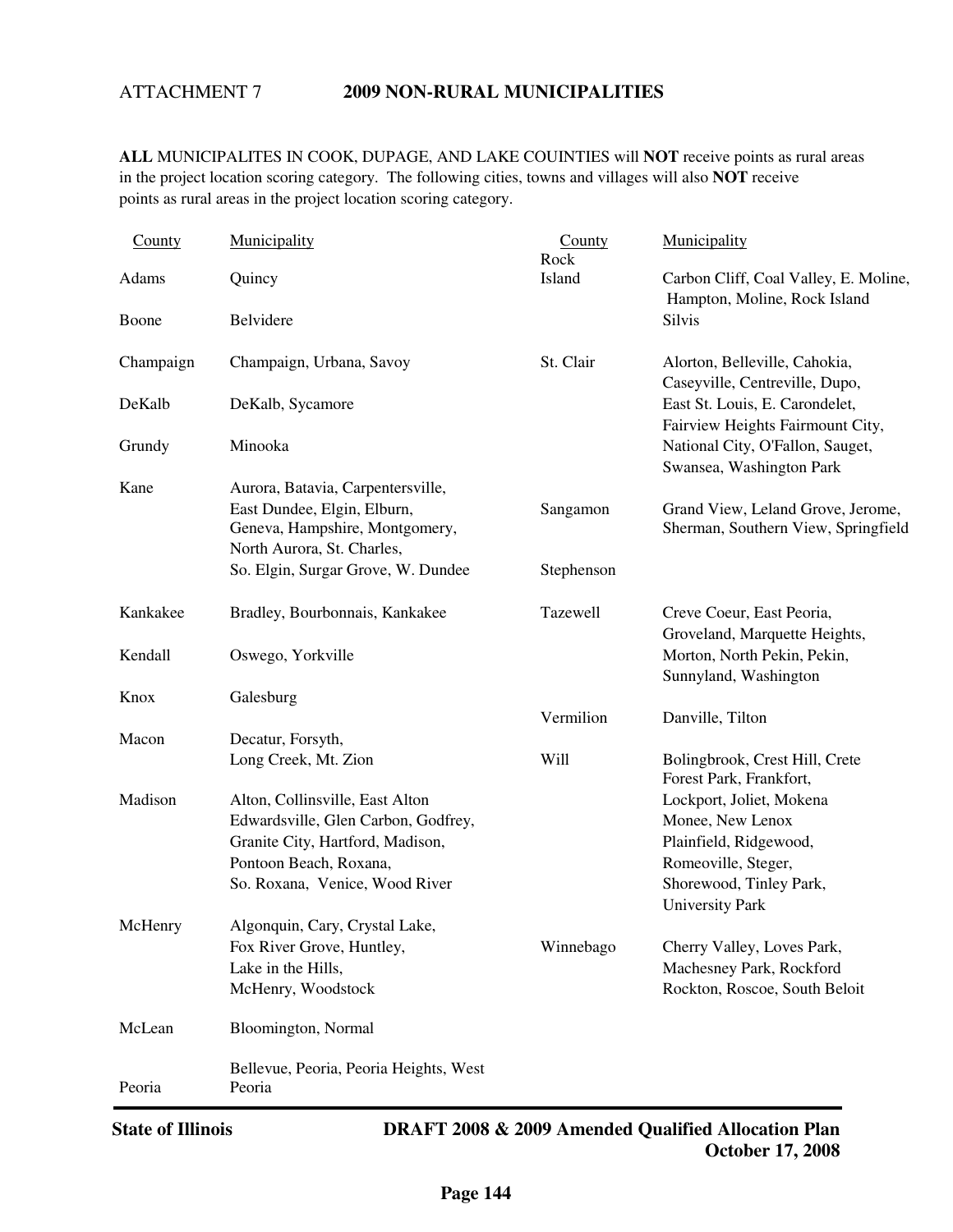## 2008 PER UNIT COST LIMITATIONS

| 0 <sub>BR</sub><br>Champaign<br>Champaign, Clark, Clay, Coles,<br>1 BR<br>Crawford, Cumberland, De Witt,<br>2 BR<br>Douglas, Edgar, Edwards, Effingham,<br>3 BR<br>Ford, Gallatin, Hamilton, Hardin,<br>$4 + BR$<br>Iroquois, Jasper, Lawrence, Livingston,<br>Macon, McLean, Moultrie, Platt, Pope,<br>Richland, Saline, Shelby, Vermillion, | <b>Area Name &amp; Counties</b> | <b>Bedrooms</b> | Limit   |
|-----------------------------------------------------------------------------------------------------------------------------------------------------------------------------------------------------------------------------------------------------------------------------------------------------------------------------------------------|---------------------------------|-----------------|---------|
|                                                                                                                                                                                                                                                                                                                                               |                                 |                 |         |
|                                                                                                                                                                                                                                                                                                                                               |                                 |                 | 80,513  |
|                                                                                                                                                                                                                                                                                                                                               |                                 |                 | 92,291  |
|                                                                                                                                                                                                                                                                                                                                               |                                 |                 | 112,227 |
|                                                                                                                                                                                                                                                                                                                                               |                                 |                 | 145,182 |
|                                                                                                                                                                                                                                                                                                                                               |                                 |                 | 159,365 |
|                                                                                                                                                                                                                                                                                                                                               |                                 |                 |         |
|                                                                                                                                                                                                                                                                                                                                               |                                 |                 |         |
| Wabash, Wayne, and White                                                                                                                                                                                                                                                                                                                      |                                 |                 |         |
| $0$ BR<br>Chicago                                                                                                                                                                                                                                                                                                                             |                                 |                 | 94,987  |
| Cook, DuPage, Grundy, Kane,<br>1 BR                                                                                                                                                                                                                                                                                                           |                                 |                 | 108,883 |
| Kankakee, Kendall, Lake, McHenry and<br>2 BR                                                                                                                                                                                                                                                                                                  |                                 |                 | 132,403 |
| Will<br>3 BR                                                                                                                                                                                                                                                                                                                                  |                                 |                 | 171,282 |
| $4 + BR$                                                                                                                                                                                                                                                                                                                                      |                                 |                 | 188,015 |
|                                                                                                                                                                                                                                                                                                                                               |                                 |                 |         |
| $0$ BR<br><b>East St. Louis</b>                                                                                                                                                                                                                                                                                                               |                                 |                 | 83,679  |
| Madison and St. Clair<br>1 BR                                                                                                                                                                                                                                                                                                                 |                                 |                 | 95,921  |
| 2 BR                                                                                                                                                                                                                                                                                                                                          |                                 |                 | 116,641 |
| 3 BR                                                                                                                                                                                                                                                                                                                                          |                                 |                 | 150,892 |
| $4 + BR$                                                                                                                                                                                                                                                                                                                                      |                                 |                 | 165,632 |
|                                                                                                                                                                                                                                                                                                                                               |                                 |                 |         |
| Peoria<br>$0$ BR                                                                                                                                                                                                                                                                                                                              |                                 |                 | 80,513  |
| Bureau, Fulton, Henderson, Henry, Knox,<br>1 BR                                                                                                                                                                                                                                                                                               |                                 |                 | 92,291  |
| LaSalle, Marshall, McDonough, Mercer,<br>2 BR                                                                                                                                                                                                                                                                                                 |                                 |                 | 112,227 |
| Peoria, Putnam, Stark, Tazewell, Warren,<br>3 BR<br>and Woodford.                                                                                                                                                                                                                                                                             |                                 |                 | 145,182 |
| $4 + BR$                                                                                                                                                                                                                                                                                                                                      |                                 |                 | 159,365 |
| 0 <sub>BR</sub><br>Quincy                                                                                                                                                                                                                                                                                                                     |                                 |                 | 79,608  |
| Adams, Brown, Calhoun, Hancock,<br>1 BR                                                                                                                                                                                                                                                                                                       |                                 |                 | 91,254  |
| Pike, and Schuyler.<br>2 BR                                                                                                                                                                                                                                                                                                                   |                                 |                 | 110,966 |
| 3 BR                                                                                                                                                                                                                                                                                                                                          |                                 |                 | 143,551 |
| $4 + BR$                                                                                                                                                                                                                                                                                                                                      |                                 |                 | 157,575 |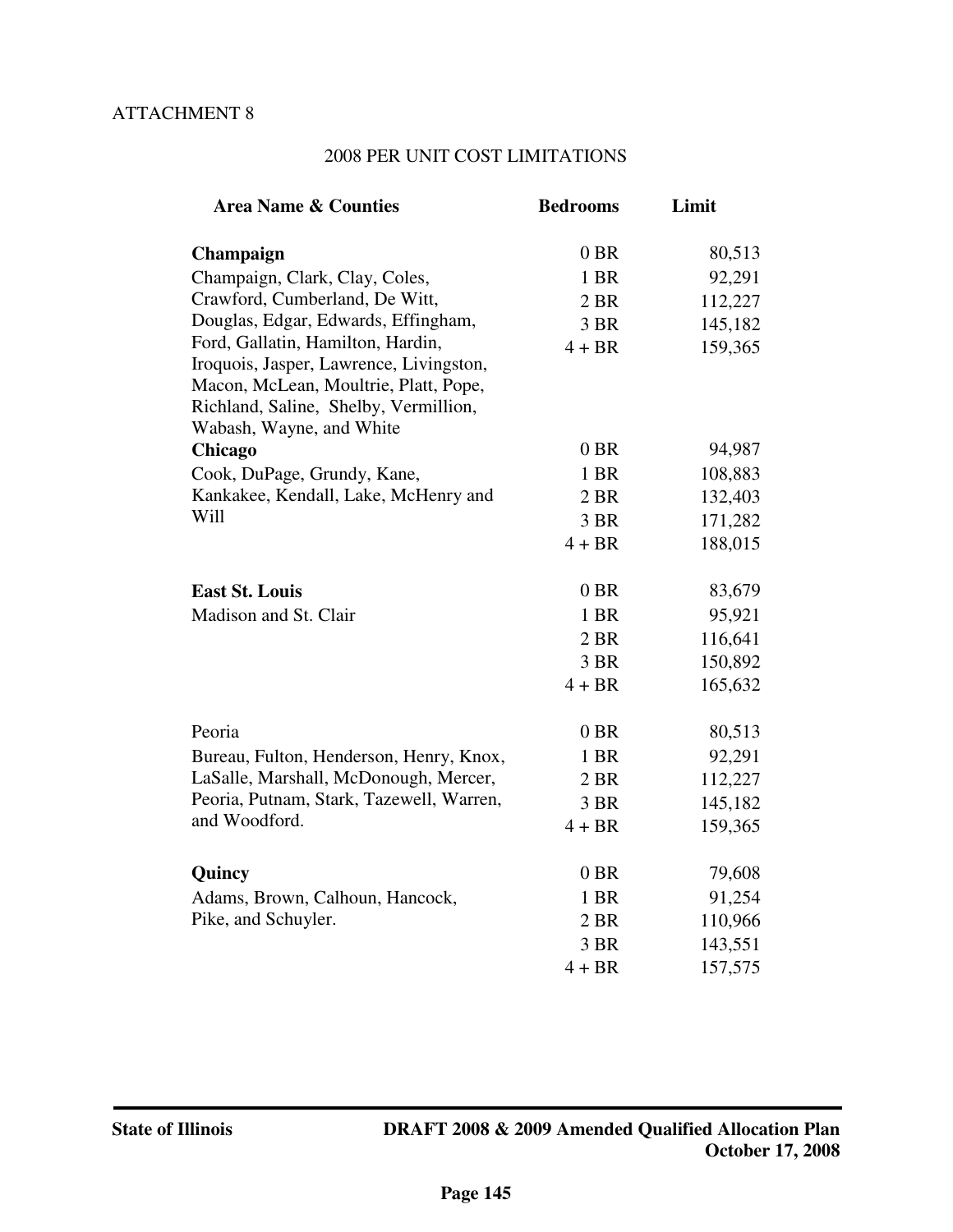## 2008 Per Unit Cost Limitations

| <b>Area Name &amp; Counties</b>      | <b>Bedrooms</b> | Limit   |
|--------------------------------------|-----------------|---------|
| <b>Rockford</b>                      | $0$ BR          | 79,156  |
| Boone, DeKalb, Stephenson,           | 1 BR            | 90,736  |
| and Winnebago.                       | 2 BR            | 110,336 |
|                                      | 3 BR            | 142,735 |
|                                      | $4 + BR$        | 156,679 |
| <b>Rock Island</b>                   | $0$ BR          | 78,251  |
| Rock Island                          | 1 BR            | 89,699  |
|                                      | 2 BR            | 109,075 |
|                                      | 3 BR            | 141,104 |
|                                      | $4 + BR$        |         |
|                                      |                 | 154,889 |
| Springfield                          | $0$ BR          | 82,775  |
| Alexander, Bond, Cass, Christian,    | 1 BR            | 94,884  |
| Clinton, Fayette, Franklin, Greene,  | 2 BR            | 115,380 |
| Jackson, Jefferson, Jersey, Johnson, | 3 BR            | 149,260 |
| Logan, Macoupin, Marion, Mason,      | $4 + BR$        | 159,365 |
| Massac, Menard, Monroe, Montgomery,  |                 |         |
| Morgan, Randolph, Perry, Pulaski,    |                 |         |
| Sangamon, Scott, Washington,         |                 |         |
| Williamson, and Union                |                 |         |
| <b>Sterling</b>                      | $0$ BR          | 80,513  |
| Carroll, Jo Daviess, Lee, Ogle,      | 1 BR            | 92,291  |
| and Whiteside.                       | 2 BR            | 112,227 |
|                                      | 3 BR            | 145,182 |
|                                      | $4 + BR$        | 159,365 |

- 1. Establish the maximum allowable total project cost for your project using the limits provided here.
- 2. Compare the proposed total project cost for your project with the calculated maximum from #1. If your proposed total cost exceeds the maximum allowable total project cost, you must request a waiver to the per unit cost limits and provide a written explanation for such a request.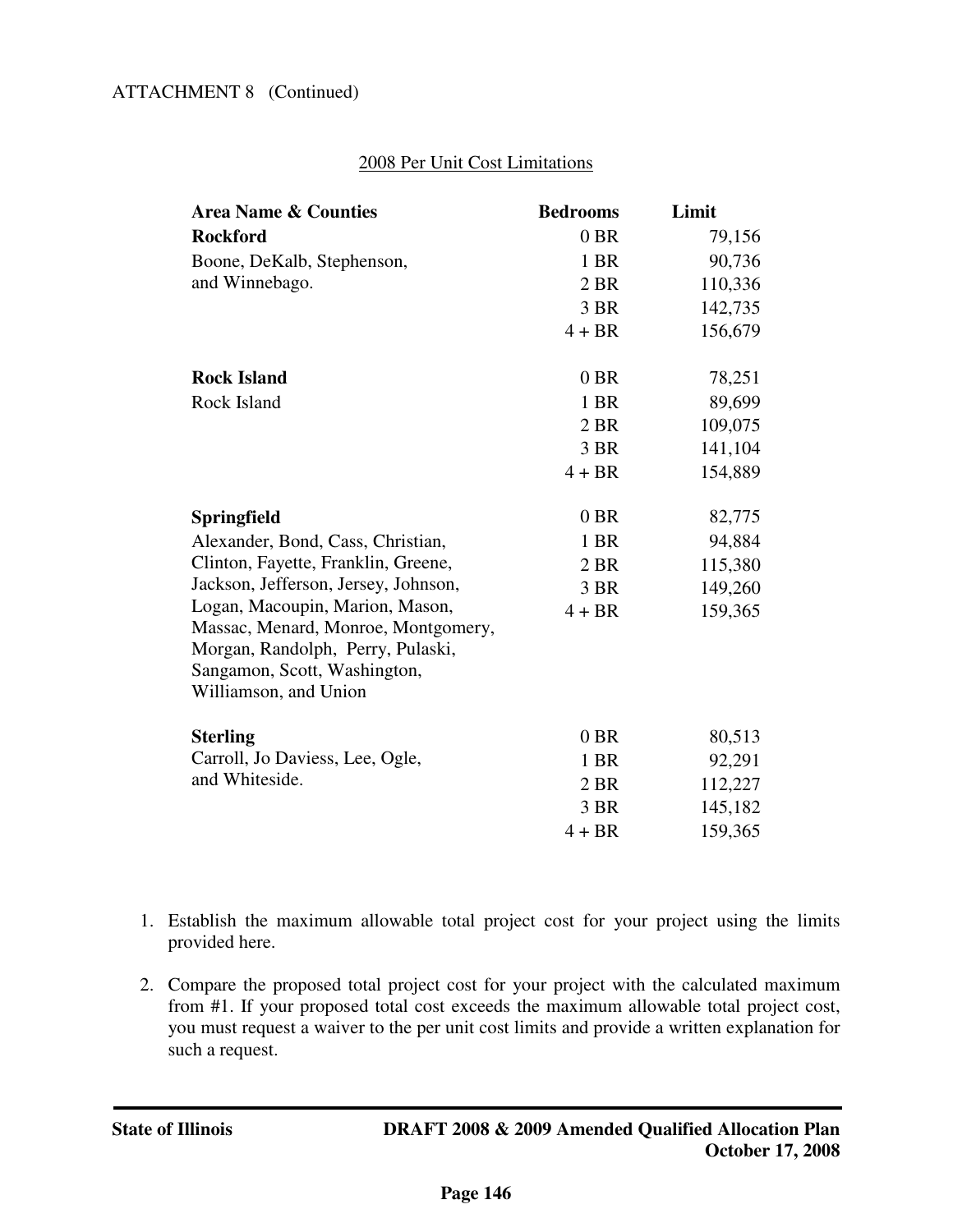#### **SAMPLE CALCULATION OF ANNUAL TAX CREDIT AMOUNT**

|                                                                                                                                                                                         | <b>Qualified Basis Method:</b><br>Total Costs**<br>Non-Depreciable Costs |  | <b>Equity Gap Method:</b><br>Total Costs**<br><b>Total Financing</b>            |  |  |  |  |
|-----------------------------------------------------------------------------------------------------------------------------------------------------------------------------------------|--------------------------------------------------------------------------|--|---------------------------------------------------------------------------------|--|--|--|--|
|                                                                                                                                                                                         | <b>Total Depreciable Costs</b><br>Grants<br><b>Historic Tax Credits</b>  |  | <b>Equity Required</b><br>TC Value Factor***<br>Annual Tax Credit Amount<br>$=$ |  |  |  |  |
| <b>Total Eligible Basis</b><br>1.30 if in a Qualified Census Tract or Difficult Development Area (whether designated by HUD<br>X<br>or by the State)<br>------------------------------- |                                                                          |  |                                                                                 |  |  |  |  |
| $=$<br>X                                                                                                                                                                                | <b>Total Eligible Basis</b><br>% Low Income Units (or Floor Space)       |  |                                                                                 |  |  |  |  |
| $\mathbf{x}$                                                                                                                                                                            | <b>Total Qualified Basis</b><br>3.50% or 9%                              |  |                                                                                 |  |  |  |  |
|                                                                                                                                                                                         | <b>Annual Tax Credit Amount</b>                                          |  |                                                                                 |  |  |  |  |

#### **Annual Tax Credit Amount Reserved** = Lesser of Qualified Basis or Equity Gap Method

\*The 3.50% rate is used for acquisition costs and for total qualified basis for tax-exempt Projects, while 9% is used for rehabilitation or new construction costs. The source of financing affects the percentage. A Project shall be treated as federally subsidized for any taxable year if there is or was outstanding any obligation, the interest on which is exempt from tax under section 103 of the Internal Revenue Code, and the proceeds of which are or were used (directly or indirectly) with respect to such Project or the operation thereof.

\*\*Only those costs up to the maximum fee levels for developer's fee and overhead, contractor profit and overhead, and general requirements are included in total costs for purposes of these calculations.

\*\*\* In calculating the Tax Credit amount through Equity Gap method for 2008 & 2009, the Authority will use an estimated discount of .80 for rehabilitation, special needs, SLF, and projects with 12 units or less and .80 for all others. The TC Value Factor is an estimate of the gross value of the tax credits (inclusive of bridge loan interest and fees). It is calculated as follows. First, an estimate of the value of the credits is established. This estimate is multiplied by 10 (the number of years the credit can be claimed). For example, the estimated value of tax credits currently used is 80 cents on the dollar. This 80 cents, or .80 is multiplied by 10 to get a TC Value Factor of 8.0. The Equity Required under this example is then divided by the TC Value Factor of 8.0 to obtain the annual tax credit amount. The TC Value Factor is subject to change depending upon the current market value of Tax Credits.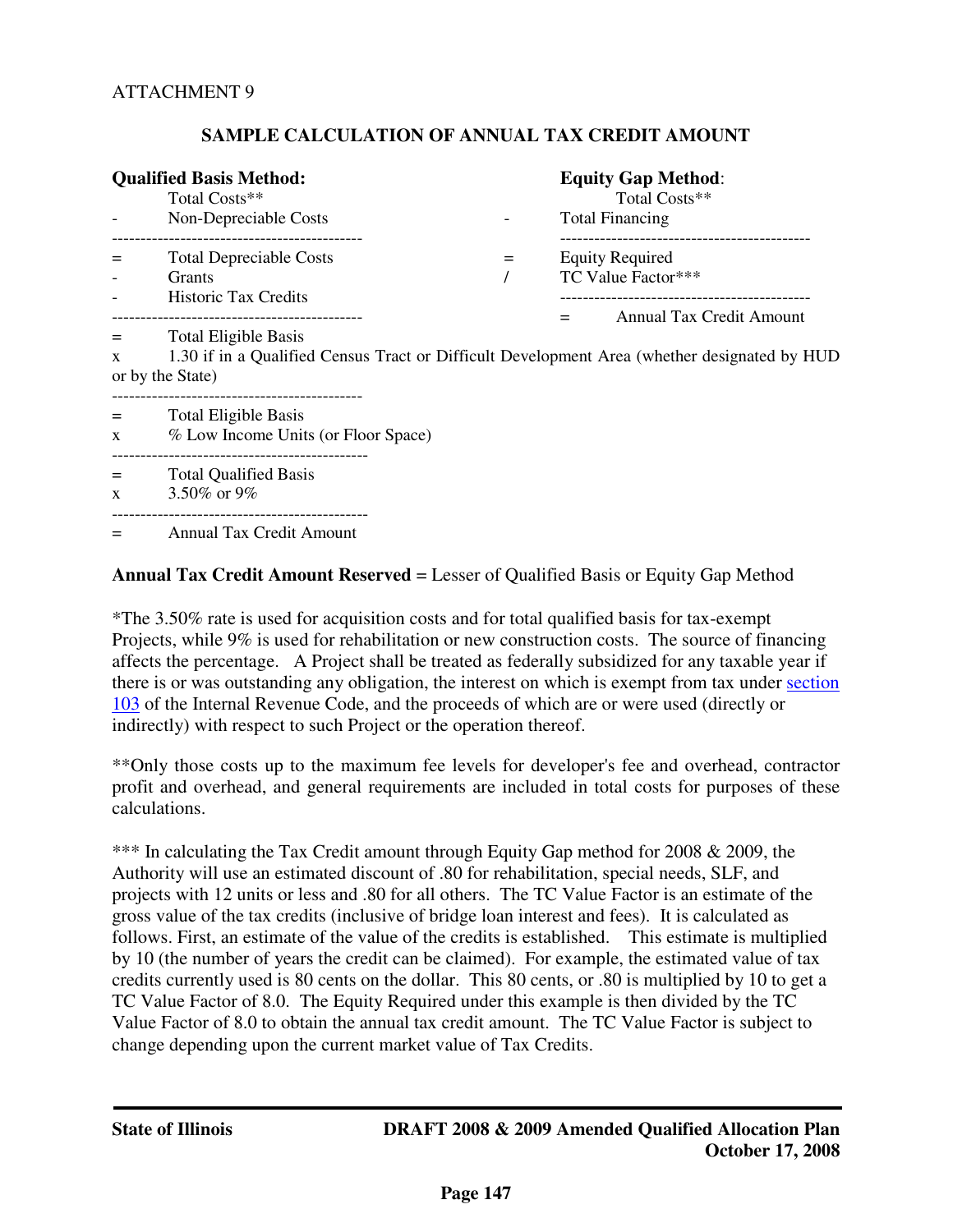## **Tenant Homeownership (Rent-to-Own) Plan Guidelines**

Tenant Homeownership Plan should include or address the following guidelines:

A Tenant Homeownership Plan will:

- Align financing terms such as terms in the Limited Partnership Agreement or loan documents to the proposed conversion
	- o Loan and Financing Terms
	- o Tenant Equity Calculation
	- o Timelines for transition to ownership
	- o Limited Partnership's responsibility for unsold units
- Define tenant qualification criteria
- Require individually recorded residential units
- Address replacement reserve funding and levels at conversion to Homeownership
- Require a PNA evaluation of building prior to date of ownership conversion
- Provide for an optional right of first refusal by qualifying tenant
- Require an option agreement (between seller and qualifying tenant)
- Required purchase price (sales price) calculation methodology
- Provide homeownership counseling for qualifying tenants/ buyers
- Address the treatment of common areas in the subdivision of the property. (if applicable)
- Provide the calculation of equity takeout and tenant equity
- Provide a mechanism for the continuation of and/or release of Use and Occupancy **Restrictions**

## ATTACHMENT 11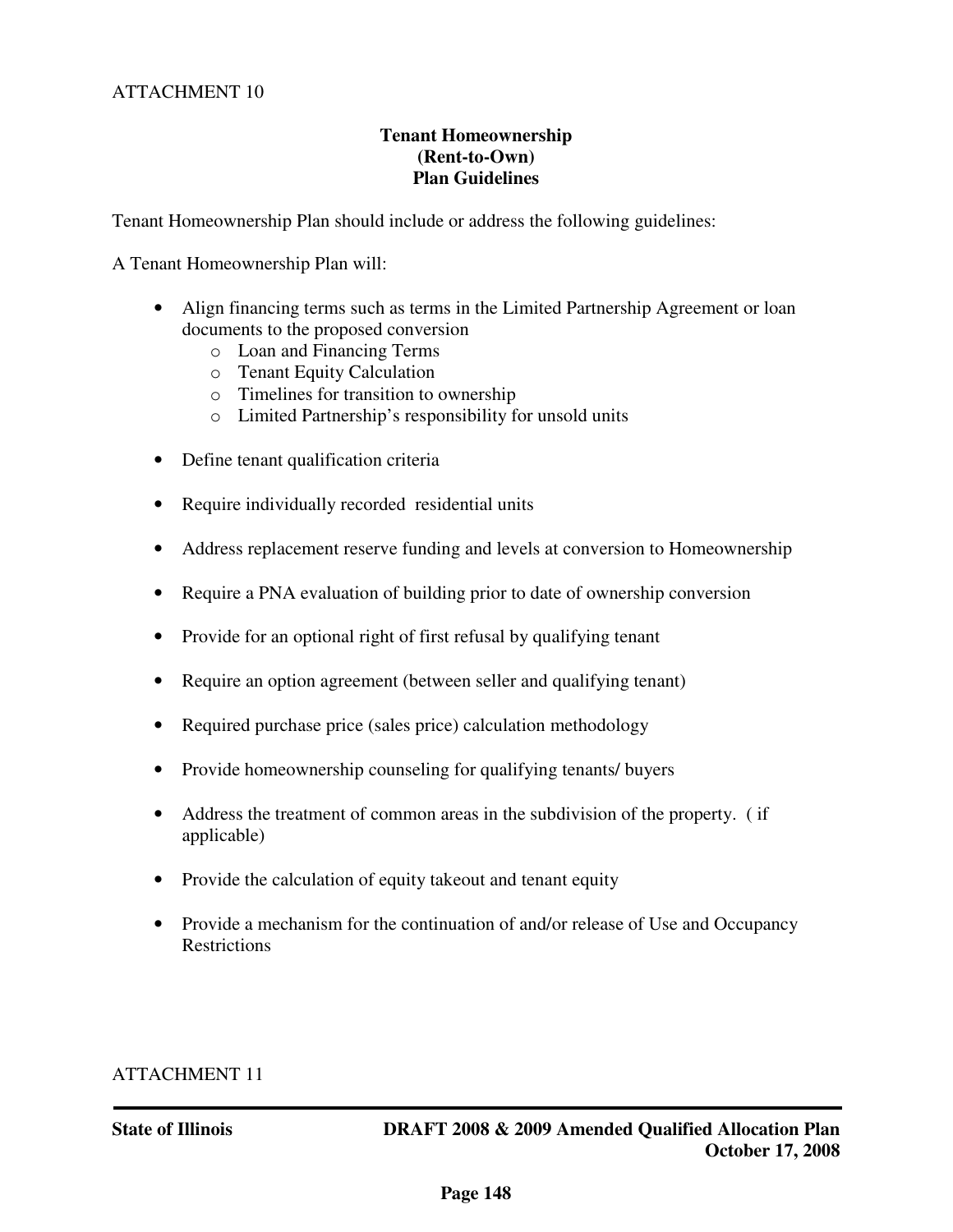### **Guidelines for Supportive Housing Set-Aside**

The Authority will reserve up to \$2,000,000 for Projects serving Supportive Housing Populations. The Project must reserve at least 50% of the total units affordable to and occupied by Supportive Housing Populations. The percentage must be stated in the Application. The Project must also comply with applicable federal and state law, including but not limited to the federal Fair Housing Act and the Illinois Environmental Barriers Act (410 ILCS 25/1 et seq.). Projects funded under the Supportive Housing Set-Aside must submit a Supportive Housing Plan with the application, which shall include provision by a local human services agency of at least one (1) on-site support coordinator (hours should be proportional to number of Supportive Housing units in the Project) to assist residents in the application process, in implementing the tenants' plan for success in permanent housing, and in continuing linkage to supportive services as needed. Supportive Living Facilities will not be considered under this set-aside. Applicants are encouraged to contact Tara Peele at  $teele@ihda.org prior to the development of the$ </u> required Supportive Housing Plan.

"The following guidelines are recommended for Permanent Supportive Housing Projects:

- 1. Supportive housing is affordable, safe and decent. The tenant typically pays not more than 30% of household income towards rent.
- 2. The supportive housing tenant has a standard lease or similar form of occupancy agreement that adheres to normal conditions of tenancy. Regardless of who fills the roles of supportive services provider, property owner and manager, the rights of tenants should be protected through the delineation of separate functions of services provision and property management.
- 3. There are no limits on a person's length of tenancy in supportive housing as long as they abide by the conditions of the lease or agreement. Tenants are supported in their efforts to achieve their individualized goals, which may include eventually moving to other housing settings.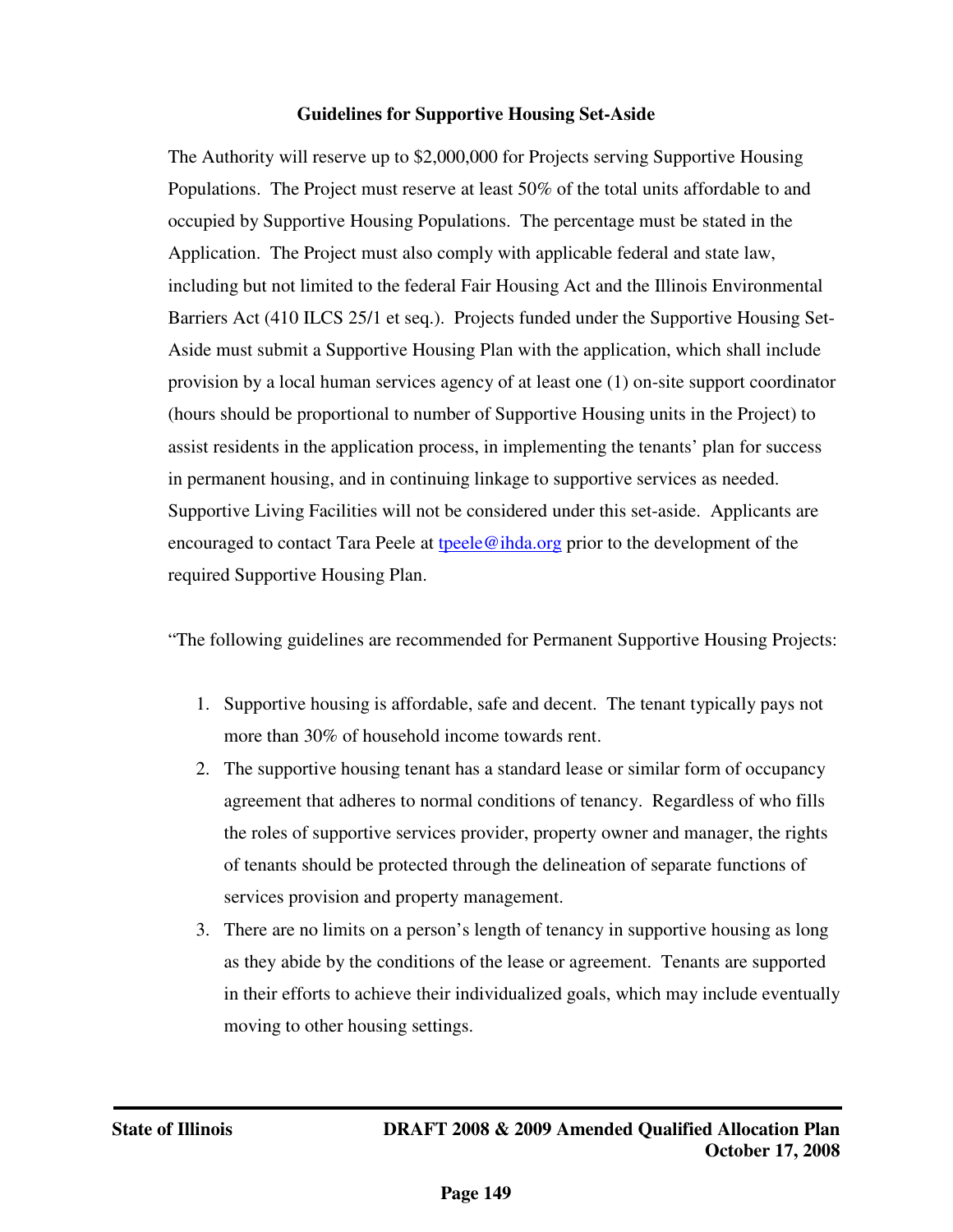- 4. Services are integral to supportive housing, although a tenant's use of services in supportive housing should be voluntary. By design, housing support services are intended to help ensure stability and to maximize each tenant's ability to live independently.
	- Supportive housing tenants have access to supports that reinforce housing retention, including but not limited to money management and crisis prevention These supports may be provided or coordinated via an enhanced property management role.
	- Supportive housing tenants also have access to a flexible array of individualized, comprehensive services that vary according to their needs and interests. Such services, offered on- and/or off-site and dependent upon tenant eligibility, may include medical and wellness, mental health, substance use management, treatment and recovery, vocational and employment and coordinated support (case management)."

Projects under the Supportive Housing Set-Aside must submit a **Supportive Housing Plan** (using template provided) at the time of Application, which will describe how the following conditions will be met by the agency or agencies fulfilling the roles of owner, management and services partner (the partner organizations):

- 1. Site Suitability how the project will meet the needs of Supportive Housing Populations including accessibility features, access to transportation, proximity to community amenities, etc.
- 2. Affordability how the project will make the Supportive Housing units affordable to the targeted population(s).
- 3. Access to Services how an array of services, including those aimed at tenant retention, will be made available both on- and off-site for all Supportive Housing tenants to access according to their needs, including a budget for any services funding sources that have been secured or will be sought
- 4. Support Coordination qualifications of the agency providing the on-site support coordinator including: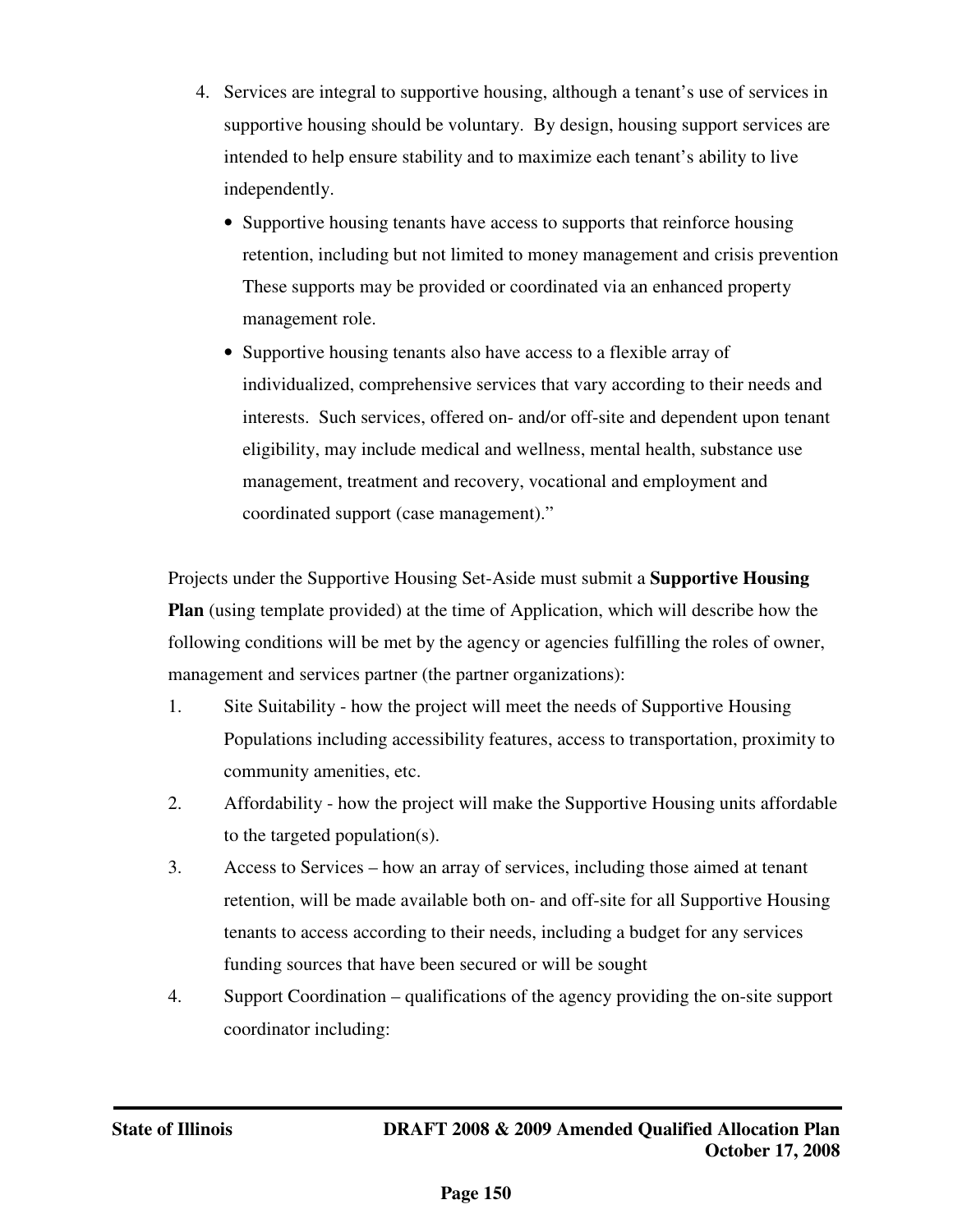• capacity to provide access to supportive services, and to maintain relationships with the management agent and community service providers for the duration of the compliance period

- a history of engagement with other community agencies through the local Continuum of Care and/or other cross-agency efforts.
- 5. Referral, Screening and Communication –

• the tenant referral and screening process, including steps followed by all parties to negotiate Requests for Reasonable Accommodations and Modifications under Fair Housing Laws to facilitate the admittance of persons with disabilities into the project.

• how project management and the agency providing the on-site support coordinator will communicate, accommodate staff turnover and assure continuing linkages between the Project and the agency providing the on-site support coordinator for the duration of the compliance period.

6. An Agreement among all parties that address the following –

• Demonstrate of a clear separation of property management and supportive service provision functions within or among partner organizations to assure confidentiality of tenant information.

• Plan to affirmatively market to persons with disabilities and include a section on reasonable accommodations and modifications in applications for tenancy. Projects may advertise as offering services for people with particular types of disabilities but must admit other persons with disabilities who may benefit from the services.

Use by the management agent of objective screening and income eligibility criteria to make decisions regarding offering applicants residency.

# **THE REMAINDER OF THIS PAGE HAS BEEN INTENTIONALLY LEFT BLANK.**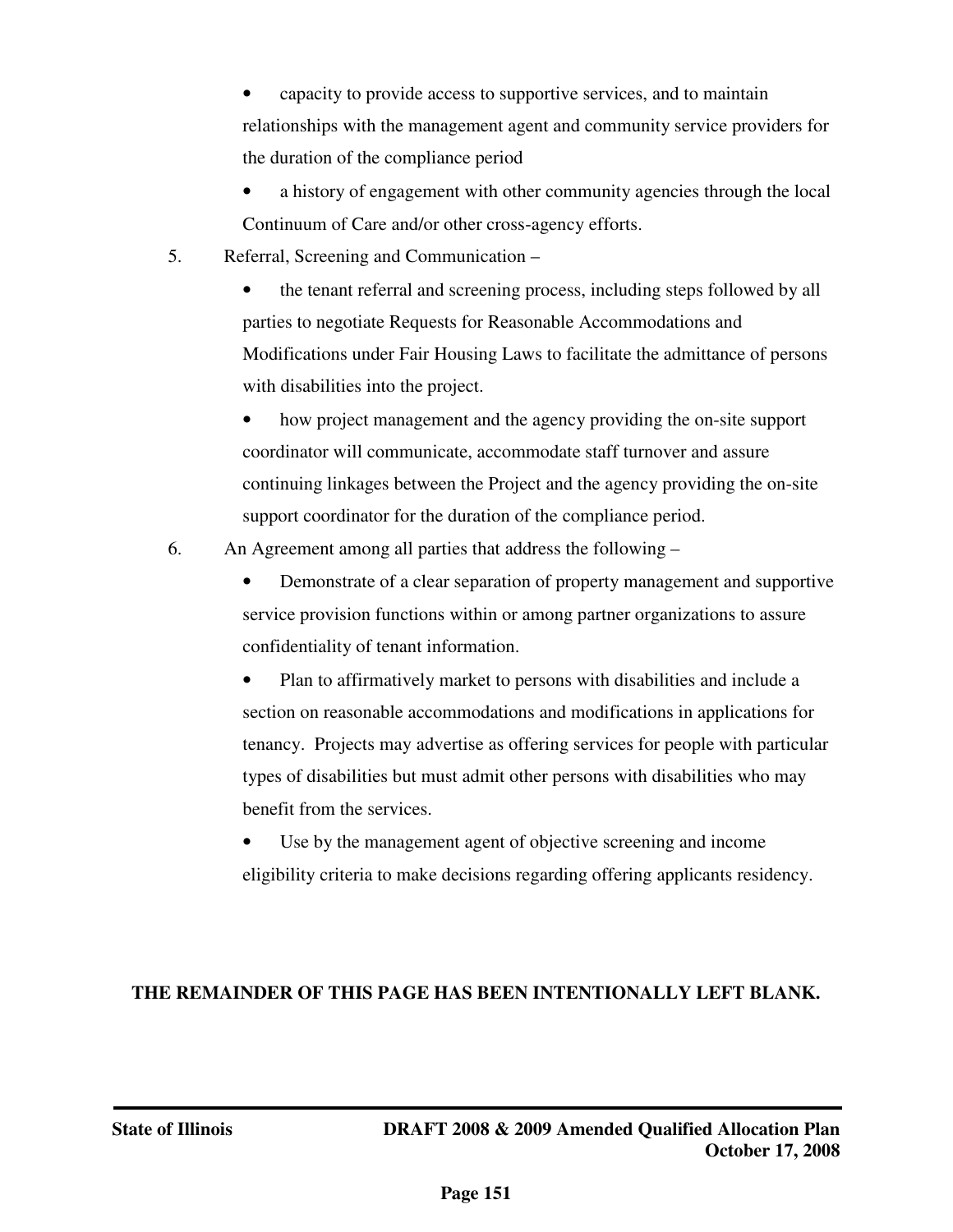## ATTACHMENT 12

#### **Referral and Support Plan for Targeting a Minimum of 10% of Units to Supportive Housing Properties**

To further the creation of community-based housing, Projects that target **a minimum of 10%** of the units for Extremely Low Income (less than 30% AMI) Supportive Housing Populations, excluding Supportive Living Facilities, will receive **3** points under this category. With Application, the owner must demonstrate a partnership with a Lead Referral Agency and submit a **Referral and Support Plan** (Template Available on IHDA's Website) for review by the Authority. Applicants must contact Tara Peele at tpeele@ihda.org prior to the development of the required **Referral and Support Plan** to be assigned a Lead Referral Agency.

The Lead Referral Agency will coordinate a range of local disability and homeless services agencies in the referral process. The Lead Referral Agency will submit a standard letter of referral to Property Management, which will then process the referred household's application for tenancy using the same screening criteria that is applied to all other tenants in the Project. Units targeted to Supportive Housing Populations under this category are to be open to any referrals from the Lead Referral Agency, which will include households headed by persons with a range of disabilities as well as households that are homeless or at-risk of homelessness. Property Management will use the Lead Referral Agency as their main point of contact to ensure that supports are available to tenants in the targeted units.

Projects receiving points under this category must submit a **Referral and Support Plan** (Template Available on IHDA's Website) at the time of Application, which will describe how the following conditions will be met. The Authority acknowledges that the Referral and Support Plan may be a separate addendum to or be considered as part of the Tenant Selection Plan. At a minimum, **Referral and Support Plans** shall include:

a) Site Suitability – how the project will meet the needs of Supportive Housing Populations including accessibility features, access to transportation, proximity to community amenities, etc.